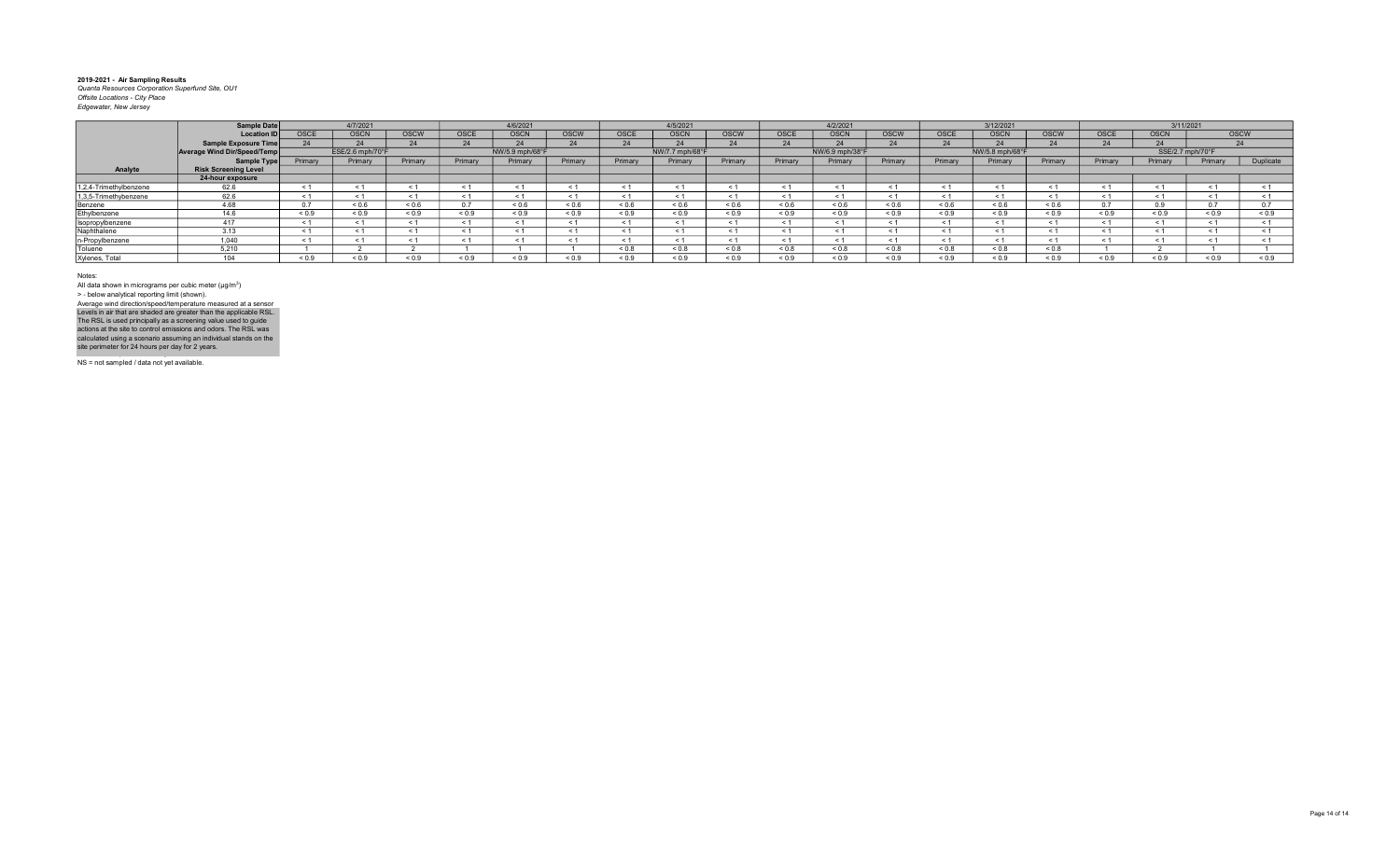|                        | Sample Date                 |             |             | 3/10/2021         |             |          | 3/9/2021       |             |             | 3/8/2021        |             |                   | 3/5/2021        |             |              | 3/3/2021         |              |                   | 3/2/2021        |               |
|------------------------|-----------------------------|-------------|-------------|-------------------|-------------|----------|----------------|-------------|-------------|-----------------|-------------|-------------------|-----------------|-------------|--------------|------------------|--------------|-------------------|-----------------|---------------|
|                        | <b>Location ID</b>          | <b>OSCE</b> | <b>OSCN</b> |                   | <b>OSCW</b> | OSCE     | <b>OSCN</b>    | <b>OSCW</b> | <b>OSCE</b> | <b>OSCN</b>     | <b>OSCW</b> | <b>OSCE</b>       | <b>OSCN</b>     | <b>OSCW</b> | <b>OSCE</b>  | <b>OSCN</b>      | <b>OSCW</b>  | <b>OSCE</b>       | <b>OSCN</b>     | <b>OSCW</b>   |
|                        | Sample Exposure Time        |             |             |                   | 24          | 24       | $\Omega$       |             |             | 24              |             |                   | $\bigcap$       | $\bigcap$   |              |                  |              | $\Delta$          |                 | 24            |
|                        | Average Wind Dir/Speed/Temp |             |             | ESE/5.2 mph/54°F  |             |          | W/5.7 mph/63°F |             |             | NW/4.6 mph/45°F |             |                   | NW/9.6 mph/37°F |             |              | WSW/4.6 mph/52°F |              |                   | NW/9.0 mph/33°F |               |
|                        | Sample Type                 | Primary     | Primary     | Primary           | Duplicate   | Primary  | Primary        | Primary     | Primary     | Primary         | Primary     | Primary           | Primary         | Primary     | Primary      | Primary          | Primary      | Primary           | Primary         | Primary       |
| Analyte                | <b>Risk Screening Level</b> |             |             |                   |             |          |                |             |             |                 |             |                   |                 |             |              |                  |              |                   |                 |               |
|                        | 24-hour exposure            |             |             |                   |             |          |                |             |             |                 |             |                   |                 |             |              |                  |              |                   |                 |               |
| 1,2,4-Trimethylbenzene | 62.6                        |             |             |                   |             |          | < 1            |             |             | < 1             |             |                   | < 1             |             |              |                  |              |                   |                 |               |
| 1,3,5-Trimethybenzene  | 62.6                        |             |             |                   |             | ≺ 1      | < 1            |             |             | < 1             | $\leq$ 1    |                   | ← 1             | ≺ 1         |              |                  |              |                   |                 |               |
| Benzene                | 4.68                        | 0.6         |             | ${}^{5}$ ${}^{6}$ | 0.6         | 0.6      | 0.6            |             | 0.6         | 0.7             | n –         | ${}^{5}$ ${}^{6}$ | 0.6             | < 0.6       |              |                  |              | ${}^{5}$ ${}^{6}$ |                 | $\sim$ $\sim$ |
| Ethylbenzene           | 14 6                        | 0.9         | ${}_{0.9}$  | ${}_{0.9}$        | 0.9         | 0.9      | ${}_{0.9}$     | < 0.9       | 0.9         | ${}_{0.9}$      | ${}_{0.9}$  | ${}_{0.9}$        | ${}_{0.9}$      | < 0.9       | < 0.9        | $0.9 =$          | ${}^{8}$ 0.9 | ${}_{0.9}$        | ${}_{0.9}$      | 0.9           |
| Isopropylbenzene       | 417                         |             |             |                   |             | < 1      | < 1            |             |             | < 1             | $\leq$      |                   | < 1             | < 1         |              |                  |              |                   |                 |               |
| Naphthalene            | 3.13                        |             |             |                   |             | < 1      | < 1            |             |             | < 1             | $\leq$      |                   | < 1             | < 1         | $\tilde{}$   |                  |              | < 1               |                 |               |
| n-Propylbenzene        | 1,040                       |             |             |                   |             | $\leq 1$ | < 1            |             |             | < 1             |             |                   | < 1             | < 1         |              |                  |              |                   |                 |               |
| Toluene                | 5.210                       |             |             |                   | 8.0 >       | 0.8      | $\sim$ $\sim$  |             |             |                 |             | < 0.8             | &0.8            | < 0.8       |              |                  |              |                   |                 |               |
| Xylenes, Total         | 104                         | ${}^{<0.9}$ | ${}_{0.9}$  | ${}^{<}0.9$       | 0.9         | 0.9      | ${}_{0.9}$     | < 0.9       | ${}^{<}0.9$ | ${}_{0.9}$      | ${}_{0.9}$  |                   | ${}_{0.9}$      | ${}_{0.9}$  | ${}^{6}$ 0.9 | ${}^{5}$ 0.9     | ${}^{8}$ 0.9 | ${}_{0.9}$        | 0.9             | 0.9           |

Notes:

All data shown in micrograms per cubic meter (μg/m<sup>3</sup>)<br>> - below analytical reporting limit (shown). Levels in air that are shaded are greater than the applicable RSL.<br>The RSL is used principally as a screening value used to guide<br>actions at the site to control emissions and odors. The RSL was<br>calculated using a scenario Average wind direction/speed/temperature measured at a sensor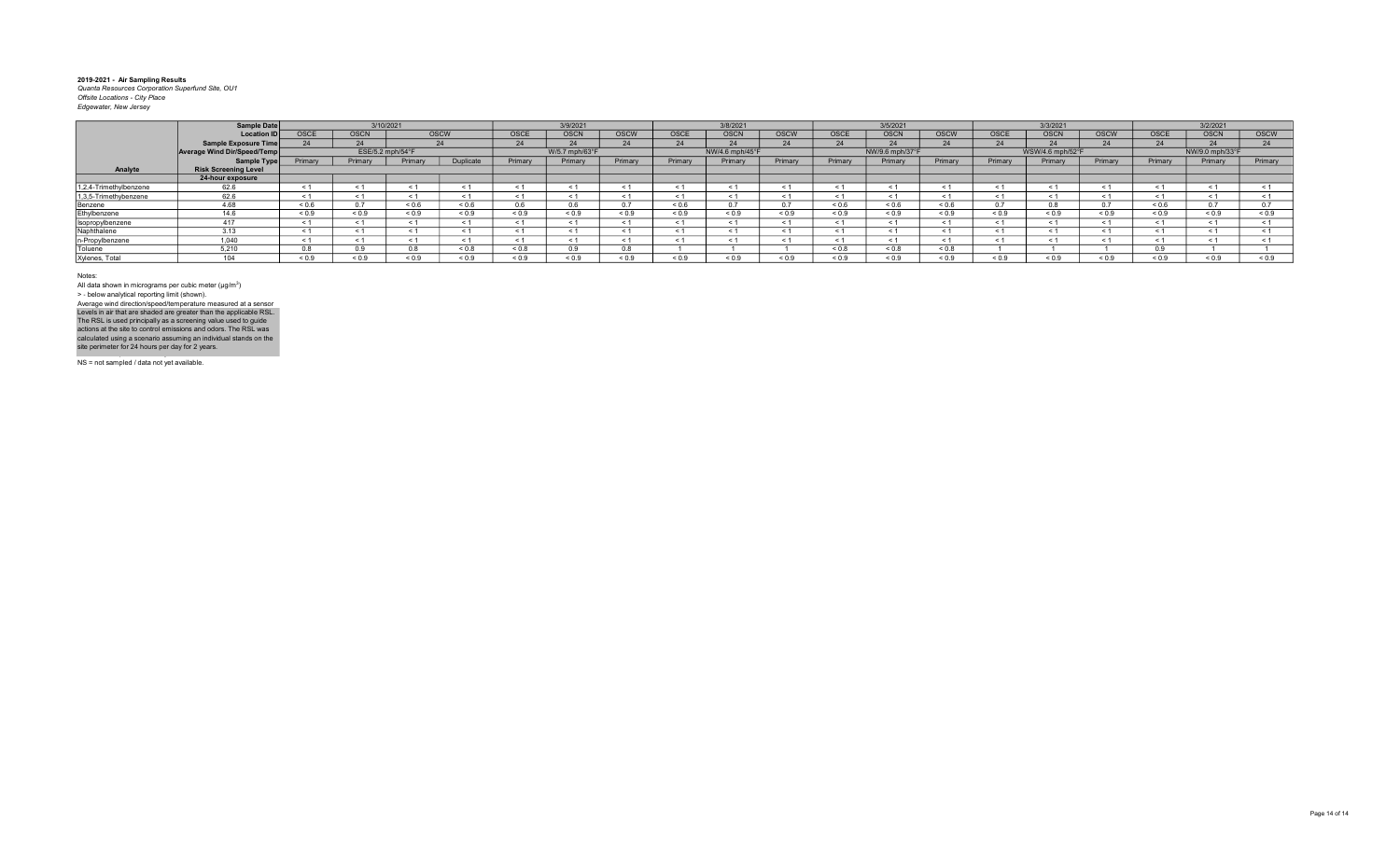|                        | Sample Date                 |             | 3/1/2021         |            |             | 2/26/2021        |            |            | 2/25/2021       |            |                   | 2/24/2021        |             |                |              | 2/23/2021      |              |             | 2/22/2021        |               |
|------------------------|-----------------------------|-------------|------------------|------------|-------------|------------------|------------|------------|-----------------|------------|-------------------|------------------|-------------|----------------|--------------|----------------|--------------|-------------|------------------|---------------|
|                        | <b>Location ID</b>          | <b>OSCE</b> | <b>OSCN</b>      | OSCW       | <b>OSCE</b> | <b>OSCN</b>      | OSCW       | OSCE       | <b>OSCN</b>     | OSCW       | <b>OSCE</b>       |                  | <b>OSCN</b> | <b>OSCW</b>    | OSCE         | <b>OSCN</b>    | <b>OSCW</b>  | <b>OSCE</b> | OSCN             | <b>OSCW</b>   |
|                        | Sample Exposure Time        |             |                  |            |             |                  | 24         |            |                 | 24         |                   |                  |             | $\bigcap$      |              |                |              |             |                  | $\mathbf{A}$  |
|                        | Average Wind Dir/Speed/Temp |             | WSW/3.6 mph/48°F |            |             | SSE/3.3 mph/46°F |            |            | NW/7.2 mph/49°F |            |                   | SW/3.7 mph/53°F  |             |                |              | S/3.3 mph/55°F |              |             | SSW/3.2 mph/43°F |               |
|                        | Sample Type                 | Primary     | Primary          | Primary    | Primary     | Primary          | Primary    | Primary    | Primary         | Primary    | Primary           | <b>Duplicate</b> | Primary     | Primary        | Primary      | Primary        | Primary      | Primary     | Primary          | Primary       |
| Analyte                | <b>Risk Screening Level</b> |             |                  |            |             |                  |            |            |                 |            |                   |                  |             |                |              |                |              |             |                  |               |
|                        | 24-hour exposure            |             |                  |            |             |                  |            |            |                 |            |                   |                  |             |                |              |                |              |             |                  |               |
| 1,2,4-Trimethylbenzene | 62.6                        |             |                  |            |             | ≺ 1              | < 1        |            |                 | < 1        |                   |                  | < 1         |                | ≺            |                |              |             |                  |               |
| 1,3,5-Trimethybenzene  | 62.6                        |             |                  |            |             | ≺ 1              | < 1        |            |                 | < 1        | $\leq$ 1          |                  |             | ≺ 1            |              |                |              |             |                  |               |
| Benzene                | 4.68                        | 0.6         | 0.6              | 0.6        | 0.6         | 0.6              | 0.6        | 0.6        | $\sim$          | ${}_{0.6}$ | ${}^{5}$ ${}^{6}$ | ${}_{0.6}$       | ${}_{0.6}$  | < 0.6          |              | 0 <sup>8</sup> |              | 0.8         |                  | $\sim$ $\sim$ |
| Ethylbenzene           | 146                         | 0.9         | ${}_{0.9}$       | ${}_{0.9}$ | 0.9         | ${}_{0.9}$       | ${}_{0.9}$ | ${}_{0.9}$ | 0.9             | ${}_{0.9}$ | ${}_{0.9}$        | ${}_{0.9}$       | ${}_{0.9}$  | ${}_{0.9}$     | ${}_{0.9}$   | ${}_{0.9}$     | 0.9          | ${}_{0.9}$  | ${}_{0.9}$       | ${}_{0.9}$    |
| Isopropylbenzene       | 417                         |             |                  |            |             | < 1              | < 1        |            |                 | < 1        |                   |                  | < 1         | < 1            |              |                |              |             |                  |               |
| Naphthalene            | 3.13                        |             |                  |            |             | < 1              | < 1        |            |                 | < 1        | $\leq$            |                  | < 1         | < 1            | $\epsilon$   |                |              |             |                  |               |
| n-Propylbenzene        | 1,040                       |             |                  |            |             | $\leq 1$         | < 1        |            |                 | < 1        |                   |                  | < 1         | $\leq$         |              |                |              |             |                  |               |
| Toluene                | 5.210                       | 0.8         | ${}_{0.8}$       | & 0.8      | 8.0 >       | 0.8              | 0.8        |            |                 | 0.9        | ${}_{0.8}$        | 0.8              |             | 0 <sup>8</sup> |              |                |              |             |                  |               |
| Xylenes, Total         | 104                         | ${}^{<0.9}$ | ${}^{<0.9}$      | 0.9        | 0.9         | 0.9              | ${}_{0.9}$ | < 0.9      | ${}^{<}0.9$     | ${}_{0.9}$ | ${}_{0.9}$        |                  | ${}^{<}0.9$ | ${}_{0.9}$     | ${}^{6}$ 0.9 | ${}^{<}0.9$    | ${}^{8}$ 0.9 | < 0.9       | 0.9              | 0.9           |

Notes:

All data shown in micrograms per cubic meter (μg/m<sup>3</sup>)<br>> - below analytical reporting limit (shown). Levels in air that are shaded are greater than the applicable RSL.<br>The RSL is used principally as a screening value used to guide<br>actions at the site to control emissions and odors. The RSL was<br>calculated using a scenario Average wind direction/speed/temperature measured at a sensor

NS = not sampled / data not yet available.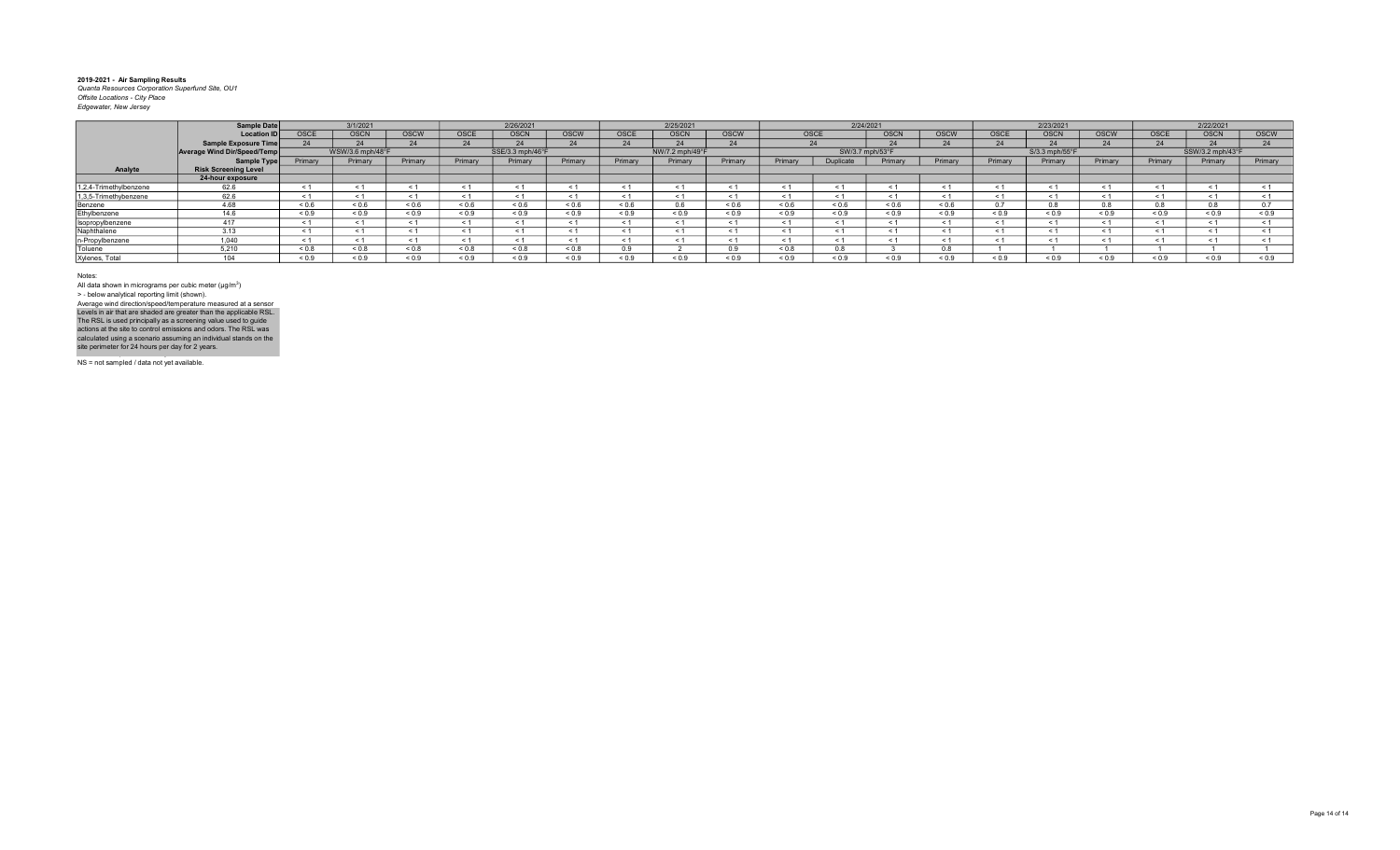|                        | Sample Date                 |             | 2/20/2021       |             |             | 2/19/2021        |             |             | 2/18/2021        |             |                   | 2/17/2021       |               |            | 2/16/2021       |              |              |                   | 2/12/2021        |               |
|------------------------|-----------------------------|-------------|-----------------|-------------|-------------|------------------|-------------|-------------|------------------|-------------|-------------------|-----------------|---------------|------------|-----------------|--------------|--------------|-------------------|------------------|---------------|
|                        | <b>Location ID</b>          | <b>OSCE</b> | <b>OSCN</b>     | <b>OSCW</b> | <b>OSCE</b> | <b>OSCN</b>      | <b>OSCW</b> | <b>OSCE</b> | <b>OSCN</b>      | <b>OSCW</b> | OSCE              | <b>OSCN</b>     | <b>OSCW</b>   | OSCE       |                 | <b>OSCN</b>  | <b>OSCW</b>  | <b>OSCE</b>       | <b>OSCN</b>      | <b>OSCW</b>   |
|                        | Sample Exposure Time        |             |                 |             |             | $\Omega$         | 24          |             |                  | 24          |                   |                 | 24            |            | $\mathbf{A}$    |              |              |                   |                  | 24            |
|                        | Average Wind Dir/Speed/Temp |             | NW/6.1 mph/34°F |             |             | NNE/2.1 mph/33°F |             |             | ENE/2.6 mph/23°F |             |                   | NW/4.8 mph/34°F |               |            | SW/3.7 mph/53°F |              |              |                   | NNE/2.3 mph/29°F |               |
|                        | Sample Type                 | Primary     | Primary         | Primary     | Primary     | Primary          | Primary     | Primary     | Primary          | Primary     | Primary           | Primary         | Primary       | Primary    | Duplicate       | Primary      | Primary      | Primary           | Primary          | Primary       |
| Analyte                | <b>Risk Screening Level</b> |             |                 |             |             |                  |             |             |                  |             |                   |                 |               |            |                 |              |              |                   |                  |               |
|                        | 24-hour exposure            |             |                 |             |             |                  |             |             |                  |             |                   |                 |               |            |                 |              |              |                   |                  |               |
| 1,2,4-Trimethylbenzene | 62.6                        |             |                 |             |             | $\leq$ 1         | < 1         |             |                  | < 1         |                   |                 | < 1           |            |                 |              |              |                   |                  |               |
| 1,3,5-Trimethybenzene  | 62.6                        |             |                 |             |             | ≺ 1              | < 1         |             |                  | < 1         | $\leq$ 1          |                 | ≺ 1           | ≺ 1        |                 |              |              |                   |                  |               |
| Benzene                | 4.68                        | 0.6         |                 |             | 0.8         | 0.8              | 0.9         |             |                  | 0.9         | ${}^{5}$ ${}^{6}$ | ${}^{5}$ < 0.6  | 0.6           | < 0.6      |                 | n q          |              | ${}^{5}$ ${}^{6}$ | 0.6              | $\sim$ $\sim$ |
| Ethylbenzene           | 14 6                        | 0.9         | ${}_{0.9}$      | ${}_{0.9}$  | 0.9         | 0.9              | ${}_{0.9}$  | < 0.9       | 0.9              | ${}_{0.9}$  | ${}_{0.9}$        | ${}_{0.9}$      | ${}_{0.9}$    | < 0.9      | < 0.9           | 0.9          | 0.9          | ${}_{0.9}$        | ${}_{0.9}$       | 0.9           |
| Isopropylbenzene       | 417                         |             |                 |             |             | < 1              | < 1         |             |                  | < 1         | $\leq$            |                 | < 1           | < 1        |                 |              |              |                   |                  |               |
| Naphthalene            | 3.13                        |             |                 |             |             | < 1              | < 1         |             |                  | < 1         | < 1               |                 | < 1           | < 1        | $\epsilon$      |              |              | < 1               |                  |               |
| n-Propylbenzene        | 1,040                       |             |                 |             |             | $\leq 1$         | < 1         |             |                  | < 1         |                   |                 | < 1           | < 1        |                 |              |              |                   |                  |               |
| Toluene                | 5.210                       | 8.0 >       |                 | < 0.8       | n q         |                  |             |             |                  | 0.9         | ${}_{0.8}$        | ${}_{0.8}$      | $\sim$ $\sim$ | < 0.8      | & 0.8           |              | 0.8          | 0.8               | 0.8              | $0.8 - 0.8$   |
| Xylenes, Total         | 104                         | ${}^{<0.9}$ | ${}_{0.9}$      | 0.9         | 0.9         | 0.9              | ${}_{0.9}$  | < 0.9       | ${}^{<}0.9$      | ${}_{0.9}$  | ${}_{0.9}$        |                 | ${}^{5}$ 0.9  | ${}_{0.9}$ | ${}^{6}$ 0.9    | ${}^{5}$ 0.9 | ${}^{8}$ 0.9 | ${}_{0.9}$        | 0.9              | 0.9           |

Notes:

All data shown in micrograms per cubic meter (μg/m<sup>3</sup>)<br>> - below analytical reporting limit (shown). Levels in air that are shaded are greater than the applicable RSL.<br>The RSL is used principally as a screening value used to guide<br>actions at the site to control emissions and odors. The RSL was<br>calculated using a scenario Average wind direction/speed/temperature measured at a sensor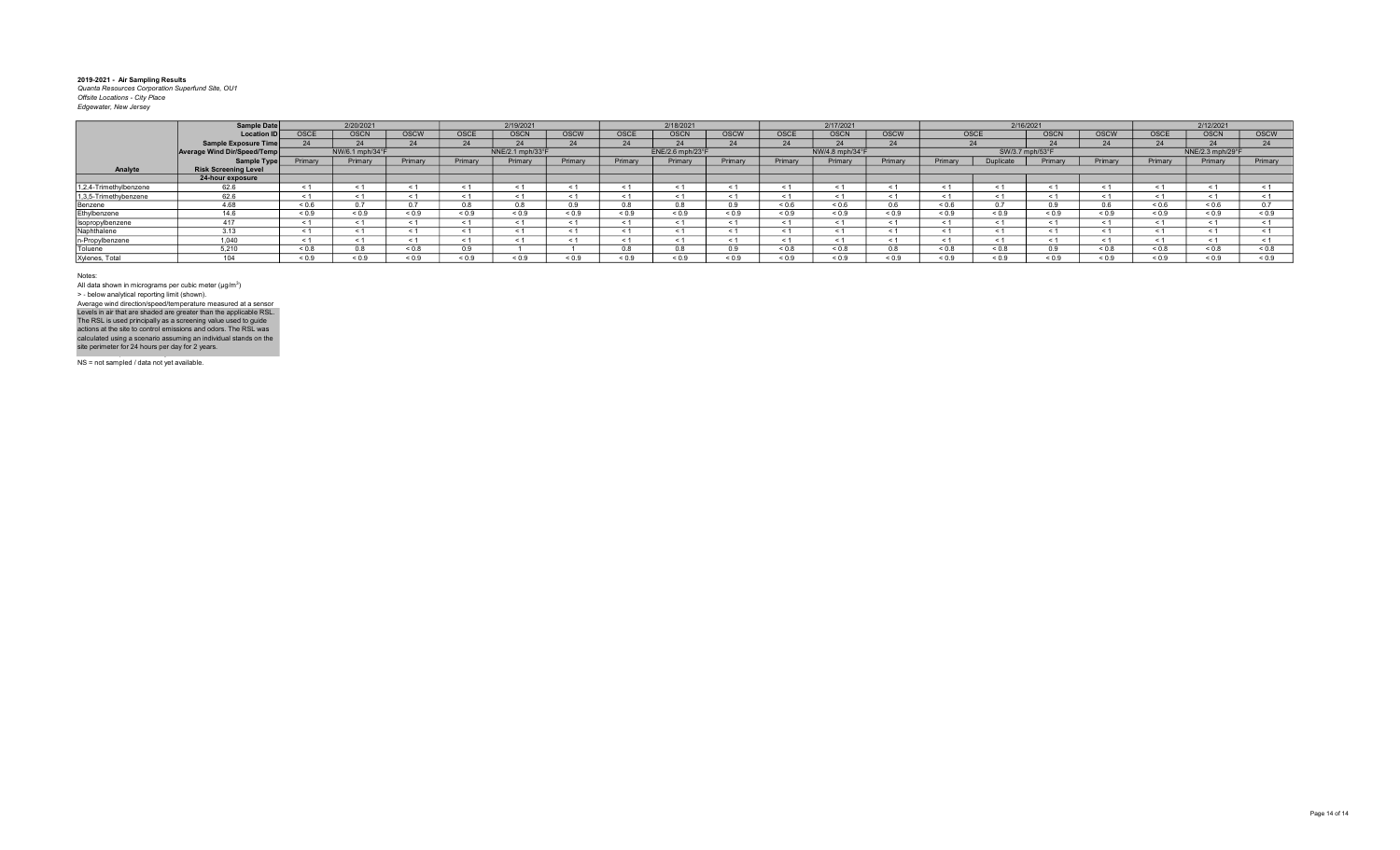|                        | Sample Date                 |            | 2/11/2021      |             |             | 2/10/2021       |            |             | 2/9/2021        |            |            | 2/8/2021         |                  |             |                | 2/5/2021        |                       |             |             | 2/4/2021        |              |
|------------------------|-----------------------------|------------|----------------|-------------|-------------|-----------------|------------|-------------|-----------------|------------|------------|------------------|------------------|-------------|----------------|-----------------|-----------------------|-------------|-------------|-----------------|--------------|
|                        | <b>Location ID</b>          | OSCE       | <b>OSCN</b>    | <b>OSCW</b> | <b>OSCE</b> | <b>OSCN</b>     | OSCW       | <b>OSCE</b> | <b>OSCN</b>     | OSCW       |            | OSCE             | <b>OSCN</b>      | <b>OSCW</b> | OSCE           |                 | <b>OSCN</b>           | <b>OSCW</b> | <b>OSCE</b> | <b>OSCN</b>     | <b>OSCW</b>  |
|                        | Sample Exposure Time        |            |                |             |             |                 |            | 24          | $\bigcap$       |            |            |                  | $\sim$ $\sim$    |             |                | $\sim$ $\sim$   |                       |             |             | $\Omega$        | 24           |
|                        | Average Wind Dir/Speed/Temp |            | N/2.4 mph/33°F |             |             | NW/3.1 mph/36°F |            |             | NE/2.9 mph/33°F |            |            |                  | WNW/3.9 mph/31°F |             |                | SW/3.3 mph/48°F |                       |             |             | NW/5.3 mph/44°F |              |
|                        | Sample Type                 | Primary    | Primary        | Primary     | Primary     | Primary         | Primary    | Primary     | Primary         | Primary    | Primary    | <b>Juplicate</b> | Primary          | Primary     | Primary        | Duplicate       | Primary               | Primary     | Primary     | Primary         | Primary      |
| Analyte                | <b>Risk Screening Level</b> |            |                |             |             |                 |            |             |                 |            |            |                  |                  |             |                |                 |                       |             |             |                 |              |
|                        | 24-hour exposure            |            |                |             |             |                 |            |             |                 |            |            |                  |                  |             |                |                 |                       |             |             |                 |              |
| 1,2,4-Trimethylbenzene | 62.6                        |            | $\leq$         |             |             |                 |            | $\leq$ 1    |                 |            |            |                  |                  |             | < 1            |                 | $\tilde{\phantom{0}}$ |             |             |                 |              |
| 1,3,5-Trimethybenzene  | 62.6                        |            |                |             |             |                 |            | $\leq 1$    | < 1             |            |            |                  |                  |             | < 1            | < 1             | $\tilde{\phantom{0}}$ |             |             |                 |              |
| Benzene                | 4.68                        | ${}_{0.6}$ |                |             | 0.6         | ${}^{6.0}$      | 0.6        | 0.9         |                 |            |            |                  |                  |             | 0 <sup>8</sup> |                 |                       |             |             | n a             |              |
| Ethylbenzene           | 14.6                        | ${}_{0.9}$ | ${}_{0.9}$     | ${}_{0.9}$  | 0.9         | 0.9             | ${}_{0.9}$ | ${}_{0.9}$  | ${}_{0.9}$      | ${}_{0.9}$ | ${}_{0.9}$ | ${}_{0.9}$       | 0.9              | ${}_{0.9}$  | ${}_{0.9}$     | ${}_{0.9}$      | ${}_{0.9}$            | < 0.9       | ${}_{0.9}$  | ${}^{8}$ 0.9    | ${}^{5}$ 0.9 |
| Isopropylbenzene       |                             |            |                |             |             |                 |            | < 1         |                 |            |            |                  |                  |             | < 1            |                 | $\tilde{~}$           |             |             |                 |              |
| Naphthalene            |                             |            |                |             |             |                 |            | < 1         |                 |            |            |                  |                  |             | < 1            |                 | $\tilde{~}$           |             |             |                 |              |
| n-Propylbenzene        | 0.040                       |            |                |             |             |                 |            | $\leq$ 1    |                 |            |            |                  |                  |             | < 1            |                 |                       |             |             |                 |              |
| Toluene                | 5.210                       | ${}_{0.8}$ | < 0.8          |             | < 0.8       | 0.8             | 0.8        | 0.9         |                 |            |            |                  |                  |             |                |                 |                       |             |             |                 |              |
| Xylenes, Total         | 104                         | ${}_{0.9}$ |                | 0.9         | : 0.9       | ${}_{0.9}$      | 0.9        | ${}_{0.9}$  | < 0.9           | ${}_{0.9}$ | < 0.9      | 0.9              | 0.0              | < 0.9       | < 0.9          | ${}^{<}0.9$     | 0.9                   | 0.9         | 0.9         | 5.0.9           | ${}_{0.9}$   |

Notes:

All data shown in micrograms per cubic meter (μg/m<sup>3</sup>)<br>> - below analytical reporting limit (shown). Levels in air that are shaded are greater than the applicable RSL.<br>The RSL is used principally as a screening value used to guide<br>actions at the site to control emissions and odors. The RSL was<br>calculated using a scenario Average wind direction/speed/temperature measured at a sensor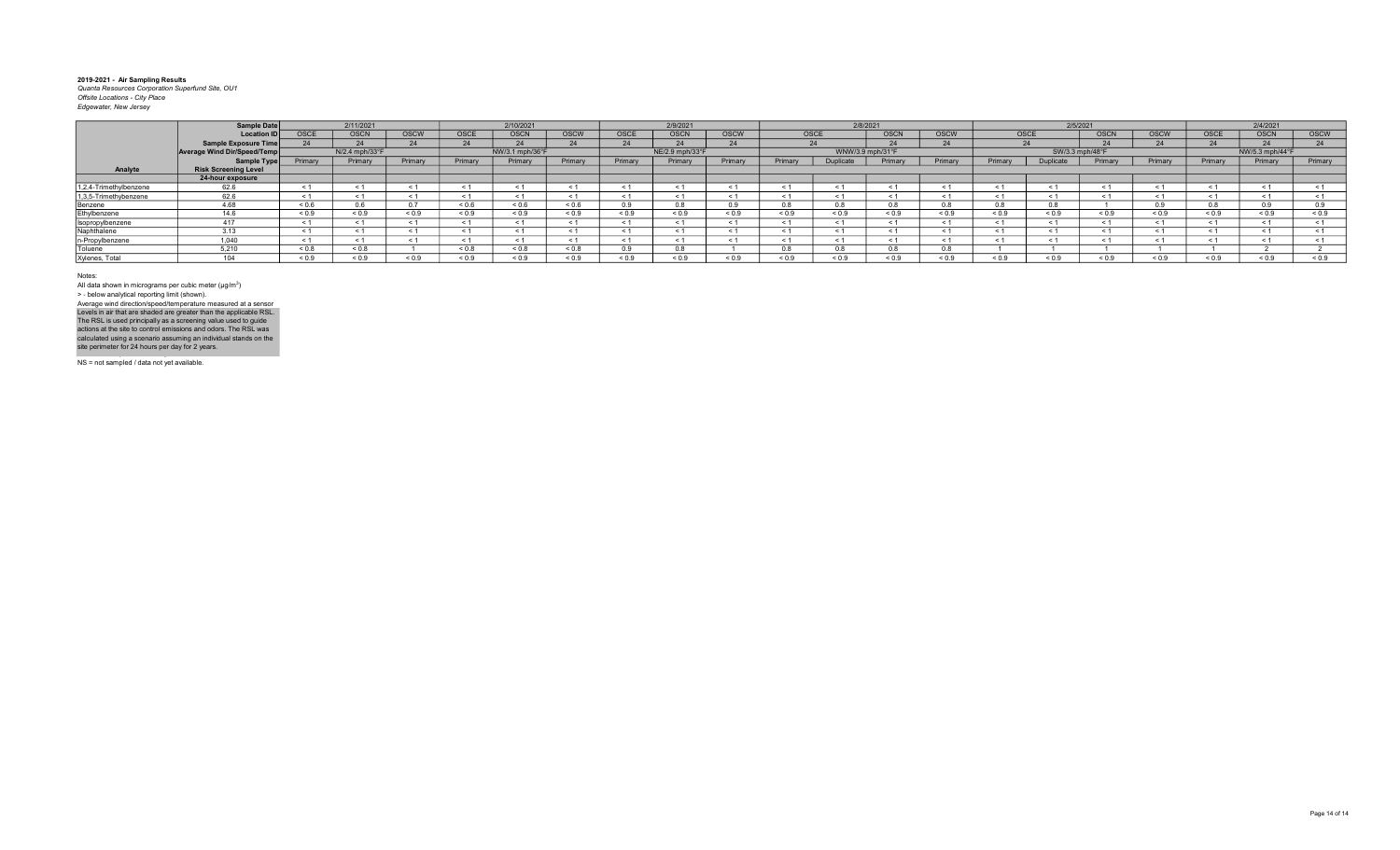|                        | <b>Sample Date</b>          |             | 2/3/2021        |             |             | 1/29/2021       |              |                   | 1/28/2021        |             |             | 1/27/2021       |             |             | 1/26/2021                  |             |             | 1/22/2021      |             |
|------------------------|-----------------------------|-------------|-----------------|-------------|-------------|-----------------|--------------|-------------------|------------------|-------------|-------------|-----------------|-------------|-------------|----------------------------|-------------|-------------|----------------|-------------|
|                        | <b>Location ID</b>          | <b>OSCE</b> | <b>OSCN</b>     | <b>OSCW</b> | <b>OSCE</b> | <b>OSCN</b>     | <b>OSCW</b>  | <b>OSCE</b>       | <b>OSCN</b>      | <b>OSCW</b> | <b>OSCE</b> | <b>OSCN</b>     | <b>OSCW</b> | <b>OSCE</b> | <b>OSCN</b>                | <b>OSCW</b> | <b>OSCE</b> | <b>OSCN</b>    | <b>OSCW</b> |
|                        | <b>Sample Exposure Time</b> |             | 24              |             | 24          | 24              | 24           | 24                |                  | 24          |             |                 | 24          | 24          |                            | 24          | 24          | - 24           |             |
|                        | Average Wind Dir/Speed/Temp |             | NW/4.5 mph/37°F |             |             | NW/9.3 mph/26°F |              |                   | NNW/6.8 mph/34°F |             |             | NW/5.1 mph/37°F |             |             | $E/4.3$ mph/34 $\degree$ F |             |             | N/2.1 mph/38°F |             |
|                        | Sample Type                 | Primary     | Primary         | Primary     | Primary     | Primary         | Primary      | Primary           | Primary          | Primary     | Primary     | Primary         | Primary     | Primary     | Primary                    | Primary     | Primary     | Primary        | Primary     |
| Analyte                | <b>Risk Screening Level</b> |             |                 |             |             |                 |              |                   |                  |             |             |                 |             |             |                            |             |             |                |             |
|                        | 24-hour exposure            |             |                 |             |             |                 |              |                   |                  |             |             |                 |             |             |                            |             |             |                |             |
| 1,2,4-Trimethylbenzene | 62.6                        | $\epsilon$  |                 | - 1         | $\leq 1$    |                 |              |                   |                  | $\leq 1$    |             |                 |             |             | ≺ 1                        |             | $\leq$ 1    | $\epsilon$     |             |
| 1,3,5-Trimethybenzene  | 62.6                        |             | < 1             | - 1         | < 1         |                 |              |                   |                  | < 1         |             |                 |             |             | ≺ 1                        |             | $\leq 1$    | $\epsilon$     |             |
| Benzene                | 4.68                        | ${}_{0.6}$  | ${}_{0.6}$      | 0.6         | 0.6         | ${}_{0.6}$      | 0.6          | ${}^{5}$ ${}^{6}$ | ${}_{0.6}$       | ${}_{0.6}$  |             | 0 <sub>7</sub>  | 0.8         | 0.8         | 0.8                        |             | 0.6         | 0.6            | 0.6         |
| Ethylbenzene           | 14.6                        | ${}_{0.9}$  | ${}_{0.9}$      | 0.9         | ${}_{0.9}$  | ${}_{0.9}$      | < 0.9        | ${}_{0.9}$        | ${}_{0.9}$       | < 0.9       | ${}_{0.9}$  | ${}^{6.0.9}$    | ${}_{0.9}$  | ${}_{0.9}$  | < 0.9                      | ${}_{0.9}$  | ${}_{0.9}$  | ${}_{0.9}$     | ${}_{0.9}$  |
| Isopropylbenzene       |                             |             | < 1             | < 1         | < 1         | < 1             |              |                   |                  | < 1         |             |                 |             |             |                            |             | < 1         | $\epsilon$     |             |
| Naphthalene            | 3.13                        |             |                 | < 1         | < 1         |                 |              |                   |                  | < 1         | $\leq$      |                 |             |             |                            |             |             | $\epsilon$     |             |
| n-Propylbenzene        | 1.040                       |             | < 1             | < 1         | < 1         |                 |              |                   |                  | < 1         |             |                 |             |             |                            |             |             |                |             |
| Toluene                | 5.210                       | < 0.8       | 0.8             | 0.8         | &0.8        | ${}_{0.8}$      | 8.0 >        | ${}_{0.8}$        | < 0.8            | 8.0 >       |             | n a             |             | 0.8         | 8.0                        |             | &0.8        | < 0.8          | 0.8         |
| Xylenes, Total         | 104                         | ${}_{0.9}$  | ${}_{0.9}$      | ${}_{0.9}$  | ${}_{0.9}$  | ${}_{0.9}$      | ${}^{8}$ 0.9 | ${}_{0.9}$        | ${}_{0.9}$       | ${}_{0.9}$  | ${}^{<}0.9$ | ${}^{<0.9}$     | ${}^{6}$    | 0.9         | ${}_{0.9}$                 | ${}_{0.9}$  | ${}_{0.9}$  | ${}_{0.9}$     | ${}_{0.9}$  |

Notes:

All data shown in micrograms per cubic meter (μg/m<sup>3</sup>)<br>> - below analytical reporting limit (shown). Levels in air that are shaded are greater than the applicable RSL.<br>The RSL is used principally as a screening value used to guide<br>actions at the site to control emissions and odors. The RSL was<br>calculated using a scenario Average wind direction/speed/temperature measured at a sensor

NS = not sampled / data not yet available.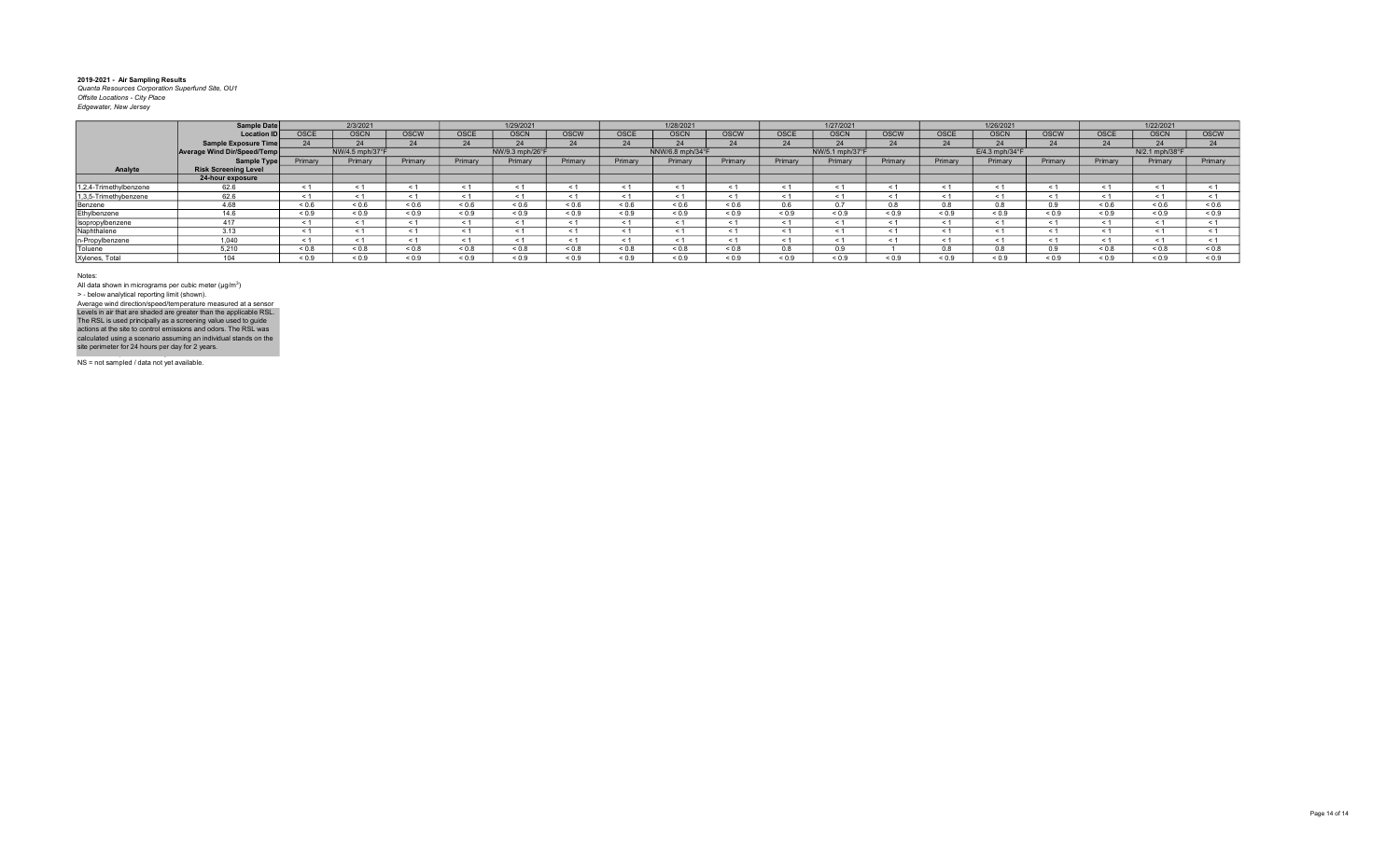|                        | Sample Date                 |             | 1/22/2021        |             |             | 1/21/2021       |                | 1/20/2021        |             |            |                | 1/19/2021   |                         |         |                  | 1/18/2021      |             |             |            | 1/15/2021      |            |
|------------------------|-----------------------------|-------------|------------------|-------------|-------------|-----------------|----------------|------------------|-------------|------------|----------------|-------------|-------------------------|---------|------------------|----------------|-------------|-------------|------------|----------------|------------|
|                        | <b>Location ID</b>          | <b>OSCE</b> | <b>OSCN</b>      | <b>OSCW</b> | <b>OSCE</b> | <b>OSCN</b>     | OSCE           | <b>OSCN</b>      | <b>OSCW</b> |            | OSCE           | <b>OSCN</b> | <b>OSCW</b>             |         | <b>OSCE</b>      | <b>OSCN</b>    | <b>OSCW</b> | <b>OSCE</b> | OSCN       | <b>OSCW</b>    |            |
|                        | Sample Exposure Time        |             |                  |             |             |                 | 2 <sub>A</sub> | 24               | 24          |            | 24             |             | $\sim$ $\epsilon$<br>24 |         | $\mathcal{D}'$   |                |             |             |            |                | 24         |
|                        | Average Wind Dir/Speed/Temp |             | WSW/4.2 mph/45°F |             |             | SW/4.0 mph/44°F |                | WNW/6.1 mph/40°F |             |            | W/4.8 mph/42°F |             |                         |         |                  | W/4.9 mph/45°F |             |             |            | E/4.7 mph/42°F |            |
|                        | Sample Type                 | Primary     | Primary          | Primary     | Primary     | Primary         | Primary        | Primary          | Primary     | Primary    | Duplicate      | Primary     | Primary                 | Primary | <b>Duplicate</b> | Primary        | Primary     | Primary     | Primary    | Primary        | Duplicate  |
| Analyte                | <b>Risk Screening Level</b> |             |                  |             |             |                 |                |                  |             |            |                |             |                         |         |                  |                |             |             |            |                |            |
|                        | 24-hour exposure            |             |                  |             |             |                 |                |                  |             |            |                |             |                         |         |                  |                |             |             |            |                |            |
| 1,2,4-Trimethylbenzene | 62.6                        | $\epsilon$  |                  |             |             |                 |                | < 1              |             |            |                |             |                         |         | < 1              |                |             |             |            |                |            |
| 1,3,5-Trimethybenzene  | 62.6                        | $\epsilon$  |                  |             |             |                 | - 1            | $\leq 1$         | - 1         | $\epsilon$ |                |             |                         |         | $\leq$ 1         |                |             |             |            |                |            |
| Benzene                | 4.68                        |             |                  |             |             |                 | 0.6            | 0.6              |             | 0.6        |                | 0.6         | 0.6                     |         | 0.7              |                |             |             |            |                |            |
| Ethylbenzene           | 14.6                        | 0.9         | < 0.9            | < 0.9       | 0.9         | ${}_{0.9}$      | 0.9            | ${}_{0.9}$       | < 0.9       | < 0.9      | < 0.9          | 0.9         | 0.9                     | 0.9     | ${}_{0.9}$       | ${}_{0.9}$     | ${}_{0.9}$  | 0.9         | < 0.9      | 0.9            | ${}_{0.9}$ |
| Isopropylbenzene       |                             | $\epsilon$  |                  |             |             |                 | $\leq$ 1       | < 1              | < 1         |            |                |             |                         |         | < 1              |                |             |             |            |                |            |
| Naphthalene            |                             | $\tilde{~}$ |                  |             |             |                 |                | < 1              | $<$ 1       |            |                |             |                         |         | $\leq$ 1         |                |             |             |            |                |            |
| n-Propylbenzene        | 1,040                       |             |                  |             |             |                 |                | < 1              |             |            |                |             |                         |         | < 1              |                |             |             |            |                |            |
| Toluene                | 5.210                       | ${}_{0.8}$  |                  | 0.8         |             |                 | 0.8            | ${}_{0.8}$       | 0.8         | ${}_{0.8}$ | ${}_{0.8}$     | 0.8         | 0.0 >                   | 0.8     | 0.8              | ${}_{0.8}$     | ${}_{0.8}$  |             |            |                |            |
| Xylenes, Total         | $\Delta$ $\Delta$ $\Delta$  | ${}_{0.9}$  | 0.9              | ${}_{0.9}$  | < 0.9       | 0.9             | 0.9            | ${}_{0.9}$       | ${}_{0.9}$  | ${}_{0.9}$ | < 0.9          | 0.9         | 0.9                     | 0.9     | ${}_{0.9}$       | ${}_{0.9}$     | ${}_{0.9}$  | 0.9         | ${}_{0.9}$ | 0.9            | ${}_{0.9}$ |

Notes:

All data shown in micrograms per cubic meter (μg/m<sup>3</sup>)<br>> - below analytical reporting limit (shown). Levels in air that are shaded are greater than the applicable RSL.<br>The RSL is used principally as a screening value used to guide<br>actions at the site to control emissions and odors. The RSL was<br>calculated using a scenario Average wind direction/speed/temperature measured at a sensor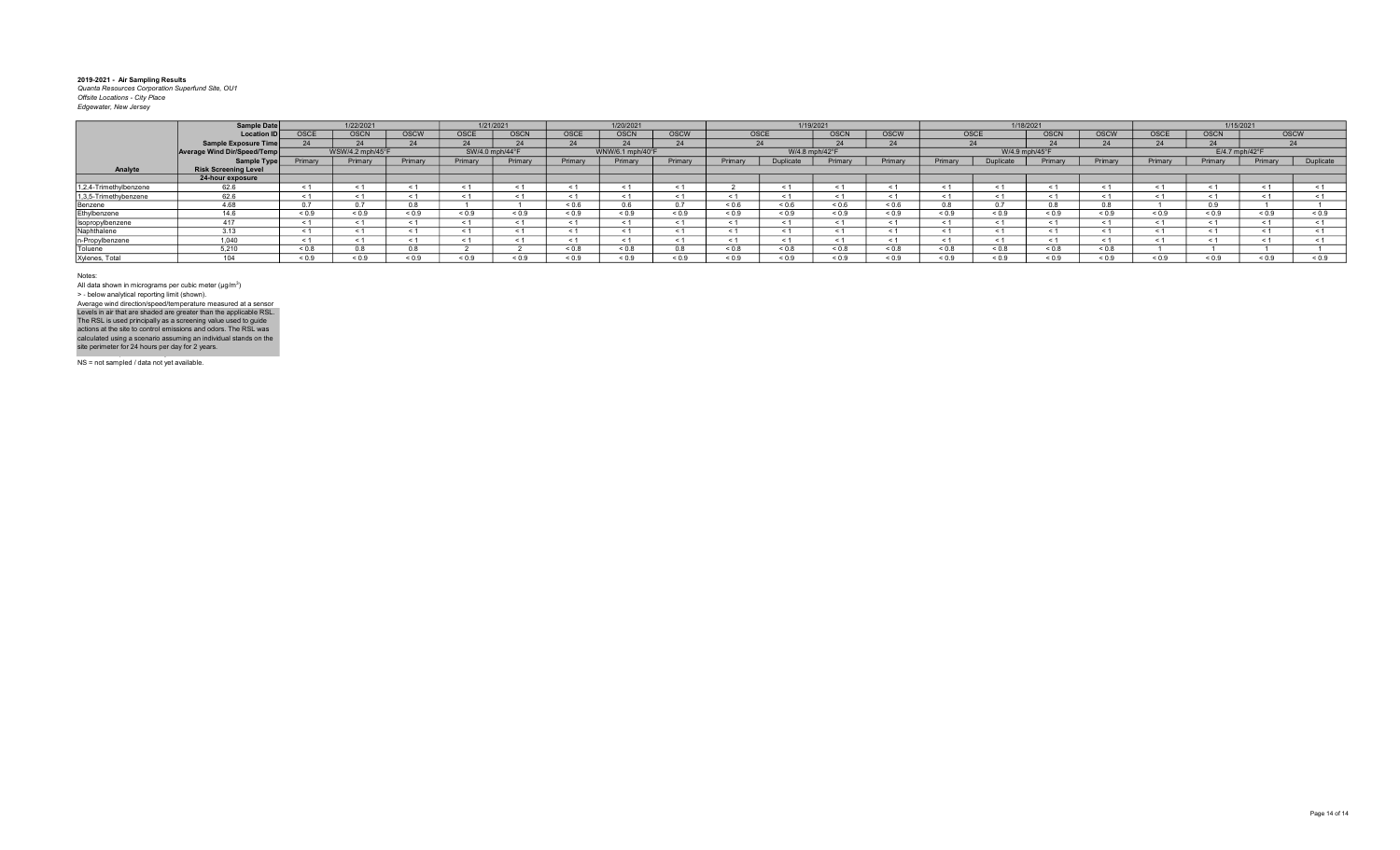|                        | Sample Date                        |            |            | 1/14/2021        |              |            |            | 1/13/2021       |            |            | 1/12/2021        |              |            |             | 1/11/2021        |             |            | 1/9/2021         |             |
|------------------------|------------------------------------|------------|------------|------------------|--------------|------------|------------|-----------------|------------|------------|------------------|--------------|------------|-------------|------------------|-------------|------------|------------------|-------------|
|                        | <b>Location ID</b>                 |            | OSCE       | OSCN             | OSCW         |            | OSCE       | <b>OSCN</b>     | OSCW       | OSCE       | <b>OSCN</b>      | <b>OSCW</b>  | OSCE       | <b>OSCN</b> |                  | <b>OSCW</b> | OSCE       | <b>OSCN</b>      | <b>OSCW</b> |
|                        | Sample Exposure Time               |            | 24         |                  |              |            | 24         |                 |            | 24         |                  | $\Omega$     | 24         |             |                  |             | 24         |                  |             |
|                        | <b>Average Wind Dir/Speed/Temp</b> |            |            | $E/1.6$ mph/49°F |              |            |            | SW/2.8 mph/43°F |            |            | NNW/2.6 mph/46°F |              |            |             | WNW/2.4 mph/36°F |             |            | NNW/3.9 mph/37°F |             |
|                        | <b>Sample Type</b>                 | Primary    | Duplicate  | Primary          | Primary      | Primary    | Duplicate  | Primary         | Primary    | Primary    | Primary          | Primary      | Primary    | Primary     | Primary          | Duplicate   | Primary    | Primary          | Primary     |
| Analyte                | <b>Risk Screening Level</b>        |            |            |                  |              |            |            |                 |            |            |                  |              |            |             |                  |             |            |                  |             |
|                        | 24-hour exposure                   |            |            |                  |              |            |            |                 |            |            |                  |              |            |             |                  |             |            |                  |             |
| 1,2,4-Trimethylbenzene | 62.6                               | < 1        |            |                  |              |            |            |                 |            | < 1        | < 1              | $\leq$ 1     |            |             |                  |             | $\leq$ 1   |                  |             |
| 1,3,5-Trimethybenzene  | 62.6                               | $\leq$ 1   |            |                  |              | ≺ 1        |            |                 |            | - 1        | $\leq$ 1         | ≺ 1          |            |             |                  |             | $\leq$ 1   | $\epsilon$       |             |
| Benzene                | 4.68                               |            |            |                  |              |            |            |                 |            |            |                  |              |            |             |                  |             | 0.7        |                  |             |
| Ethylbenzene           | 14.6                               | ${}_{0.9}$ | ${}_{0.9}$ | ${}_{0.9}$       | ${}_{0.9}$   | ${}_{0.9}$ | ${}_{0.9}$ | ${}_{0.9}$      | ${}_{0.9}$ | ${}_{0.9}$ | ${}_{0.9}$       | ${}_{0.9}$   | ${}_{0.9}$ | ${}_{0.9}$  | ${}_{0.9}$       | ${}_{0.9}$  | ${}_{0.9}$ | ${}_{0.9}$       | ${}_{0.9}$  |
| Isopropylbenzene       | 417                                | < 1        | < 1        |                  |              | < 1        | < 1        |                 |            | < 1        | < 1              | < 1          |            |             |                  |             | < 1        | $\epsilon$       |             |
| Naphthalene            | 3.13                               |            | < 1        |                  |              | < 1        |            |                 |            | < 1        | < 1              | < 1          |            |             |                  |             | < 1        | $\tilde{~}$      |             |
| n-Propylbenzene        | 1.040                              | < 1        | < 1        |                  |              | $\leq$     |            |                 |            | < 1        |                  |              |            |             |                  |             | < 1        |                  |             |
| Toluene                | 5.210                              |            |            |                  |              |            |            |                 |            |            |                  |              |            |             |                  |             | 0.8        |                  |             |
| Xylenes, Total         | 104                                | 0.9        | ${}_{0.9}$ | < 0.9            | ${}^{8}$ 0.9 | ${}_{0.9}$ | 0.9        | ${}_{0.9}$      | ${}_{0.9}$ | ${}_{0.9}$ | 0.9              | ${}^{<}$ 0.9 |            |             |                  |             | 0.9        | ${}_{0.9}$       | ${}_{0.9}$  |

Notes:

All data shown in micrograms per cubic meter (μg/m<sup>3</sup>)<br>> - below analytical reporting limit (shown). Levels in air that are shaded are greater than the applicable RSL.<br>The RSL is used principally as a screening value used to guide<br>actions at the site to control emissions and odors. The RSL was<br>calculated using a scenario Average wind direction/speed/temperature measured at a sensor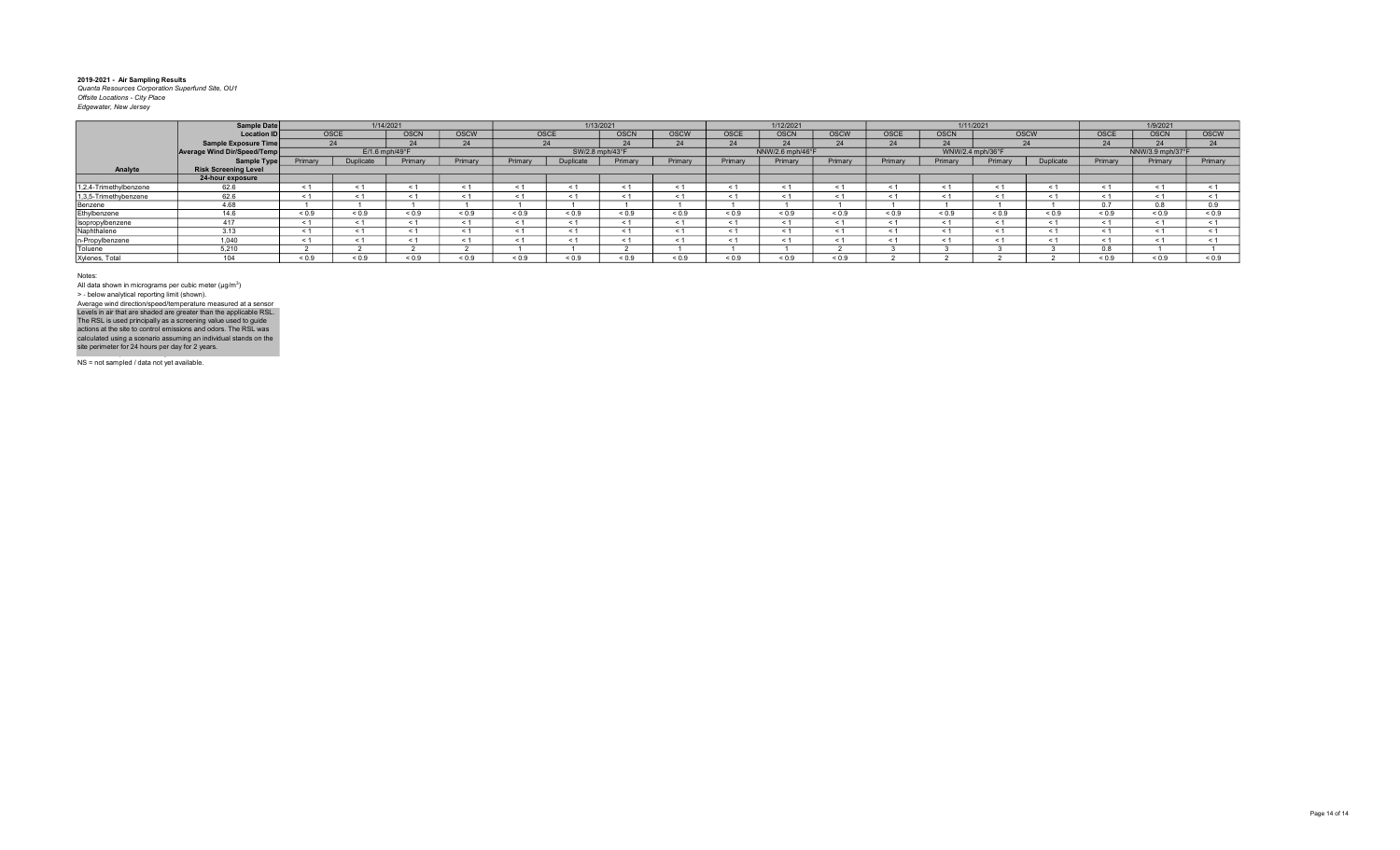|                        | Sample Date                 |             | 1/8/2021         |            |             | 1/7/2021         |         |             | 1/6/2021        |            |             | 1/5/2021        |             |             | 1/4/2021        |             |             | 12/24/2020       |             |
|------------------------|-----------------------------|-------------|------------------|------------|-------------|------------------|---------|-------------|-----------------|------------|-------------|-----------------|-------------|-------------|-----------------|-------------|-------------|------------------|-------------|
|                        | <b>Location IDI</b>         | <b>OSCE</b> | OSCN             | OSCW       | <b>OSCE</b> | <b>OSCN</b>      | OSCW    | <b>OSCE</b> | <b>OSCN</b>     | OSCW       | <b>OSCE</b> | <b>OSCN</b>     | <b>OSCW</b> | <b>OSCE</b> | <b>OSCN</b>     | <b>OSCW</b> | OSCE        | <b>OSCN</b>      | <b>OSCW</b> |
|                        | Sample Exposure Time        |             | 24               |            |             | 24               | 24      | 24          |                 | 24         |             | $\Omega$        | 24          |             |                 |             | 24          |                  |             |
|                        | Average Wind Dir/Speed/Temp |             | NNW/2.7 mph/37°F |            |             | NNW/5.2 mph/43°F |         |             | NW/5.3 mph/41°F |            |             | NE/1.7 mph/41°F |             |             | NE/2.3 mph/42°F |             |             | SE/10.8 mph/57°F |             |
|                        | Sample Type                 | Primary     | Primary          | Primary    | Primary     | Primary          | Primary | Primary     | Primary         | Primary    | Primary     | Primary         | Primary     | Primary     | Primary         | Primary     | Primary     | Primary          | Primary     |
| Analyte                | <b>Risk Screening Level</b> |             |                  |            |             |                  |         |             |                 |            |             |                 |             |             |                 |             |             |                  |             |
|                        | 24-hour exposure            |             |                  |            |             |                  |         |             |                 |            |             |                 |             |             |                 |             |             |                  |             |
| 1.2.4-Trimethylbenzene | 62.6                        | < 1         |                  |            |             | < 1              |         |             |                 |            | < 1         |                 |             |             |                 | < 1         |             |                  |             |
| 1,3,5-Trimethybenzene  | 62.6                        |             | < 1              |            |             | < 1              | < 1     |             |                 | < 1        | < 1         | < 1             |             |             |                 |             | $\leq$ 1    | $\leq$           |             |
| Benzene                | 4.68                        | < 0.6       | 0.6              | < 0.6      | 0.6         | ${}_{0.6}$       | 0 7     | < 0.6       | < 0.6           | ${}_{0.6}$ | 0.6         | 0.6             | 0.8         | 0.6         | < 0.6           | 0.8         | 0.6         | 0.6              | 0.6         |
| Ethylbenzene           | 14.6                        | < 0.9       | ${}_{0.9}$       | < 0.9      | ${}_{0.9}$  | ${}_{0.9}$       | 0.9     | ${}_{0.9}$  | < 0.9           | ${}_{0.9}$ | ${}_{0.9}$  | ${}^{5}$ 0.9    | ${}_{0.9}$  | ${}_{0.9}$  | ${}_{0.9}$      | ${}_{0.9}$  | < 0.9       | ${}_{0.9}$       | ${}_{0.9}$  |
| Isopropylbenzene       | 417                         | < 1         | < 1              |            |             | < 1              | < 1     |             |                 | < 1        | < 1         | < 1             |             |             |                 | < 1         | $\leq$ 1    | $\epsilon$       |             |
| Naphthalene            | 3.13                        |             | < 1              |            |             | $\leq$ 1         |         |             |                 | < 1        |             |                 |             |             |                 |             | $\leq$ 1    |                  |             |
| n-Propylbenzene        | 1.040                       | < 1         | < 1              |            |             | $\leq$ 1         | < 1     |             |                 | < 1        |             |                 |             |             |                 |             | $\leq$ 1    |                  |             |
| Toluene                | 5.210                       | ${}_{0.8}$  | 0.8              | ${}_{0.8}$ | $0.8 - 0.8$ | ${}_{0.8}$       |         | ${}_{0.8}$  | ${}_{0.8}$      | ${}_{0.8}$ | U.S.        | ${}_{0.8}$      |             | 0.8         | 0.8             |             | $0.8 - 0.8$ | 0.8              | ${}_{0.8}$  |
| Xylenes, Total         | 104                         | < 0.9       | ${}_{0.9}$       | < 0.9      | 0.9         | ${}_{0.9}$       | 0.9     | ${}_{0.9}$  | < 0.9           | ${}_{0.9}$ | 0.9         | 0.9             | ${}_{0.9}$  | ${}_{0.9}$  | ${}_{0.9}$      | ${}_{0.9}$  | ${}_{0.9}$  | 0.9              | ${}_{0.9}$  |

Notes:

All data shown in micrograms per cubic meter (μg/m<sup>3</sup>)<br>> - below analytical reporting limit (shown). Levels in air that are shaded are greater than the applicable RSL.<br>The RSL is used principally as a screening value used to guide<br>actions at the site to control emissions and odors. The RSL was<br>calculated using a scenario Average wind direction/speed/temperature measured at a sensor

NS = not sampled / data not yet available.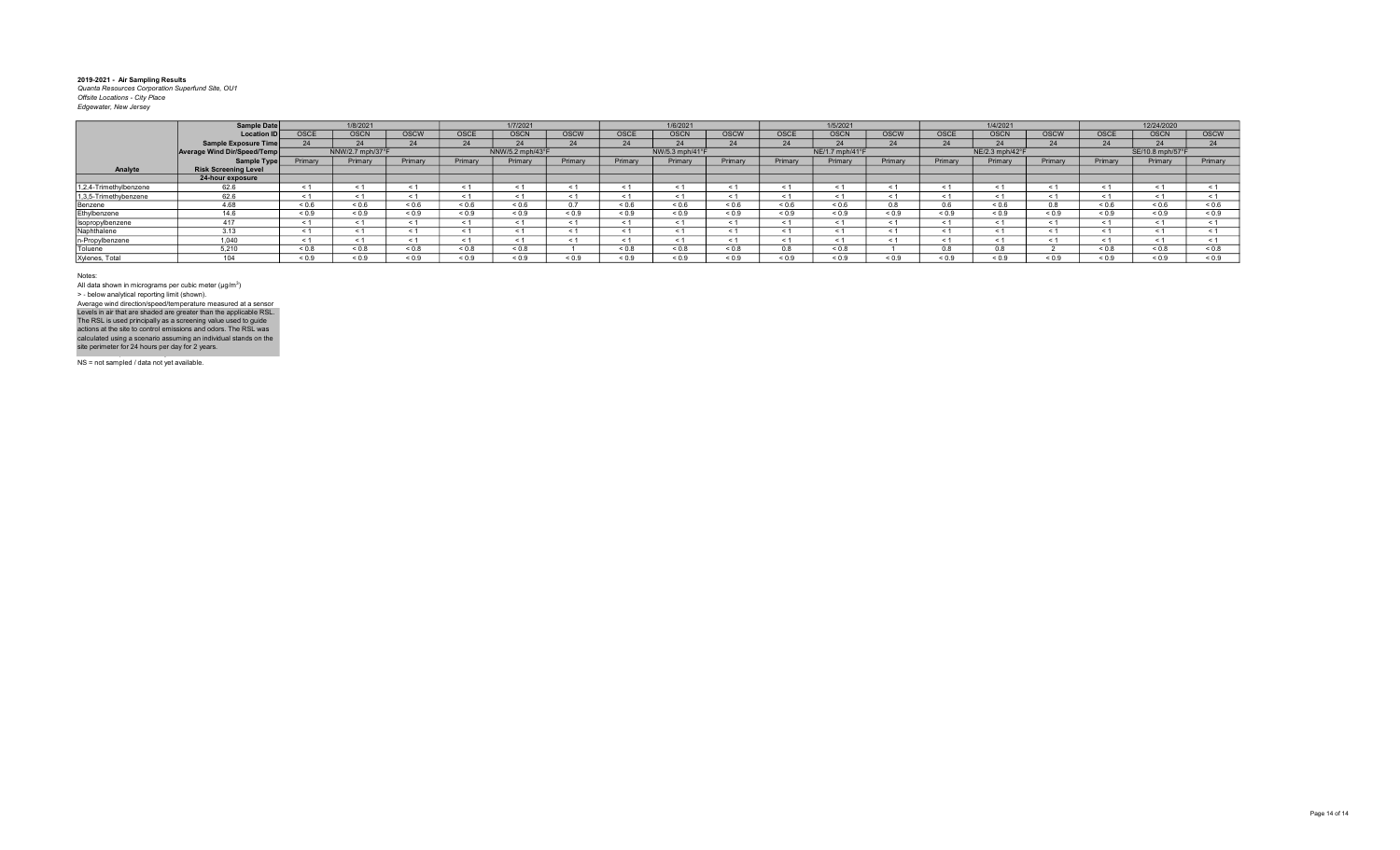|                        | Sample Date                 |              |                  | 12/23/2020   |             |             | 12/22/2020       |             |             | 12/21/2020       |             |            | 12/19/2020       |             |             | 12/18/2020       |             |             | 12/15/2020       |            |
|------------------------|-----------------------------|--------------|------------------|--------------|-------------|-------------|------------------|-------------|-------------|------------------|-------------|------------|------------------|-------------|-------------|------------------|-------------|-------------|------------------|------------|
|                        | <b>Location ID</b>          | OSCE         | <b>OSCN</b>      |              | <b>OSCW</b> | <b>OSCE</b> | <b>OSCN</b>      | <b>OSCW</b> | <b>OSCE</b> | <b>OSCN</b>      | <b>OSCW</b> | OSCE       | <b>OSCN</b>      | <b>OSCW</b> | <b>OSCE</b> | <b>OSCN</b>      | <b>OSCW</b> | <b>OSCE</b> | <b>OSCN</b>      | OSCW       |
|                        | <b>Sample Exposure Time</b> |              |                  |              | $\Omega$    | 74          |                  |             |             |                  |             |            |                  | 24          | $\sim$      |                  |             | -24         |                  |            |
|                        | Average Wind Dir/Speed/Temp |              | SSW/2.3 mph/44°F |              |             |             | WNW/5.0 mph/46°F |             |             | WSW/2.2 mph/46°F |             |            | WNW/2.7 mph/31°F |             |             | NNW/3.1 mph/33°F |             |             | WNW/5.2 mph/40°F |            |
|                        | <b>Sample Type</b>          | Primary      | Primary          | Primary      | Duplicate   | Primary     | Primary          | Primary     | Primary     | Primary          | Primary     | Primary    | Primary          | Primary     | Primary     | Primary          | Primary     | Primary     | Primary          | Primary    |
| Analyte                | <b>Risk Screening Level</b> |              |                  |              |             |             |                  |             |             |                  |             |            |                  |             |             |                  |             |             |                  |            |
|                        | 24-hour exposure            |              |                  |              |             |             |                  |             |             |                  |             |            |                  |             |             |                  |             |             |                  |            |
| 1,2,4-Trimethylbenzene | 62.6                        | < 1          |                  |              |             |             |                  | $\leq 1$    |             |                  |             |            |                  |             | $\tilde{}$  |                  |             |             |                  |            |
| 1,3,5-Trimethybenzene  | 62.6                        |              |                  |              |             | - 1         |                  | $\leq 1$    | < 1         |                  |             |            |                  | $\epsilon$  | $\epsilon$  |                  |             |             |                  |            |
| Benzene                | 4.68                        | 0.6          | 0.6              | 0.6          | 0.6         | 0.6         | 0.6              | 0.6         |             |                  |             | 09         |                  |             |             |                  |             | < 0.6       | 0.6              | 0.6        |
| Ethylbenzene           | 14.6                        | < 0.9        | < 0.9            | 0.9          | 0.9         | < 0.9       | < 0.9            | < 0.9       | 0.9         | < 0.9            | ${}_{0.9}$  | < 0.9      | 0.9              | 0.9         | 0.9         | ${}_{0.9}$       | 0.9         | < 0.9       | 0.9              | ${}_{0.9}$ |
| Isopropylbenzene       | 417                         | < 1          |                  |              |             | - 1         |                  | $\leq 1$    | < 1         | < 1              |             |            |                  | $\epsilon$  | $\tilde{}$  | $\leq 1$         |             |             | < 1              | < 1        |
| Naphthalene            | 3.13                        |              |                  |              |             |             |                  | $\leq$ 1    |             |                  |             |            |                  |             |             |                  |             |             |                  |            |
| n-Propylbenzene        | 1.040                       |              |                  |              |             |             |                  |             |             |                  |             |            |                  |             |             |                  |             |             |                  |            |
| Toluene                | 5.210                       | 0.8          | ${}_{0.8}$       | 0.8          | $0.8 - 0.8$ | 0.8         | ${}_{0.8}$       | < 0.8       |             |                  |             |            |                  |             |             |                  |             | ${}_{0.8}$  | 0.8              | 0.8        |
| Xylenes, Total         | $\Delta$ $\Delta$ $\Delta$  | ${}^{5}$ 0.9 | ${}_{0.9}$       | ${}^{8}$ 0.9 | < 0.9       | ${}_{0.9}$  | ${}_{0.9}$       | 0.9         | 0.9         | ${}_{0.9}$       | ${}_{0.9}$  | ${}_{0.9}$ | ${}_{0.9}$       | ${}_{0.9}$  | ${}_{0.9}$  | 0.9              | 0.9         | ${}_{0.9}$  | ${}_{0.9}$       | ${}_{0.9}$ |

Notes:

All data shown in micrograms per cubic meter (μg/m<sup>3</sup>)<br>> - below analytical reporting limit (shown). Levels in air that are shaded are greater than the applicable RSL.<br>The RSL is used principally as a screening value used to guide<br>actions at the site to control emissions and odors. The RSL was<br>calculated using a scenario Average wind direction/speed/temperature measured at a sensor

NS = not sampled / data not yet available.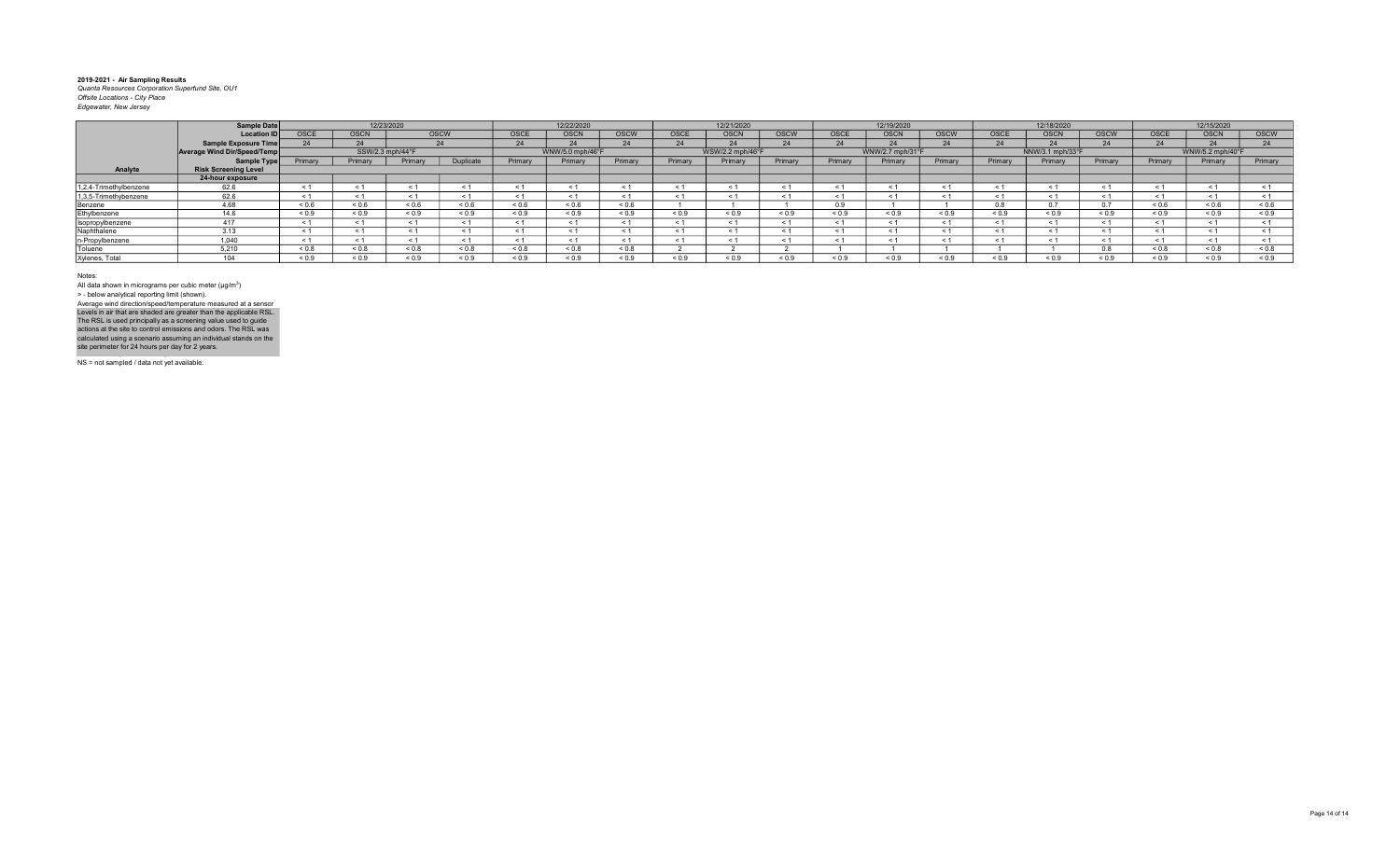|                        | Sample Date                 |             | 12/14/2020       |                |             | 12/11/2020      |              |             | 12/10/2020       |             |             | 12/9/2020             |             |             | 12/8/2020        |             |             | 12/7/2020      |             |
|------------------------|-----------------------------|-------------|------------------|----------------|-------------|-----------------|--------------|-------------|------------------|-------------|-------------|-----------------------|-------------|-------------|------------------|-------------|-------------|----------------|-------------|
|                        | <b>Location ID</b>          | <b>OSCE</b> | <b>OSCN</b>      | <b>OSCW</b>    | <b>OSCE</b> | <b>OSCN</b>     | <b>OSCW</b>  | <b>OSCE</b> | <b>OSCN</b>      | <b>OSCW</b> | <b>OSCE</b> | <b>OSCN</b>           | <b>OSCW</b> | <b>OSCE</b> | <b>OSCN</b>      | <b>OSCW</b> | <b>OSCE</b> | <b>OSCN</b>    | <b>OSCW</b> |
|                        | <b>Sample Exposure Time</b> |             | 24               |                | 24          | 24              | $\mathbf{a}$ |             |                  | 24          |             | $\sim$                | 24          |             | $\sim$           | 24          | 24          |                |             |
|                        | Average Wind Dir/Speed/Temp |             | NNW/2.9 mph/41°F |                |             | SW/2.9 mph/56°F |              |             | WNW/5.2 mph/49°F |             |             | SW/3.9 mph/37°F       |             |             | NNW/4.9 mph/37°F |             |             | W/3.2 mph/41°F |             |
|                        | Sample Type                 | Primary     | Primary          | Primary        | Primary     | Primary         | Primary      | Primary     | Primary          | Primary     | Primary     | Primary               | Primary     | Primary     | Primary          | Primary     | Primary     | Primary        | Primary     |
| Analyte                | <b>Risk Screening Level</b> |             |                  |                |             |                 |              |             |                  |             |             |                       |             |             |                  |             |             |                |             |
|                        | 24-hour exposure            |             |                  |                |             |                 |              |             |                  |             |             |                       |             |             |                  |             |             |                |             |
| 1,2,4-Trimethylbenzene | 62.6                        |             | $\leq$ 1         |                | < 1         |                 |              |             |                  | < 1         |             |                       |             |             |                  |             | - 1         |                |             |
| 1,3,5-Trimethybenzene  | 62.6                        |             | - 1              | $\leq$ 1       | < 1         |                 |              |             |                  | $\leq 1$    | $\leq$      | $\tilde{\phantom{0}}$ |             |             | ≺ 1              |             | $\leq$ 1    | $\leq$ 1       |             |
| Benzene                | 4.68                        | ${}_{0.6}$  | 0.6              | 0.6            |             |                 |              | 0.9         |                  |             | ${}_{0.6}$  | 07                    | 0.7         | 0.6         | ${}_{0.6}$       | ${}_{0.6}$  | 0.6         | 0.6            | ${}_{0.6}$  |
| Ethylbenzene           | 14.6                        | < 0.9       | ${}_{0.9}$       | ${}_{0.9}$     | ${}_{0.9}$  | ${}_{0.9}$      | ${}_{0.9}$   | ${}_{0.9}$  | ${}_{0.9}$       | ${}_{0.9}$  | ${}_{0.9}$  | < 0.9                 | ${}_{0.9}$  | ${}_{0.9}$  | ${}_{0.9}$       | ${}_{0.9}$  | < 0.9       | ${}_{0.9}$     | ${}_{0.9}$  |
| Isopropylbenzene       |                             |             |                  | < 1            | < 1         | $\leq$          |              |             |                  | < 1         |             |                       |             |             |                  |             |             | $\epsilon$     |             |
| Naphthalene            | 3.13                        |             |                  |                | < 1         |                 |              |             |                  | < 1         |             |                       |             |             |                  |             |             |                |             |
| n-Propylbenzene        | 1.040                       |             | < 1              |                | < 1         |                 |              |             |                  | < 1         |             |                       |             |             |                  |             |             |                |             |
| Toluene                | 5.210                       | 0.8         | 0.8              | 0 <sup>8</sup> |             |                 |              |             |                  |             |             |                       |             | 0.8         | ${}_{0.8}$       | 0.8         | &0.8        | $0.8 - 0.8$    | ${}_{0.8}$  |
| Xylenes, Total         |                             | ${}_{0.9}$  | ${}_{0.9}$       | ${}_{0.9}$     | ${}_{0.9}$  | ${}_{0.9}$      | 0.9          | ${}_{0.9}$  | ${}_{0.9}$       | 0.9         | ${}^{<0.9}$ | ${}^{<0.9}$           | ${}^{6}$    | 0.9         | ${}_{0.9}$       | ${}_{0.9}$  | 0.9         | ${}_{0.9}$     | ${}_{0.9}$  |

Notes:

All data shown in micrograms per cubic meter (μg/m<sup>3</sup>)<br>> - below analytical reporting limit (shown). Levels in air that are shaded are greater than the applicable RSL.<br>The RSL is used principally as a screening value used to guide<br>actions at the site to control emissions and odors. The RSL was<br>calculated using a scenario Average wind direction/speed/temperature measured at a sensor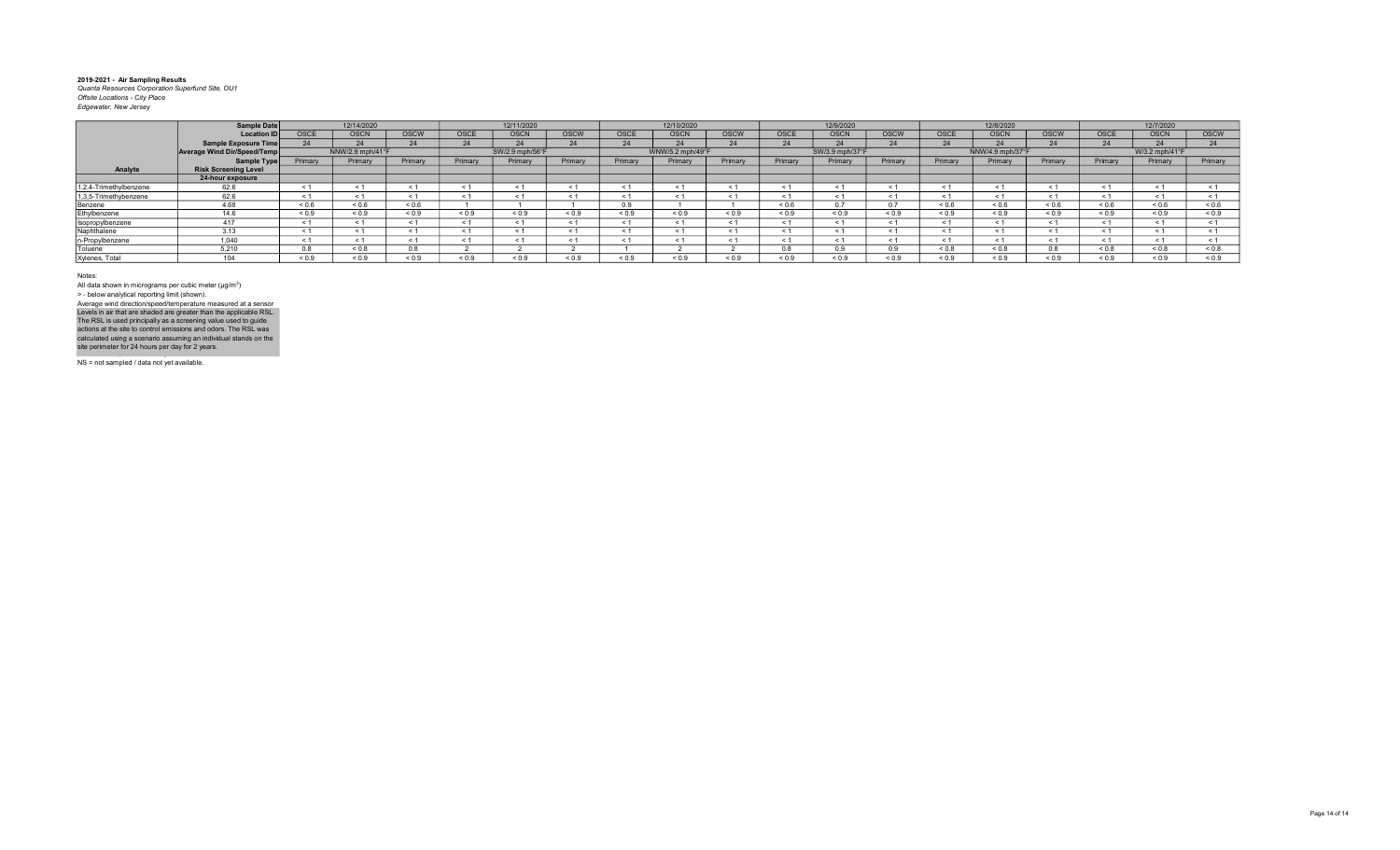|                        | <b>Sample Date</b>                 |                |                  | 12/4/2020    |               |            |                 | 12/3/2020   |             |            |             | 12/2/2020        |             |             | 12/1/2020        |              |             | 11/30/2020        |              |
|------------------------|------------------------------------|----------------|------------------|--------------|---------------|------------|-----------------|-------------|-------------|------------|-------------|------------------|-------------|-------------|------------------|--------------|-------------|-------------------|--------------|
|                        | <b>Location ID</b>                 | <b>OSCE</b>    | <b>OSCN</b>      |              | <b>OSCW</b>   |            | <b>OSCE</b>     | <b>OSCN</b> | <b>OSCW</b> |            | <b>OSCE</b> | <b>OSCN</b>      | <b>OSCW</b> | <b>OSCE</b> | <b>OSCN</b>      | <b>OSCW</b>  | <b>OSCE</b> | <b>OSCN</b>       | <b>OSCW</b>  |
|                        | <b>Sample Exposure Time</b>        |                | 24               |              |               |            | 24              |             |             |            |             | $\sim$           | 24          |             | $\bigcap$        | $\mathbf{a}$ | 24          |                   |              |
|                        | <b>Average Wind Dir/Speed/Temp</b> |                | SSW/3.1 mph/51°F |              |               |            | SW/3.8 mph/51°F |             |             |            |             | WSW/5.0 mph/44°F |             |             | SSW/4.8 mph/53°F |              |             | ESE/10.7 mph/62°F |              |
|                        | Sample Type                        | Primary        | Primary          | Primary      | Duplicate     | Primary    | Duplicate       | Primary     | Primary     | Primary    | Duplicate   | Primary          | Primary     | Primary     | Primary          | Primary      | Primary     | Primary           | Primary      |
| Analyte                | <b>Risk Screening Level</b>        |                |                  |              |               |            |                 |             |             |            |             |                  |             |             |                  |              |             |                   |              |
|                        | 24-hour exposure                   |                |                  |              |               |            |                 |             |             |            |             |                  |             |             |                  |              |             |                   |              |
| 1,2,4-Trimethylbenzene | 62.6                               |                |                  |              | < 1           |            |                 |             |             | < 1        |             |                  |             |             |                  |              | < 1         |                   |              |
| 1,3,5-Trimethybenzene  | 62.6                               |                | < 1              | < 1          | < 1           |            |                 |             |             | < 1        | < 1         |                  |             |             | $\leq 1$         |              | < 1         | < 1               |              |
| Benzene                | 4.68                               | < 0.6          | ${}_{0.6}$       | ${}^{5}$ 0.6 | 0.6           | ${}_{0.6}$ | 0.6             | 0.7         | ${}_{0.6}$  | ${}_{0.6}$ | 0.6         | 0.6              | ${}_{0.6}$  | 0.6         | < 0.6            | < 0.6        | < 0.6       | 0.6               | ${}^{5}$ 0.6 |
| Ethylbenzene           | 14.6                               | < 0.9          | ${}_{0.9}$       | ${}_{0.9}$   | ${}_{0.9}$    | ${}_{0.9}$ | ${}_{0.9}$      | ${}_{0.9}$  | ${}_{0.9}$  | ${}_{0.9}$ | ${}_{0.9}$  | ${}^{6.0}$       | ${}_{0.9}$  | ${}_{0.9}$  | ${}_{0.9}$       | ${}_{0.9}$   | ${}_{0.9}$  | ${}_{0.9}$        | ${}_{0.9}$   |
| Isopropylbenzene       |                                    |                | < 1              |              | < 1           |            |                 |             |             | < 1        |             |                  |             |             | < 1              |              | < 1         |                   |              |
| Naphthalene            | 3.13                               |                | < 1              | < 1          | < 1           |            |                 |             |             | < 1        |             |                  |             |             | < 1              |              | < 1         |                   |              |
| n-Propylbenzene        | 1,040                              |                | < 1              |              | < 1           |            |                 |             |             | < 1        |             |                  |             |             |                  |              | $\leq 1$    |                   |              |
| Toluene                | 5.210                              | ${}_{0.8}$     | ${}_{0.8}$       | 0.8          | $\sim$ $\sim$ |            |                 |             |             | 0.8        | ${}_{0.8}$  | 0.9              |             | 0.8         | 0.8              |              | $0.8 - 0.8$ | $0.8 - 0.8$       | 0.8          |
| Xylenes, Total         | 104                                | ${}^{5}$ < 0.9 | ${}_{0.9}$       | 0.9          | ${}_{0.9}$    | ${}_{0.9}$ | ${}_{0.9}$      | ${}_{0.9}$  | ${}_{0.9}$  | 0.9        | 0.9         | 0.9              | ${}_{0.9}$  | 0.9         | ${}_{0.9}$       | ${}_{0.9}$   | ${}_{0.9}$  | 0.9               | ${}_{0.9}$   |

Notes:

All data shown in micrograms per cubic meter (μg/m<sup>3</sup>)<br>> - below analytical reporting limit (shown). Levels in air that are shaded are greater than the applicable RSL.<br>The RSL is used principally as a screening value used to guide<br>actions at the site to control emissions and odors. The RSL was<br>calculated using a scenario Average wind direction/speed/temperature measured at a sensor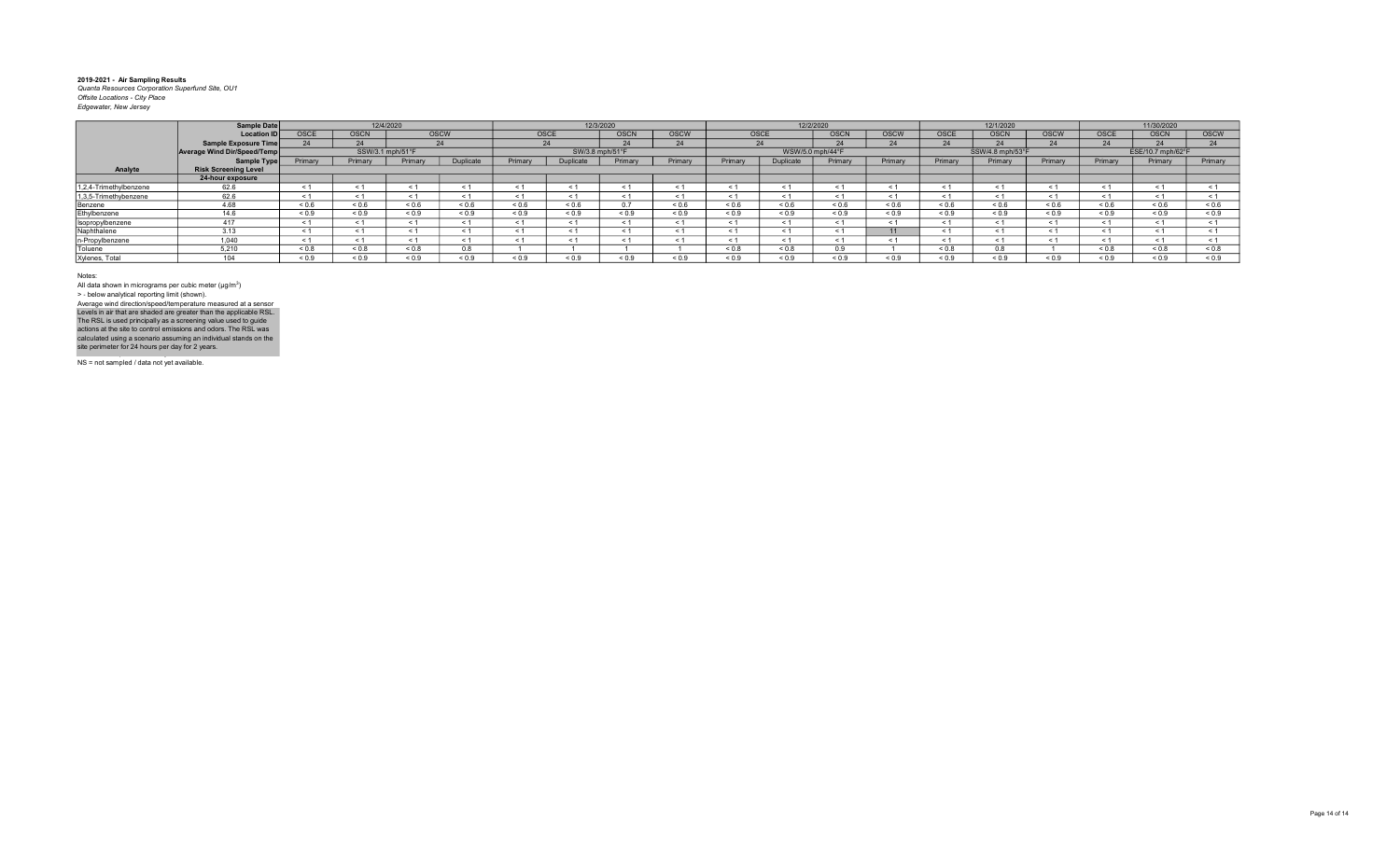|                        | Sample Date                 |              | 11/24/2020       |                   |              | 11/23/2020      |                   |         |                  | 11/20/2020  |             |            |            | 11/19/2020       |                   |             | 11/18/2020       |                   |                  | 11/17/2020    |
|------------------------|-----------------------------|--------------|------------------|-------------------|--------------|-----------------|-------------------|---------|------------------|-------------|-------------|------------|------------|------------------|-------------------|-------------|------------------|-------------------|------------------|---------------|
|                        | <b>Location ID</b>          | <b>OSCE</b>  | <b>OSCN</b>      | <b>OSCW</b>       | OSCE         | <b>OSCN</b>     | <b>OSCW</b>       |         | <b>OSCE</b>      | <b>OSCN</b> | <b>OSCW</b> | OSCE       |            | <b>OSCN</b>      | <b>OSCW</b>       | <b>OSCE</b> | <b>OSCN</b>      | <b>OSCW</b>       | <b>OSCE</b>      | <b>OSCW</b>   |
|                        | <b>Sample Exposure Time</b> |              |                  |                   | $\mathbf{a}$ | 24              | 24                |         |                  | 24          |             |            |            |                  | $\sim$            |             |                  |                   |                  |               |
|                        | Average Wind Dir/Speed/Temp |              | WNW/4.1 mph/47°F |                   |              | NW/6.9 mph/58°F |                   |         | SSW/3.3 mph/63°F |             |             |            |            | SSW/3.8 mph/48°F |                   |             | SSW/3.4 mph/74°F |                   | WNW/4.3 mph/49°F |               |
|                        | Sample Type                 | Primary      | Primary          | Primary           | Primary      | Primary         | Primary           | Primary | Dunlicat         | Primary     | Primary     | Primary    | Primary    | <b>Duplicate</b> | Primary           | Primary     | Primary          | Primary           | Primary          | Primary       |
| Analyte                | <b>Risk Screening Level</b> |              |                  |                   |              |                 |                   |         |                  |             |             |            |            |                  |                   |             |                  |                   |                  |               |
|                        | 24-hour exposure            |              |                  |                   |              |                 |                   |         |                  |             |             |            |            |                  |                   |             |                  |                   |                  |               |
| 1,2,4-Trimethylbenzene | 62.6                        | $\leq$ 1     |                  |                   |              | < 1             |                   |         |                  | < 1         |             |            |            |                  | < 1               |             |                  |                   |                  |               |
| 1,3,5-Trimethybenzene  | 62.6                        | $\leq$ 1     |                  |                   |              | $\leq 1$        | < 1               |         |                  | < 1         | $\leq$ 1    |            |            | ≺ 1              | $\leq 1$          |             |                  |                   |                  | < 1           |
| Benzene                | 4.68                        | 0.6          | 0.6              | ${}^{5}$ ${}^{6}$ | 0.6          | 0.6             | ${}^{5}$ ${}^{6}$ |         |                  | 0.9         |             | 0.6        | ${}_{0.6}$ | < 0.6            | ${}^{5}$ ${}^{6}$ | ${}_{0.6}$  | 0.6              | ${}^{5}$ ${}^{6}$ | 0.6              | $\sim$ $\sim$ |
| Ethylbenzene           | 14.6                        | ${}_{0.9}$   | ${}_{0.9}$       | 0.0               | 0.9          | 0.9             | ${}_{0.9}$        | < 0.9   | 0.9              | ${}_{0.9}$  | ${}_{0.9}$  | ${}_{0.9}$ | ${}_{0.9}$ | < 0.9            | ${}_{0.9}$        | ${}_{0.9}$  | 0.9              | ${}_{0.9}$        | ${}_{0.9}$       | ${}_{0.9}$    |
| Isopropylbenzene       | 417                         | $\leq$ 1     |                  |                   |              | < 1             | $\leq 1$          |         |                  | < 1         | $\leq$      |            |            | < 1              | $\leq$ 1          |             |                  |                   |                  |               |
| Naphthalene            | 3.13                        | < 1          |                  |                   |              | < 1             | < 1               |         |                  | < 1         | < 1         |            |            | < 1              | < 1               |             |                  |                   |                  |               |
| n-Propylbenzene        | 1,040                       | $\leq$ 1     |                  |                   |              | < 1             | < 1               |         |                  | < 1         |             |            |            | $\leq$ 1         | < 1               |             |                  |                   |                  |               |
| Toluene                | 5.210                       |              |                  |                   | 8.0 >        | 0.8             | < 0.8             |         |                  |             |             | 0.8        | $\sim$     | n q              |                   |             |                  |                   | < 0.8            |               |
| Xylenes, Total         | 104                         | ${}^{8}$ 0.9 | ${}^{<0.9}$      | 0.9               | ፡ 0.9        | 0.9             | ${}_{0.9}$        | < 0.9   | ${}^{<}0.9$      | ${}_{0.9}$  | ${}_{0.9}$  |            | ${}_{0.9}$ | ${}_{0.9}$       | 0.9               | ${}^{6.0}$  | ${}_{0.9}$       | ${}_{0.9}$        | 0.9              | 0.9           |

Notes:

All data shown in micrograms per cubic meter (μg/m<sup>3</sup>)<br>> - below analytical reporting limit (shown). Levels in air that are shaded are greater than the applicable RSL.<br>The RSL is used principally as a screening value used to guide<br>actions at the site to control emissions and odors. The RSL was<br>calculated using a scenario Average wind direction/speed/temperature measured at a sensor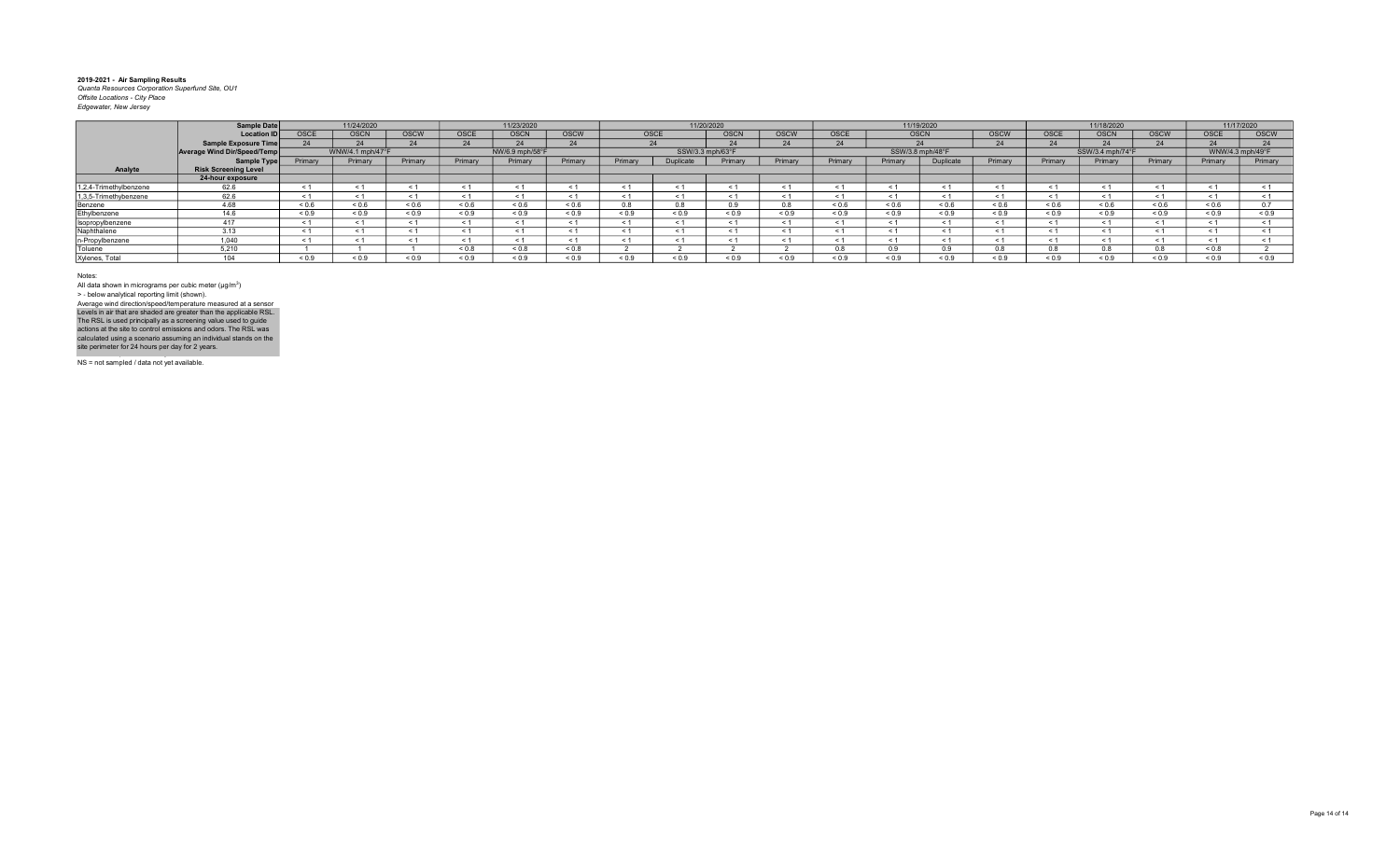|                        | Sample Date                 |                   |            | 11/16/2020     |               |            |                 | 11/13/2020       |            |                  | 11/12/2020 |              |                  | 11/11/2020  |            |            | 11/10/2020          |              |         |             | 11/9/2020        |
|------------------------|-----------------------------|-------------------|------------|----------------|---------------|------------|-----------------|------------------|------------|------------------|------------|--------------|------------------|-------------|------------|------------|---------------------|--------------|---------|-------------|------------------|
|                        | <b>Location ID</b>          |                   | OSCE       | OSCN           | <b>OSCW</b>   |            | <b>OSCE</b>     | OSCN             | OSCW       | <b>OSCN</b>      | OSCW       |              | OSCE             | <b>OSCN</b> | OSCW       | OSCE       | <b>OSCN</b>         | <b>OSCW</b>  | OSCE    | <b>OSCN</b> |                  |
|                        | <b>Sample Exposure Time</b> |                   |            |                |               |            |                 | $\sim$           |            |                  |            |              |                  |             | 24         |            |                     |              |         |             | $\bigcap$        |
|                        | Average Wind Dir/Speed/Temp |                   |            | W/6.1 mph/53°F |               |            |                 | NNW/2.3 mph/50°F |            | NNW/3.3 mph/66°F |            |              | S/2.3 mph/70°F   |             |            |            | SSW/3.4 mph/74°F    |              |         |             | SSE/1.9 mph/77°F |
|                        | Sample Type                 | Primary           | Duplicate  | Primary        | Primary       | Primary    | <b>Duplicat</b> | Primary          | Primary    | Primary          | Primary    | Primary      | <b>Duplicate</b> | Primary     | Primary    | Primary    | Primary             | Primary      | Primary | Primary     | Duplicate        |
| Analyte                | <b>Risk Screening Level</b> |                   |            |                |               |            |                 |                  |            |                  |            |              |                  |             |            |            |                     |              |         |             |                  |
|                        | 24-hour exposure            |                   |            |                |               |            |                 |                  |            |                  |            |              |                  |             |            |            |                     |              |         |             |                  |
| 1,2,4-Trimethylbenzene | 62.6                        |                   |            |                |               |            |                 | $\leq$           |            |                  |            |              |                  |             | < 1        |            |                     |              |         |             |                  |
| 1,3,5-Trimethybenzene  | 62.6                        |                   | < 1        |                |               | $\leq 1$   | < 1             | < 1              |            | < 1              | < 1        |              |                  | < 1         | < 1        |            | < 1                 |              |         |             |                  |
| Benzene                | 4.68                        | ${}^{5}$ ${}^{6}$ | 0.6        |                | $\sim$ $\sim$ | $\sim$ $-$ | ${}^{5.0}$      | 0.8              |            | ${}_{0.6}$       | 0.6        | 0.6          | 0.6              | 0.6         | ${}_{0.6}$ | ${}_{0.6}$ | ${}^{5}$ $\leq$ 0.6 | 0.6          |         |             |                  |
| Ethylbenzene           | 14.6                        | ${}_{0.9}$        | ${}_{0.9}$ | < 0.9          | < 0.9         | ${}_{0.9}$ | < 0.9           | ${}_{0.9}$       | $\leq 0.5$ | < 0.9            | < 0.9      | ${}^{5}$ 0.9 | 0.9              | 0.9         | ${}_{0.9}$ | ${}_{0.9}$ | ${}_{0.9}$          | 0.0          | < 0.9   | 0.9         | ${}_{0.9}$       |
| Isopropylbenzene       | 417                         |                   | $\leq$ 1   |                |               | - 1        | $\leq$ 1        | - 1              |            | $\epsilon$ 1     | $\leq 1$   |              |                  |             | < 1        |            |                     |              |         |             |                  |
| Naphthalene            | 3.13                        |                   |            |                |               |            |                 | $\leq$           |            |                  | < 1        |              |                  |             | $\leq 1$   |            |                     |              |         |             |                  |
| n-Propylbenzene        | 1,040                       |                   |            |                |               |            |                 |                  |            |                  |            |              |                  |             | $\leq 1$   |            |                     |              |         |             |                  |
| Toluene                | 5.210                       |                   |            |                |               | n q        |                 |                  |            | ${}_{0.8}$       |            |              | 0.9              |             |            |            |                     |              |         |             |                  |
| Xylenes, Total         | 104                         | ${}_{0.9}$        | 0.9        | ${}_{0.9}$     | 0.9           | ${}_{0.9}$ | 0.9             | ${}_{0.9}$       | ${}_{0.9}$ | 0.9              | ${}_{0.9}$ | ${}^{5}$ 0.9 | 0.9              | ${}_{0.9}$  | ${}_{0.9}$ | ${}_{0.9}$ | ${}_{0.9}$          | ${}^{8}$ 0.9 |         |             |                  |

Notes:

All data shown in micrograms per cubic meter (μg/m<sup>3</sup>)<br>> - below analytical reporting limit (shown). Levels in air that are shaded are greater than the applicable RSL.<br>The RSL is used principally as a screening value used to guide<br>actions at the site to control emissions and odors. The RSL was<br>calculated using a scenario Average wind direction/speed/temperature measured at a sensor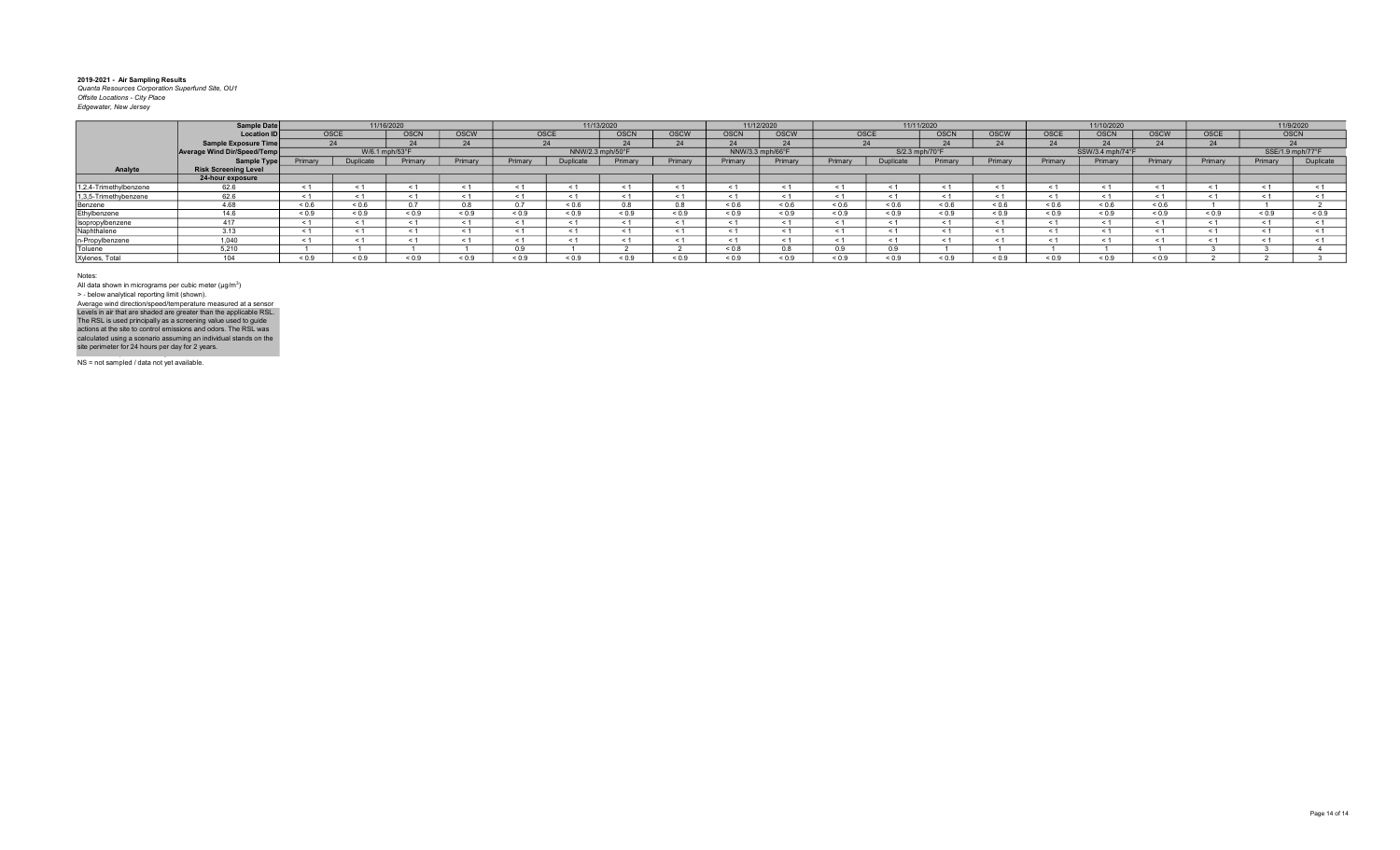|                        | Sample Date                        |             |            | 11/6/2020      |             |            |                  | 11/5/2020   |             |            |              | 11/4/2020       |             |             | 11/3/2020      |              |             | 11/2/2020        |             |
|------------------------|------------------------------------|-------------|------------|----------------|-------------|------------|------------------|-------------|-------------|------------|--------------|-----------------|-------------|-------------|----------------|--------------|-------------|------------------|-------------|
|                        | Location ID                        | <b>OSCW</b> | OSCE       | <b>OSCN</b>    | <b>OSCW</b> |            | OSCE             | <b>OSCN</b> | <b>OSCW</b> |            | <b>OSCE</b>  | <b>OSCN</b>     | <b>OSCW</b> | <b>OSCE</b> | <b>OSCN</b>    | <b>OSCW</b>  | <b>OSCE</b> | <b>OSCN</b>      | <b>OSCW</b> |
|                        | <b>Sample Exposure Time</b>        |             | 24         |                |             |            | 24               |             |             |            | $\mathbf{A}$ | $\sim$          | 24          |             |                | $\mathbf{a}$ | 24          |                  |             |
|                        | <b>Average Wind Dir/Speed/Temp</b> |             |            | S/2.7 mph/72°F |             |            | S/2.9 mph/69°F   |             |             |            |              | SE/2.0 mph/66°F |             |             | W/6.5 mph/54°F |              |             | WNW/9.4 mph/45°F |             |
|                        | Sample Type                        | Primary     | Primary    | Primary        | Primary     | Primary    | <b>Duplicate</b> | Primary     | Primary     | Primary    | Duplicate    | Primary         | Primary     | Primary     | Primary        | Primary      | Primary     | Primary          | Primary     |
| Analyte                | <b>Risk Screening Level</b>        |             |            |                |             |            |                  |             |             |            |              |                 |             |             |                |              |             |                  |             |
|                        | 24-hour exposure                   |             |            |                |             |            |                  |             |             |            |              |                 |             |             |                |              |             |                  |             |
| 1.2.4-Trimethylbenzene | 62.6                               | < 1         | < 1        |                |             | $\leq$     |                  |             |             | < 1        | $\leq 1$     |                 |             |             |                |              | < 1         |                  |             |
| 1,3,5-Trimethybenzene  | 62.6                               | $\leq 1$    | < 1        |                |             | < 1        |                  |             |             | < 1        | $\leq 1$     | < 1             |             |             |                | $\leq 1$     | < 1         | < 1              |             |
| Benzene                | 4.68                               |             | 0.9        |                |             | 0.8        | 0.8              |             | 0.9         | 0.6        |              |                 | 0.7         | 0.6         | < 0.6          | ${}_{0.6}$   | 0.6         | 0.6              | 0.6         |
| Ethylbenzene           | 14.6                               | ${}_{0.9}$  | ${}_{0.9}$ | < 0.9          | ${}_{0.9}$  | ${}_{0.9}$ | 0.9              | ${}_{0.9}$  | < 0.9       | ${}_{0.9}$ | ${}_{0.9}$   | ${}^{5}$ 0.9    | ${}_{0.9}$  | ${}_{0.9}$  | ${}_{0.9}$     | ${}_{0.9}$   | < 0.9       | ${}_{0.9}$       | ${}_{0.9}$  |
| Isopropylbenzene       | 417                                |             | < 1        |                |             | $\leq$     | < 1              |             |             | < 1        |              | < 1             |             |             |                | < 1          | < 1         |                  |             |
| Naphthalene            | 3.13                               |             | < 1        |                |             | < 1        |                  |             |             | < 1        |              | < 1             |             |             |                |              | < 1         |                  |             |
| n-Propylbenzene        | 1.040                              | $\leq$ 1    | < 1        |                |             |            |                  |             |             | < 1        |              |                 |             |             |                |              | $\leq$ 1    |                  |             |
| Toluene                | 5.210                              |             |            |                |             |            |                  |             |             |            |              |                 |             | 0.8         | ${}_{0.8}$     | 0.8          | $0.8 - 0.8$ | 0.8              | ${}_{0.8}$  |
| Xylenes, Total         | 104                                |             | ${}_{0.9}$ | 0.9            | 0.9         | ${}_{0.9}$ | 0.9              | ${}_{0.9}$  | < 0.9       | ${}_{0.9}$ | 0.9          | 0.9             | ${}_{0.9}$  | ${}_{0.9}$  | ${}_{0.9}$     | ${}_{0.9}$   | ${}_{0.9}$  | ${}_{0.9}$       | ${}_{0.9}$  |

Notes:

All data shown in micrograms per cubic meter (μg/m<sup>3</sup>)<br>> - below analytical reporting limit (shown). Levels in air that are shaded are greater than the applicable RSL.<br>The RSL is used principally as a screening value used to guide<br>actions at the site to control emissions and odors. The RSL was<br>calculated using a scenario Average wind direction/speed/temperature measured at a sensor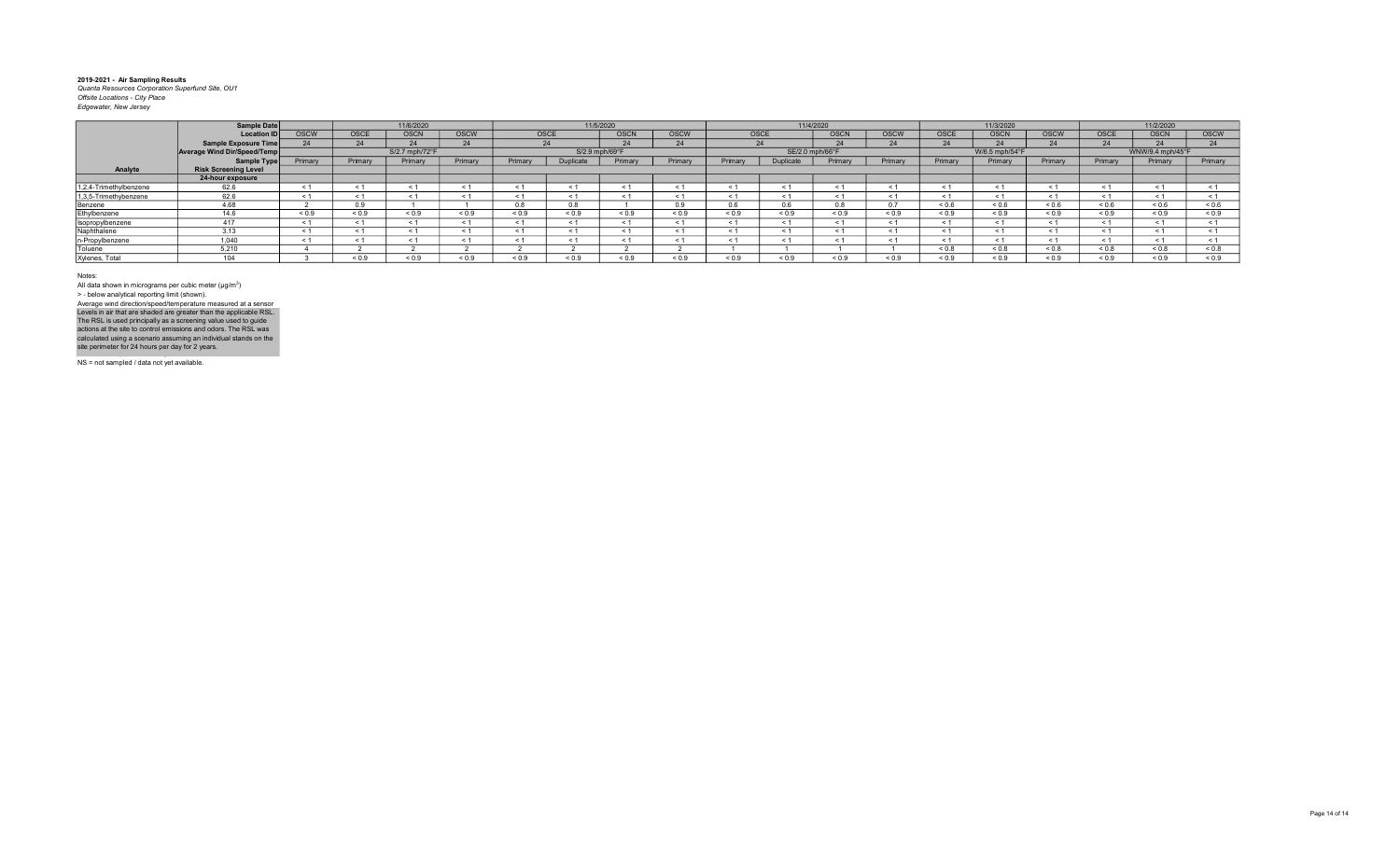|                        | Sample Date                 |             | 10/31/2020      |            |             | 10/30/2020       |             |            | 10/29/2020     |            |             |                  | 10/28/2020    |             |            | 10/27/2020     |             |            | 10/26/2020       |              |
|------------------------|-----------------------------|-------------|-----------------|------------|-------------|------------------|-------------|------------|----------------|------------|-------------|------------------|---------------|-------------|------------|----------------|-------------|------------|------------------|--------------|
|                        | <b>Location ID</b>          | <b>OSCE</b> | <b>OSCN</b>     | OSCW       | <b>OSCE</b> | <b>OSCN</b>      | OSCW        | OSCE       | <b>OSCN</b>    | OSCW       | <b>OSCE</b> |                  | <b>OSCN</b>   | <b>OSCW</b> | OSCE       | <b>OSCN</b>    | <b>OSCW</b> | OSCE       | OSCN             | <b>OSCW</b>  |
|                        | Sample Exposure Time        |             |                 |            |             |                  | 24          |            |                | 24         |             |                  |               | $\bigcap$   |            |                |             |            |                  | $\mathbf{A}$ |
|                        | Average Wind Dir/Speed/Temp |             | SW/3.1 mph/48°F |            |             | NNW/3.7 mph/44°F |             |            | E/3.0 mph/54°F |            |             | NNW/2.1 mph/58°F |               |             |            | N/2.2 mph/60°F |             |            | ENE/2.4 mph/58°F |              |
|                        | Sample Type                 | Primary     | Primary         | Primary    | Primary     | Primary          | Primary     | Primary    | Primary        | Primary    | Primary     | <b>Duplicate</b> | Primary       | Primary     | Primary    | Primary        | Primary     | Primary    | Primary          | Primary      |
| Analyte                | <b>Risk Screening Level</b> |             |                 |            |             |                  |             |            |                |            |             |                  |               |             |            |                |             |            |                  |              |
|                        | 24-hour exposure            |             |                 |            |             |                  |             |            |                |            |             |                  |               |             |            |                |             |            |                  |              |
| 1,2,4-Trimethylbenzene | 62.6                        |             |                 |            |             | ≺ 1              | < 1         |            |                | < 1        |             |                  | ≺ 1           |             | ≺          |                |             |            |                  |              |
| 1,3,5-Trimethybenzene  | 62.6                        |             |                 |            |             | ≺ 1              | < 1         |            |                | < 1        | $\leq$ 1    |                  |               | ≺ 1         |            |                |             |            |                  |              |
| Benzene                | 4.68                        | 0.6         | 0.6             | 0.6        | 0.6         | 0.6              | 0.6         | 0.6        | 0.6            | ${}_{0.6}$ | 0.7         | 07               | $\sim$ $\sim$ | 0.7         |            | 0.6            | 0.6         |            |                  | 0.9          |
| Ethylbenzene           | 146                         | 0.9         | ${}_{0.9}$      | ${}_{0.9}$ | 0.9         | ${}_{0.9}$       | ${}_{0.9}$  | ${}_{0.9}$ | 0.9            | ${}_{0.9}$ | ${}_{0.9}$  | ${}_{0.9}$       | ${}_{0.9}$    | ${}_{0.9}$  | ${}_{0.9}$ | ${}_{0.9}$     | 0.9         | ${}_{0.9}$ | ${}_{0.9}$       | ${}_{0.9}$   |
| Isopropylbenzene       | 417                         |             |                 |            |             | < 1              | < 1         |            |                | < 1        |             |                  | < 1           | < 1         |            |                |             |            |                  |              |
| Naphthalene            | 3.13                        |             |                 |            |             | < 1              | < 1         |            |                | < 1        | $\leq$      |                  | < 1           | < 1         |            |                |             |            |                  |              |
| n-Propylbenzene        | 1,040                       |             |                 |            |             | $\leq 1$         | < 1         |            |                | < 1        |             |                  |               |             |            |                |             |            |                  |              |
| Toluene                | 5.210                       | 0.8         | 0.8             | & 0.8      | 0.8         | 0.8              | $0.8 - 0.8$ |            | 0.0 >          | ${}_{0.8}$ |             |                  |               |             |            |                |             |            |                  |              |
| Xylenes, Total         | 104                         | ${}^{<0.9}$ | ${}^{<0.9}$     | 0.9        | 0.9         | 0.9              | ${}_{0.9}$  | < 0.9      | ${}^{<}0.9$    | ${}_{0.9}$ | ${}_{0.9}$  |                  | ${}^{<}0.9$   | 0.9         | 0.9        | ${}^{5}$ 0.9   | ${}^{<}0.9$ | < 0.9      | 0.9              | 0.9          |

Notes:

All data shown in micrograms per cubic meter (μg/m<sup>3</sup>)<br>> - below analytical reporting limit (shown). Levels in air that are shaded are greater than the applicable RSL.<br>The RSL is used principally as a screening value used to guide<br>actions at the site to control emissions and odors. The RSL was<br>calculated using a scenario Average wind direction/speed/temperature measured at a sensor

NS = not sampled / data not yet available.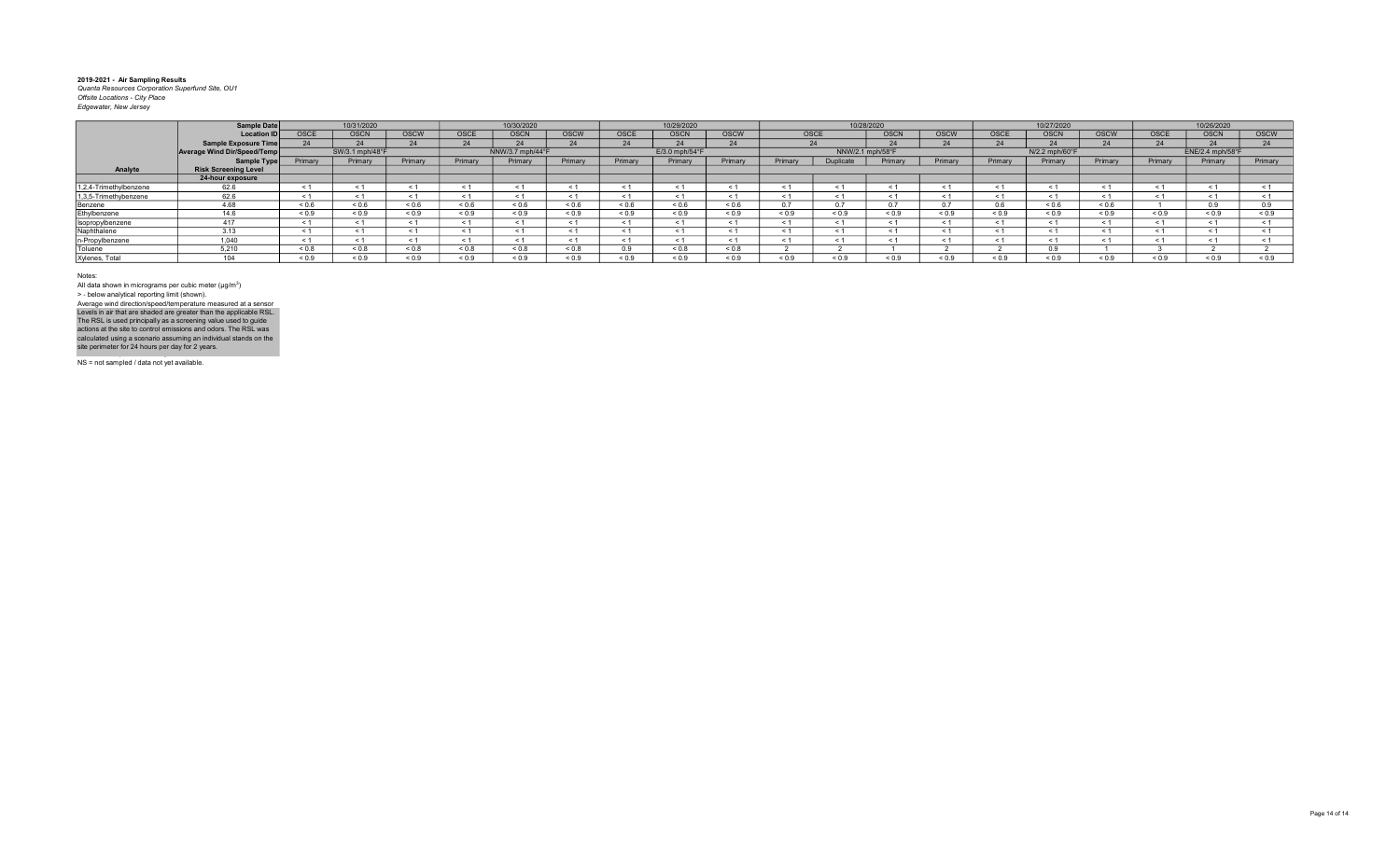|                        | Sample Date                 |            | 10/23/2020       |             |              | 10/22/2020       |             |             |                 | 10/21/2020   |             |            |                 | 10/20/2020 |             |             | 10/19/2020       |             |
|------------------------|-----------------------------|------------|------------------|-------------|--------------|------------------|-------------|-------------|-----------------|--------------|-------------|------------|-----------------|------------|-------------|-------------|------------------|-------------|
|                        | <b>Location ID</b>          | OSCE       | <b>OSCN</b>      | <b>OSCW</b> | OSCE         | <b>OSCN</b>      | <b>OSCW</b> | <b>OSCE</b> | <b>OSCN</b>     |              | <b>OSCW</b> | OSCE       | <b>OSCN</b>     |            | <b>OSCW</b> | <b>OSCE</b> | <b>OSCN</b>      | <b>OSCW</b> |
|                        | Sample Exposure Time        | 24         | 24               | 24          | 24           |                  | 24          | 24          | 24              |              | 24          | 24         | 2 <sub>A</sub>  |            | 24          | 24          |                  | 24          |
|                        | Average Wind Dir/Speed/Temp |            | SSE/2.1 mph/69°F |             |              | $E/1.0$ mph/69°F |             |             | SE/2.5 mph/73°F |              |             |            | SE/2.5 mph/72°F |            |             |             | ESE/3.1 mph/66°F |             |
|                        | Sample Type                 | Primary    | Primary          | Primary     | Primary      | Primary          | Primary     | Primary     | Primary         | Primary      | Duplicate   | Primary    | Primary         | Primary    | Duplicate   | Primary     | Primary          | Primary     |
| Analyte                | <b>Risk Screening Level</b> |            |                  |             |              |                  |             |             |                 |              |             |            |                 |            |             |             |                  |             |
|                        | 24-hour exposure            |            |                  |             |              |                  |             |             |                 |              |             |            |                 |            |             |             |                  |             |
| 1,2,4-Trimethylbenzene | 62.6                        |            |                  | < 1         | $\leq$ 1     | < 1              |             |             | $\leq$          | < 1          | < 1         |            |                 | $\leq$     | < 1         | < 1         |                  |             |
| 1,3,5-Trimethybenzene  | 62.6                        |            | e 1              | < 1         | < 1          | < 1              |             | e 1         | < 1             | < 1          | $\leq 1$    |            | < 1             | < 1        | < 1         | $\leq 1$    | < 1              |             |
| Benzene                | 4.68                        | ${}_{0.6}$ | ${}_{0.6}$       | ${}_{0.6}$  | ${}_{0.6}$   | 0.8              | 0.8         |             |                 |              |             | < 0.6      | ${}_{0.6}$      | ${}_{0.6}$ | ${}_{0.6}$  | ${}_{0.6}$  | 0.6              | ${}_{0.6}$  |
| Ethylbenzene           | 14.6                        | ${}_{0.9}$ | ${}_{0.9}$       | ${}_{0.9}$  | ${}_{0.9}$   | ${}_{0.9}$       | ${}_{0.9}$  | ${}_{0.9}$  | ${}_{0.9}$      | ${}_{0.9}$   | ${}_{0.9}$  | ${}_{0.9}$ | ${}_{0.9}$      | ${}_{0.9}$ | ${}_{0.9}$  | ${}_{0.9}$  | ${}_{0.9}$       | ${}_{0.9}$  |
| Isopropylbenzene       | 417                         |            | < 1              | < 1         | < 1          | < 1              |             | < 1         | < 1             | < 1          | < 1         |            | < 1             | $\leq$     | < 1         | < 1         | < 1              | < 1         |
| Naphthalene            | 3.13                        |            |                  | < 1         | < 1          | < 1              |             | < 1         | < 1             | < 1          | < 1         |            | < 1             | < 1        | < 1         | < 1         |                  | < 1         |
| n-Propylbenzene        | 1.040                       | < 1        | < 1              | < 1         | < 1          | < 1              |             | < 1         | < 1             | < 1          | < 1         |            | < 1             | < 1        | < 1         | < 1         | < 1              |             |
| Toluene                | 5,210                       |            |                  |             |              |                  |             |             |                 |              |             |            |                 |            |             |             |                  |             |
| Xylenes, Total         | $\Delta$ $\Delta$ $\Delta$  | ${}_{0.9}$ | ${}^{8}$ 0.9     | ${}_{0.9}$  | ${}^{8}$ 0.9 | ${}_{0.9}$       | ${}_{0.9}$  | ${}^{<0.9}$ |                 | ${}^{8}$ 0.9 | ${}_{0.9}$  | ${}_{0.9}$ | 0.9             | ${}_{0.9}$ | 0.9         | ${}_{0.9}$  | ${}_{0.9}$       | ${}_{0.9}$  |

Notes:

All data shown in micrograms per cubic meter (μg/m<sup>3</sup>)<br>> - below analytical reporting limit (shown). Levels in air that are shaded are greater than the applicable RSL.<br>The RSL is used principally as a screening value used to guide<br>actions at the site to control emissions and odors. The RSL was<br>calculated using a scenario Average wind direction/speed/temperature measured at a sensor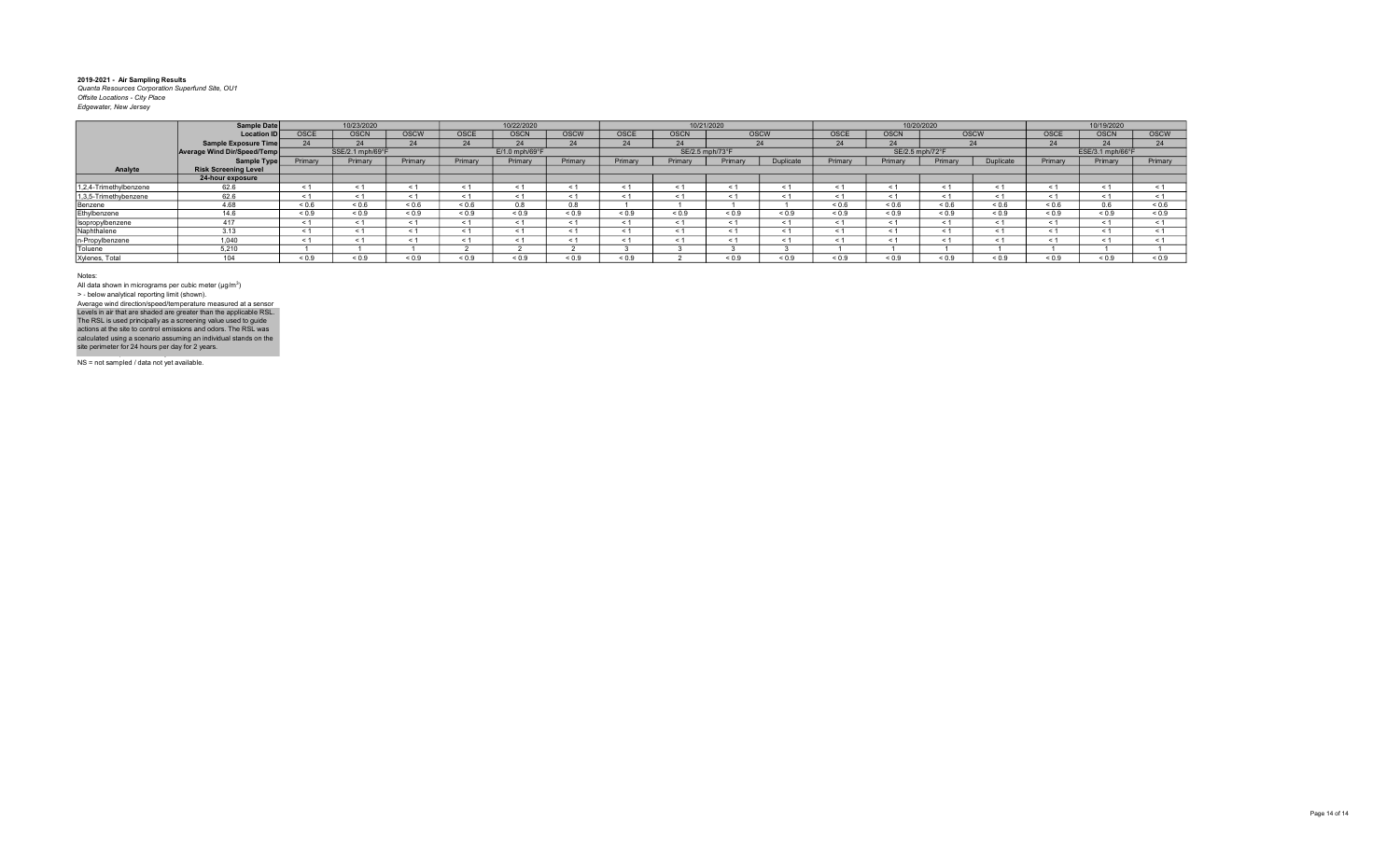|                        | Sample Date                   |             | 10/17/2020      |             |            | 10/16/2020      |            |            | 10/15/2020     |            |            |            |            | 10/14/2020      |             |             | 10/13/2020     |             |
|------------------------|-------------------------------|-------------|-----------------|-------------|------------|-----------------|------------|------------|----------------|------------|------------|------------|------------|-----------------|-------------|-------------|----------------|-------------|
|                        | <b>Location ID</b>            | <b>OSCE</b> | <b>OSCN</b>     | <b>OSCW</b> | OSCE       | <b>OSCN</b>     | OSCW       | OSCE       | <b>OSCN</b>    |            | OSCW       | OSCE       |            | <b>OSCN</b>     | <b>OSCW</b> | <b>OSCE</b> | <b>OSCN</b>    | <b>OSCW</b> |
|                        | <b>Sample Exposure Time</b>   | 24          | 24              | 24          | 24         |                 | 24         | 24         | 24             |            | 24         |            | 24         | 24              | 24          | 24          | 24             | 24          |
|                        | Average Wind Dir/Speed/Temp   |             | NW/4.7 mph/61°F |             |            | NW/3.3 mph/64°F |            |            | S/4.4 mph/74°F |            |            |            |            | SW/3.3 mph/70°F |             |             | N/3.6 mph/60°F |             |
|                        | Sample Type                   | Primary     | Primary         | Primary     | Primary    | Primary         | Primary    | Primary    | Primary        | uplicate   | Primary    | Primary    | Duplicate  | Primary         | Primary     | Primary     | Primary        | Primary     |
| Analyte                | <b>Risk Screening Level</b>   |             |                 |             |            |                 |            |            |                |            |            |            |            |                 |             |             |                |             |
|                        | 24-hour exposure              |             |                 |             |            |                 |            |            |                |            |            |            |            |                 |             |             |                |             |
| 1,2,4-Trimethylbenzene | 62.6                          |             | < '             | < 1         | < 1        | < 1             |            | < 1        | < 1            | < 1        | $\leq 1$   |            | < 1        | $\leq$          | < 1         | < 1         |                | < 1         |
| 1,3,5-Trimethybenzene  | 62.6                          |             |                 | < 1         | $\leq 1$   | < 1             |            |            | < 1            | $\leq 1$   | < 1        |            | < 1        | < 1             | $\leq 1$    | < 1         | $\leq 1$       | < 1         |
| Benzene                | 4.68                          |             |                 |             | ${}_{0.6}$ | < 0.6           | < 0.6      | 0.6        | 0.6            | ${}_{0.6}$ | < 0.6      | 0.6        | 0.6        |                 | 0.7         | < 0.6       | < 0.6          | 0.6         |
| Ethylbenzene           | 14.6                          | ${}_{0.9}$  | ${}_{0.9}$      | ${}_{0.9}$  | ${}_{0.9}$ | ${}_{0.9}$      | ${}_{0.9}$ | ${}_{0.9}$ | ${}_{0.9}$     | ${}_{0.9}$ | ${}_{0.9}$ | ${}_{0.9}$ | ${}_{0.9}$ | ${}_{0.9}$      | 0.9         | ${}_{0.9}$  | ${}_{0.9}$     | ${}_{0.9}$  |
| Isopropylbenzene       | 417                           |             |                 | < 1         | < 1        | < 1             |            |            | < 1            | < 1        | < 1        |            |            | < 1             | < 1         | < 1         |                | < 1         |
| Naphthalene            | 3.13                          | - 1         |                 | < 1         | $\leq$ 1   | < 1             |            | < 1        | - 1            | $\leq$ 1   | $\leq 1$   |            |            | $\leq$ 1        | $\leq$ 1    | $\leq 1$    | < 1            | < 1         |
| n-Propylbenzene        | 1,040                         |             |                 | < 1         | < 1        | < 1             |            |            | $\leq$         | < 1        | ← 1        |            |            |                 | < 1         | ← 1         |                |             |
| Toluene                | 5.210                         |             |                 |             | 0.8        | 0.9             |            | &0.8       | < 0.8          | 0.8        | ${}_{0.8}$ |            |            |                 |             | ${}_{0.8}$  | ${}_{0.8}$     | 0.8         |
| Xylenes, Total         | $\overline{A}$ $\overline{A}$ | < 0.9       | 0.9             | ${}_{0.9}$  | ${}_{0.9}$ | ${}_{0.9}$      | 0.9        | 0.9        | ${}_{0.9}$     | ${}_{0.9}$ | ${}_{0.9}$ | ${}_{0.9}$ | 0.9        | ${}_{0.9}$      | 0.9         | ${}_{0.9}$  | ${}_{0.9}$     | ${}_{0.9}$  |

Notes:

All data shown in micrograms per cubic meter (μg/m<sup>3</sup>)<br>> - below analytical reporting limit (shown). Levels in air that are shaded are greater than the applicable RSL.<br>The RSL is used principally as a screening value used to guide<br>actions at the site to control emissions and odors. The RSL was<br>calculated using a scenario Average wind direction/speed/temperature measured at a sensor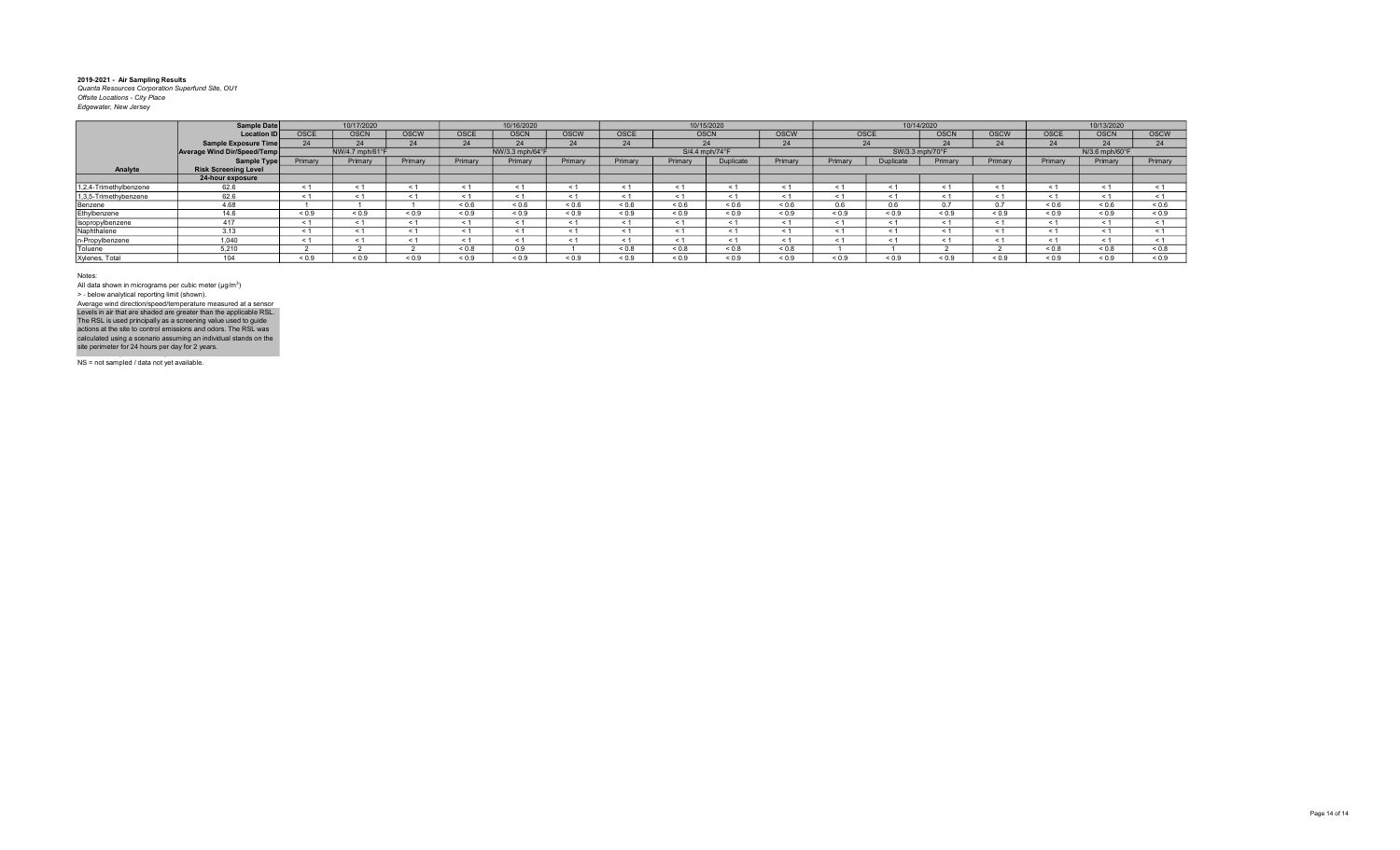|                        | Sample Date                 |             | 10/12/2020                 |             |            | 10/9/2020        |             |             | 10/8/2020        |             |             | 10/7/2020       |             |             | 10/6/2020       |             |             |
|------------------------|-----------------------------|-------------|----------------------------|-------------|------------|------------------|-------------|-------------|------------------|-------------|-------------|-----------------|-------------|-------------|-----------------|-------------|-------------|
|                        | <b>Location IDI</b>         | <b>OSCE</b> | <b>OSCN</b>                | <b>OSCW</b> | OSCE       | <b>OSCN</b>      | <b>OSCW</b> | <b>OSCE</b> | <b>OSCN</b>      | <b>OSCW</b> | <b>OSCE</b> | <b>OSCN</b>     | <b>OSCW</b> | <b>OSCE</b> |                 | <b>OSCN</b> | <b>OSCW</b> |
|                        | Sample Exposure Time        | 24          | 24                         | 24          | 24         | 24               | 24          | 24          | 24               | 24          | 24          | 24              | 24          | 24          |                 | 24          | 24          |
|                        | Average Wind Dir/Speed/Temp |             | $E/4.3$ mph/55 $\degree$ F |             |            | SSE/2.2 mph/68°F |             |             | WNW/6.3 mph/65°F |             |             | SW/4.6 mph/76°F |             |             | SW/3.5 mph/71°F |             |             |
|                        | Sample Type                 | Primary     | Primary                    | Primary     | Primary    | Primary          | Primary     | Primary     | Primary          | Primary     | Primary     | Primary         | Primary     | Primary     | Duplicate       | Primary     | Primary     |
| Analyte                | <b>Risk Screening Level</b> |             |                            |             |            |                  |             |             |                  |             |             |                 |             |             |                 |             |             |
|                        | 24-hour exposure            |             |                            |             |            |                  |             |             |                  |             |             |                 |             |             |                 |             |             |
| 1.2.4-Trimethylbenzene | 62.6                        | $\leq$ 1    | < 1                        | - 1         | < 1        | < 1              | < 1         |             | $\leq$           | < 1         | $\leq 1$    |                 | < 1         | < 1         | < 1             | < 1         |             |
| 1,3,5-Trimethybenzene  | 62.6                        | < 1         | < 1                        | < 1         | < 1        | < 1              | < 1         | < 1         | < 1              | < 1         | < 1         |                 | < 1         | < 1         | < 1             | < 1         |             |
| Benzene                | 4.68                        | 0.6         | 0.6                        | ${}_{0.6}$  | < 0.6      | < 0.6            | < 0.6       | 0.6         | < 0.6            | ${}_{0.6}$  | ${}_{0.6}$  | ${}_{0.6}$      | 0.6         | < 0.6       | 0.6             | < 0.6       | 0.6         |
| Ethylbenzene           | 14.6                        | < 0.9       | ${}_{0.9}$                 | ${}_{0.9}$  | ${}_{0.9}$ | ${}_{0.9}$       | ${}_{0.9}$  | < 0.9       | ${}_{0.9}$       | ${}_{0.9}$  | ${}_{0.9}$  | ${}_{0.9}$      | ${}_{0.9}$  | < 0.9       | ${}_{0.9}$      | < 0.9       | < 0.9       |
| Isopropylbenzene       | 417                         | < 1         | < 1                        | < 1         | $\leq$ 1   | < 1              | < 1         | < 1         | < 1              | < 1         | < 1         | < 1             | < 1         | < 1         | < 1             | < 1         |             |
| Naphthalene            | 3.13                        | $\leq$ 1    | < 1                        | < 1         | < 1        | - < 1            | < 1         | < 1         | - 1              | < 1         | < 1         |                 | $\leq$ 1    | < 1         | < 1             | < 1         | < 1         |
| n-Propylbenzene        | 1.040                       | $\leq 1$    | < 1                        | < 1         | < 1        | < 1              | < 1         |             | $\epsilon$       | < 1         | < 1         |                 | < 1         | < 1         | < 1             | < 1         |             |
| Toluene                | 5.210                       | 0.8         | $0.8 - 0.8$                | ${}_{0.8}$  | ${}_{0.8}$ | 0.9              | $0.8 - 0.8$ | $0.8 - 0.8$ | 0.8              | ${}_{0.8}$  | ${}_{0.8}$  | ${}_{0.8}$      | ${}_{0.8}$  | 0.8         | 0.8             | 0.8         | ${}_{0.8}$  |
| Xylenes, Total         | 104                         | 0.9         | 0.9                        | ${}_{0.9}$  | ${}_{0.9}$ | ${}_{0.9}$       | ${}_{0.9}$  | ${}_{0.9}$  | ${}_{0.9}$       | ${}_{0.9}$  | ${}_{0.9}$  | ${}_{0.9}$      | ${}_{0.9}$  | ${}_{0.9}$  | ${}_{0.9}$      | 0.9         | ${}_{0.9}$  |

Notes:

All data shown in micrograms per cubic meter (μg/m<sup>3</sup>)<br>> - below analytical reporting limit (shown). Levels in air that are shaded are greater than the applicable RSL.<br>The RSL is used principally as a screening value used to guide<br>actions at the site to control emissions and odors. The RSL was<br>calculated using a scenario Average wind direction/speed/temperature measured at a sensor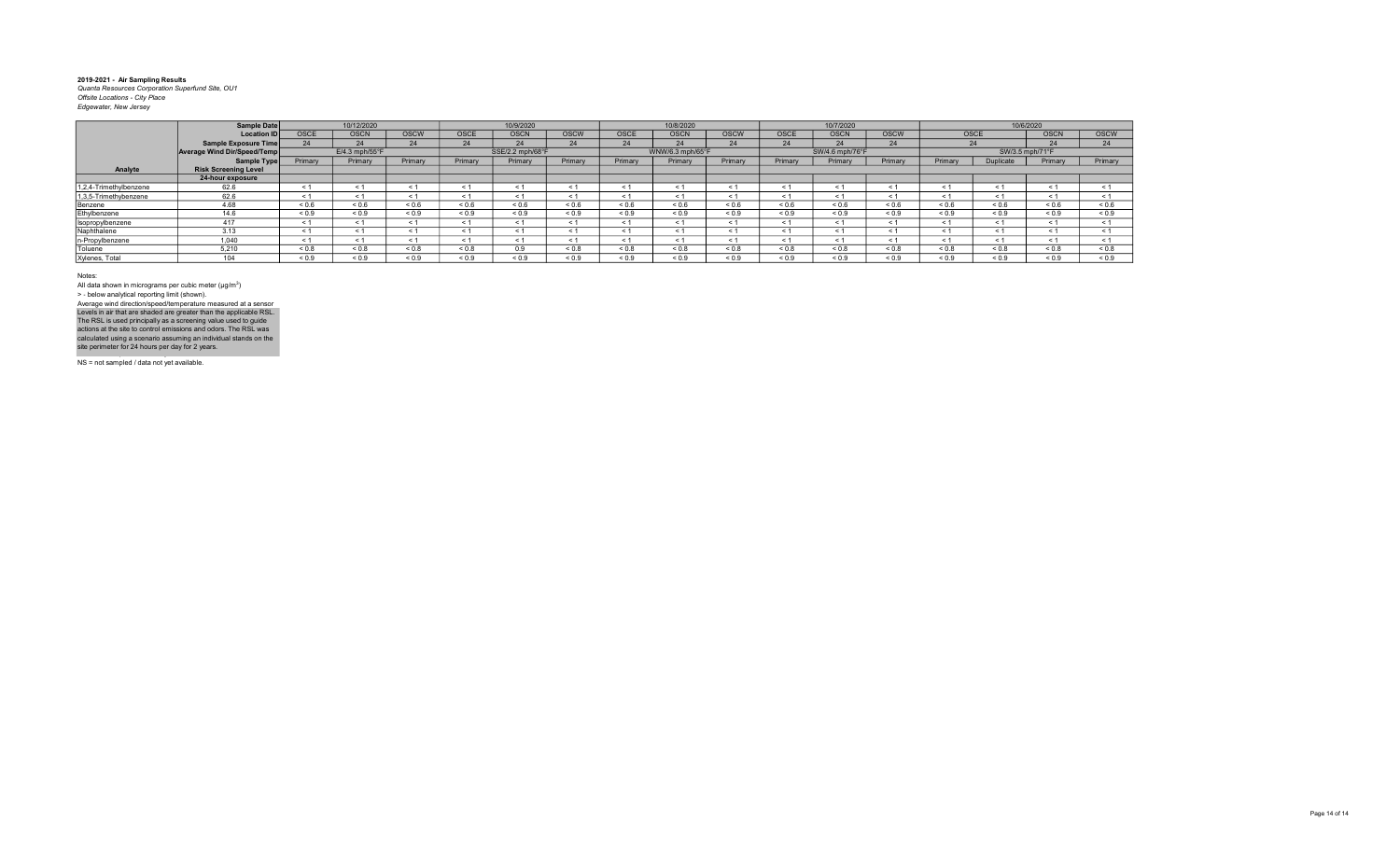|                        | <b>Sample Date</b>          |             | 10/5/2020      |             |                          | 10/2/2020      |                          |             | 10/1/2020        |             |            |            | 9/30/2020        |             |             | 9/29/2020        |                   |
|------------------------|-----------------------------|-------------|----------------|-------------|--------------------------|----------------|--------------------------|-------------|------------------|-------------|------------|------------|------------------|-------------|-------------|------------------|-------------------|
|                        | <b>Location ID</b>          | <b>OSCE</b> | <b>OSCN</b>    | <b>OSCW</b> | <b>OSCE</b>              | <b>OSCN</b>    | OSCW                     | <b>OSCE</b> | <b>OSCN</b>      | <b>OSCW</b> | OSCE       |            | <b>OSCN</b>      | <b>OSCW</b> | <b>OSCE</b> | <b>OSCN</b>      | <b>OSCW</b>       |
|                        | <b>Sample Exposure Time</b> | 24          | 24             | 24          | 24                       | 24             | 24                       | 24          | 24               | 24          |            | 24         |                  | 24          | 24          | 24               | 24                |
|                        | Average Wind Dir/Speed/Temp |             | E/3.1 mph/71°F |             |                          | W/3.3 mph/66°F |                          |             | WSW/3.8 mph/73°F |             |            |            | WSW/5.3 mph/71°F |             |             | SSE/3.0 mph/75°F |                   |
|                        | Sample Type                 | Primary     | Primary        | Primary     | Primary                  | Primary        | Primary                  | Primary     | Primary          | Primary     | Primary    | Duplicate  | Primary          | Primary     | Primary     | Primary          | Primary           |
| Analyte                | <b>Risk Screening Level</b> |             |                |             |                          |                |                          |             |                  |             |            |            |                  |             |             |                  |                   |
|                        | 24-hour exposure            |             |                |             |                          |                |                          |             |                  |             |            |            |                  |             |             |                  |                   |
| 1.2.4-Trimethylbenzene | 62.6                        | < 1         |                | < 1         | $\overline{\phantom{a}}$ | < 1            |                          |             | $\epsilon$       | < 1         | < 1        |            | $\leq$           | < 1         | < 1         | < 1              |                   |
| 1,3,5-Trimethybenzene  | 62.6                        | < 1         |                | < 1         | < 1                      | < 1            | < 1                      |             | $<$ 1            | < 1         | < 1        |            | < 1              | < 1         | < 1         | < 1              |                   |
| Benzene                | 4.68                        | 0.6         | ${}_{0.6}$     | ${}_{0.6}$  | ${}_{0.6}$               | ${}_{0.6}$     | ${}_{0.6}$               | 0.6         | ${}_{0.6}$       | ${}_{0.6}$  | ${}_{0.6}$ | ${}_{0.6}$ | ${}_{0.6}$       | ${}_{0.6}$  | ${}_{0.6}$  | ${}_{0.6}$       | ${}^{5}$ ${}^{6}$ |
| Ethylbenzene           | 14.6                        | ${}_{0.9}$  | ${}_{0.9}$     | ${}_{0.9}$  | ${}_{0.9}$               | ${}_{0.9}$     | ${}_{0.9}$               | ${}_{0.9}$  | ${}_{0.9}$       | ${}_{0.9}$  | ${}_{0.9}$ | ${}_{0.9}$ | ${}_{0.9}$       | ${}_{0.9}$  | ${}_{0.9}$  | ${}_{0.9}$       | ${}_{0.9}$        |
| Isopropylbenzene       | 417                         | < 1         |                | < 1         | < '                      | < 1            | < 1                      |             | $<$ 1            | < 1         | < 1        | $\leq 1$   | < 1              | < 1         | < 1         | < 1              |                   |
| Naphthalene            | 3.13                        | < 1         |                | < 1         | e :                      | < 1            |                          |             | $\epsilon$       | < 1         | < 1        |            | $\leq$           | < 1         | $\leq 1$    | < 1              |                   |
| n-Propylbenzene        | 1.040                       | < 1         |                | < 1         | < '                      | < 1            | $\overline{\phantom{a}}$ |             | $<$ 1            | < 1         | < 1        |            | $\leq$ 1         | < 1         | $\leq 1$    | < 1              |                   |
| Toluene                | 5.210                       | < 0.8       | ${}_{0.8}$     | ${}_{0.8}$  |                          |                |                          | < 0.8       | < 0.8            | < 0.8       | ${}_{0.8}$ | 0.8        | ${}_{0.8}$       | ${}_{0.8}$  | ${}_{0.8}$  | < 0.8            | < 0.8             |
| Xylenes, Total         | $\overline{A}$              | 0.9         | ${}_{0.9}$     | ${}_{0.9}$  | ${}_{0.9}$               | ${}_{0.9}$     | ${}_{0.9}$               | ${}_{0.9}$  | ${}_{0.9}$       | ${}_{0.9}$  | ${}_{0.9}$ | ${}_{0.9}$ | ${}_{0.9}$       | ${}_{0.9}$  | ${}_{0.9}$  | ${}_{0.9}$       | ${}_{0.9}$        |

Notes:

All data shown in micrograms per cubic meter (μg/m<sup>3</sup>)<br>> - below analytical reporting limit (shown). Levels in air that are shaded are greater than the applicable RSL.<br>The RSL is used principally as a screening value used to guide<br>actions at the site to control emissions and odors. The RSL was<br>calculated using a scenario Average wind direction/speed/temperature measured at a sensor

NS = not sampled / data not yet available.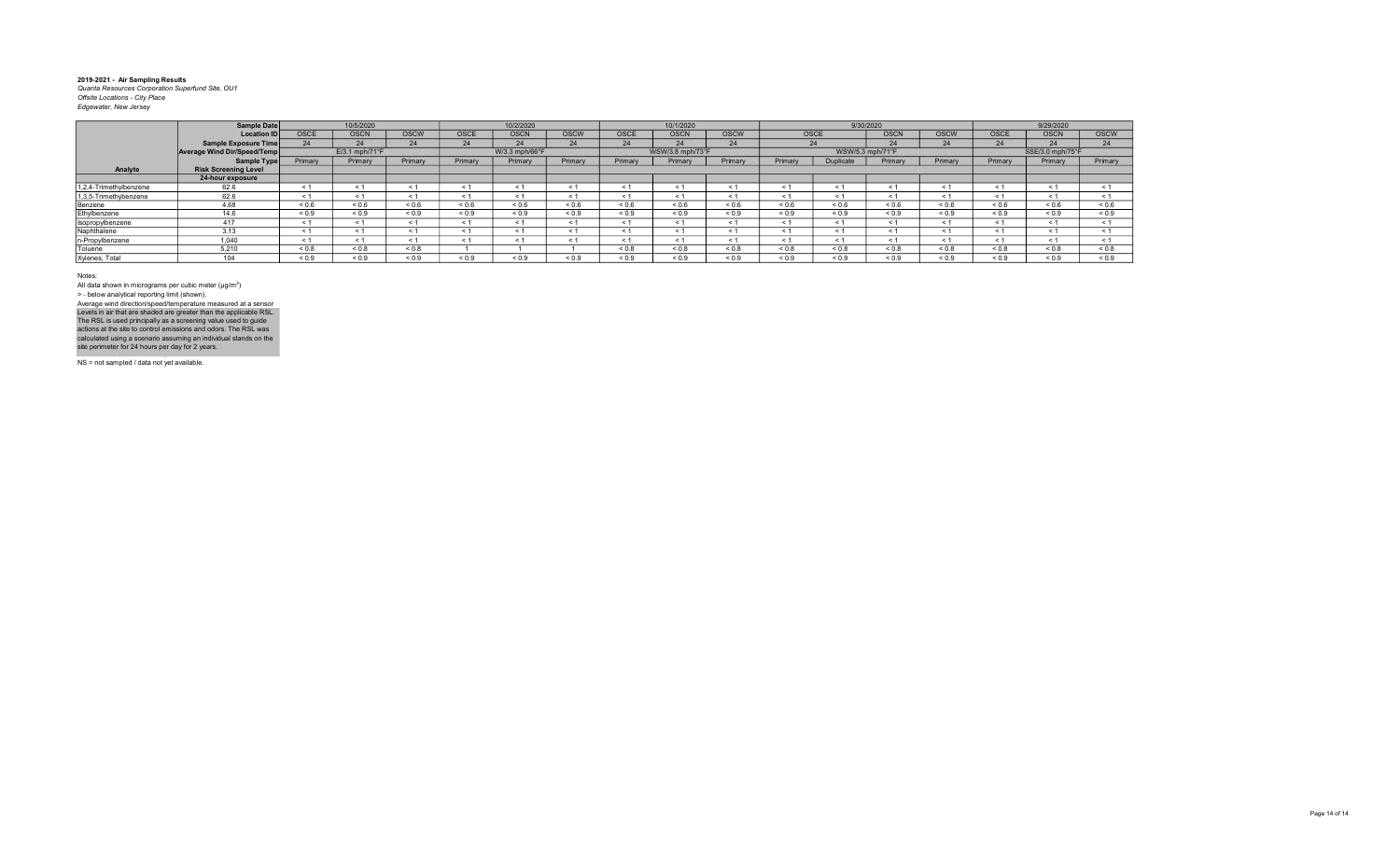|                        | Sample Date                 |             | 9/28/2020      |             |             | 9/25/2020      |             |            |            | 9/24/2020        |             |             | 9/23/2020        |             |             | 9/22/2020        |             |
|------------------------|-----------------------------|-------------|----------------|-------------|-------------|----------------|-------------|------------|------------|------------------|-------------|-------------|------------------|-------------|-------------|------------------|-------------|
|                        | <b>Location IDI</b>         | <b>OSCE</b> | <b>OSCN</b>    | <b>OSCW</b> | <b>OSCE</b> | <b>OSCN</b>    | <b>OSCW</b> |            | OSCE       | <b>OSCN</b>      | <b>OSCW</b> | <b>OSCE</b> | <b>OSCN</b>      | <b>OSCW</b> | <b>OSCE</b> | <b>OSCN</b>      | <b>OSCW</b> |
|                        | Sample Exposure Time        | 24          | 24             | 24          | 24          | 24             | 24          |            | 24         | 24               | 24          | 24          | 24               | 24          | 24          | 24               | 24          |
|                        | Average Wind Dir/Speed/Temp |             | S/4.0 mph/81°F |             |             | S/2.6 mph/78°F |             |            |            | SSW/2.1 mph/77°F |             |             | WNW/5.7 mph/81°F |             |             | NNW/3.9 mph/74°F |             |
|                        | Sample Type                 | Primary     | Primary        | Primary     | Primary     | Primary        | Primary     | Duplicate  | Primary    | Primary          | Primary     | Primary     | Primary          | Primary     | Primary     | Primary          | Primary     |
| Analyte                | <b>Risk Screening Level</b> |             |                |             |             |                |             |            |            |                  |             |             |                  |             |             |                  |             |
|                        | 24-hour exposure            |             |                |             |             |                |             |            |            |                  |             |             |                  |             |             |                  |             |
| 1.2.4-Trimethylbenzene | 62.6                        | $\epsilon$  | < 1            | < 1         | < 1         | $\epsilon$     | < 1         |            | $\epsilon$ |                  | < 1         |             | $\leq$           | < 1         | < 1         | < 1              |             |
| 1,3,5-Trimethybenzene  | 62.6                        | ← 1         | < 1            | < 1         | < 1         | $\leq 1$       | < 1         |            | < 1        | $\leq 1$         | < 1         |             | $\leq$ 1         | < 1         | < 1         | < 1              |             |
| Benzene                | 4.68                        | 0.6         | ${}_{0.6}$     | ${}_{0.6}$  | 0.8         | 0.8            | 0.7         | 0.8        | 0.8        | 0.8              | 0.9         | ${}_{0.6}$  |                  | 0.8         | ${}_{0.6}$  | ${}^{5}$ 0.6     | ${}_{0.6}$  |
| Ethylbenzene           | 14.6                        | ${}_{0.9}$  | ${}_{0.9}$     | ${}_{0.9}$  | ${}_{0.9}$  | ${}_{0.9}$     | ${}_{0.9}$  | ${}_{0.9}$ | ${}_{0.9}$ | ${}_{0.9}$       | ${}_{0.9}$  | ${}_{0.9}$  | ${}_{0.9}$       | ${}_{0.9}$  | ${}_{0.9}$  | ${}_{0.9}$       | ${}_{0.9}$  |
| Isopropylbenzene       | 417                         | < 1         | < 1            | < 1         | < 1         | < 1            | < 1         |            | $\leq 1$   | < 1              | < 1         |             | < 1              | < 1         | < 1         | < 1              |             |
| Naphthalene            | 3.13                        | $<$ 1       | < 1            | < 1         | < 1         | < 1            | < 1         |            | $\epsilon$ |                  | < 1         |             | $\prec$          | < 1         | $\leq 1$    | < 1              |             |
| n-Propylbenzene        | 1.040                       | ← 1         | < 1            | < 1         |             | $\leq$ 1       | < 1         |            | $\leq 1$   | $\leq 1$         | < 1         |             | - 1              | < 1         | $\leq 1$    | < 1              |             |
| Toluene                | 5.210                       | ${}_{0.8}$  | < 0.8          | ${}_{0.8}$  |             |                |             |            |            |                  |             |             |                  |             | &0.8        | < 0.8            | < 0.8       |
| Xylenes, Total         | 104                         | ${}_{0.9}$  | 0.9            | ${}_{0.9}$  | ${}_{0.9}$  | ${}_{0.9}$     | ${}_{0.9}$  | ${}_{0.9}$ | ${}_{0.9}$ | ${}_{0.9}$       | ${}_{0.9}$  | ${}_{0.9}$  | ${}_{0.9}$       | ${}_{0.9}$  | ${}_{0.9}$  | ${}_{0.9}$       | ${}_{0.9}$  |

Notes:

All data shown in micrograms per cubic meter (μg/m<sup>3</sup>)<br>> - below analytical reporting limit (shown). Levels in air that are shaded are greater than the applicable RSL.<br>The RSL is used principally as a screening value used to guide<br>actions at the site to control emissions and odors. The RSL was<br>calculated using a scenario Average wind direction/speed/temperature measured at a sensor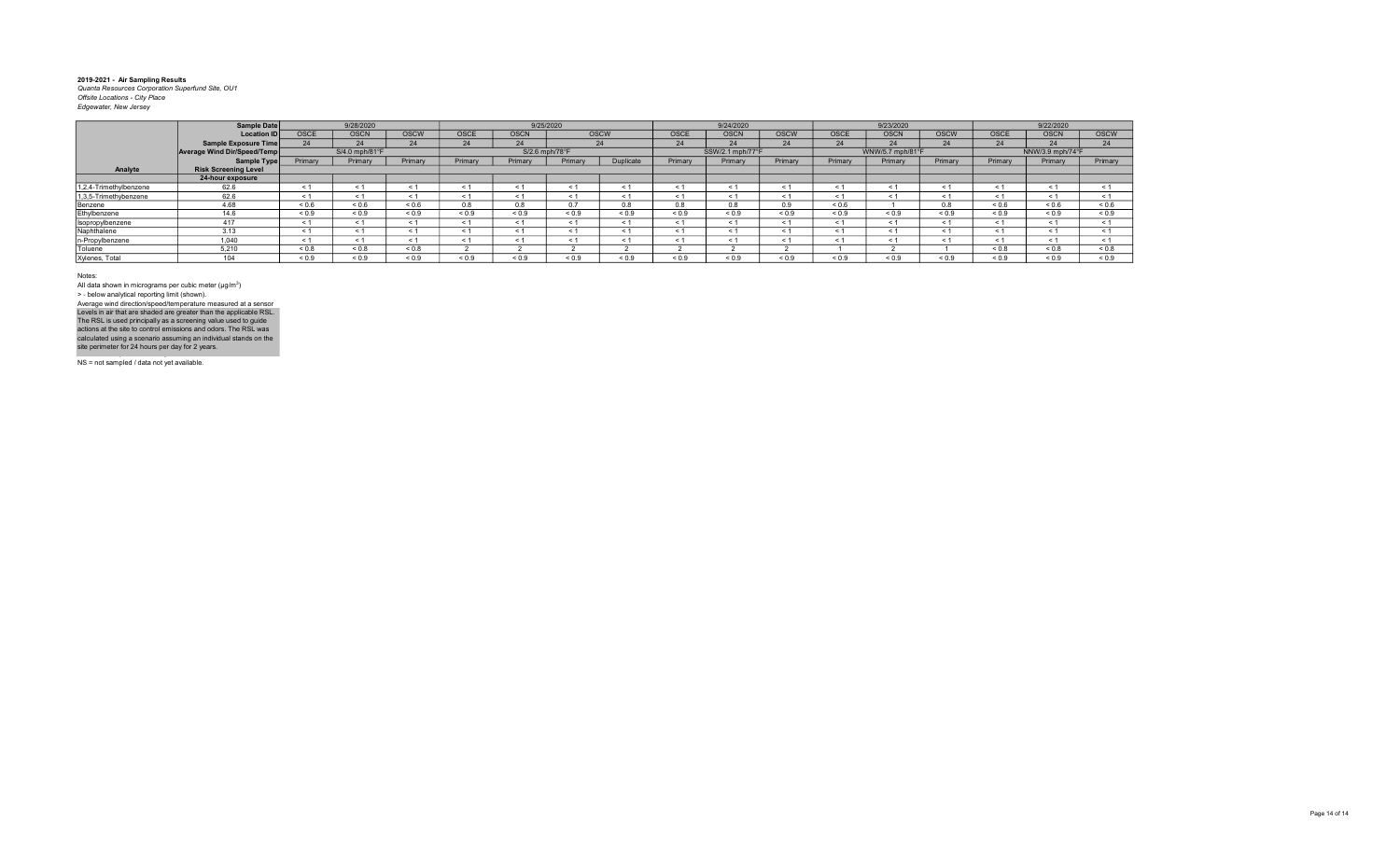|                        | Sample Date                 |             | 9/21/2020        |             |             | 9/19/2020        |             |             | 9/18/2020      |             |            |             | 9/17/2020       |             |
|------------------------|-----------------------------|-------------|------------------|-------------|-------------|------------------|-------------|-------------|----------------|-------------|------------|-------------|-----------------|-------------|
|                        | <b>Location ID</b>          | <b>OSCE</b> | <b>OSCN</b>      | <b>OSCW</b> | <b>OSCE</b> | <b>OSCN</b>      | <b>OSCW</b> | <b>OSCE</b> | <b>OSCN</b>    | <b>OSCW</b> |            | <b>OSCE</b> | <b>OSCN</b>     | <b>OSCW</b> |
|                        | Sample Exposure Time        | 24          | 24               | 24          | 24          | 24               | 24          | 24          | 24             | 24          |            | 24          | 24              | 24          |
|                        | Average Wind Dir/Speed/Temp |             | ENE/2.7 mph/69°F |             |             | NNE/3.3 mph/65°F |             |             | N/3.5 mph/71°F |             |            |             | SW/2.6 mph/76°F |             |
|                        | Sample Type                 | Primary     | Primary          | Primary     | Primary     | Primary          | Primary     | Primary     | Primary        | Primary     | Primary    | Duplicate   | Primary         | Primary     |
| Analyte                | <b>Risk Screening Level</b> |             |                  |             |             |                  |             |             |                |             |            |             |                 |             |
|                        | 24-hour exposure            |             |                  |             |             |                  |             |             |                |             |            |             |                 |             |
| 1,2,4-Trimethylbenzene | 62.6                        | < 1         | $\leq$ 1         | < 1         | < 1         | < 1              | < 1         | < 1         | < 1            | < 1         | $<$ 1      | < 1         | $\leq 1$        | < 1         |
| 1,3,5-Trimethybenzene  | 62.6                        | < 1         | < 1              | < 1         | < 1         | < 1              | < 1         | < 1         | < 1            | < 1         | < 1        | < 1         | < 1             | < 1         |
| Benzene                | 4.68                        | ${}_{0.6}$  | ${}_{0.6}$       | ${}_{0.6}$  | ${}_{0.6}$  | ${}_{0.6}$       | 0.6         | 0.6         | ${}_{0.6}$     | ${}_{0.6}$  | ${}_{0.6}$ | ${}_{0.6}$  | ${}_{0.6}$      | ${}_{0.6}$  |
| Ethylbenzene           | 14.6                        | ${}_{0.9}$  | ${}_{0.9}$       | ${}_{0.9}$  | ${}_{0.9}$  | ${}_{0.9}$       | ${}_{0.9}$  | ${}_{0.9}$  | ${}_{0.9}$     | ${}_{0.9}$  | ${}_{0.9}$ | ${}_{0.9}$  | ${}_{0.9}$      | ${}_{0.9}$  |
| Isopropylbenzene       | 417                         | < 1         | $\leq$ 1         | < 1         | < 1         | < 1              | < 1         | < 1         | < 1            | < 1         | < 1        | < 1         | < 1             | < 1         |
| Naphthalene            | 3.13                        | < 1         | < 1              | < 1         | < 1         | < 1              | < 1         | < 1         | < 1            | < 1         | < 1        | < 1         | < 1             | < 1         |
| n-Propylbenzene        | 1.040                       | < 1         | < 1              | < 1         | < 1         | < 1              | < 1         | < 1         | < 1            | < 1         | < 1        | < 1         | < 1             | < 1         |
| Toluene                | 5.210                       | ${}_{0.8}$  | ${}_{0.8}$       | 0.8         | ${}_{0.8}$  | ${}_{0.8}$       | ${}_{0.8}$  | ${}_{0.8}$  | ${}_{0.8}$     | ${}_{0.8}$  |            |             |                 |             |
| Xylenes, Total         | 104                         | < 0.9       | ${}_{0.9}$       | ${}_{0.9}$  | ${}_{0.9}$  | ${}_{0.9}$       | ${}_{0.9}$  | 0.9         | ${}_{0.9}$     | ${}_{0.9}$  | < 0.9      | ${}_{0.9}$  | ${}_{0.9}$      |             |

Notes:

All data shown in micrograms per cubic meter (μg/m<sup>3</sup>)<br>> - below analytical reporting limit (shown). Levels in air that are shaded are greater than the applicable RSL.<br>The RSL is used principally as a screening value used to guide<br>actions at the site to control emissions and odors. The RSL was<br>calculated using a scenario Average wind direction/speed/temperature measured at a sensor

NS = not sampled / data not yet available.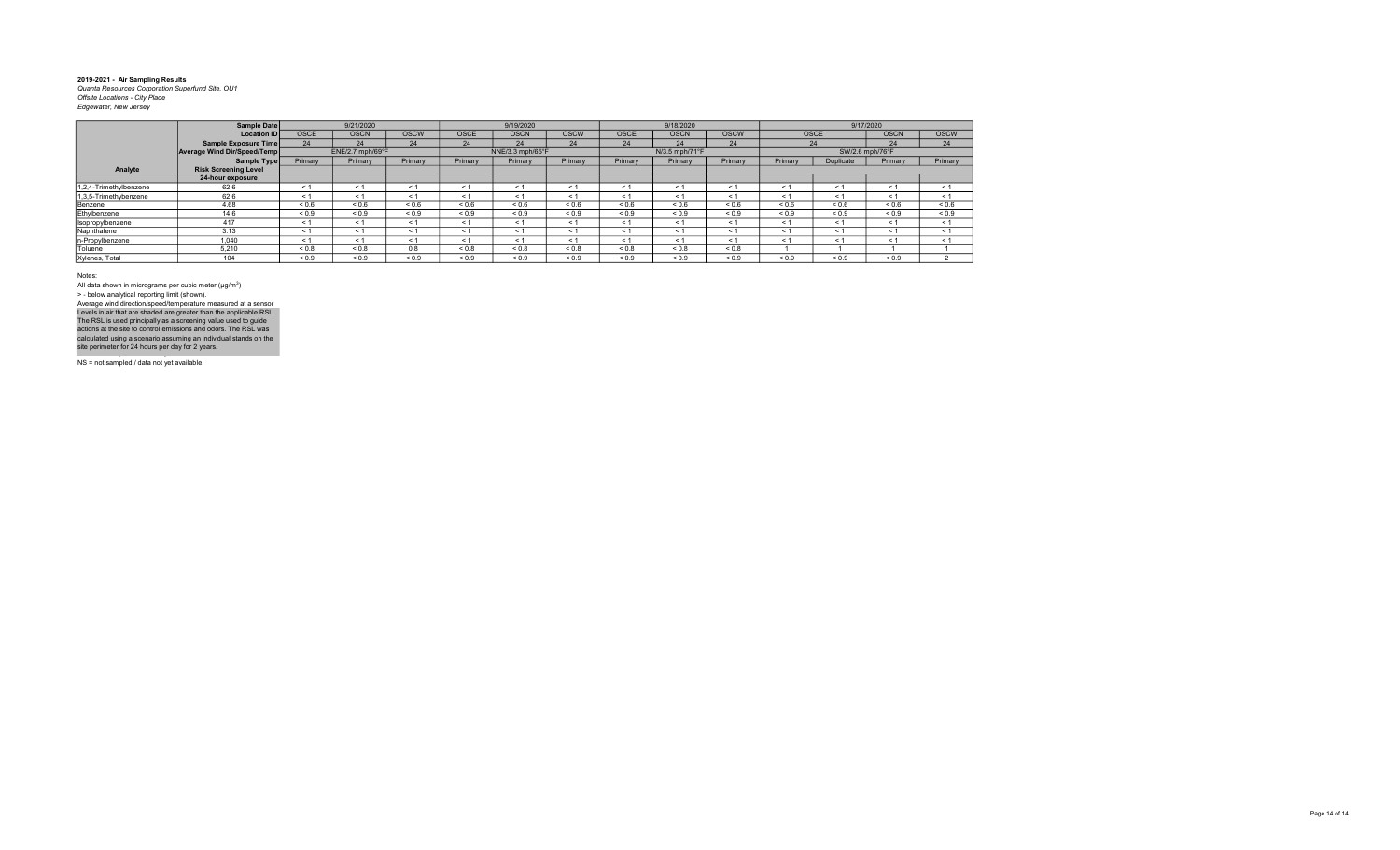|                        | Sample Date                 |                       | 9/16/2020        |            |             |            | 9/15/2020       |             |            | 9/14/2020       |             |             | 9/11/2020      |             |             | 9/10/2020       |             |
|------------------------|-----------------------------|-----------------------|------------------|------------|-------------|------------|-----------------|-------------|------------|-----------------|-------------|-------------|----------------|-------------|-------------|-----------------|-------------|
|                        |                             |                       |                  |            |             |            |                 |             |            |                 |             |             |                |             |             |                 |             |
|                        | <b>Location ID</b>          | <b>OSCE</b>           | <b>OSCN</b>      |            | <b>OSCW</b> | OSCE       | <b>OSCN</b>     | <b>OSCW</b> | OSCE       | <b>OSCN</b>     | <b>OSCW</b> | <b>OSCE</b> | <b>OSCN</b>    | <b>OSCW</b> | <b>OSCE</b> | <b>OSCN</b>     | <b>OSCW</b> |
|                        | Sample Exposure Time        | 24                    | 24               |            | 24          | 24         | 24              | 24          | 24         | 24              | 24          | 24          | 24             | 24          | 24          | 24              | 24          |
|                        | Average Wind Dir/Speed/Temp |                       | SSW/3.3 mph/73°F |            |             |            | NE/2.4 mph/69°F |             |            | NW/4.6 mph/76°F |             |             | N/2.7 mph/78°F |             |             | SE/2.7 mph/84°F |             |
|                        | Sample Type                 | Primary               | Primary          | Duplicate  | Primary     | Primary    | Primary         | Primary     | Primary    | Primary         | Primary     | Primary     | Primary        | Primary     | Primary     | Primary         | Primary     |
| Analyte                | <b>Risk Screening Level</b> |                       |                  |            |             |            |                 |             |            |                 |             |             |                |             |             |                 |             |
|                        | 24-hour exposure            |                       |                  |            |             |            |                 |             |            |                 |             |             |                |             |             |                 |             |
| 1.2.4-Trimethylbenzene | 62.6                        | < 1                   |                  | < 1        |             | $\leq$ 1   | < 1             |             | $\epsilon$ |                 | < 1         |             | < 1            | $\leq 1$    | < 1         |                 | < 1         |
| 1,3,5-Trimethybenzene  | 62.6                        | < 1                   | ≺ 1              | < 1        | < 1         | < 1        | < 1             |             | $\epsilon$ | < 1             | < 1         | < 1         | < 1            | < 1         | < 1         | < 1             | < 1         |
| Benzene                | 4.68                        | ${}_{0.6}$            | 0.6              | ${}_{0.6}$ | ${}_{0.6}$  | ${}_{0.6}$ | ${}_{0.6}$      | 0.6         | ${}_{0.6}$ | ${}_{0.6}$      | ${}_{0.6}$  | ${}_{0.6}$  | ${}_{0.6}$     | ${}_{0.6}$  | 0.7         | 0.7             | 0.6         |
| Ethylbenzene           | 14.6                        | ${}_{0.9}$            | ${}_{0.9}$       | ${}_{0.9}$ | ${}_{0.9}$  | ${}_{0.9}$ | ${}_{0.9}$      | ${}_{0.9}$  | ${}_{0.9}$ | ${}_{0.9}$      | ${}_{0.9}$  | ${}_{0.9}$  | ${}_{0.9}$     | ${}_{0.9}$  | ${}_{0.9}$  | ${}_{0.9}$      | ${}_{0.9}$  |
| Isopropylbenzene       | 417                         | < 1                   | < 1              | < 1        | < 1         | < 1        | < 1             | < 1         | $\epsilon$ | < 1             | < 1         | $\leq 1$    | < 1            | $\leq 1$    | < 1         | < 1             | < 1         |
| Naphthalene            | 3.13                        | < 1                   |                  | < 1        |             | < 1        | < 1             |             | $\epsilon$ | < 1             | < 1         |             | - 1            | $\leq 1$    |             |                 | < 1         |
| n-Propylbenzene        | 1.040                       | < 1                   | ≺ 1              | < 1        | < 1         | $\leq$ 1   | < 1             |             | < 1        | < 1             | < 1         |             | < 1            | < 1         | < 1         | < 1             | < 1         |
| Toluene                | 5.210                       | $\sim$ $\sim$<br>0.8. | 0.9              | 0.9        | 0.8         |            |                 |             | < 0.8      | ${}_{0.8}$      | ${}_{0.8}$  | 0.8         | < 0.8          | 0.9         |             |                 |             |
| Xylenes, Total         | 104                         | ${}_{0.9}$            | ${}_{0.9}$       | ${}_{0.9}$ | ${}_{0.9}$  | ${}_{0.9}$ | ${}_{0.9}$      | ${}_{0.9}$  | ${}_{0.9}$ | ${}_{0.9}$      | ${}_{0.9}$  |             | ${}_{0.9}$     | ${}_{0.9}$  | ${}_{0.9}$  | ${}_{0.9}$      | 0.9         |

Notes:

All data shown in micrograms per cubic meter (μg/m<sup>3</sup>)<br>> - below analytical reporting limit (shown). Levels in air that are shaded are greater than the applicable RSL.<br>The RSL is used principally as a screening value used to guide<br>actions at the site to control emissions and odors. The RSL was<br>calculated using a scenario Average wind direction/speed/temperature measured at a sensor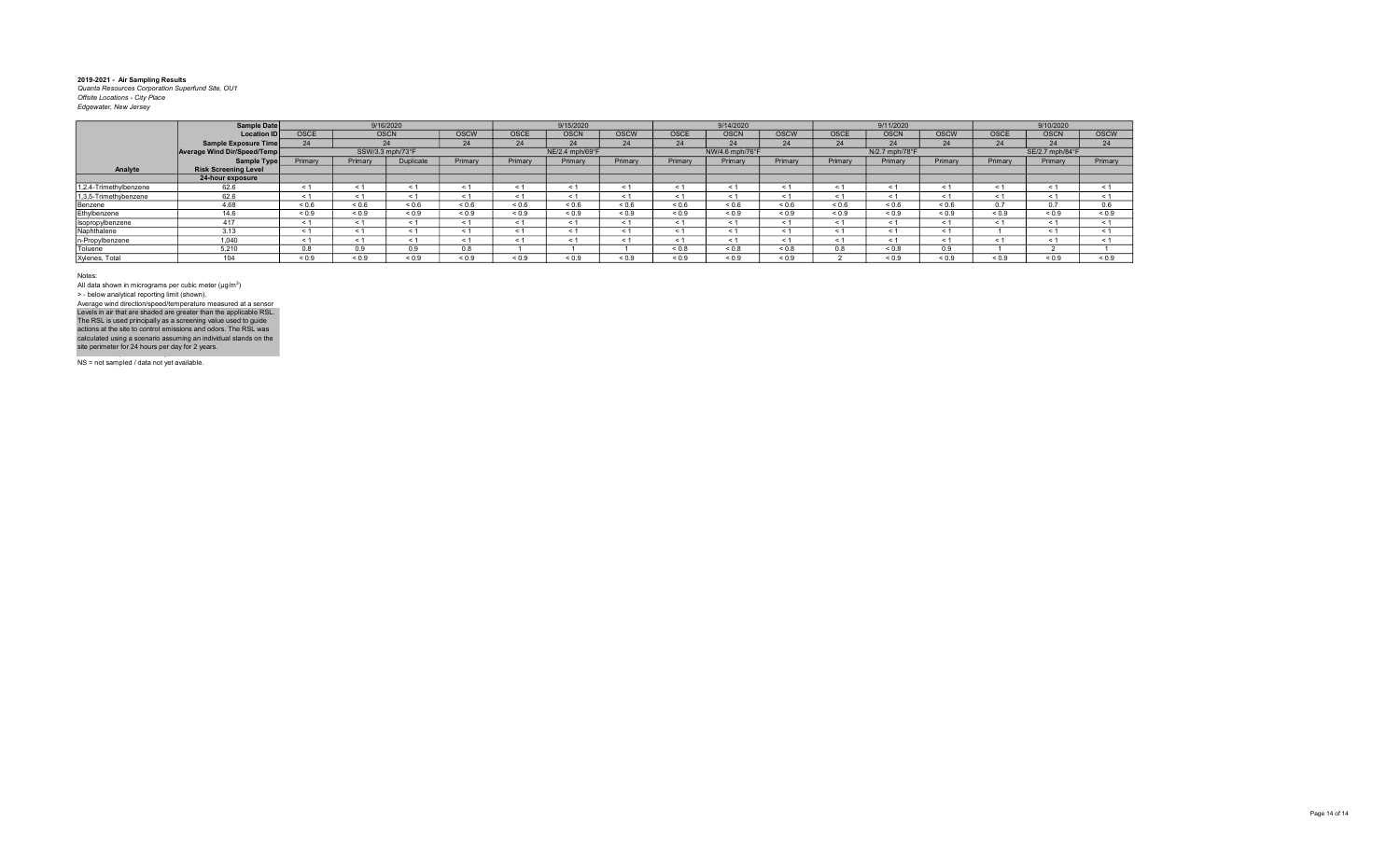|                        | Sample Date                 |                     | 9/9/2020       |             |             | 9/8/2020        |             |             | 9/3/2020         |             |             | 9/2/2020        |             |             | 9/1/2020         |             |
|------------------------|-----------------------------|---------------------|----------------|-------------|-------------|-----------------|-------------|-------------|------------------|-------------|-------------|-----------------|-------------|-------------|------------------|-------------|
|                        | <b>Location ID</b>          | <b>OSCE</b>         | <b>OSCN</b>    | <b>OSCW</b> | <b>OSCE</b> | <b>OSCN</b>     | <b>OSCW</b> | <b>OSCE</b> | <b>OSCN</b>      | <b>OSCW</b> | <b>OSCE</b> | <b>OSCN</b>     | <b>OSCW</b> | <b>OSCE</b> | <b>OSCN</b>      | <b>OSCW</b> |
|                        | Sample Exposure Time        | 24                  | 24             | 24          | 24          | 24              | 24          | 24          | 24               | 24          | 24          | 24              | 24          | 24          | 24               | 24          |
|                        | Average Wind Dir/Speed/Temp |                     | E/1.9 mph/84°F |             |             | SE/2.3 mph/84°F |             |             | WNW/2.7 mph/88°F |             |             | SE/2.9 mph/82°F |             |             | ESE/2.8 mph/79°F |             |
|                        | Sample Type                 | Primary             | Primary        | Primary     | Primary     | Primary         | Primary     | Primary     | Primary          | Primary     | Primary     | Primary         | Primary     | Primary     | Primary          | Primary     |
| Analyte                | <b>Risk Screening Level</b> |                     |                |             |             |                 |             |             |                  |             |             |                 |             |             |                  |             |
|                        | 24-hour exposure            |                     |                |             |             |                 |             |             |                  |             |             |                 |             |             |                  |             |
| 1,2,4-Trimethylbenzene | 62.6                        | ← 1                 |                |             | < 1         | $\leq 1$        |             |             | < 1              | $\epsilon$  | $\leq$ 1    | < 1             | - 1         | - 1         | < 1              | < 1         |
| 1,3,5-Trimethybenzene  | 62.6                        | < 1                 | < 1            |             | < 1         | < 1             | < 1         | < 1         | < 1              | $\leq$ 1    | < 1         | < 1             | < 1         | < 1         | < 1              | < 1         |
| Benzene                | 4.68                        | ${}^{5}$ ${}^{0.6}$ | ${}_{0.6}$     | ${}_{0.6}$  | 0.8         |                 |             | ${}_{0.6}$  | ${}_{0.6}$       | ${}_{0.6}$  | 0.6         | ${}_{0.6}$      | ${}_{0.6}$  | < 0.6       | ${}_{0.6}$       | ${}_{0.6}$  |
| Ethylbenzene           | 14.6                        | ${}_{0.9}$          | ${}_{0.9}$     | ${}_{0.9}$  | < 0.9       |                 | < 0.9       | ${}_{0.9}$  | ${}_{0.9}$       | < 0.9       | ${}_{0.9}$  | < 0.9           | ${}_{0.9}$  | ${}_{0.9}$  | ${}_{0.9}$       | ${}_{0.9}$  |
| Isopropylbenzene       | 417                         | < 1                 | < 1            |             | < 1         | < 1             |             | < 1         | < 1              | $\leq$ 1    | < 1         | < 1             | < 1         | < 1         | < 1              | < 1         |
| Naphthalene            | 3.13                        | < 1                 | < 1            |             | < 1         | < 1             |             |             | < 1              | $\leq$      | < 1         | < 1             | < 1         | < 1         | < 1              | < 1         |
| n-Propylbenzene        | 1.040                       | < 1                 | < 1            |             | < 1         |                 |             | < 1         | < 1              | $\leq$ 1    | < 1         | < 1             | < 1         | < 1         | < 1              | < 1         |
| Toluene                | 5,210                       |                     |                |             |             |                 |             |             |                  |             | 0.9         | 0.9             | 0.8         | 0.8         | ${}_{0.8}$       | ${}_{0.8}$  |
| Xylenes, Total         | 104                         | 0.9                 | ${}^{<}0.9$    | < 0.9       | 0.9         |                 |             | 0.9         | ${}_{0.9}$       | < 0.9       | < 0.9       | 0.9             | < 0.9       | < 0.9       | < 0.9            | < 0.9       |

Notes:

All data shown in micrograms per cubic meter (μg/m<sup>3</sup>)<br>> - below analytical reporting limit (shown). Levels in air that are shaded are greater than the applicable RSL.<br>The RSL is used principally as a screening value used to guide<br>actions at the site to control emissions and odors. The RSL was<br>calculated using a scenario Average wind direction/speed/temperature measured at a sensor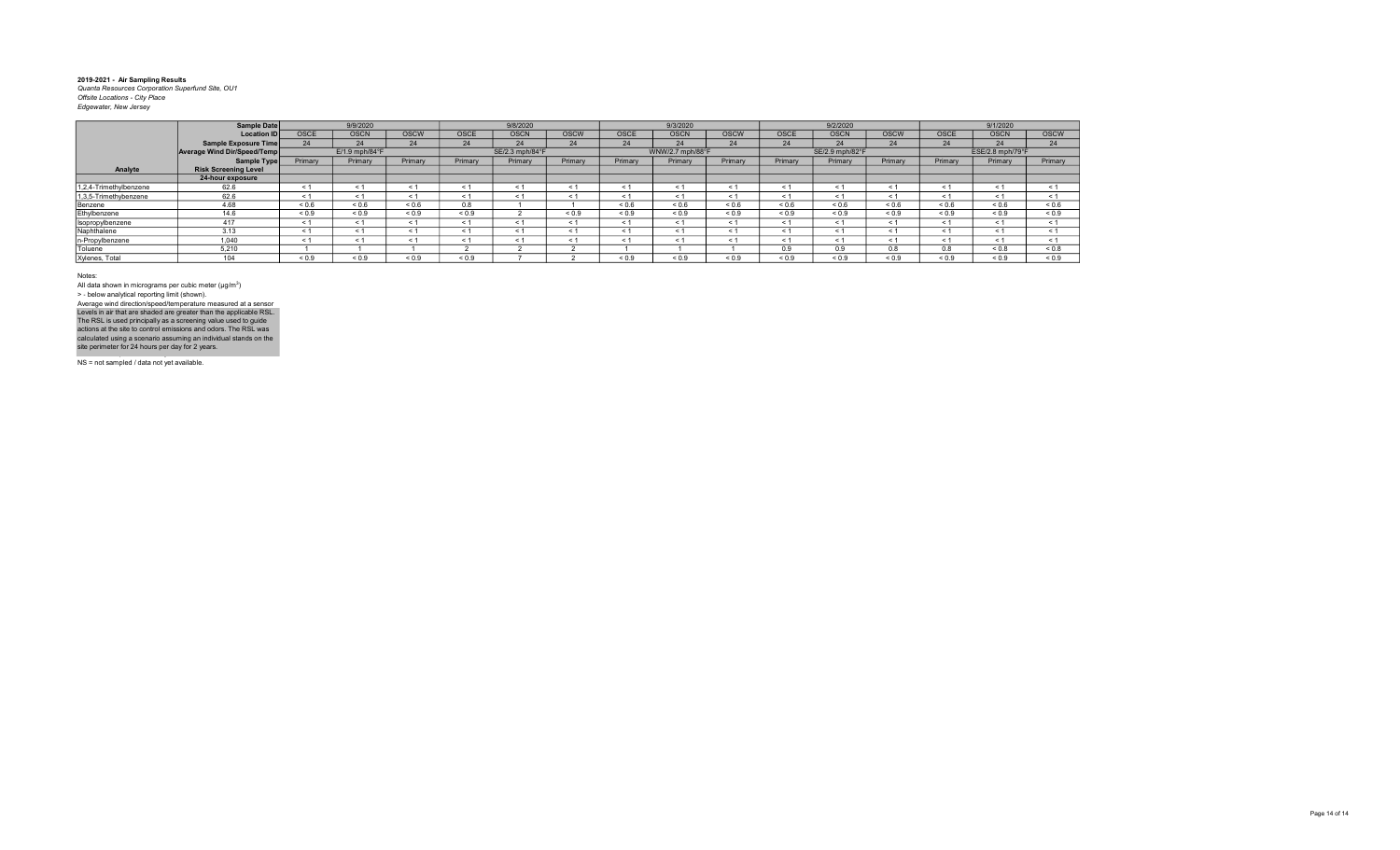|                        | Sample Date                        |                          | 8/31/2020      |              |             | 8/28/2020      |             |             | 8/27/2020       |             |              | 8/26/2020       |             |             | 8/25/2020      |                   |
|------------------------|------------------------------------|--------------------------|----------------|--------------|-------------|----------------|-------------|-------------|-----------------|-------------|--------------|-----------------|-------------|-------------|----------------|-------------------|
|                        | <b>Location ID</b>                 | <b>OSCE</b>              | <b>OSCN</b>    | <b>OSCW</b>  | <b>OSCE</b> | <b>OSCN</b>    | <b>OSCW</b> | <b>OSCE</b> | <b>OSCN</b>     | <b>OSCW</b> | <b>OSCE</b>  | <b>OSCN</b>     | <b>OSCW</b> | <b>OSCE</b> | <b>OSCN</b>    | <b>OSCW</b>       |
|                        | <b>Sample Exposure Time</b>        |                          | 24             | 24           | 24          | 24             | 24          | 24          | 24              | 24          | 24           | 24              | 24          | 24          | 24             | 24                |
|                        | <b>Average Wind Dir/Speed/Temp</b> |                          | E/2.1 mph/78°F |              |             | W/4.3 mph/88°F |             |             | SW/3.8 mph/93°F |             |              | NW/6.7 mph/79°F |             |             | W/5.1 mph/90°F |                   |
|                        | <b>Sample Type</b>                 | Primary                  | Primary        | Primary      | Primary     | Primary        | Primary     | Primary     | Primary         | Primary     | Primary      | Primary         | Primary     | Primary     | Primary        | Primary           |
| Analyte                | <b>Risk Screening Level</b>        |                          |                |              |             |                |             |             |                 |             |              |                 |             |             |                |                   |
|                        | 24-hour exposure                   |                          |                |              |             |                |             |             |                 |             |              |                 |             |             |                |                   |
| 1,2,4-Trimethylbenzene | 62.6                               | $<$ 1                    |                |              |             | < 1            |             |             |                 | $\leq$ 1    | $\leq$       | < 1             | < 1         | $\leq$      | < 1            | < 1               |
| 1,3,5-Trimethybenzene  | 62.6                               | < 1                      |                | $\leq 1$     |             | < 1            | $\leq 1$    | ≺ 1         | < 1             | < 1         | < 1          | < 1             | < 1         | $\leq$ 1    | < 1            | < 1               |
| Benzene                | 4.68                               | ${}_{0.6}$               | ${}^{5}$       | ${}_{0.6}$   | ${}_{0.6}$  | < 0.6          | ${}_{0.6}$  | ${}_{0.6}$  | ${}_{0.6}$      | 0.6         | ${}^{5}$ 0.6 | ${}_{0.6}$      | 0.6         | ${}_{0.6}$  | ${}_{0.6}$     | ${}^{5}$ ${}^{6}$ |
| Ethylbenzene           | 14.6                               | ${}_{0.9}$               | ${}_{0.9}$     | ${}_{0.9}$   | ${}_{0.9}$  | ${}_{0.9}$     | ${}_{0.9}$  | ${}_{0.9}$  | ${}_{0.9}$      | ${}_{0.9}$  | ${}_{0.9}$   | ${}_{0.9}$      | ${}_{0.9}$  | ${}_{0.9}$  | ${}_{0.9}$     | ${}_{0.9}$        |
| Isopropylbenzene       | 417                                | < 1                      |                | < 1          |             | < 1            | < 1         |             | < 1             | < 1         | < 1          | < 1             | < 1         | - 1         | < 1            | < 1               |
| Naphthalene            | 3.13                               | $\overline{\phantom{0}}$ |                |              |             |                |             |             | < 1             | < 1         | $\leq$ 1     | < 1             | < 1         | < 1         | < 1            | < 1               |
| n-Propylbenzene        | 1,040                              | $\leq 1$                 |                | < 1          |             | < 1            |             |             | < 1             | < 1         | $<$ 1        | < 1             | < 1         | $\leq$ 1    | < 1            | < 1               |
| Toluene                | 5.210                              | 0.9                      | ${}_{0.8}$     | ${}_{0.8}$   | 0.8         |                | 0.8         | < 0.8       | 0.8             |             | < 0.8        | 0.8             | 0.8         | < 0.8       | 0.8            | 0.8               |
| Xylenes, Total         | 104                                | ${}_{0.9}$               | 0.9            | ${}^{5}$ 0.9 | < 0.9       | 0.9            | 0.9         | 0.9         | 0.9             | ${}_{0.9}$  | < 0.9        | 0.9             | 0.9         | < 0.9       | < 0.9          | 0.9               |

Notes:

All data shown in micrograms per cubic meter (μg/m<sup>3</sup>)<br>> - below analytical reporting limit (shown). Levels in air that are shaded are greater than the applicable RSL.<br>The RSL is used principally as a screening value used to guide<br>actions at the site to control emissions and odors. The RSL was<br>calculated using a scenario Average wind direction/speed/temperature measured at a sensor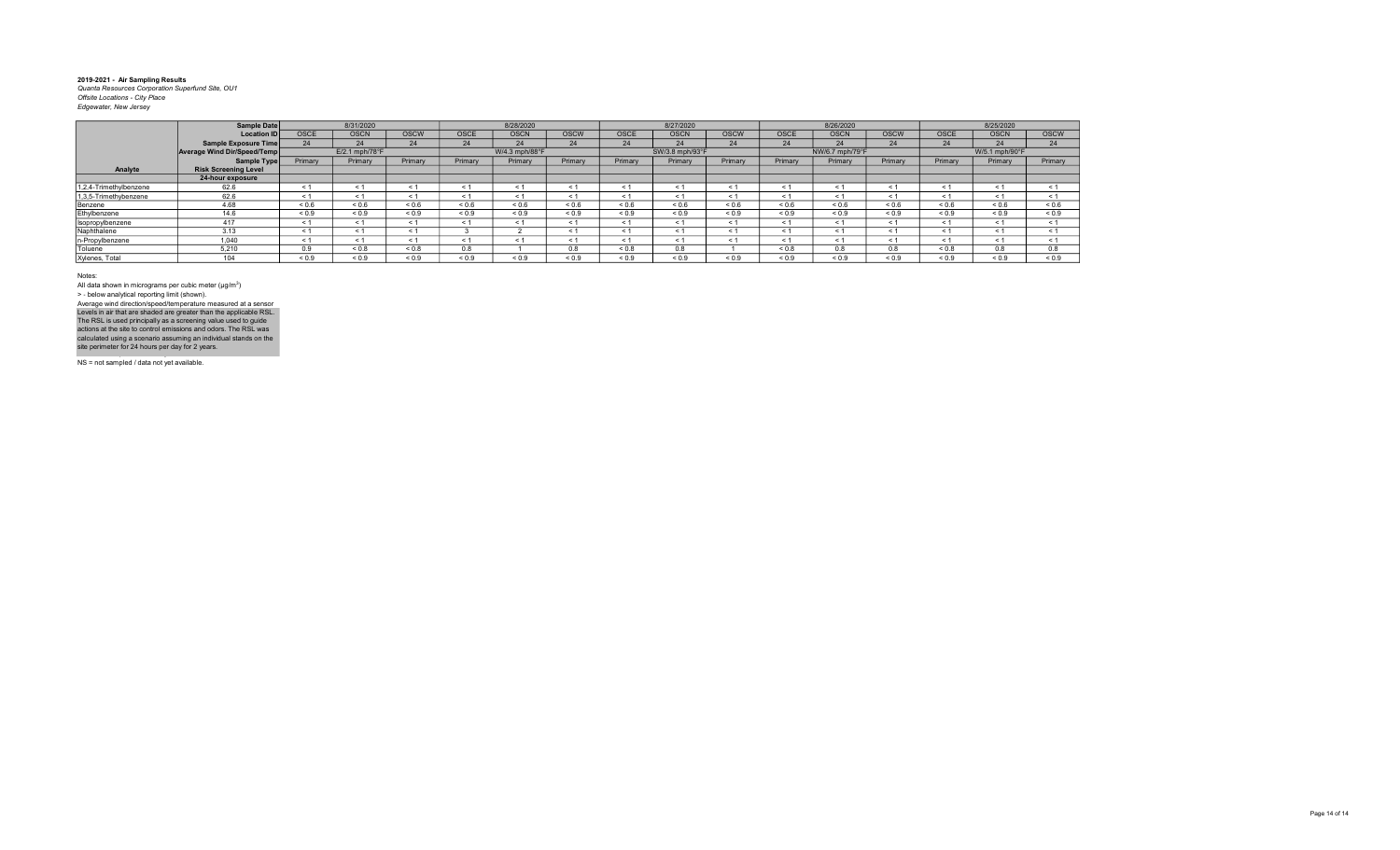|                        | Sample Date                 |             |             | 8/24/2020       |             |             | 8/22/2020        |             |            |                | 8/21/2020   |             |             | 8/20/2020       |            |             |
|------------------------|-----------------------------|-------------|-------------|-----------------|-------------|-------------|------------------|-------------|------------|----------------|-------------|-------------|-------------|-----------------|------------|-------------|
|                        | <b>Location ID</b>          | <b>OSCE</b> |             | <b>OSCN</b>     | <b>OSCW</b> | <b>OSCE</b> | <b>OSCN</b>      | <b>OSCW</b> | OSCE       |                | <b>OSCN</b> | <b>OSCW</b> | <b>OSCE</b> | <b>OSCN</b>     |            | <b>OSCW</b> |
|                        | Sample Exposure Time        | 24          |             | 24              | 24          | 24          | 24               | 24          |            | 24             | 24          | 24          | 24          | 24              |            | 24          |
|                        | Average Wind Dir/Speed/Temp |             |             | SW/3.7 mph/92°F |             |             | SSE/4.2 mph/86°F |             |            | S/4.2 mph/83°F |             |             |             | SE/3.1 mph/80°F |            |             |
|                        | Sample Type                 | Primary     | Duplicate   | Primary         | Primary     | Primary     | Primary          | Primary     | Primary    | Duplicate      | Primary     | Primary     | Primary     | Primary         | Primary    | Duplicate   |
| Analyte                | <b>Risk Screening Level</b> |             |             |                 |             |             |                  |             |            |                |             |             |             |                 |            |             |
|                        | 24-hour exposure            |             |             |                 |             |             |                  |             |            |                |             |             |             |                 |            |             |
| 1,2,4-Trimethylbenzene | 62.6                        |             |             |                 | < 1         | $\leq 1$    |                  |             | < 1        |                | < 1         | < 1         | < 1         | < 1             | < 1        | $\leq 1$    |
| 1,3,5-Trimethybenzene  | 62.6                        | < 1         | < 1         |                 | < 1         | < 1         | ← 1              | < 1         | < 1        | < 1            | < 1         | < 1         | < 1         | < 1             | < 1        | < 1         |
| Benzene                | 4.68                        | ${}_{0.6}$  | ${}_{0.6}$  | ${}_{0.6}$      | ${}_{0.6}$  | ${}_{0.6}$  | 0.8              | ${}_{0.6}$  | ${}_{0.6}$ | ${}_{0.6}$     | 0.6         | 0.6         | ${}_{0.6}$  | ${}_{0.6}$      | ${}_{0.6}$ | ${}_{0.6}$  |
| Ethylbenzene           | 14.6                        | ${}_{0.9}$  | ${}_{0.9}$  | ${}_{0.9}$      | ${}_{0.9}$  | ${}_{0.9}$  | ${}_{0.9}$       | ${}_{0.9}$  | ${}_{0.9}$ | ${}_{0.9}$     | ${}_{0.9}$  | < 0.9       | 0.9         | < 0.9           | ${}_{0.9}$ | ${}_{0.9}$  |
| Isopropylbenzene       | 417                         | < 1         | < 1         |                 | < 1         | < 1         | < 1              | < 1         | < 1        | $\leq$ 1       | < 1         | < 1         | < 1         | < 1             | < 1        | < 1         |
| Naphthalene            | 3.13                        | < 1         | < 1         |                 | < 1         | < 1         |                  | < 1         | < 1        | $\leq$         | < 1         | < 1         | < 1         | < 1             | < 1        | < 1         |
| n-Propylbenzene        | 1.040                       | < 1         | < 1         |                 | < 1         | < 1         |                  | < 1         | < 1        | $\leq 1$       | < 1         | < 1         | < 1         | < 1             | < 1        | < 1         |
| Toluene                | 5,210                       | 0.8         | 0.8         | 0.8             | 0.8         | < 0.8       |                  |             | 0.9        | 0.8            | 0.9         |             | ${}_{0.8}$  | 0.8             | 0.8        |             |
| Xylenes, Total         | 104                         | 0.9         | ${}^{<}0.9$ | < 0.9           | < 0.9       | ${}_{0.9}$  | 0.9              | 0.9         | ${}_{0.9}$ | ${}_{0.9}$     | < 0.9       | < 0.9       | < 0.9       | < 0.9           | ${}_{0.9}$ |             |

Notes:

All data shown in micrograms per cubic meter (μg/m<sup>3</sup>)<br>> - below analytical reporting limit (shown). Levels in air that are shaded are greater than the applicable RSL.<br>The RSL is used principally as a screening value used to guide<br>actions at the site to control emissions and odors. The RSL was<br>calculated using a scenario Average wind direction/speed/temperature measured at a sensor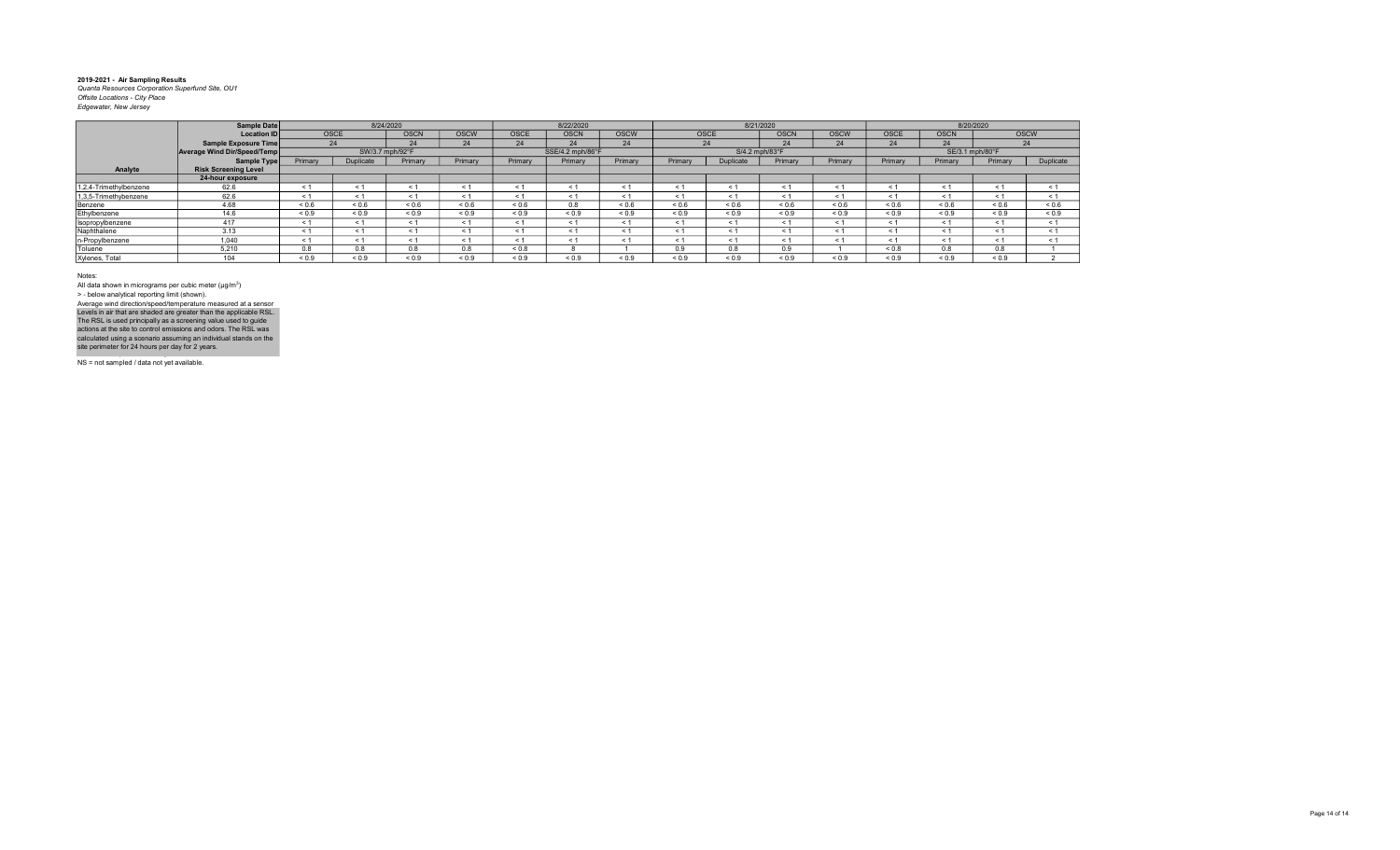|                        | Sample Date                 |             | 8/19/2020        |             |             | 8/18/2020      |             |             |                | 8/17/2020  |             |             | 8/14/2020      |             |
|------------------------|-----------------------------|-------------|------------------|-------------|-------------|----------------|-------------|-------------|----------------|------------|-------------|-------------|----------------|-------------|
|                        | <b>Location ID</b>          | <b>OSCE</b> | <b>OSCN</b>      | <b>OSCW</b> | <b>OSCE</b> | <b>OSCN</b>    | <b>OSCW</b> | <b>OSCE</b> | <b>OSCN</b>    |            | <b>OSCW</b> | <b>OSCE</b> | <b>OSCN</b>    | <b>OSCW</b> |
|                        | Sample Exposure Time        | 24          | 24               | 24          | 24          | 24             | 24          | 24          | 24             |            | 24          | 24          | 24             | 24          |
|                        | Average Wind Dir/Speed/Temp |             | ENE/1.8 mph/75°F |             |             | W/3.4 mph/84°F |             |             | S/3.9 mph/82°F |            |             |             | E/3.6 mph/88°F |             |
|                        | Sample Type                 | Primary     | Primary          | Primary     | Primary     | Primary        | Primary     | Primary     | Primary        | Primary    | Duplicate   | Primary     | Primary        | Primary     |
| Analyte                | <b>Risk Screening Level</b> |             |                  |             |             |                |             |             |                |            |             |             |                |             |
|                        | 24-hour exposure            |             |                  |             |             |                |             |             |                |            |             |             |                |             |
| 1,2,4-Trimethylbenzene | 62.6                        |             | < 1              | < 1         | < 1         | < 1            | $\leq$      | < 1         | < 1            | < 1        | < 1         | < 1         | $\leq 1$       | < 1         |
| 1,3,5-Trimethybenzene  | 62.6                        | ≺ 1         | < 1              | < 1         | < 1         | < 1            | $\leq$ 1    | < 1         | < 1            | < 1        | < 1         | < 1         | < 1            | < 1         |
| Benzene                | 4.68                        | ${}_{0.6}$  | 0.6              | ${}_{0.6}$  | ${}_{0.6}$  | ${}_{0.6}$     | 0.6         | 0.6         | ${}_{0.6}$     | ${}_{0.6}$ | ${}_{0.6}$  | ${}_{0.6}$  | ${}_{0.6}$     | ${}_{0.6}$  |
| Ethylbenzene           | 14.6                        | ${}_{0.9}$  | ${}_{0.9}$       | ${}_{0.9}$  | ${}_{0.9}$  | ${}_{0.9}$     | ${}_{0.9}$  | ${}_{0.9}$  | ${}_{0.9}$     | ${}_{0.9}$ | ${}_{0.9}$  | ${}_{0.9}$  | ${}_{0.9}$     | ${}_{0.9}$  |
| Isopropylbenzene       | 417                         | < 1         | < 1              | < 1         | < 1         | < 1            | < 1         | < 1         | < 1            | < 1        | < 1         | < 1         | < 1            | < 1         |
| Naphthalene            | 3.13                        | < 1         | < 1              | < 1         | < 1         | < 1            | < 1         | < 1         | < 1            | < 1        | < 1         | < 1         | < 1            | < 1         |
| n-Propylbenzene        | 1,040                       | $\leq$ 1    | < 1              | ≺ 1         | < 1         | < 1            | < 1         | < 1         | < 1            | < 1        | < 1         | < 1         | < 1            | < 1         |
| Toluene                | 5.210                       |             |                  |             |             |                |             | 0.8         | 0.8            | ${}_{0.8}$ | ${}_{0.8}$  | ${}_{0.8}$  | ${}_{0.8}$     | 0.8         |
| Xylenes, Total         | 104                         | ${}_{0.9}$  | ${}_{0.9}$       | ${}_{0.9}$  | ${}_{0.9}$  | ${}_{0.9}$     | ${}_{0.9}$  | ${}_{0.9}$  | ${}_{0.9}$     | ${}_{0.9}$ | ${}_{0.9}$  | ${}_{0.9}$  | ${}_{0.9}$     | ${}_{0.9}$  |

Notes:

All data shown in micrograms per cubic meter (μg/m<sup>3</sup>)<br>> - below analytical reporting limit (shown). Levels in air that are shaded are greater than the applicable RSL.<br>The RSL is used principally as a screening value used to guide<br>actions at the site to control emissions and odors. The RSL was<br>calculated using a scenario Average wind direction/speed/temperature measured at a sensor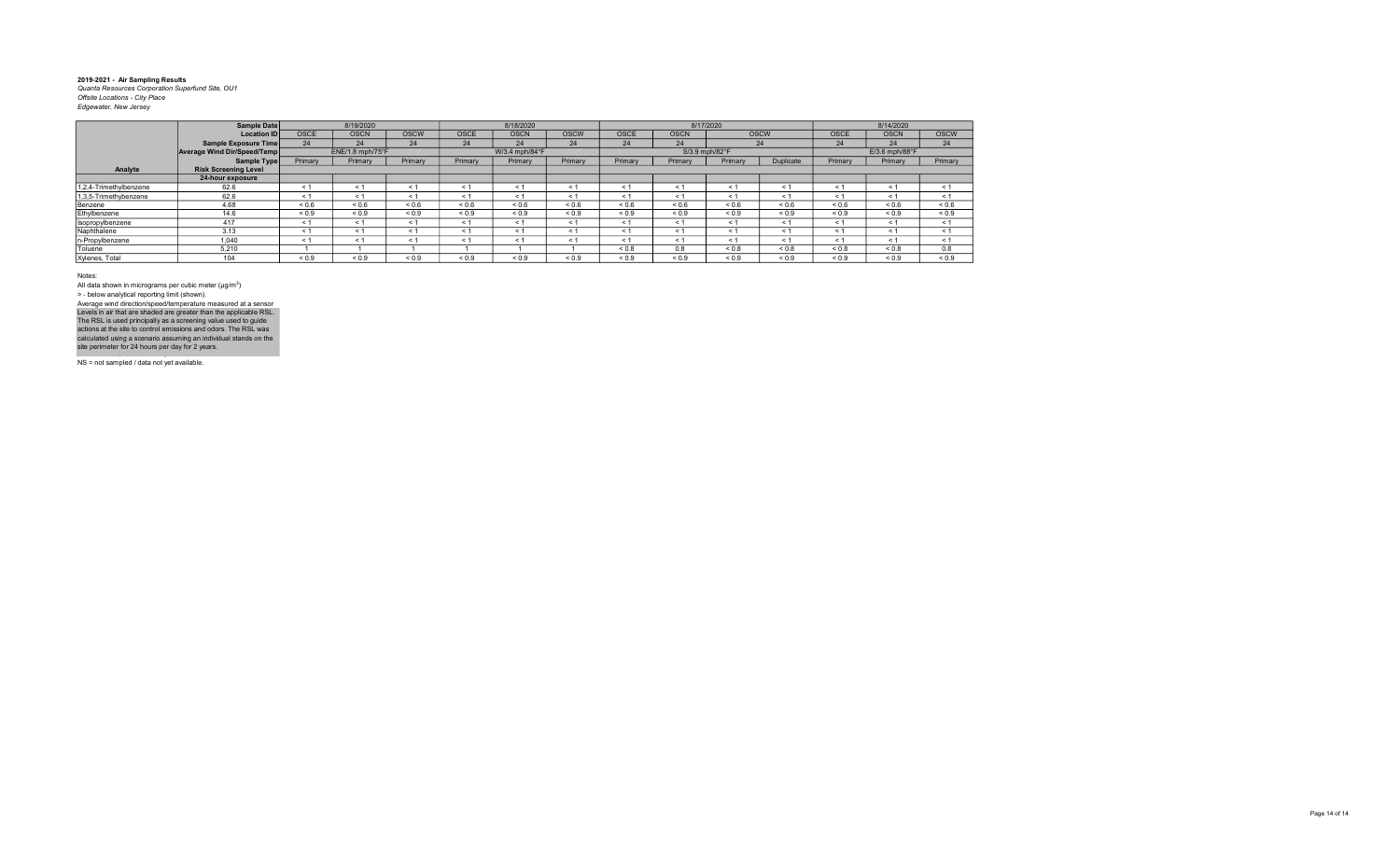|                        | Sample Date                 |             | 8/13/2020       |             |            | 8/12/2020      |             |             | 8/11/2020        |             |             | 8/10/2020      |             |             |                 | 8/8/2020    |             |
|------------------------|-----------------------------|-------------|-----------------|-------------|------------|----------------|-------------|-------------|------------------|-------------|-------------|----------------|-------------|-------------|-----------------|-------------|-------------|
|                        | <b>Location IDI</b>         | <b>OSCE</b> | <b>OSCN</b>     | <b>OSCW</b> | OSCE       | <b>OSCN</b>    | <b>OSCW</b> | <b>OSCE</b> | <b>OSCN</b>      | <b>OSCW</b> | <b>OSCE</b> | <b>OSCN</b>    | <b>OSCW</b> | <b>OSCE</b> |                 | <b>OSCN</b> | <b>OSCW</b> |
|                        | Sample Exposure Time        | 24          | 24              | 24          | 24         | 24             | 24          | 24          | 24               | 24          | 24          | 24             | 24          |             | 24              | 24          | 24          |
|                        | Average Wind Dir/Speed/Temp |             | NE/1.6 mph/80°F |             |            | E/2.9 mph/92°F |             |             | SSE/6.2 mph/90°F |             |             | S/3.7 mph/93°F |             |             | NE/1.6 mph/83°F |             |             |
|                        | Sample Type                 | Primary     | Primary         | Primary     | Primary    | Primary        | Primary     | Primary     | Primary          | Primary     | Primary     | Primary        | Primary     | Primary     | Duplicate       | Primary     | Primary     |
| Analyte                | <b>Risk Screening Level</b> |             |                 |             |            |                |             |             |                  |             |             |                |             |             |                 |             |             |
|                        | 24-hour exposure            |             |                 |             |            |                |             |             |                  |             |             |                |             |             |                 |             |             |
| 1.2.4-Trimethylbenzene | 62.6                        | $\epsilon$  | < 1             | < 1         | < 1        | $\epsilon$     | < 1         |             | $\epsilon$       |             | < 1         |                | $\tilde{ }$ | < 1         | < 1             | < 1         |             |
| 1,3,5-Trimethybenzene  | 62.6                        | $\leq 1$    | < 1             | < 1         | < 1        | $\leq 1$       | < 1         |             | $\leq$ 1         | $\leq 1$    | < 1         |                | < 1         | < 1         | < 1             | < 1         |             |
| Benzene                | 4.68                        | ${}_{0.6}$  | ${}_{0.6}$      | ${}_{0.6}$  | ${}_{0.6}$ | ${}_{0.6}$     | ${}_{0.6}$  | 0.6         | < 0.6            | 0.9         | ${}_{0.6}$  | ${}_{0.6}$     | < 0.6       | < 0.6       | ${}_{0.6}$      | < 0.6       | 0.6         |
| Ethylbenzene           | 14.6                        | ${}_{0.9}$  | ${}_{0.9}$      | ${}_{0.9}$  | ${}_{0.9}$ | 0.9            | ${}_{0.9}$  | ${}_{0.9}$  | ${}_{0.9}$       | ${}_{0.9}$  | ${}_{0.9}$  | ${}_{0.9}$     | ${}_{0.9}$  | ${}_{0.9}$  | ${}_{0.9}$      | ${}_{0.9}$  | ${}_{0.9}$  |
| Isopropylbenzene       | 417                         | < 1         | < 1             | < 1         | < 1        | < 1            | < 1         | < 1         | < 1              | < 1         | < 1         |                | < 1         | < 1         | < 1             | < 1         |             |
| Naphthalene            | 3.13                        | $\leq$ 1    | < 1             | < 1         | < 1        | < 1            | < 1         | < 1         | < 1              | < 1         | < 1         |                | < 1         | < 1         | < 1             | < 1         | < 1         |
| n-Propylbenzene        | 1.040                       | $\leq$ 1    | < 1             | < 1         | < 1        | < 1            | < 1         |             | < 1              | < 1         | < 1         |                | < 1         | < 1         | < 1             | < 1         |             |
| Toluene                | 5.210                       |             |                 |             |            | 0.8            | 0.9         | $0.8 - 0.8$ | 0.9              |             | 0.8         | 0.8            | ${}_{0.8}$  | 0.8         | 0.8             | 0.9         | ${}_{0.8}$  |
| Xylenes, Total         | 104                         | ${}_{0.9}$  | 0.9             | ${}_{0.9}$  | ${}_{0.9}$ |                | 0.9         | ${}_{0.9}$  | ${}_{0.9}$       | ${}_{0.9}$  | ${}_{0.9}$  | ${}_{0.9}$     | ${}_{0.9}$  | ${}_{0.9}$  | ${}_{0.9}$      | 0.9         | ${}_{0.9}$  |

Notes:

All data shown in micrograms per cubic meter (μg/m<sup>3</sup>)<br>> - below analytical reporting limit (shown). Levels in air that are shaded are greater than the applicable RSL.<br>The RSL is used principally as a screening value used to guide<br>actions at the site to control emissions and odors. The RSL was<br>calculated using a scenario Average wind direction/speed/temperature measured at a sensor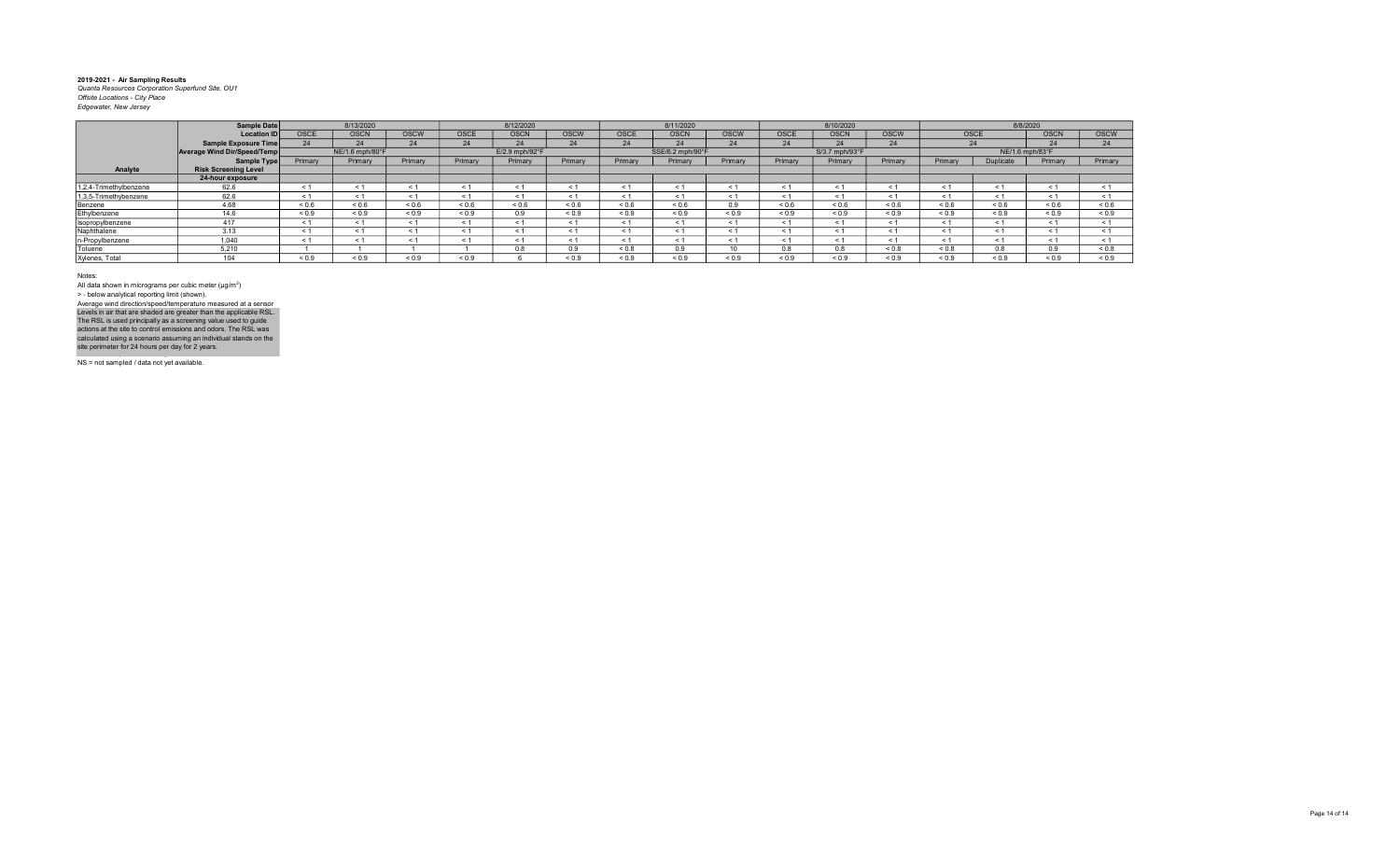|                        | Sample Date                 |             | 8/7/2020         |             |            | 8/6/2020         |             |             | 8/5/2020       |             |            | 8/3/2020          |             |             |             | 7/31/2020        |
|------------------------|-----------------------------|-------------|------------------|-------------|------------|------------------|-------------|-------------|----------------|-------------|------------|-------------------|-------------|-------------|-------------|------------------|
|                        | <b>Location ID</b>          | <b>OSCE</b> | <b>OSCN</b>      | <b>OSCW</b> | OSCE       | <b>OSCN</b>      | <b>OSCW</b> | <b>OSCE</b> | <b>OSCN</b>    | <b>OSCW</b> | OSCE       |                   | <b>OSCN</b> | <b>OSCW</b> | <b>OSCE</b> | <b>OSCW</b>      |
|                        | Sample Exposure Time        |             | 24               | 24          | 24         | 24               | 24          | 24          | 24             | 24          |            |                   | 24          | 24          | 24          | 24               |
|                        | Average Wind Dir/Speed/Temp |             | ENE/2.7 mph/80°F |             |            | $E/2.7$ mph/83°F |             |             | W/4.0 mph/88°F |             |            | WSW/4.6 mph/91°F  |             |             |             | ESE/2.1 mph/81°F |
|                        | Sample Type                 | Primary     | Primary          | Primary     | Primary    | Primary          | Primary     | Primary     | Primary        | Primary     | Primary    | <b>Duplicate</b>  | Primary     | Primary     | Primary     | Primary          |
| Analyte                | <b>Risk Screening Level</b> |             |                  |             |            |                  |             |             |                |             |            |                   |             |             |             |                  |
|                        | 24-hour exposure            |             |                  |             |            |                  |             |             |                |             |            |                   |             |             |             |                  |
| 1,2,4-Trimethylbenzene | 62.6                        | < 1         | < 1              |             |            |                  |             |             |                |             | < 1        |                   | $\prec$     | < 1         | $\leq$ 1    | < 1              |
| 1,3,5-Trimethybenzene  | 62.6                        | < 1         | < 1              | < 1         |            |                  | ← 1         | < 1         | $\leq 1$       | ≺ 1         | $\leq 1$   | $<$ 1             | $<$ 1       | < 1         | < 1         | < 1              |
| Benzene                | 4.68                        | 0.6         | ${}_{0.6}$       | 0.6         | ${}_{0.6}$ | 0.6              | 0.7         | 0.6         | ${}_{0.6}$     | ${}_{0.6}$  | ${}_{0.6}$ | ${}^{5}$ ${}^{6}$ | 0.6         | < 0.6       | ${}_{0.6}$  | ${}_{0.6}$       |
| Ethylbenzene           | 14.6                        | ${}_{0.9}$  | ${}_{0.9}$       | ${}_{0.9}$  | ${}_{0.9}$ | ${}_{0.9}$       | ${}_{0.9}$  | ${}_{0.9}$  | ${}_{0.9}$     | ${}_{0.9}$  | ${}_{0.9}$ | ${}_{0.9}$        | ${}_{0.9}$  | ${}_{0.9}$  | ${}_{0.9}$  | ${}_{0.9}$       |
| Isopropylbenzene       | 417                         | < 1         | < 1              | < 1         |            |                  | < 1         | < 1         | < 1            |             | < 1        | $\leq$            | $\leq$      | < 1         | < 1         | < 1              |
| Naphthalene            | 3.13                        | < 1         | < 1              |             | < 1        |                  |             | < 1         | < 1            |             | < 1        | $\leq$            | $\leq$      | < 1         | < 1         | < 1              |
| n-Propylbenzene        | 1.040                       | $\leq 1$    | < 1              |             |            |                  | $\leq 1$    | < 1         |                |             | $\leq 1$   | $<$ 1             | $\leq 1$    | < 1         | < 1         | < 1              |
| Toluene                | 5.210                       |             |                  |             |            |                  |             |             |                |             | ${}_{0.8}$ | < 0.8             | < 0.8       | < 0.8       |             |                  |
| Xylenes, Total         | 104                         | 0.9         | ${}_{0.9}$       | ${}_{0.9}$  | ${}_{0.9}$ |                  | 0.9         | 0.9         | < 0.9          | < 0.9       | ${}_{0.9}$ | ${}_{0.9}$        | < 0.9       | 0.9         | < 0.9       | ${}_{0.9}$       |

Notes:

All data shown in micrograms per cubic meter (μg/m<sup>3</sup>)<br>> - below analytical reporting limit (shown). Levels in air that are shaded are greater than the applicable RSL.<br>The RSL is used principally as a screening value used to guide<br>actions at the site to control emissions and odors. The RSL was<br>calculated using a scenario Average wind direction/speed/temperature measured at a sensor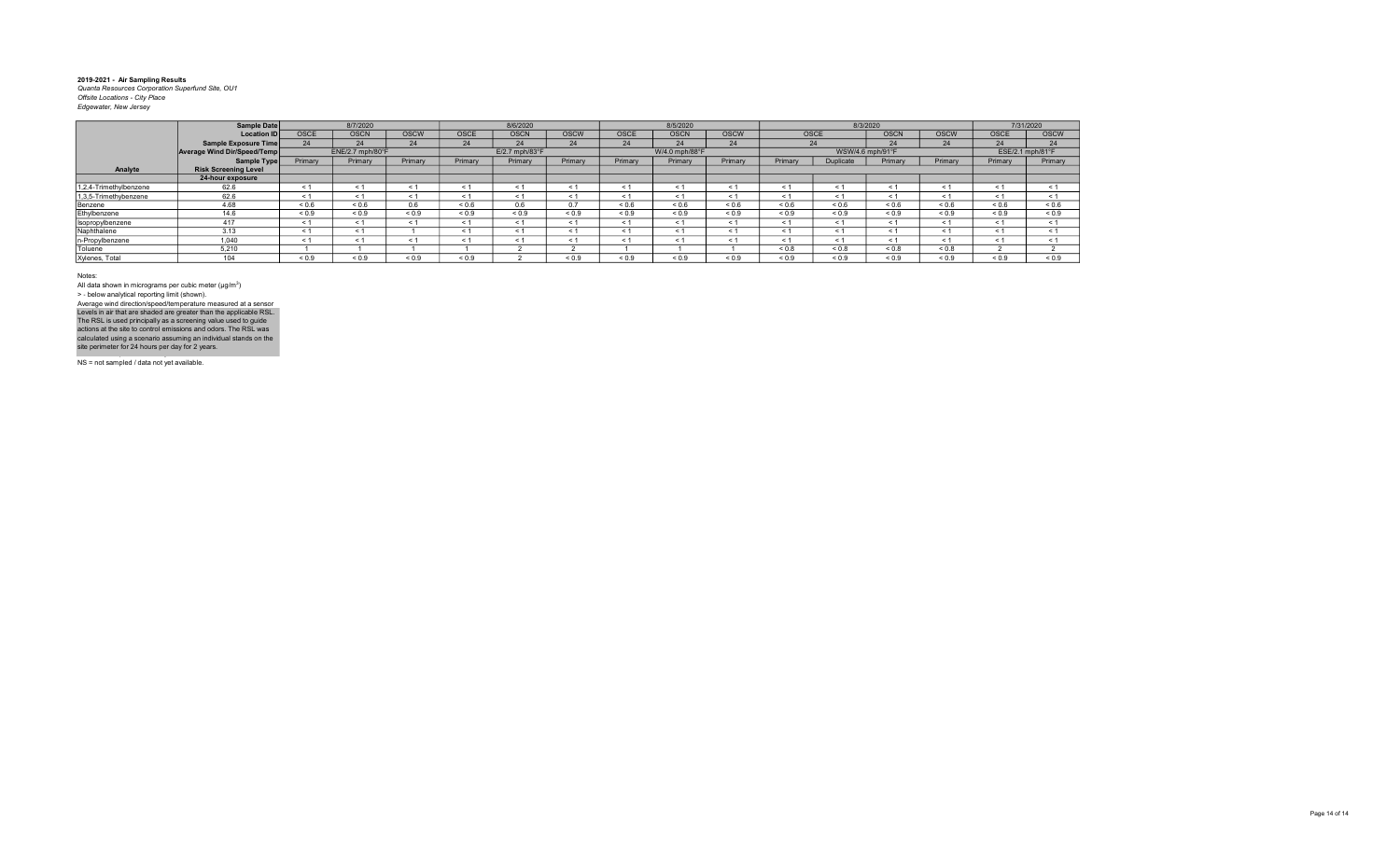|                        | Sample Date                        |            |                  | 7/30/2020   |             |            |                  | 7/29/2020   |            |            | 7/28/2020      |             |             |            |                  | 7/27/2020   |            |
|------------------------|------------------------------------|------------|------------------|-------------|-------------|------------|------------------|-------------|------------|------------|----------------|-------------|-------------|------------|------------------|-------------|------------|
|                        | <b>Location ID</b>                 |            | <b>OSCE</b>      | <b>OSCN</b> | <b>OSCW</b> | OSCE       |                  | <b>OSCN</b> | OSCW       | OSCE       |                | <b>OSCN</b> | <b>OSCW</b> |            | <b>OSCE</b>      | <b>OSCN</b> | OSCW       |
|                        | Sample Exposure Time               |            | 24               |             | 24          |            | 24               | 24          | 24         |            | 24             | 24          | 24          |            | 24               | 24          | 24         |
|                        | <b>Average Wind Dir/Speed/Temp</b> |            | WSW/3.8 mph/93°F |             |             |            | SSE/3.8 mph/90°F |             |            |            | W/4.6 mph/94°F |             |             |            | WSW/4.4 mph/96°F |             |            |
|                        | Sample Type                        | Primary    | Duplicate        | Primary     | Primary     | Primary    | Duplicate        | Primary     | Primary    | Primary    | Duplicate      | Primary     | Primary     | Primary    | Duplicate        | Primary     | Primary    |
| Analyte                | <b>Risk Screening Level</b>        |            |                  |             |             |            |                  |             |            |            |                |             |             |            |                  |             |            |
|                        | 24-hour exposure                   |            |                  |             |             |            |                  |             |            |            |                |             |             |            |                  |             |            |
| 1.2.4-Trimethylbenzene | 62.6                               | < 1        | < 1              | < 1         |             | < 1        |                  | < 1         | $\leq$ 1   | < 1        | $\leq 1$       |             | < 1         |            | < 1              |             | < 1        |
| 1,3,5-Trimethybenzene  | 62.6                               | < 1        | < 1              | < 1         |             | < 1        | < 1              | < 1         | $<$ 1      | < 1        | < 1            |             | < 1         | < 1        | < 1              | < 1         | < 1        |
| Benzene                | 4.68                               | 0.6        | 0.6              | ${}_{0.6}$  | ${}_{0.6}$  | ${}_{0.6}$ | ${}_{0.6}$       | 0.7         | ${}_{0.6}$ | ${}_{0.6}$ | 0.6            | 0.6         | 0.6         | ${}_{0.6}$ | ${}_{0.6}$       | 0.6         | ${}_{0.6}$ |
| Ethylbenzene           | 14.6                               | ${}_{0.9}$ | ${}_{0.9}$       | ${}_{0.9}$  | ${}_{0.9}$  | ${}_{0.9}$ | ${}_{0.9}$       | < 0.9       | ${}_{0.9}$ | ${}_{0.9}$ | ${}_{0.9}$     | ${}_{0.9}$  | < 0.9       | ${}_{0.9}$ | ${}_{0.9}$       | ${}_{0.9}$  | ${}_{0.9}$ |
| Isopropylbenzene       | 417                                | < 1        | < 1              | < 1         |             | < 1        | < 1              | < 1         | < 1        | < 1        | < 1            |             | < 1         | < 1        | < 1              | < 1         | < 1        |
| Naphthalene            | 3.13                               | $<$ 1      | < 1              | < 1         |             | < 1        |                  | < 1         | $\leq$ 1   | < 1        | $<$ 1          |             | < 1         |            | < 1              | < 1         | < 1        |
| n-Propylbenzene        | 1.040                              | < 1        | < 1              | < 1         | - 1         | < 1        | < ′              | < 1         | < 1        | $\leq$ 1   | ≺ 1            |             | < 1         | - 1        | < 1              |             | < 1        |
| Toluene                | 5.210                              | ${}_{0.8}$ | ${}_{0.8}$       | ${}_{0.8}$  | ${}_{0.8}$  |            |                  |             |            |            | 0.8            | ${}_{0.8}$  | 0.9         | 0.8        | ${}_{0.8}$       | 0.8         | ${}_{0.8}$ |
| Xylenes, Total         | 101                                | ${}_{0.9}$ | 0.9              | ${}_{0.9}$  | ${}_{0.9}$  | ${}_{0.9}$ | ${}_{0.9}$       | ${}_{0.9}$  | ${}_{0.9}$ | ${}_{0.9}$ | ${}_{0.9}$     | 0.9         | 0.9         | ${}_{0.9}$ | ${}_{0.9}$       | ${}_{0.9}$  | ${}_{0.9}$ |

Notes:

All data shown in micrograms per cubic meter (μg/m<sup>3</sup>)<br>> - below analytical reporting limit (shown). Levels in air that are shaded are greater than the applicable RSL.<br>The RSL is used principally as a screening value used to guide<br>actions at the site to control emissions and odors. The RSL was<br>calculated using a scenario Average wind direction/speed/temperature measured at a sensor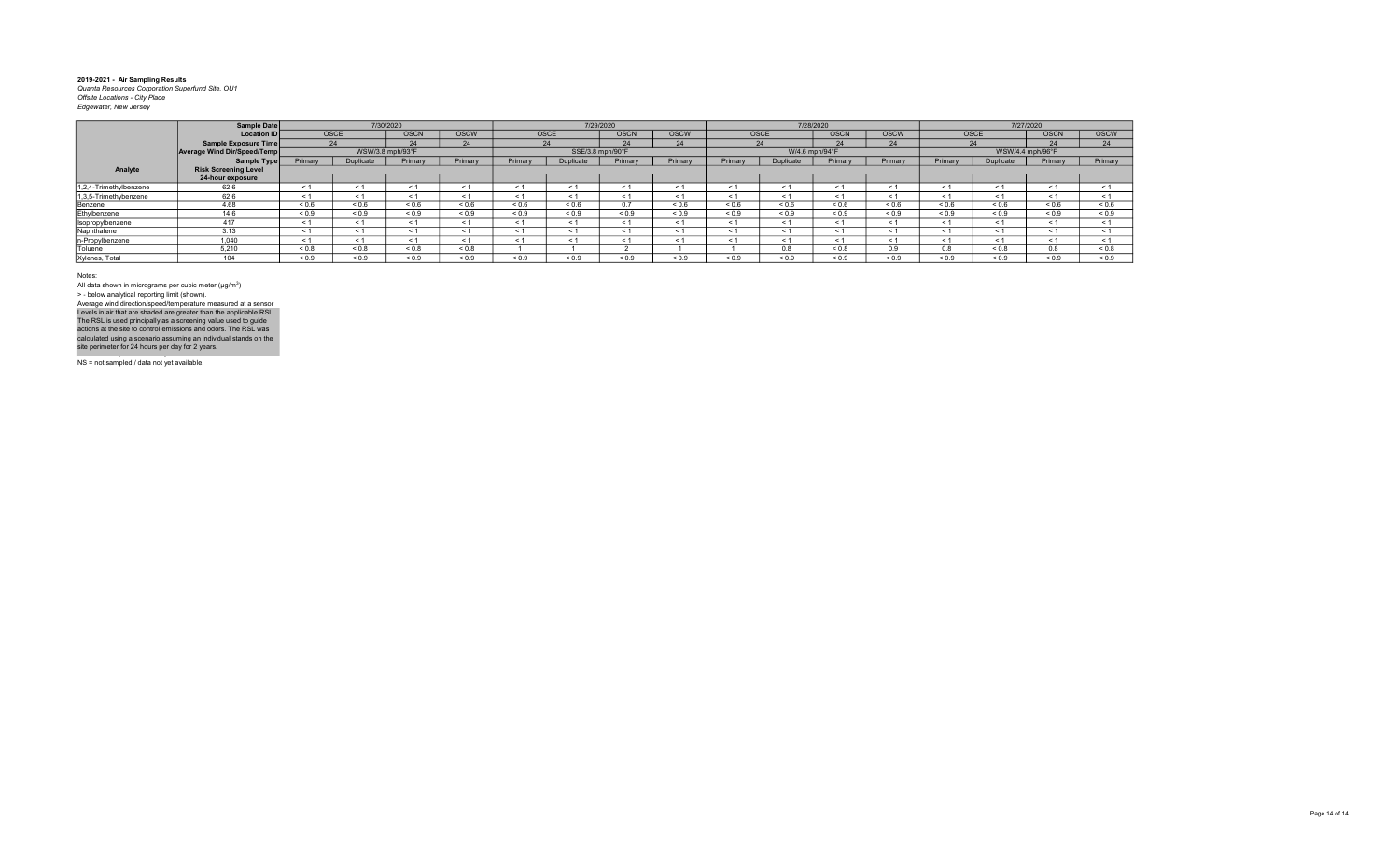|                        | Sample Date                 |             | 7/24/2020         |              |              |                 | 7/23/2020   |              |              |                 | 7/22/2020   |            |             | 7/21/2020        |              |             | 7/20/2020      |              |
|------------------------|-----------------------------|-------------|-------------------|--------------|--------------|-----------------|-------------|--------------|--------------|-----------------|-------------|------------|-------------|------------------|--------------|-------------|----------------|--------------|
|                        | <b>Location ID</b>          | <b>OSCE</b> | <b>OSCN</b>       | OSCW         |              | <b>OSCE</b>     | <b>OSCN</b> | <b>OSCW</b>  | <b>OSCE</b>  | <b>OSCN</b>     | <b>OSCW</b> |            | OSCE        | <b>OSCN</b>      | <b>OSCW</b>  | <b>OSCE</b> | <b>OSCN</b>    | <b>OSCW</b>  |
|                        | <b>Sample Exposure Time</b> | 24          | $\bigcap$         | 24           |              | 24              | 24          | 24           | 24           | 24              | 24          |            | 24          | $\sim$           | 24           | 24          | 24             | $\mathbf{a}$ |
|                        | Average Wind Dir/Speed/Temp |             | ENE/2.9 mph/79°F  |              |              | SE/3.3 mph/93°F |             |              |              | SE/3.3 mph/93°F |             |            |             | SSE/3.6 mph/92°F |              |             | W/4.5 mph/96°F |              |
|                        | Sample Type                 | Primary     | Primary           | Primary      | Primary      | Duplicate       | Primary     | Primary      | Primary      | Primary         | Primary     | Duplicate  | Primary     | Primary          | Primary      | Primary     | Primary        | Primary      |
| Analyte                | <b>Risk Screening Level</b> |             |                   |              |              |                 |             |              |              |                 |             |            |             |                  |              |             |                |              |
|                        | 24-hour exposure            |             |                   |              |              |                 |             |              |              |                 |             |            |             |                  |              |             |                |              |
| 1,2,4-Trimethylbenzene | 62.6                        |             |                   | < 1          | < 1          | < 1             |             |              | $\leq$       | < 1             | < 1         |            |             | $\epsilon$       | < 1          | < 1         |                |              |
| 1,3,5-Trimethybenzene  | 62.6                        | < 1         | < 1               | < 1          | < 1          | < 1             | < 1         | < 1          | < 1          | < 1             | < 1         | < 1        | < 1         | < 1              | < 1          | < 1         | < 1            | < 1          |
| Benzene                | 4.68                        | ${}_{0.6}$  | ${}^{5}$ ${}^{6}$ | 0.7          | 0.6          | ${}_{0.6}$      | ${}_{0.6}$  | ${}_{0.6}$   | ${}_{0.6}$   | ${}_{0.6}$      | ${}_{0.6}$  | ${}_{0.6}$ | ${}_{0.6}$  | ${}_{0.6}$       | ${}_{0.6}$   | ${}_{0.6}$  | ${}_{0.6}$     | 0.6          |
| Ethylbenzene           | 14.6                        | ${}_{0.9}$  | ${}_{0.9}$        | ${}_{0.9}$   | ${}_{0.9}$   | ${}_{0.9}$      | ${}_{0.9}$  | ${}_{0.9}$   | ${}_{0.9}$   | ${}_{0.9}$      | ${}_{0.9}$  | ${}_{0.9}$ | ${}_{0.9}$  | ${}_{0.9}$       | ${}_{0.9}$   | ${}_{0.9}$  | ${}_{0.9}$     | ${}_{0.9}$   |
| Isopropylbenzene       | 417                         |             | $\leq 1$          | < 1          | < 1          | < 1             |             | < 1          | < 1          | < 1             | < 1         |            | < 1         | < 1              | < 1          | < 1         | < 1            | < 1          |
| Naphthalene            | 3.13                        |             |                   |              | < 1          | < 1             |             |              | $\leq$       | < 1             |             |            |             | $\leq$           | < 1          | < 1         |                | < 1          |
| n-Propylbenzene        | 1.040                       | $\leq$ 1    | k.                | < 1          | $\leq$ 1     | $\leq 1$        |             | < 1          | < 1          | < 1             | $\leq 1$    |            |             | $\leq$           | < 1          | ← 1         | < 1            |              |
| Toluene                | 5,210                       |             |                   |              |              |                 | 0.8         | 0.9          | U.ŏ          | 0.9             |             |            |             |                  |              | ${}_{0.8}$  | 0.9            | 0.8          |
| Xylenes, Total         | $\lambda$                   | ${}_{0.9}$  | < 0.9             | ${}^{8}$ 0.9 | ${}^{8}$ 0.9 | ${}_{0.9}$      | ${}_{0.9}$  | ${}^{8}$ 0.9 | ${}^{5}$ 0.9 | ${}^{8}$ 0.9    | ${}_{0.9}$  | ${}_{0.9}$ | ${}^{<0.9}$ |                  | ${}^{8}$ 0.9 | ${}_{0.9}$  | ${}_{0.9}$     | 0.9          |

Notes:

All data shown in micrograms per cubic meter (μg/m<sup>3</sup>)<br>> - below analytical reporting limit (shown). Levels in air that are shaded are greater than the applicable RSL.<br>The RSL is used principally as a screening value used to guide<br>actions at the site to control emissions and odors. The RSL was<br>calculated using a scenario Average wind direction/speed/temperature measured at a sensor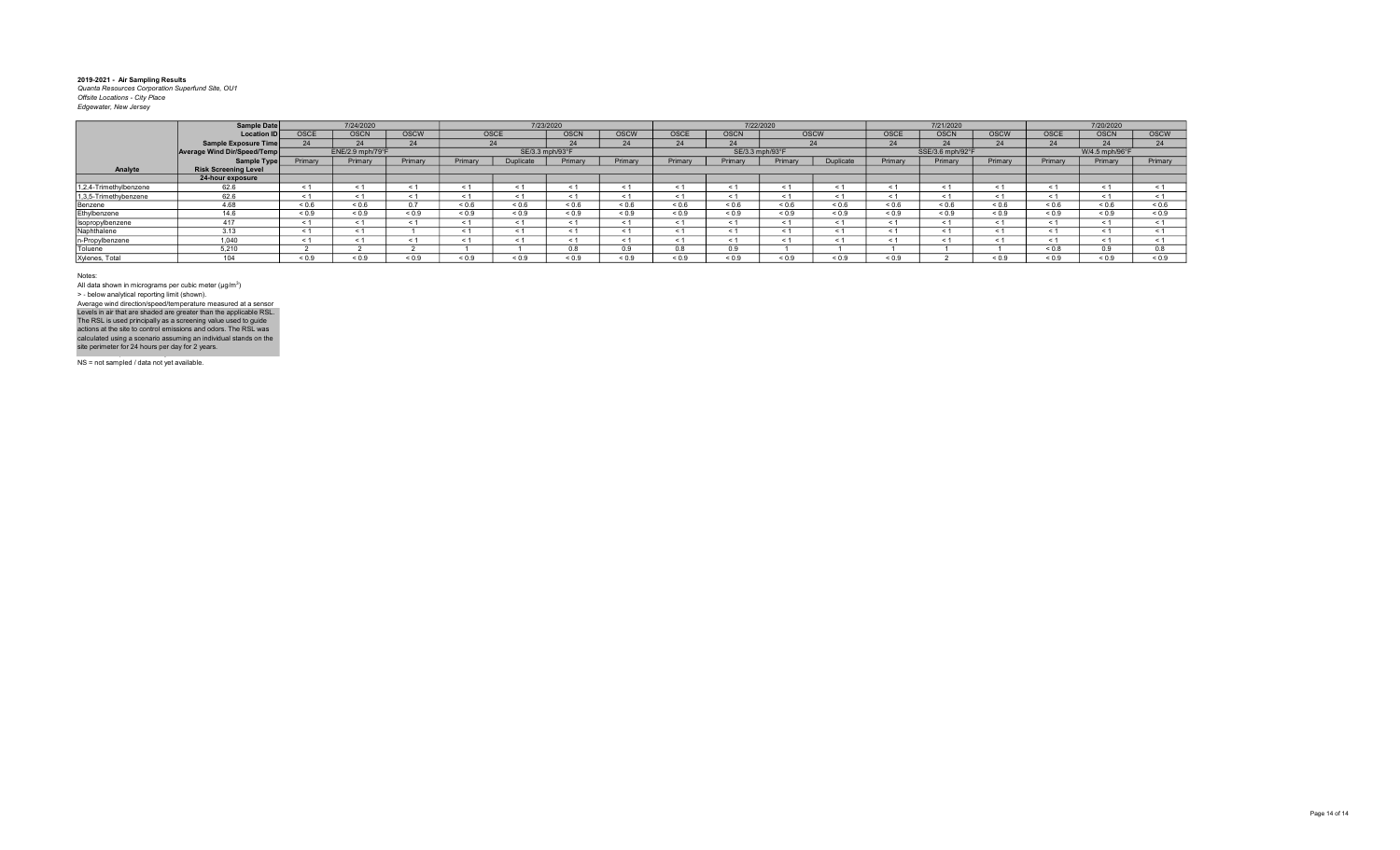|                        | <b>Sample Date</b>          |             | 7/18/2020      |              |             | 7/17/2020        |             |             | 7/16/2020       |             |              | 7/15/2020      |             |             | 7/14/2020       |             |
|------------------------|-----------------------------|-------------|----------------|--------------|-------------|------------------|-------------|-------------|-----------------|-------------|--------------|----------------|-------------|-------------|-----------------|-------------|
|                        | <b>Location ID</b>          | <b>OSCE</b> | <b>OSCN</b>    | <b>OSCW</b>  | <b>OSCE</b> | <b>OSCN</b>      | <b>OSCW</b> | <b>OSCE</b> | <b>OSCN</b>     | <b>OSCW</b> | <b>OSCE</b>  | <b>OSCN</b>    | <b>OSCW</b> | <b>OSCE</b> | <b>OSCN</b>     | <b>OSCW</b> |
|                        | <b>Sample Exposure Time</b> |             | 24             | 24           | 24          | 24               | 24          | 24          | 24              | 24          | 24           | 24             | 24          | 24          | 24              | 24          |
|                        | Average Wind Dir/Speed/Temp |             | E/2.9 mph/93°F |              |             | SSE/3.8 mph/84°F |             |             | SE/6.2 mph/78°F |             |              | E/3.9 mph/84°F |             |             | NW/5.0 mph/88°F |             |
|                        | <b>Sample Type</b>          | Primary     | Primary        | Primary      | Primary     | Primary          | Primary     | Primary     | Primary         | Primary     | Primary      | Primary        | Primary     | Primary     | Primary         | Primary     |
| Analyte                | <b>Risk Screening Level</b> |             |                |              |             |                  |             |             |                 |             |              |                |             |             |                 |             |
|                        | 24-hour exposure            |             |                |              |             |                  |             |             |                 |             |              |                |             |             |                 |             |
| 1,2,4-Trimethylbenzene | 62.6                        | ← 1         |                |              |             | < 1              | < 1         |             |                 | $\epsilon$  | $\leq$ 1     | < 1            | < 1         | $\leq$ 1    | < 1             | < 1         |
| 1,3,5-Trimethybenzene  | 62.6                        | < 1         |                | < 1          |             | < 1              | < 1         | < 1         | < 1             | < 1         | $<$ 1        | < 1            | < 1         | < 1         | < 1             | < 1         |
| Benzene                | 4.68                        | ${}_{0.6}$  | ${}_{0.6}$     | ${}_{0.6}$   | ${}_{0.6}$  | ${}_{0.6}$       | ${}_{0.6}$  | ${}_{0.6}$  | ${}_{0.6}$      | ${}_{0.6}$  | ${}^{5}$ 0.6 | ${}_{0.6}$     | 0.6         | ${}_{0.6}$  | ${}_{0.6}$      | ${}_{0.6}$  |
| Ethylbenzene           | 14.6                        | ${}_{0.9}$  | ${}_{0.9}$     | ${}_{0.9}$   | ${}_{0.9}$  | ${}_{0.9}$       | ${}_{0.9}$  | ${}_{0.9}$  | ${}_{0.9}$      | ${}_{0.9}$  | < 0.9        | < 0.9          | < 0.9       | ${}_{0.9}$  | ${}_{0.9}$      | ${}_{0.9}$  |
| Isopropylbenzene       | 417                         | < 1         |                | < 1          |             | < 1              | < 1         |             | < 1             | < 1         | < 1          | < 1            | < 1         | < 1         | < 1             | < 1         |
| Naphthalene            | 3.13                        | < '         |                | < 1          |             | < 1              | < 1         |             | < 1             | < 1         | < 1          | < 1            | < 1         | < 1         | < 1             | < 1         |
| n-Propylbenzene        | 1.040                       | < 1         |                | < 1          |             | < 1              |             |             | < 1             | < 1         | $\leq 1$     | < 1            | < 1         | $\leq$ 1    | < 1             | $\leq 1$    |
| Toluene                | 5.210                       | ${}_{0.8}$  | 0.9            | 0.8          |             |                  |             | < 0.8       | ${}_{0.8}$      | ${}_{0.8}$  |              | < 0.8          | ${}_{0.8}$  | < 0.8       | ${}_{0.8}$      | ${}_{0.8}$  |
| Xylenes, Total         | 104                         | ${}_{0.9}$  | 0.9            | ${}^{5}$ 0.9 | < 0.9       | 0.9              | 0.9         | 0.9         | 0.9             | ${}_{0.9}$  | < 0.9        | 0.9            | 0.9         | < 0.9       | < 0.9           | 0.9         |

Notes:

All data shown in micrograms per cubic meter (μg/m<sup>3</sup>)<br>> - below analytical reporting limit (shown). Levels in air that are shaded are greater than the applicable RSL.<br>The RSL is used principally as a screening value used to guide<br>actions at the site to control emissions and odors. The RSL was<br>calculated using a scenario Average wind direction/speed/temperature measured at a sensor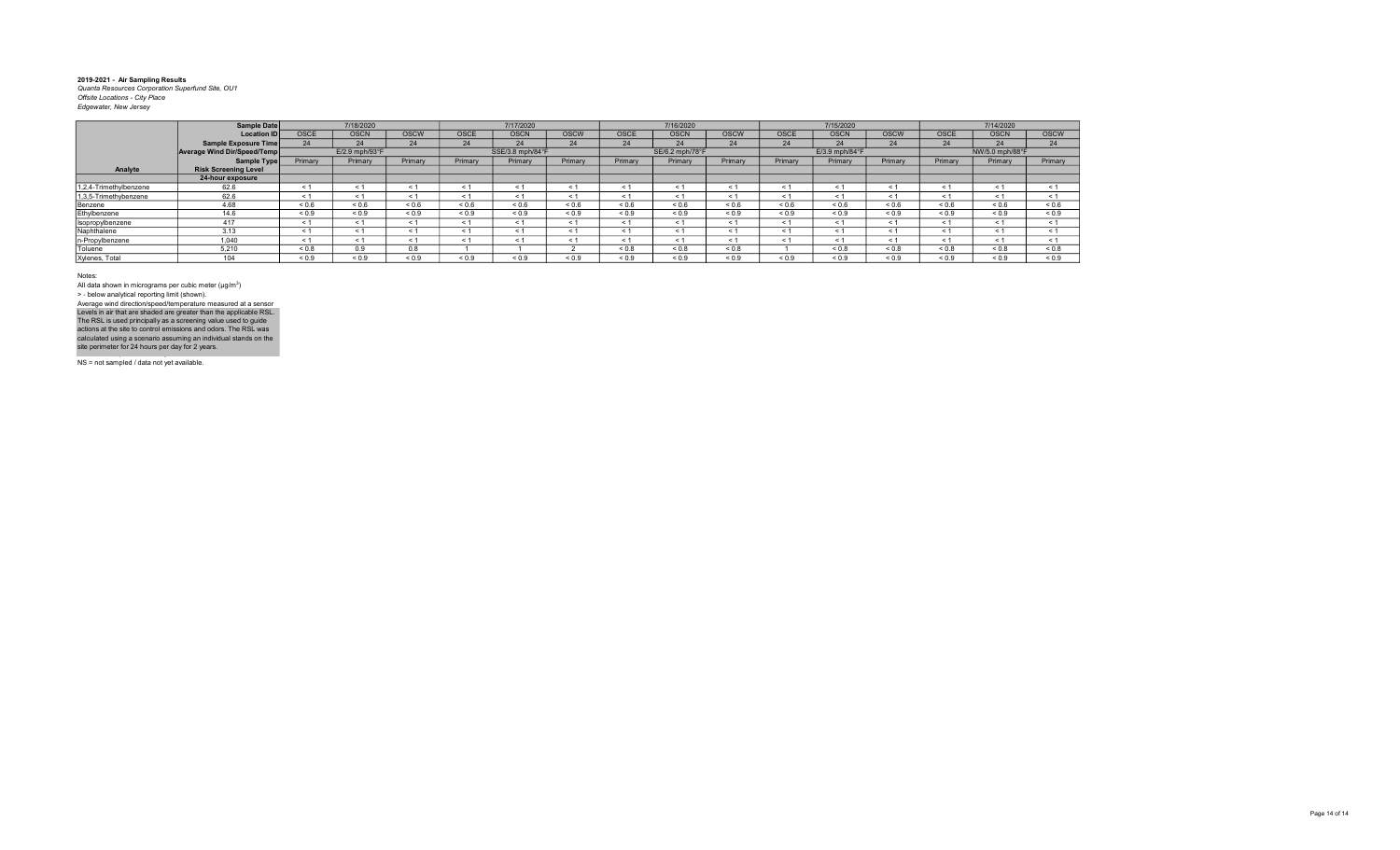|                        | Sample Date                   |            | 7/13/2020        |             |             |              | 7/11/2020      |             |            |                  | 7/10/2020   |             |            | 7/9/2020         |             |             | 7/8/2020          |             |
|------------------------|-------------------------------|------------|------------------|-------------|-------------|--------------|----------------|-------------|------------|------------------|-------------|-------------|------------|------------------|-------------|-------------|-------------------|-------------|
|                        | Location ID                   |            | <b>OSCE</b>      | <b>OSCN</b> | <b>OSCW</b> | <b>OSCE</b>  | <b>OSCN</b>    | <b>OSCW</b> | OSCE       |                  | <b>OSCN</b> | <b>OSCW</b> | OSCE       | <b>OSCN</b>      | <b>OSCW</b> | <b>OSCE</b> | <b>OSCN</b>       | <b>OSCW</b> |
|                        | <b>Sample Exposure Time</b>   |            | 24               | 24          | 24          | 24           |                | 24          |            | 24               | 24          | 24          | 24         | $\sim$           | 24          | 24          |                   | 24          |
|                        | Average Wind Dir/Speed/Temp   |            | WNW/4.3 mph/88°F |             |             |              | S/3.6 mph/85°F |             |            | $E/5.4$ mph/78°F |             |             |            | SSE/4.7 mph/89°F |             |             | S/3.7 mph/78°F    |             |
|                        | Sample Type                   | Primary    | Duplicate        | Primary     | Primary     | Primary      | Primary        | Primary     | Primary    | Juplicate        | Primary     | Primary     | Primary    | Primary          | Primary     | Primary     | Primary           | Primary     |
| Analyte                | <b>Risk Screening Level</b>   |            |                  |             |             |              |                |             |            |                  |             |             |            |                  |             |             |                   |             |
|                        | 24-hour exposure              |            |                  |             |             |              |                |             |            |                  |             |             |            |                  |             |             |                   |             |
| 1,2,4-Trimethylbenzene | 62.6                          |            |                  | < 1         | < 1         | < 1          |                |             | < 1        | < 1              | < 1         |             |            | < 1              | < 1         | < 1         |                   |             |
| 1,3,5-Trimethybenzene  | 62.6                          | - 1        |                  | < 1         | $\leq$ 1    | $\leq 1$     |                |             | - 1        | $\leq$ 1         | $\leq 1$    |             |            | - 1              | $\leq$ 1    | ≺ 1         | $\leq 1$          | < 1         |
| Benzene                | 4.68                          | ${}_{0.6}$ | 0.6              | 0.6         | ${}_{0.6}$  | ${}^{5}$ 0.6 | ${}_{0.6}$     | 0.6         | ${}_{0.6}$ | ${}_{0.6}$       | ${}_{0.6}$  | ${}_{0.6}$  | 0.6        | ${}_{0.6}$       | ${}_{0.6}$  | ${}_{0.6}$  | ${}^{5}$ ${}^{6}$ | 0.6         |
| Ethylbenzene           | 14.6                          | ${}_{0.9}$ | ${}_{0.9}$       | ${}_{0.9}$  | ${}_{0.9}$  | ${}_{0.9}$   | ${}_{0.9}$     | ${}_{0.9}$  | ${}_{0.9}$ | ${}_{0.9}$       | ${}_{0.9}$  | ${}_{0.9}$  | ${}_{0.9}$ | ${}_{0.9}$       | ${}_{0.9}$  | ${}_{0.9}$  | ${}_{0.9}$        | ${}_{0.9}$  |
| Isopropylbenzene       | 417                           |            |                  | $\leq 1$    | < 1         | < 1          |                |             | $\leq$     | < 1              | < 1         |             |            | $\leq$           | < 1         | < 1         |                   |             |
| Naphthalene            | 3.13                          |            | < 1              | - 1         | $\leq$ 1    | < 1          |                | ← 1         | $\leq$ 1   | $\leq$ 1         | $\leq 1$    |             | ← 1        | $\leq$ 1         | < 1         | < 1         | < 1               | < 1         |
| n-Propylbenzene        | 1,040                         |            |                  |             | < 1         | < 1          |                |             |            | < 1              | ← 1         |             |            | $\epsilon$       | < 1         |             |                   |             |
| Toluene                | 5.210                         | < 0.8      | 8.0              |             | 0.8         | < 0.8        | 0.8            | 0.9         | 0.8        | 0.8              | < 0.8       |             | &0.8       | < 0.8            | & 0.8       |             |                   | 0.8         |
| Xylenes, Total         | $\overline{A}$ $\overline{A}$ | < 0.9      | 0.9              | ${}_{0.9}$  | ${}_{0.9}$  | ${}_{0.9}$   | ${}_{0.9}$     | 0.9         | ${}_{0.9}$ | ${}_{0.9}$       | ${}_{0.9}$  | ${}_{0.9}$  | 0.9        | ${}_{0.9}$       | < 0.9       | ${}_{0.9}$  | ${}_{0.9}$        | ${}_{0.9}$  |

Notes:

All data shown in micrograms per cubic meter (μg/m<sup>3</sup>)<br>> - below analytical reporting limit (shown). Levels in air that are shaded are greater than the applicable RSL.<br>The RSL is used principally as a screening value used to guide<br>actions at the site to control emissions and odors. The RSL was<br>calculated using a scenario Average wind direction/speed/temperature measured at a sensor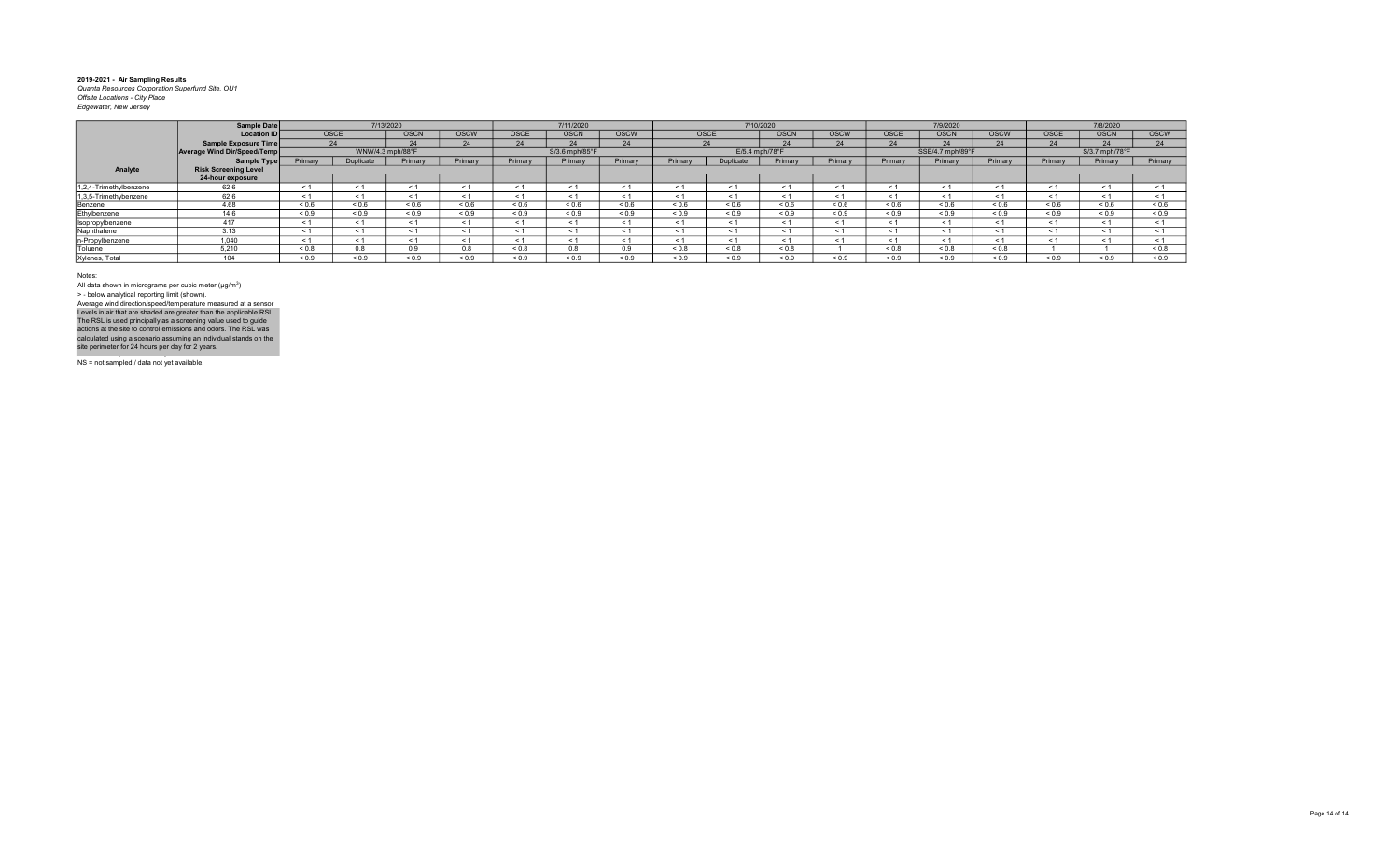|                        | Sample Date                 |             | 7/7/2020         |             |            |                   | 7/6/2020    |             |             | 7/2/2020         |            |             | 7/1/2020        |                   | 6/30/2020                  |             |
|------------------------|-----------------------------|-------------|------------------|-------------|------------|-------------------|-------------|-------------|-------------|------------------|------------|-------------|-----------------|-------------------|----------------------------|-------------|
|                        | <b>Location ID</b>          | <b>OSCE</b> | <b>OSCN</b>      | <b>OSCW</b> |            | OSCE              | <b>OSCN</b> | <b>OSCW</b> | <b>OSCE</b> | <b>OSCN</b>      | OSCW       | <b>OSCN</b> | <b>OSCW</b>     | OSCE              | <b>OSCN</b>                | <b>OSCW</b> |
|                        | Sample Exposure Time        |             | 24               | 24          |            | 24                | 24          | 24          | 24          | 24               | 24         | 24          | 24              | 24                | 24                         | 24          |
|                        | Average Wind Dir/Speed/Temp |             | ESE/4.1 mph/82°F |             |            | SE/3.4 mph/95°F   |             |             |             | NNW/2.9 mph/93°F |            |             | SE/2.9 mph/81°F |                   | $E/2.7$ mph/80 $\degree$ F |             |
|                        | Sample Type                 | Primary     | Primary          | Primary     | Primary    | Duplicate         | Primary     | Primary     | Primary     | Primary          | Primary    | Primary     | Primary         | Primary           | Primary                    | Primary     |
| Analyte                | <b>Risk Screening Level</b> |             |                  |             |            |                   |             |             |             |                  |            |             |                 |                   |                            |             |
|                        | 24-hour exposure            |             |                  |             |            |                   |             |             |             |                  |            |             |                 |                   |                            |             |
| 1,2,4-Trimethylbenzene | 62.6                        | $\leq 1$    | < 1              |             |            |                   |             |             |             |                  | < 1        | $\leq$      | < 1             | < 1               | < 1                        | $\leq$      |
| 1,3,5-Trimethybenzene  | 62.6                        | < 1         | < 1              | < 1         | < 1        | < 1               | $\leq 1$    | ≺ 1         | < 1         | < 1              | < 1        | - 1         | < 1             | < 1               | < 1                        | < 1         |
| Benzene                | 4.68                        | 0.6         | ${}_{0.6}$       | ${}_{0.6}$  | ${}_{0.6}$ | ${}^{5}$ ${}^{6}$ | ${}_{0.6}$  | ${}_{0.6}$  | ${}_{0.6}$  | 0.6              | ${}_{0.6}$ | ${}_{0.6}$  | ${}_{0.6}$      | ${}^{5}$ ${}^{6}$ | ${}_{0.6}$                 | ${}_{0.6}$  |
| Ethylbenzene           | 14.6                        | ${}_{0.9}$  | ${}_{0.9}$       | ${}_{0.9}$  | ${}_{0.9}$ | < 0.9             | < 0.9       | < 0.9       | < 0.9       | ${}_{0.9}$       | ${}_{0.9}$ | < 0.9       | ${}_{0.9}$      | < 0.9             | < 0.9                      | ${}_{0.9}$  |
| Isopropylbenzene       | 417                         | < 1         | < 1              |             | < 1        | < 1               | < 1         | ← 1         | < 1         | < 1              | < 1        | < 1         | < 1             | < 1               | < 1                        | < 1         |
| Naphthalene            | 3.13                        | < 1         | < 1              |             |            | < 1               | < 1         |             | < 1         | $\leq$           | < 1        | < 1         | < 1             | < 1               | < 1                        | < 1         |
| n-Propylbenzene        | 1.040                       | $\leq 1$    | < 1              |             |            | < 1               |             |             | < 1         | $\leq 1$         | < 1        | $\leq$ 1    | < 1             | < 1               | < 1                        | $\leq 1$    |
| Toluene                | 5,210                       | 0.8         | ${}_{0.8}$       | ${}_{0.8}$  | ${}_{0.8}$ | 0.8               | ${}_{0.8}$  | < 0.8       |             | 0.9              |            |             | 0.9             |                   |                            |             |
| Xylenes, Total         | 104                         | < 0.9       | ${}_{0.9}$       | < 0.9       | ${}_{0.9}$ | 0.9               | 0.9         | < 0.9       |             | 0.9              | 0.9        | < 0.9       | 0.9             | < 0.9             | < 0.9                      | < 0.9       |

Notes:

All data shown in micrograms per cubic meter (μg/m<sup>3</sup>)<br>> - below analytical reporting limit (shown). Average wind direction/speed/temperature measured at a sensor

NS = not sampled / data not yet available. Levels in air that are shaded are greater than the applicable RSL.<br>The RSL is used principally as a screening value used to guide<br>actions at the site to control emissions and odors. The RSL was<br>calculated using a scenario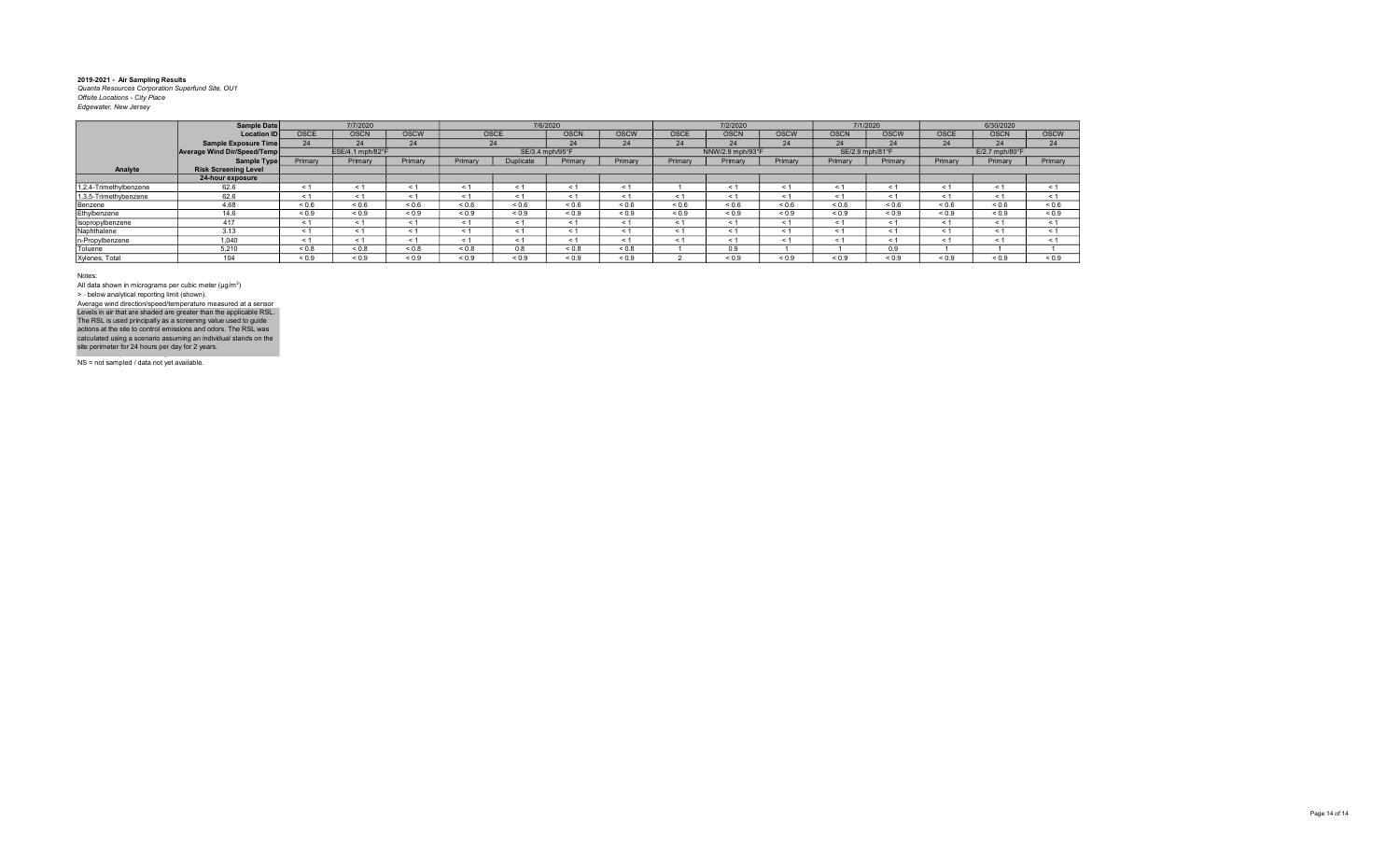|                        | <b>Sample Date</b>          |            | 6/29/2020        |             |                          | 6/26/2020        |            |             |               | 6/25/2020      |             |                   | 6/24/2020      |             |             | 6/23/2020        |             |
|------------------------|-----------------------------|------------|------------------|-------------|--------------------------|------------------|------------|-------------|---------------|----------------|-------------|-------------------|----------------|-------------|-------------|------------------|-------------|
|                        | <b>Location ID</b>          |            | <b>OSCE</b>      | <b>OSCN</b> | <b>OSCE</b>              | <b>OSCN</b>      |            | <b>OSCW</b> | OSCE          | <b>OSCN</b>    | <b>OSCW</b> | <b>OSCE</b>       | <b>OSCN</b>    | <b>OSCW</b> | <b>OSCE</b> | <b>OSCN</b>      | <b>OSCW</b> |
|                        | <b>Sample Exposure Time</b> |            | 24               | 24          | 24                       | 24               |            | 24          | 24            | 24             | 24          | 24                | 24             | 24          | 24          | 24               | 24          |
|                        | Average Wind Dir/Speed/Temp |            | NNE/3.1 mph/92°F |             |                          | WNW/4.2 mph/88°F |            |             |               | S/3.2 mph/86°F |             |                   | W/5.4 mph/88°F |             |             | SSE/5.6 mph/86°F |             |
|                        | Sample Type                 | Primary    | Duplicate        | Primary     | Primary                  | Primary          | Primary    | Duplicate   | Primary       | Primary        | Primary     | Primary           | Primary        | Primary     | Primary     | Primary          | Primary     |
| Analyte                | <b>Risk Screening Level</b> |            |                  |             |                          |                  |            |             |               |                |             |                   |                |             |             |                  |             |
|                        | 24-hour exposure            |            |                  |             |                          |                  |            |             |               |                |             |                   |                |             |             |                  |             |
| 1,2,4-Trimethylbenzene | 62.6                        | < 1        |                  | < 1         | < '                      | < 1              | < '        |             | $\leq$        | < 1            | < 1         | ← 1               | < 1            | < 1         | $\leq 1$    | < 1              |             |
| 1,3,5-Trimethybenzene  | 62.6                        | < 1        |                  | < 1         | < 1                      | < 1              | < '        |             | $\leq$ $\leq$ | < 1            | $\leq 1$    |                   | $\leq$ 1       | < 1         | < 1         | < 1              | < 1         |
| Benzene                | 4.68                        | 0.6        | ${}_{0.6}$       | ${}_{0.6}$  | ${}_{0.6}$               | ${}_{0.6}$       | ${}_{0.6}$ | 0.6         | ${}_{0.6}$    | ${}_{0.6}$     | ${}_{0.6}$  | ${}^{5}$ ${}^{6}$ | ${}_{0.6}$     | 0.6         | ${}_{0.6}$  | ${}_{0.6}$       | ${}_{0.6}$  |
| Ethylbenzene           | 14.6                        | ${}_{0.9}$ | ${}_{0.9}$       | ${}_{0.9}$  | ${}_{0.9}$               | ${}_{0.9}$       | ${}_{0.9}$ | ${}_{0.9}$  | ${}_{0.9}$    | ${}_{0.9}$     | ${}_{0.9}$  | ${}_{0.9}$        | ${}_{0.9}$     | ${}_{0.9}$  | ${}_{0.9}$  | ${}_{0.9}$       | ${}_{0.9}$  |
| Isopropylbenzene       | 417                         | < 1        | < 1              | < 1         | < 1                      | < 1              | < 1        |             | $<$ 1         | < 1            | < 1         | < 1               | < 1            | < 1         | $\leq 1$    | < 1              |             |
| Naphthalene            | 3.13                        | < 1        |                  | < 1         | $\overline{\phantom{a}}$ | < 1              | < '        |             | $\epsilon$    | < 1            | < 1         | 5 T               | < 1            | < 1         | $\leq 1$    | < 1              |             |
| n-Propylbenzene        | 1.040                       | < 1        |                  | < 1         | < 1                      | < 1              | < '        |             | $\epsilon$    | < 1            | < 1         |                   | - < 1          | < 1         | $\leq 1$    | < 1              |             |
| Toluene                | 5.210                       | 0.0 >      | ${}_{0.8}$       | ${}_{0.8}$  | 0.8                      | 0.9              | 0.9        | 99          | 0.8           | ${}_{0.8}$     | ${}_{0.8}$  | ${}_{0.8}$        | ${}_{0.8}$     | ${}_{0.8}$  | 0.9         | 0.9              | 0.9         |
| Xylenes, Total         | $\Delta$ $\Delta$           | < 0.9      | ${}_{0.9}$       | ${}_{0.9}$  | ${}_{0.9}$               | ${}_{0.9}$       | ${}_{0.9}$ | ${}_{0.9}$  | ${}_{0.9}$    | ${}_{0.9}$     | ${}_{0.9}$  | ${}_{0.9}$        | ${}_{0.9}$     | ${}_{0.9}$  | ${}_{0.9}$  | ${}_{0.9}$       | < 0.9       |

Notes:

All data shown in micrograms per cubic meter (μg/m<sup>3</sup>)<br>> - below analytical reporting limit (shown). Average wind direction/speed/temperature measured at a sensor

NS = not sampled / data not yet available. Levels in air that are shaded are greater than the applicable RSL.<br>The RSL is used principally as a screening value used to guide<br>actions at the site to control emissions and odors. The RSL was<br>calculated using a scenario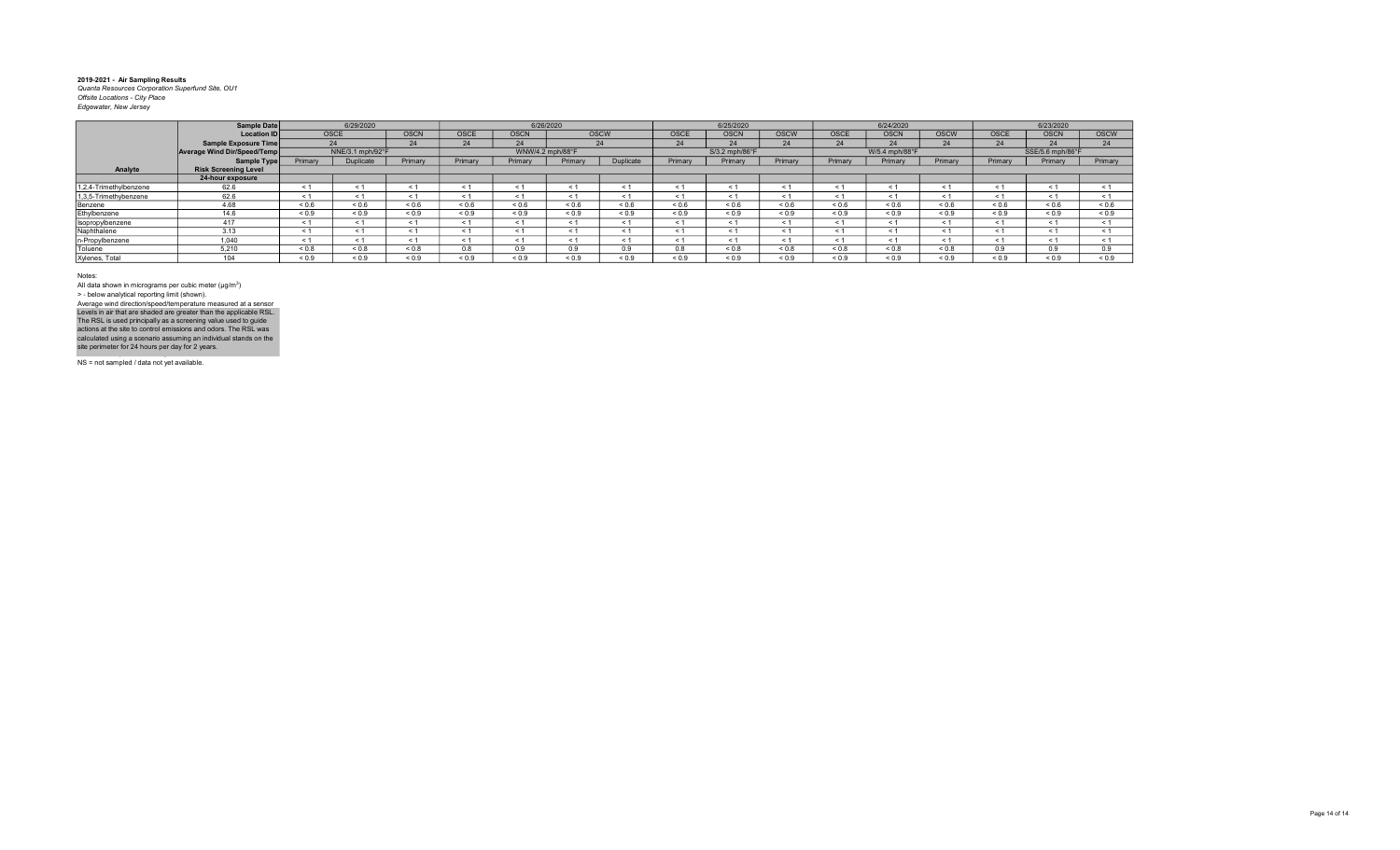|                        | Sample Date                 |             | 6/22/2020      |             |             | 6/20/2020        |            |             |            | 6/19/2020      |             |             |             | 6/18/2020       |             |            |
|------------------------|-----------------------------|-------------|----------------|-------------|-------------|------------------|------------|-------------|------------|----------------|-------------|-------------|-------------|-----------------|-------------|------------|
|                        | Location ID                 | <b>OSCE</b> | <b>OSCN</b>    | <b>OSCW</b> | <b>OSCE</b> | <b>OSCN</b>      |            | <b>OSCW</b> | OSCE       |                | <b>OSCN</b> | <b>OSCW</b> | <b>OSCE</b> | <b>OSCN</b>     | <b>OSCW</b> |            |
|                        | Sample Exposure Time        |             | 24             | 24          | 24          |                  | 24         | 24          |            | 24             | 24          | 24          | 24          | 24              | 24          |            |
|                        | Average Wind Dir/Speed/Temp |             | S/3.9 mph/91°F |             |             | SSE/4.2 mph/86°F |            |             |            | S/4.2 mph/83°F |             |             |             | SE/3.1 mph/80°F |             |            |
|                        | Sample Type                 | Primary     | Primary        | Primary     | Primary     | Primary          | Duplicate  | Primary     | Primary    | Duplicate      | Primary     | Primary     | Primary     | Primary         | Primary     | Duplicate  |
| Analyte                | <b>Risk Screening Level</b> |             |                |             |             |                  |            |             |            |                |             |             |             |                 |             |            |
|                        | 24-hour exposure            |             |                |             |             |                  |            |             |            |                |             |             |             |                 |             |            |
| 1,2,4-Trimethylbenzene | 62.6                        |             |                |             |             | < 1              |            |             | $\leq$ 1   | < 1            | $\leq$      | $\leq$      | < 1         | < 1             | $\leq$      | < 1        |
| 1,3,5-Trimethybenzene  | 62.6                        |             | < 1            |             |             | $\leq 1$         | $\leq 1$   |             |            | < 1            | $\leq$      | $\leq$ 1    | < 1         | < 1             | - 1         | < 1        |
| Benzene                | 4.68                        | ${}_{0.6}$  | ${}_{0.6}$     | ${}_{0.6}$  | < 0.6       | < 0.6            | < 0.6      | 0.6         | < 0.6      | 0.6            | 0.6         | 0.6         | 0.6         | 0.6             | < 0.6       | < 0.6      |
| Ethylbenzene           | 14.6                        | ${}_{0.9}$  | ${}_{0.9}$     | ${}_{0.9}$  | ${}_{0.9}$  | ${}_{0.9}$       | ${}_{0.9}$ | ${}_{0.9}$  | ${}_{0.9}$ | ${}_{0.9}$     | ${}_{0.9}$  | ${}_{0.9}$  | ${}_{0.9}$  | ${}_{0.9}$      | ${}_{0.9}$  | ${}_{0.9}$ |
| Isopropylbenzene       | 417                         | <b>c</b> 1  | < 1            |             | < 1         | < 1              | $\leq 1$   |             | < 1        | < 1            | $<$ 1       | < 1         | < 1         | < 1             | < 1         | < 1        |
| Naphthalene            | 3.13                        |             |                |             |             | < 1              |            |             |            | < 1            | $<$ 1       | $\leq 1$    | < 1         | < 1             | < 1         | < 1        |
| n-Propylbenzene        | 1,040                       | ≺ 1         | < 1            |             | < 1         | < 1              | $\leq 1$   |             | < 1        | < 1            | $\leq$ 1    | < 1         | < 1         | < 1             | < 1         | < 1        |
| Toluene                | 5.210                       | ${}_{0.8}$  | ${}_{0.8}$     | ${}_{0.8}$  | 0.8         | 0.8              | 0.8        | 0.9         | 0.9        |                |             |             |             |                 |             |            |
| Xylenes, Total         | 104                         | ${}_{0.9}$  | ${}_{0.9}$     | ${}_{0.9}$  | ${}_{0.9}$  | ${}_{0.9}$       | ${}_{0.9}$ | ${}_{0.9}$  | ${}_{0.9}$ | ${}_{0.9}$     | ${}_{0.9}$  | ${}_{0.9}$  | ${}_{0.9}$  | ${}_{0.9}$      | ${}_{0.9}$  | ${}_{0.9}$ |

Notes:

All data shown in micrograms per cubic meter (μg/m<sup>3</sup>)<br>> - below analytical reporting limit (shown). Levels in air that are shaded are greater than the applicable RSL.<br>The RSL is used principally as a screening value used to guide<br>actions at the site to control emissions and odors. The RSL was<br>calculated using a scenario Average wind direction/speed/temperature measured at a sensor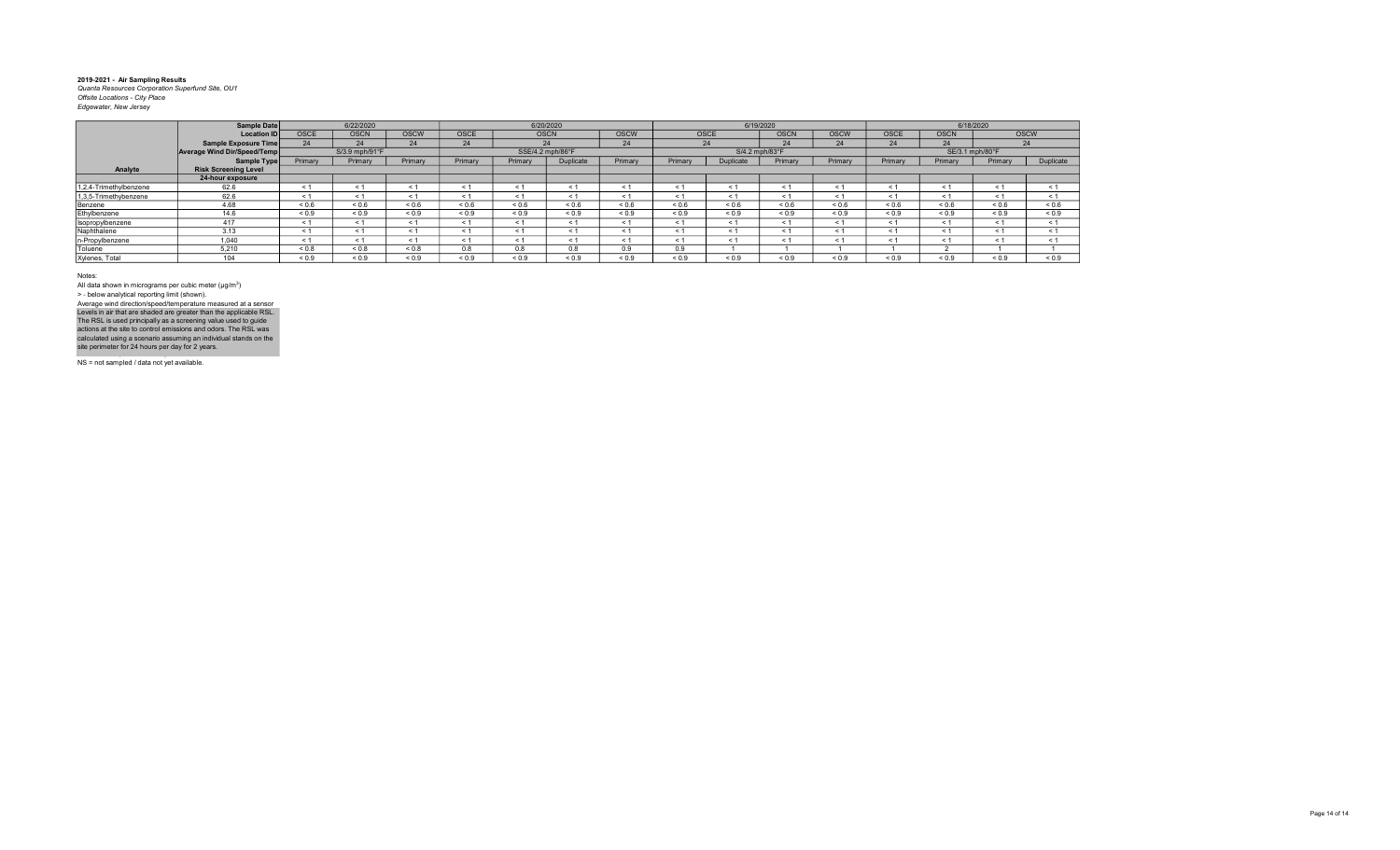|                        | <b>Sample Date</b>          |            | 6/17/2020        |             |             | 6/16/2020      |            |            | 6/15/2020      |             |             | 6/12/2020        |             |             |                  | 6/11/2020        |            |
|------------------------|-----------------------------|------------|------------------|-------------|-------------|----------------|------------|------------|----------------|-------------|-------------|------------------|-------------|-------------|------------------|------------------|------------|
|                        | <b>Location ID</b>          | OSCE       | <b>OSCN</b>      | <b>OSCW</b> | <b>OSCE</b> | <b>OSCN</b>    | OSCW       | OSCE       | <b>OSCN</b>    | <b>OSCW</b> | <b>OSCE</b> | <b>OSCN</b>      | <b>OSCW</b> | <b>OSCE</b> | <b>OSCN</b>      |                  | OSCW       |
|                        | <b>Sample Exposure Time</b> | 24         | $24^{\circ}$     | 24          | 24          | 24             | 24         | 24         | 24             | 24          | 24          | $24^{1}$         | 24          | 24          | 24               |                  | 24         |
|                        | Average Wind Dir/Speed/Temp |            | ESE/4.1 mph/80°F |             |             | E/4.1 mph/79°F |            |            | E/3.2 mph/77°F |             |             | WNW/4.3 mph/86°F |             |             | SSW/4.5 mph/83°F |                  |            |
|                        | <b>Sample Type</b>          | Primary    | Primary          | Primary     | Primary     | Primary        | Primary    | Primary    | Primary        | Primary     | Primary     | Primary          | Primary     | Primary     | Primary          | <b>Duplicate</b> | Primary    |
| Analyte                | <b>Risk Screening Level</b> |            |                  |             |             |                |            |            |                |             |             |                  |             |             |                  |                  |            |
|                        | 24-hour exposure            |            |                  |             |             |                |            |            |                |             |             |                  |             |             |                  |                  |            |
| 1,2,4-Trimethylbenzene | 62.6                        | < 1        |                  | < 1         |             | $\leq$ 1       | < 1        |            | $\leq$ 1       |             | $\leq$ 1    |                  | < 1         |             | < 1              |                  | < 1        |
| 1,3,5-Trimethybenzene  | 62.6                        | < 1        |                  | < 1         | < 1         | < 1            | < 1        |            | < 1            | < 1         | $\leq$ 1    |                  | < 1         |             | < 1              | ← 1              | < 1        |
| Benzene                | 4.68                        | 0.6        | ${}^{<0.6}$      | ${}_{0.6}$  | ${}_{0.6}$  | ${}_{0.6}$     | 0.6        | 0.6        | ${}_{0.6}$     | ${}_{0.6}$  | 0.6         | 0.6              | ${}_{0.6}$  | ${}_{0.6}$  | ${}_{0.6}$       | < 0.6            | ${}_{0.6}$ |
| Ethylbenzene           | 14.6                        | ${}_{0.9}$ | ${}_{0.9}$       | ${}_{0.9}$  | ${}_{0.9}$  | ${}_{0.9}$     | < 0.9      | < 0.9      | ${}_{0.9}$     | ${}_{0.9}$  | ${}_{0.9}$  | ${}_{0.9}$       | < 0.9       | ${}_{0.9}$  | ${}_{0.9}$       | ${}_{0.9}$       | ${}_{0.9}$ |
| Isopropylbenzene       | 417                         | < 1        |                  | < 1         | < 1         | < 1            | < 1        | < 1        | < 1            | < 1         | < 1         |                  | < 1         |             | < 1              | < 1              | < 1        |
| Naphthalene            | 3.13                        | < 1        |                  | < 1         | $\leq 1$    | < 1            | < 1        |            | $\leq$ 1       | < 1         | - 1         |                  | < 1         |             | < 1              |                  | < 1        |
| n-Propylbenzene        | 1.040                       | < 1        |                  | $\leq$ 1    | < 1         | $\leq$ 1       | < 1        | $\leq 1$   | < 1            | < 1         | $\leq 1$    |                  | < 1         |             | < 1              |                  | < 1        |
| Toluene                | 5.210                       | ${}_{0.8}$ | ${}_{0.8}$       | ${}_{0.8}$  | ${}_{0.8}$  | ${}_{0.8}$     | ${}_{0.8}$ |            | ${}_{0.8}$     | ${}_{0.8}$  | $0.8 - 0.8$ | ${}_{0.8}$       | ${}_{0.8}$  | ${}_{0.8}$  | 0.8              | ${}_{0.8}$       | ${}_{0.8}$ |
| Xylenes, Total         | $\overline{A}$              | ${}_{0.9}$ | ${}_{0.9}$       | ${}_{0.9}$  | ${}_{0.9}$  | ${}_{0.9}$     | ${}_{0.9}$ | ${}_{0.9}$ | ${}_{0.9}$     | ${}_{0.9}$  | ${}_{0.9}$  | 0.9              | 0.9         | ${}_{0.9}$  | ${}_{0.9}$       | ${}_{0.9}$       | ${}_{0.9}$ |

Notes:

All data shown in micrograms per cubic meter (μg/m<sup>3</sup>)<br>> - below analytical reporting limit (shown). Average wind direction/speed/temperature measured at a sensor

Levels in air that are shaded are greater than the applicable RSL.<br>The RSL is used principally as a screening value used to guide<br>actions at the site to control emissions and odors. The RSL was<br>calculated using a scenario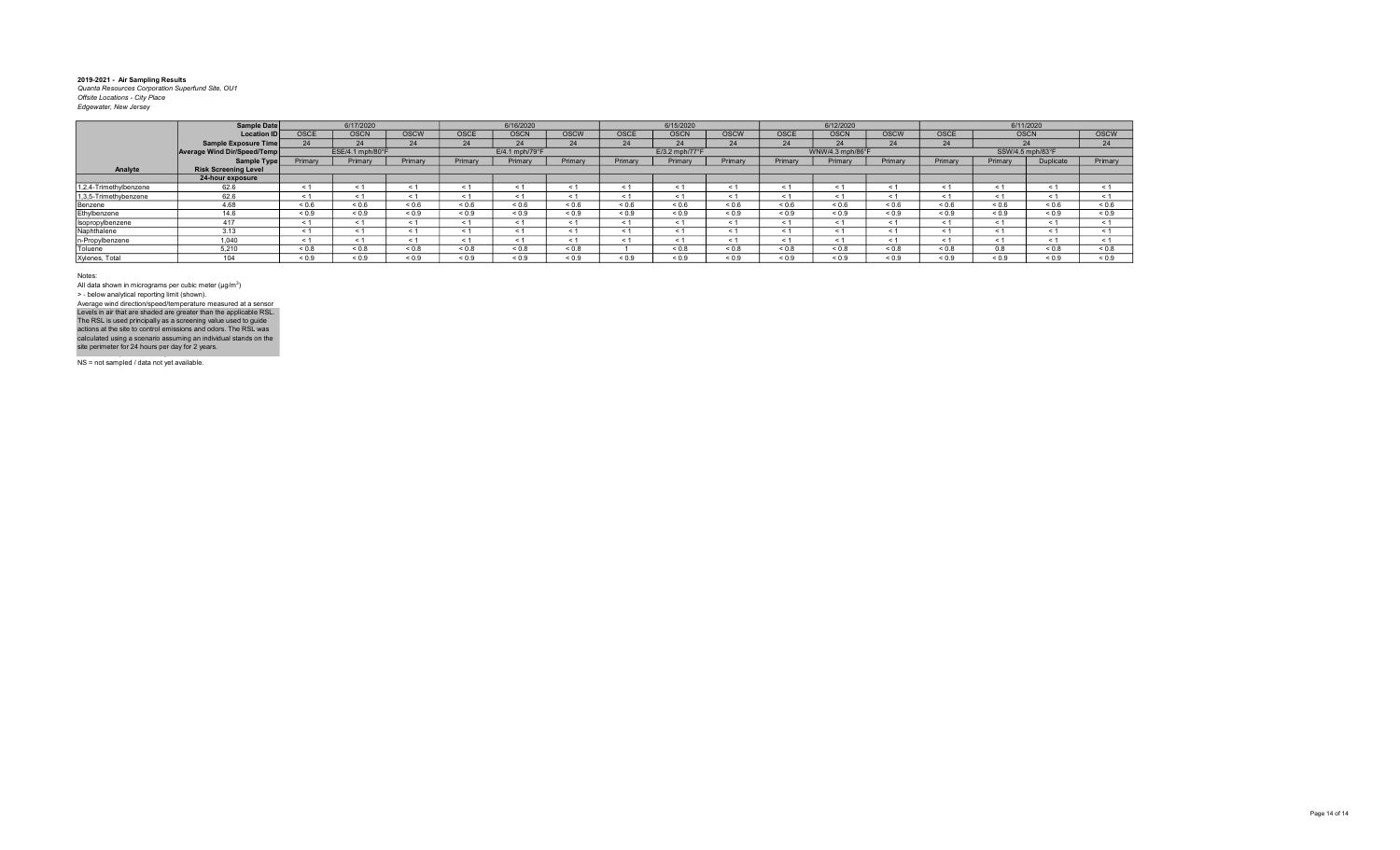|                        | Sample Date                 |             | 6/10/2020        |             |            | 6/9/2020         |             |             |            | 6/8/2020        |             |             | 6/5/2020        |                |                      | 6/4/2020         |                   |              |
|------------------------|-----------------------------|-------------|------------------|-------------|------------|------------------|-------------|-------------|------------|-----------------|-------------|-------------|-----------------|----------------|----------------------|------------------|-------------------|--------------|
|                        | Location ID                 | <b>OSCE</b> | <b>OSCN</b>      | <b>OSCW</b> | OSCE       |                  | <b>OSCN</b> | <b>OSCW</b> | OSCE       | <b>OSCN</b>     | <b>OSCW</b> | <b>OSCE</b> | <b>OSCN</b>     | <b>OSCW</b>    | OSCE                 |                  | <b>OSCN</b>       | <b>OSCW</b>  |
|                        | Sample Exposure Time        | 24          | 24               | 24          |            | 24               | 24          | 24          | 24         | 24              | 24          | 24          | 24              | 24             |                      | 24               | 24                | $24^{\circ}$ |
|                        | Average Wind Dir/Speed/Temp |             | ESE/4.6 mph/85°F |             |            | SSW/4.0 mph/89°F |             |             |            | NW/3.5 mph/82°F |             |             | SW/3.3 mph/81°F |                |                      | SSW/3.3 mph/85°F |                   |              |
|                        | Sample Type                 | Primary     | Primary          | Primary     | Primary    | <b>Duplicate</b> | Primary     | Primary     | Primary    | Primary         | Primary     | Primary     | Primary         | Primary        | Primary              | Duplicate        | Primary           | Primary      |
| Analyte                | <b>Risk Screening Level</b> |             |                  |             |            |                  |             |             |            |                 |             |             |                 |                |                      |                  |                   |              |
|                        | 24-hour exposure            |             |                  |             |            |                  |             |             |            |                 |             |             |                 |                |                      |                  |                   |              |
| 1,2,4-Trimethylbenzene | 62.6                        | < 1         |                  | $\leq$      |            |                  |             |             | $\leq$     | < 1             |             | < 1         |                 | $\epsilon$     |                      |                  |                   | < 1          |
| 1,3,5-Trimethybenzene  | 62.6                        | < 1         |                  | < 1         | < 1        | $\epsilon$ 1     | < 1         |             | < 1        | < 1             | $\leq 1$    | < 1         |                 | $\epsilon$     | < 1                  |                  | < 1               | < 1          |
| Benzene                | 4.68                        | ${}_{0.6}$  | 0.6              | ${}_{0.6}$  | 0.6        | ${}_{0.6}$       | ${}_{0.6}$  | 0.6         | ${}_{0.6}$ | 0.6             | ${}_{0.6}$  | ${}_{0.6}$  | 0.6             | ${}_{0.6}$     | 0.6                  | ${}^{5}$ 0.6     | ${}^{5}$ ${}^{6}$ | 0.6          |
| Ethylbenzene           | 14.6                        | ${}_{0.9}$  | ${}_{0.9}$       | ${}_{0.9}$  | ${}_{0.9}$ | ${}_{0.9}$       | ${}_{0.9}$  | ${}_{0.9}$  | ${}_{0.9}$ | 0.9             | ${}_{0.9}$  | ${}_{0.9}$  | ${}_{0.9}$      | ${}_{0.9}$     | 0.9                  | ${}_{0.9}$       | ${}_{0.9}$        | ${}_{0.9}$   |
| Isopropylbenzene       | 417                         | < 1         | < 1              | $\leq 1$    | < 1        | < 1              | < 1         | < 1         | $\leq 1$   | < 1             | < 1         | < 1         | < 1             | $\leq$ 1       | < 1                  | < 1              | < 1               | < 1          |
| Naphthalene            | 3.13                        | < 1         |                  | < 1         | < 1        | < 1              | < 1         |             | < 1        | < 1             | < 1         | < 1         |                 | $\checkmark$ : | < 1                  | < 1              | < 1               | < 1          |
| n-Propylbenzene        | 1.040                       | < 1         |                  | $\leq 1$    | < 1        | < 1              | < 1         |             | $\leq 1$   | < 1             | < 1         | < 1         |                 | $\leq$         | < 1                  | < 1              | < 1               |              |
| Toluene                | 5.210                       | 0.8         | 0.9              | 0.8         | U.ö        | 0.9              | 0.9         |             |            | 0.9             |             | 0.8         |                 |                | $\sim$ $\sim$<br>U.X | 0.8              |                   |              |
| Xylenes, Total         |                             | ${}_{0.9}$  | 0.9              | ${}_{0.9}$  | ${}^{6.0}$ | ${}_{0.9}$       | ${}_{0.9}$  | 0.9         | ${}_{0.9}$ | ${}^{6.0}$      | ${}_{0.9}$  | 0.9         | ${}^{6.0}$      | ${}_{0.9}$     | ${}^{8}$ 0.9         | ${}_{0.9}$       | ${}_{0.9}$        | 0.9          |

Notes:

All data shown in micrograms per cubic meter (μg/m<sup>3</sup>)<br>> - below analytical reporting limit (shown). Levels in air that are shaded are greater than the applicable RSL.<br>The RSL is used principally as a screening value used to guide<br>actions at the site to control emissions and odors. The RSL was<br>calculated using a scenario Average wind direction/speed/temperature measured at a sensor

NS = not sampled / data not yet available.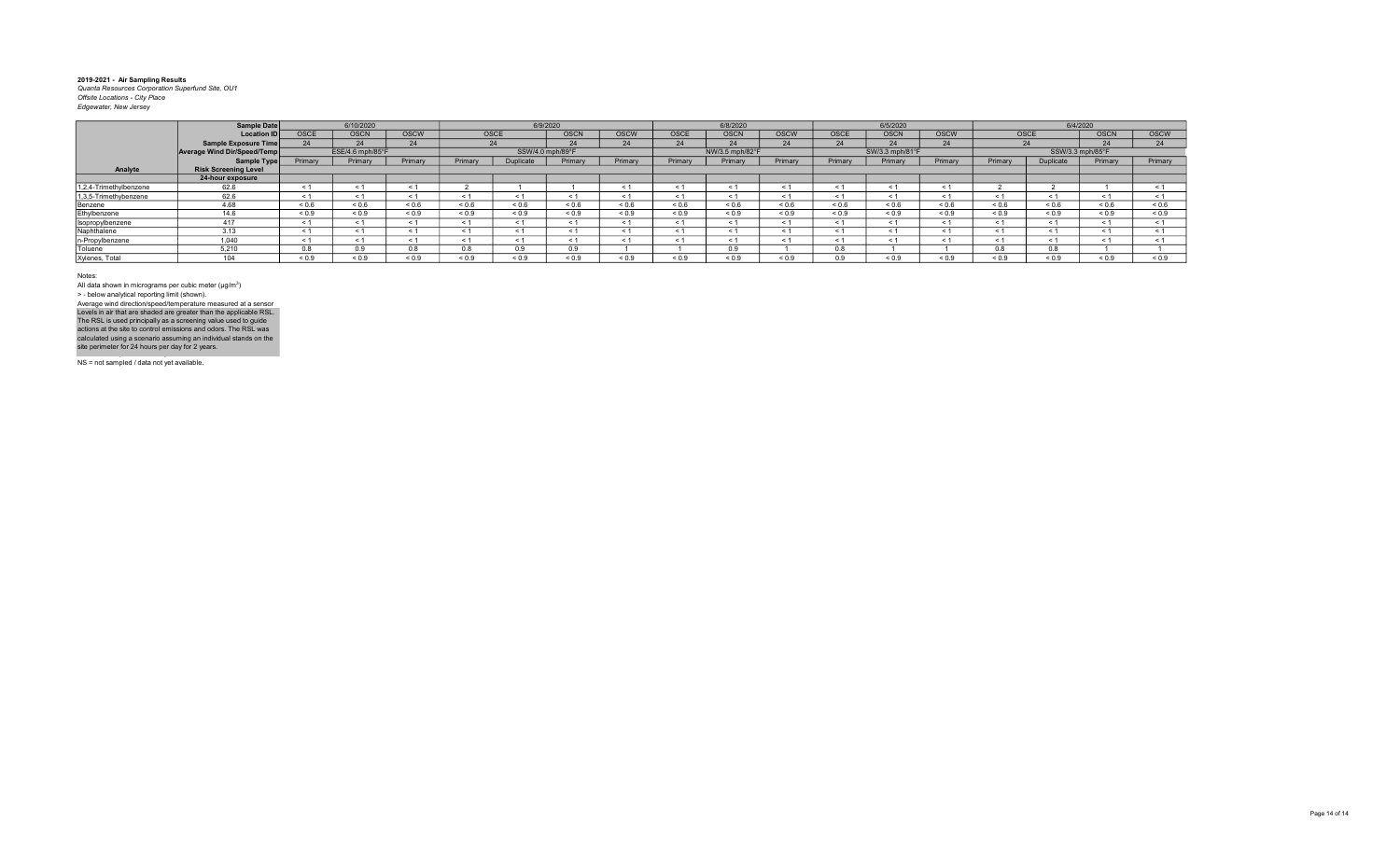|                        | Sample Date                 |                   |                  | 6/3/2020    |             |             | 6/2/2020        |             |             | 6/1/2020         |             |             | 5/29/2020      |             |                 | 5/28/2020   |
|------------------------|-----------------------------|-------------------|------------------|-------------|-------------|-------------|-----------------|-------------|-------------|------------------|-------------|-------------|----------------|-------------|-----------------|-------------|
|                        | <b>Location ID</b>          | <b>OSCE</b>       |                  | <b>OSCN</b> | <b>OSCW</b> | <b>OSCE</b> | <b>OSCN</b>     | <b>OSCW</b> | <b>OSCE</b> | <b>OSCN</b>      | <b>OSCW</b> | <b>OSCE</b> | <b>OSCN</b>    | <b>OSCW</b> | <b>OSCE</b>     | <b>OSCN</b> |
|                        | Sample Exposure Time        | 24                |                  | 24          | 24          | 24          | 24              | 24          | 24          | 24               | 24          | 24          | 24             | 24          | 24              | 24          |
|                        | Average Wind Dir/Speed/Temp |                   | SSW/3.6 mph/79°F |             |             |             | SW/3.6 mph/74°F |             |             | WNW/4.7 mph/71°F |             |             | S/3.9 mph/81°F |             | SE/4.1 mph/76°F |             |
|                        | Sample Type                 | Primary           | Duplicate        | Primary     | Primary     | Primary     | Primary         | Primary     | Primary     | Primary          | Primary     | Primary     | Primary        | Primary     | Primary         | Primary     |
| Analyte                | <b>Risk Screening Level</b> |                   |                  |             |             |             |                 |             |             |                  |             |             |                |             |                 |             |
|                        | 24-hour exposure            |                   |                  |             |             |             |                 |             |             |                  |             |             |                |             |                 |             |
| 1,2,4-Trimethylbenzene | 62.6                        | $\leq 1$          |                  |             |             | < 1         |                 | < 1         | < 1         | < 1              | < 1         | $\leq$      | < 1            | $\leq$      | $\leq$ 1        | < 1         |
| 1,3,5-Trimethybenzene  | 62.6                        | ← 1               | ← 1              | < 1         |             | < 1         | < 1             | < 1         | < 1         | < 1              | < 1         | < 1         | < 1            | < 1         | < 1             | < 1         |
| Benzene                | 4.68                        | ${}^{5}$ ${}^{6}$ | ${}^{5}$         | ${}_{0.6}$  | ${}_{0.6}$  | ${}_{0.6}$  | < 0.6           | 0.6         | ${}_{0.6}$  | ${}_{0.6}$       | ${}_{0.6}$  | ${}_{0.6}$  | ${}_{0.6}$     | ${}_{0.6}$  | ${}_{0.6}$      | ${}_{0.6}$  |
| Ethylbenzene           | 14.6                        | ${}_{0.9}$        | ${}_{0.9}$       | < 0.9       | ${}_{0.9}$  | ${}_{0.9}$  | ${}_{0.9}$      | ${}_{0.9}$  | ${}_{0.9}$  | ${}_{0.9}$       | < 0.9       | ${}_{0.9}$  | ${}_{0.9}$     | ${}_{0.9}$  | ${}_{0.9}$      | ${}_{0.9}$  |
| Isopropylbenzene       | 417                         | < 1               |                  | < 1         | < 1         | < 1         | < 1             | < 1         | < 1         | < 1              | < 1         | $\leq$ 1    | < 1            | < 1         | < 1             | < 1         |
| Naphthalene            | 3.13                        | < 1               |                  | < 1         |             | < 1         | < 1             | < 1         | < 1         | < 1              | < 1         | < 1         | < 1            | < 1         | < 1             | < 1         |
| n-Propylbenzene        | 1.040                       | < 1               |                  | < 1         |             | < 1         | < 1             | < 1         | < 1         | < 1              | < 1         | $\leq$ 1    | < 1            | < 1         | < 1             | < 1         |
| Toluene                | 5.210                       | 0.9               | 0.9              | 0.8         | < 0.8       |             | 0.9             | 0.9         | ${}_{0.8}$  | 0.8              | 0.8         | ${}_{0.8}$  | ${}_{0.8}$     | ${}_{0.8}$  | ${}_{0.8}$      | ${}_{0.8}$  |
| Xylenes, Total         | 104                         | 0.9               | < 0.9            | 0.9         | < 0.9       | ${}_{0.9}$  | < 0.9           | 0.9         | ${}_{0.9}$  | < 0.9            | 0.9         | 0.9         | ${}_{0.9}$     | < 0.9       | < 0.9           | ${}_{0.9}$  |

Notes:

All data shown in micrograms per cubic meter (μg/m<sup>3</sup>)<br>> - below analytical reporting limit (shown). Levels in air that are shaded are greater than the applicable RSL.<br>The RSL is used principally as a screening value used to guide<br>actions at the site to control emissions and odors. The RSL was<br>calculated using a scenario Average wind direction/speed/temperature measured at a sensor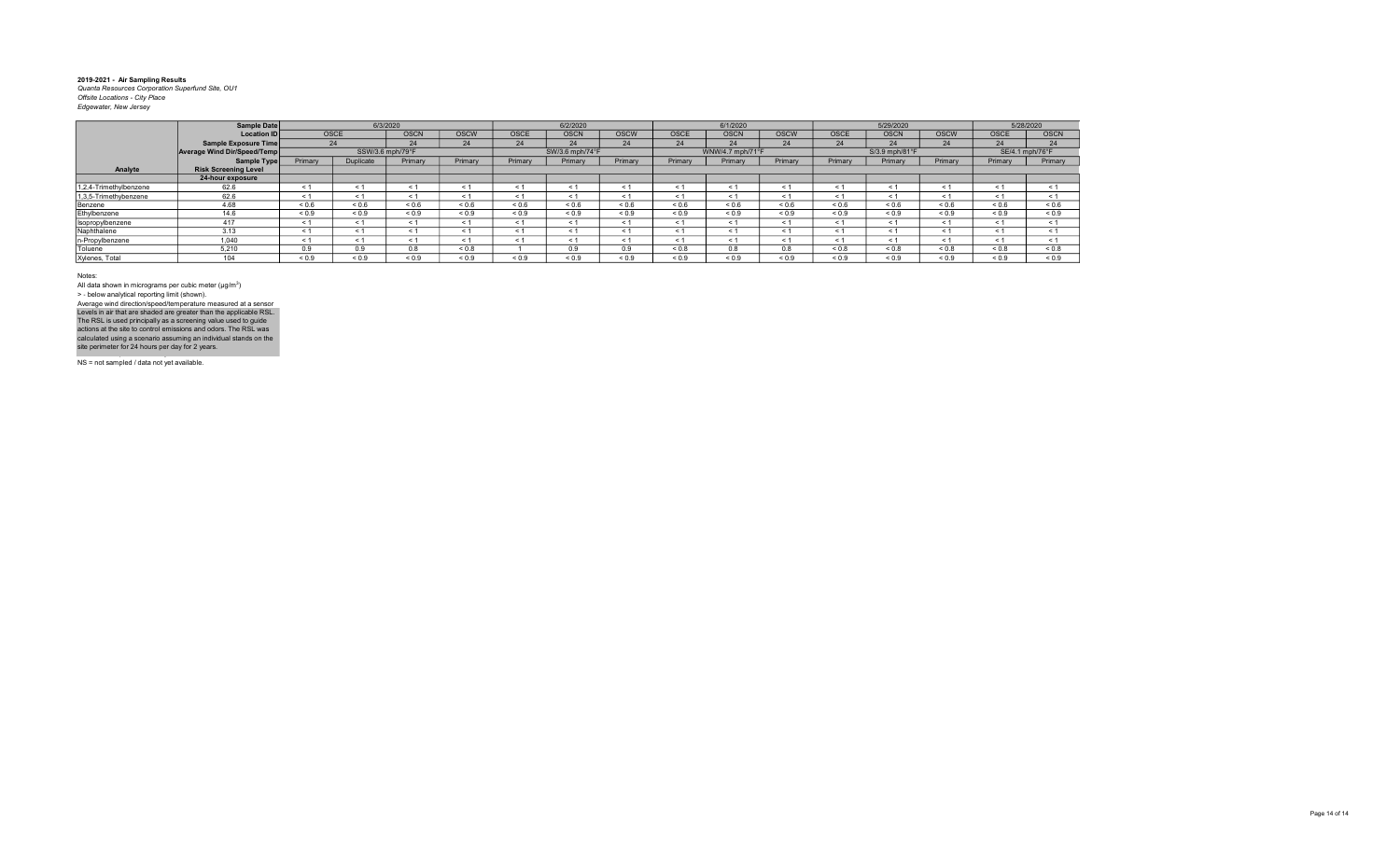|                        | Sample Date                 |             | 5/27/2020        |               |             | 5/26/2020        |             |             | 5/22/2020        |             |             | 5/21/2020       |             |
|------------------------|-----------------------------|-------------|------------------|---------------|-------------|------------------|-------------|-------------|------------------|-------------|-------------|-----------------|-------------|
|                        | <b>Location IDI</b>         | <b>OSCE</b> | <b>OSCN</b>      | <b>OSCW</b>   | <b>OSCE</b> | <b>OSCN</b>      | <b>OSCW</b> | <b>OSCE</b> | <b>OSCN</b>      | <b>OSCW</b> | <b>OSCE</b> | <b>OSCN</b>     | <b>OSCW</b> |
|                        | Sample Exposure Time        | 24          | 24               | 24            | 24          | 24               | 24          | 24          | 24               | 24          | 24          | 24              | 24          |
|                        | Average Wind Dir/Speed/Temp |             | SSE/4.0 mph/78°F |               |             | SSE/3.7 mph/75°F |             |             | SSE/3.1 mph/73°F |             |             | SE/3.1 mph/66°F |             |
|                        | Sample Type                 | Primary     | Primary          | Primary       | Primary     | Primary          | Primary     | Primary     | Primary          | Primary     | Primary     | Primary         | Primary     |
| Analyte                | <b>Risk Screening Level</b> |             |                  |               |             |                  |             |             |                  |             |             |                 |             |
|                        | 24-hour exposure            |             |                  |               |             |                  |             |             |                  |             |             |                 |             |
| 1,2,4-Trimethylbenzene | 62.6                        | < 1         | < 1              | < 1           | < 1         | < 1              | < 1         | < 1         | $\leq 1$         | $\leq 1$    | < 1         | < 1             | < 1         |
| 1.3.5-Trimethybenzene  | 62.6                        | < 1         | $\leq$ 1         | $\leq$ $\leq$ | $\leq 1$    | < 1              | < 1         | < 1         | < 1              | $\leq$ 1    | < 1         | < 1             | < 1         |
| Benzene                | 4.68                        | 0.6         | 0.6              | 0.6           | ${}_{0.6}$  | ${}_{0.6}$       | 0.6         | 0.6         | ${}_{0.6}$       | ${}_{0.6}$  | ${}_{0.6}$  | ${}_{0.6}$      | ${}_{0.6}$  |
| Ethylbenzene           | 14.6                        | ${}_{0.9}$  | ${}_{0.9}$       | ${}_{0.9}$    | ${}_{0.9}$  | ${}_{0.9}$       | ${}_{0.9}$  | ${}_{0.9}$  | ${}_{0.9}$       | ${}_{0.9}$  | ${}_{0.9}$  | ${}_{0.9}$      | ${}_{0.9}$  |
| Isopropylbenzene       | 417                         | < 1         | < 1              | < 1           | < 1         | < 1              | < 1         | $\leq 1$    | < 1              | $\leq 1$    | < 1         | < 1             | < 1         |
| Naphthalene            | 3.13                        | < 1         | < 1              | < 1           | < 1         | < 1              | < 1         | < 1         | < 1              | $\leq 1$    | < 1         | < 1             | < 1         |
| n-Propylbenzene        | 1.040                       | < 1         | $\leq 1$         | $\leq 1$      | $\leq 1$    | < 1              | < 1         | $\leq 1$    | < 1              | $\leq 1$    | < 1         | < 1             | < 1         |
| Toluene                | 5.210                       | ${}_{0.8}$  | ${}_{0.8}$       | ${}_{0.8}$    | ${}_{0.8}$  | ${}_{0.8}$       | 0.8         | 0.8         | ${}_{0.8}$       | ${}_{0.8}$  | ${}_{0.8}$  | ${}_{0.8}$      | 0.8         |
| Xylenes, Total         | 104                         | ${}_{0.9}$  | ${}_{0.9}$       | ${}_{0.9}$    | ${}_{0.9}$  | ${}_{0.9}$       | ${}_{0.9}$  | ${}_{0.9}$  | ${}_{0.9}$       | ${}_{0.9}$  | ${}_{0.9}$  | ${}_{0.9}$      | ${}_{0.9}$  |

Notes:

All data shown in micrograms per cubic meter (μg/m<sup>3</sup>)<br>> - below analytical reporting limit (shown). Average wind direction/speed/temperature measured at a sensor

NS = not sampled / data not yet available. Levels in air that are shaded are greater than the applicable RSL.<br>The RSL is used principally as a screening value used to guide<br>actions at the site to control emissions and odors. The RSL was<br>calculated using a scenario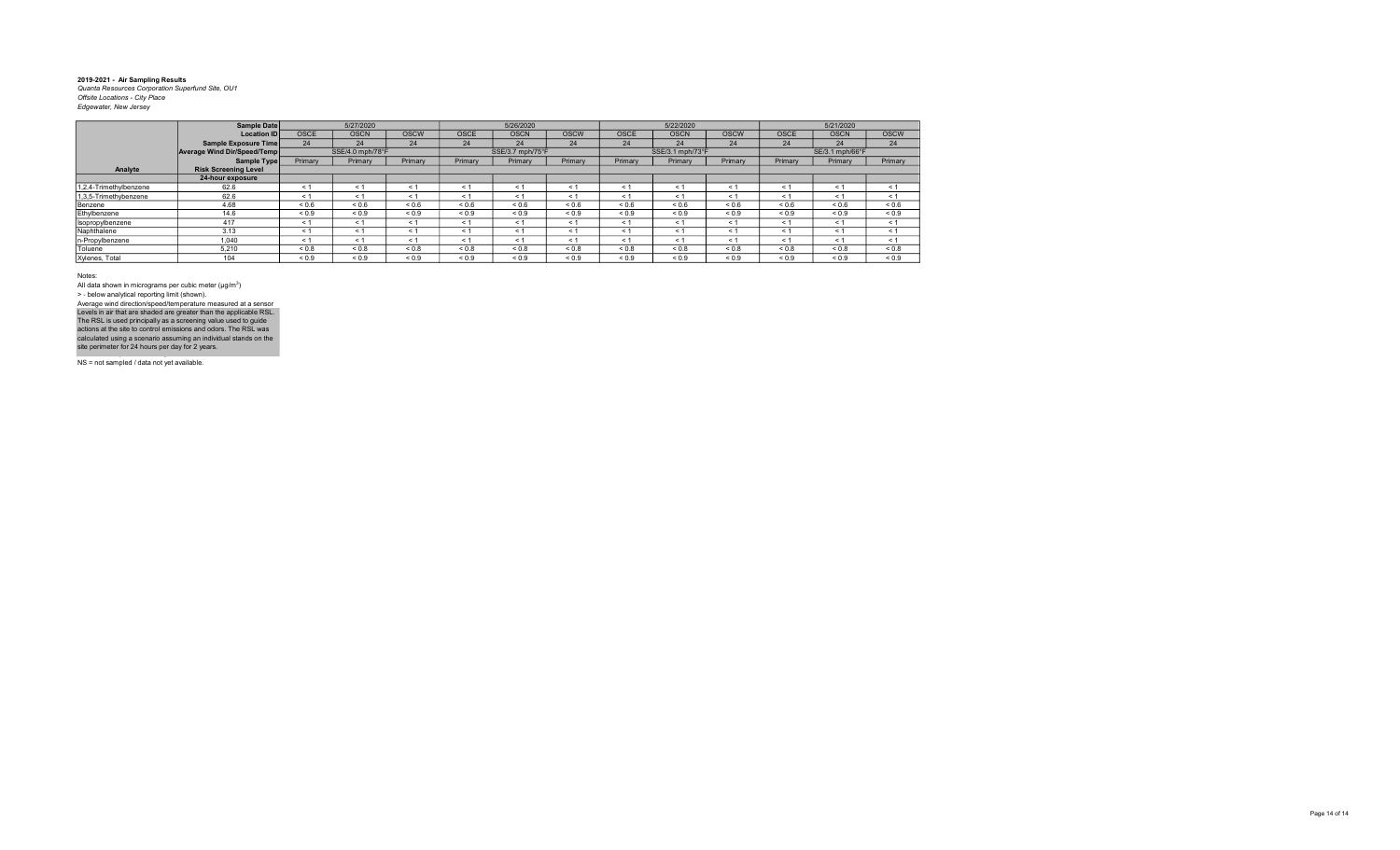| <b>Location ID</b>          | <b>OSCE</b>                                | <b>OSCN</b>                | <b>OSCW</b> | OSCE       | <b>OSCN</b>                | <b>OSCW</b> | OSCE       | <b>OSCN</b>      | <b>OSCW</b> |            |            | <b>OSCN</b>           | <b>OSCW</b>                   | <b>OSCE</b> | <b>OSCN</b> | <b>OSCW</b>                  |
|-----------------------------|--------------------------------------------|----------------------------|-------------|------------|----------------------------|-------------|------------|------------------|-------------|------------|------------|-----------------------|-------------------------------|-------------|-------------|------------------------------|
| Sample Exposure Time        | 24                                         | 24                         | 24          | 24         | 24                         | 24          | 24         | 24               | 24          |            |            | 24                    | 24                            | 24          | 24          | 24                           |
|                             |                                            | $E/4.3$ mph/67 $\degree$ F |             |            | $E/6.6$ mph/67 $\degree$ F |             |            | $E/3.3$ mph/71°F |             |            |            |                       |                               |             |             |                              |
|                             | Primary                                    | Primary                    | Primary     | Primary    | Primary                    | Primary     | Primary    | Primary          | Primary     | Primary    | Duplicate  | Primary               | Primary                       | Primary     | Primary     | Primary                      |
| <b>Risk Screening Level</b> |                                            |                            |             |            |                            |             |            |                  |             |            |            |                       |                               |             |             |                              |
| 24-hour exposure            |                                            |                            |             |            |                            |             |            |                  |             |            |            |                       |                               |             |             |                              |
| 62.6                        | $\leq$ 1                                   | < 1                        | < 1         | < 1        | < 1                        | < 1         |            | $\epsilon$       | < 1         | < 1        |            | < 1                   | < 1                           | $\leq 1$    | < 1         |                              |
| 62.6                        | $\epsilon$                                 | < 1                        | $\leq$ 1    | < 1        | $\leq$ 1                   | < 1         |            | $\leq$           |             | < 1        |            | $\leq$                | < 1                           | < 1         | < 1         | < 1                          |
| 4.68                        | 0.6                                        | 0.6                        | ${}_{0.6}$  | ${}_{0.6}$ | ${}_{0.6}$                 | 0.6         | 0.6        | 0.6              | ${}_{0.6}$  | 0.6        | 0.6        | ${}_{0.6}$            | ${}_{0.6}$                    | ${}_{0.6}$  | ${}_{0.6}$  | ${}_{0.6}$                   |
| 14.6                        | ${}_{0.9}$                                 | ${}_{0.9}$                 | ${}_{0.9}$  | ${}_{0.9}$ | ${}_{0.9}$                 | ${}_{0.9}$  | ${}_{0.9}$ | ${}_{0.9}$       | ${}_{0.9}$  | ${}_{0.9}$ | ${}_{0.9}$ | ${}_{0.9}$            | ${}_{0.9}$                    | ${}_{0.9}$  | ${}_{0.9}$  | ${}_{0.9}$                   |
| 417                         | $\leq 1$                                   | < 1                        | < 1         | < 1        | < 1                        | < 1         |            | $\leq$ 1         | < 1         | < 1        |            | < 1                   | < 1                           | < 1         | < 1         |                              |
| 3.13                        |                                            |                            | < 1         | e 1        | < 1                        | < 1         |            | $\epsilon$       |             | < 1        |            | $\tilde{\phantom{0}}$ | $<$ 1                         | < 1         | < 1         |                              |
| 1.040                       | $\leq$ 1                                   | < 1                        | - 1         | < 1        | $\leq$ 1                   | < 1         |            | $\leq$ 1         | $\leq 1$    | < 1        |            | - 1                   | < 1                           | < 1         | < 1         |                              |
| 5.210                       | ${}_{0.8}$                                 | ${}_{0.8}$                 | ${}_{0.8}$  | ${}_{0.8}$ | ${}_{0.8}$                 | < 0.8       | < 0.8      | &0.8             | ${}_{0.8}$  | ${}_{0.8}$ | ${}_{0.8}$ | ${}_{0.8}$            | ${}_{0.8}$                    |             | < 0.8       | < 0.8                        |
| 10 <sub>1</sub>             | ${}_{0.9}$                                 | 0.9                        | ${}_{0.9}$  | ${}_{0.9}$ | ${}_{0.9}$                 | ${}_{0.9}$  | ${}_{0.9}$ | ${}_{0.9}$       | ${}_{0.9}$  | ${}_{0.9}$ | ${}_{0.9}$ | ${}_{0.9}$            | ${}_{0.9}$                    | ${}_{0.9}$  | ${}_{0.9}$  | ${}_{0.9}$                   |
|                             | Sample Date<br>Average Wind Dir/Speed/Temp | Sample Type                | 5/20/2020   |            |                            | 5/19/2020   |            |                  | 5/18/2020   |            |            | OSCE<br>24            | 5/15/2020<br>SSW/4.6 mph/86°F |             |             | 5/14/2020<br>NW/2.5 mph/55°F |

Notes:

All data shown in micrograms per cubic meter (μg/m<sup>3</sup>)<br>> - below analytical reporting limit (shown). Average wind direction/speed/temperature measured at a sensor

NS = not sampled / data not yet available. Levels in air that are shaded are greater than the applicable RSL.<br>The RSL is used principally as a screening value used to guide<br>actions at the site to control emissions and odors. The RSL was<br>calculated using a scenario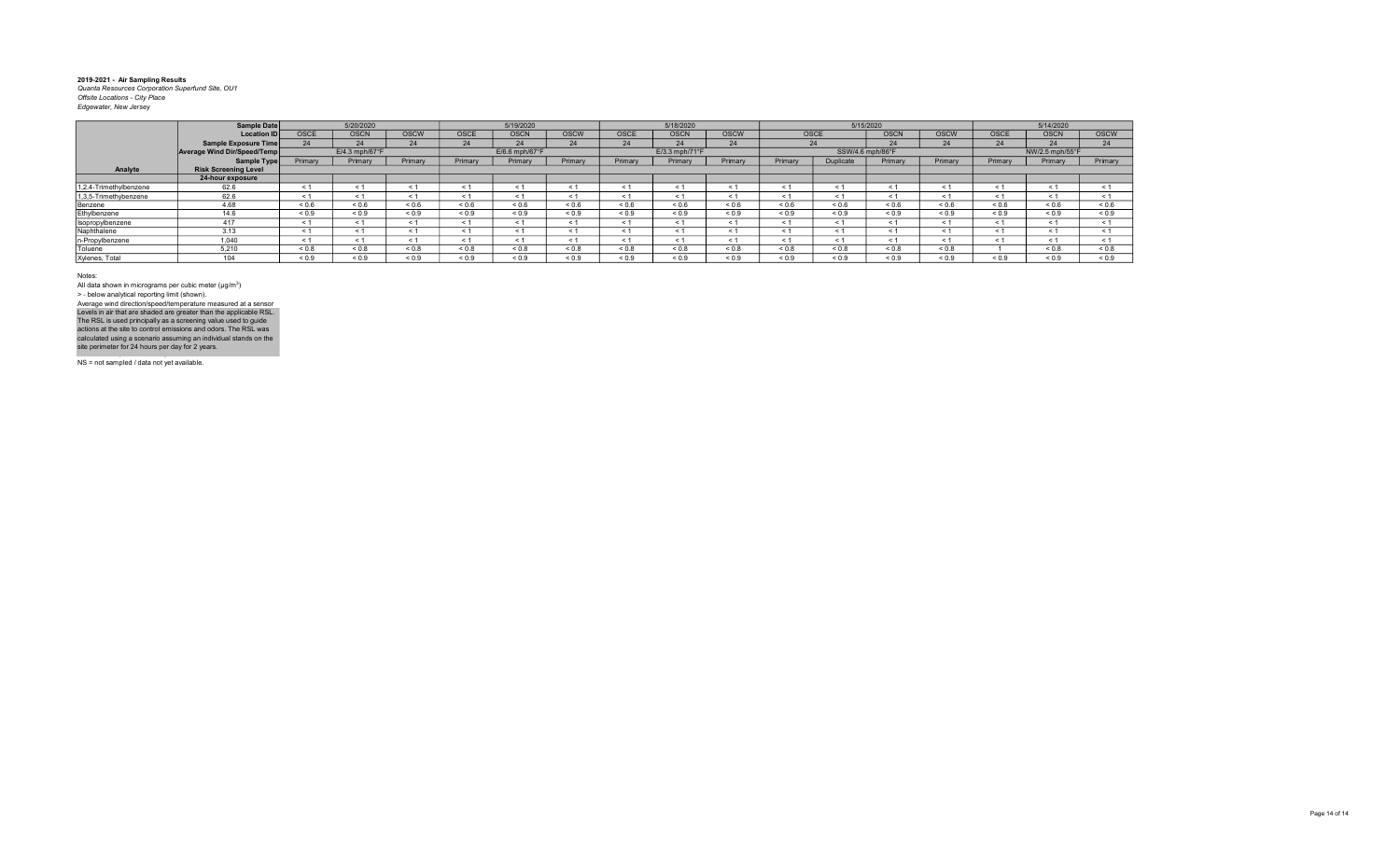|                        | Sample Date                 |             | 5/13/2020       |             |             | 5/12/2020       |             |             | 5/11/2020        |             |             |             | 5/8/2020        |             |             | 5/7/2020        |             |
|------------------------|-----------------------------|-------------|-----------------|-------------|-------------|-----------------|-------------|-------------|------------------|-------------|-------------|-------------|-----------------|-------------|-------------|-----------------|-------------|
|                        | <b>Location ID</b>          | <b>OSCE</b> | <b>OSCN</b>     | <b>OSCW</b> | <b>OSCE</b> | <b>OSCN</b>     | <b>OSCW</b> | OSCE        |                  | <b>OSCN</b> | <b>OSCW</b> | <b>OSCE</b> | <b>OSCN</b>     | <b>OSCW</b> | <b>OSCE</b> | <b>OSCN</b>     | <b>OSCW</b> |
|                        | Sample Exposure Time        | 24          | 24              | 24          | 24          | 24              | 24          |             | 24               | 24          | 24          | 24          | 24              | 24          | 24          | 24              | 24          |
|                        | Average Wind Dir/Speed/Temp |             | NW/7.5 mph/61°F |             |             | NW/7.5 mph/61°F |             |             | WSW/3.6 mph/61°F |             |             |             | NW/2.5 mph/55°F |             |             | NW/5.5 mph/66°F |             |
|                        | Sample Type                 | Primary     | Primary         | Primary     | Primary     | Primary         | Primary     | Primary     | Duplicate        | Primary     | Primary     | Primary     | Primary         | Primary     | Primary     | Primary         | Primary     |
| Analyte                | <b>Risk Screening Level</b> |             |                 |             |             |                 |             |             |                  |             |             |             |                 |             |             |                 |             |
|                        | 24-hour exposure            |             |                 |             |             |                 |             |             |                  |             |             |             |                 |             |             |                 |             |
| 1,2,4-Trimethylbenzene | 62.6                        | < 1         |                 | < 1         | < 1         | < 1             |             | < 1         | < 1              | < 1         | < 1         |             | < 1             | < 1         | < 1         | < 1             | < 1         |
| 1,3,5-Trimethybenzene  | 62.6                        | < 1         |                 | < 1         | < 1         | < 1             | < 1         | < 1         | < 1              | < 1         | < 1         | ← 1         | < 1             | < 1         | < 1         | < 1             |             |
| Benzene                | 4.68                        | ${}_{0.6}$  | ${}^{5}$ < 0.6  | 0.6         | 0.6         | ${}_{0.6}$      | 0.6         | 0.6         | 0.6              | ${}_{0.6}$  | ${}_{0.6}$  | ${}_{0.6}$  | ${}_{0.6}$      | < 0.6       | ${}_{0.6}$  | 0.6             | < 0.6       |
| Ethylbenzene           | 14.6                        | ${}_{0.9}$  | ${}_{0.9}$      | < 0.9       | ${}_{0.9}$  | ${}_{0.9}$      | ${}_{0.9}$  | ${}_{0.9}$  | ${}_{0.9}$       | ${}_{0.9}$  | ${}_{0.9}$  | ${}_{0.9}$  | ${}_{0.9}$      | ${}_{0.9}$  | ${}_{0.9}$  | ${}_{0.9}$      | ${}_{0.9}$  |
| Isopropylbenzene       | 417                         | < 1         |                 | < 1         | < 1         | < 1             |             | < 1         | $\leq$ 1         | < 1         | < 1         |             | < 1             | < 1         | < 1         | < 1             |             |
| Naphthalene            | 3.13                        | < 1         |                 | < 1         | < 1         | < 1             | ← 1         | < 1         | < 1              | < 1         | < 1         | ← 1         | < 1             | < 1         | < 1         | < 1             |             |
| n-Propylbenzene        | 1.040                       | < 1         |                 | < 1         | < 1         | < 1             |             |             | $\leq$ 1         | < 1         | < 1         |             | < 1             | $\leq$      | < 1         |                 |             |
| Toluene                | 5.210                       | ${}_{0.8}$  | ${}_{0.8}$      | ${}_{0.8}$  | ${}_{0.8}$  | ${}_{0.8}$      | 0.8         | $0.8 - 0.8$ | $0.8 - 0.8$      | ${}_{0.8}$  | 0.8         | ${}_{0.8}$  | ${}_{0.8}$      | ${}_{0.8}$  | $0.8 - 0.8$ | 0.8             | ${}_{0.8}$  |
| Xylenes, Total         | 104                         | ${}_{0.9}$  | ${}_{0.9}$      | < 0.9       | ${}_{0.9}$  | ${}_{0.9}$      | ${}_{0.9}$  | ${}_{0.9}$  | ${}_{0.9}$       | ${}_{0.9}$  | ${}_{0.9}$  | ${}_{0.9}$  | ${}_{0.9}$      | ${}_{0.9}$  | ${}_{0.9}$  | ${}_{0.9}$      | ${}_{0.9}$  |

Notes:

All data shown in micrograms per cubic meter (μg/m<sup>3</sup>)<br>> - below analytical reporting limit (shown). Average wind direction/speed/temperature measured at a sensor

NS = not sampled / data not yet available. Levels in air that are shaded are greater than the applicable RSL.<br>The RSL is used principally as a screening value used to guide<br>actions at the site to control emissions and odors. The RSL was<br>calculated using a scenario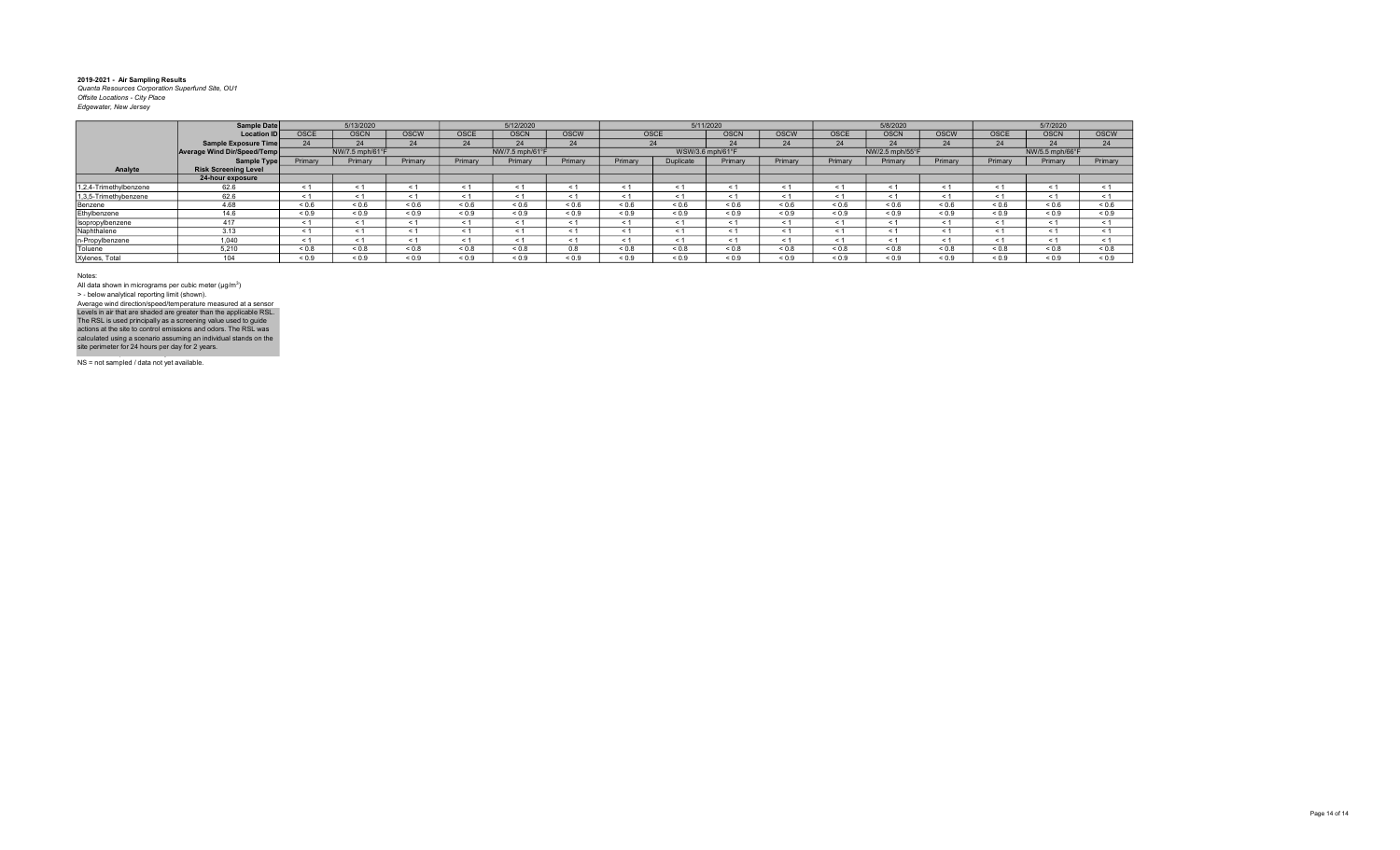|                        | Sample Date                 |             | 5/6/2020       |             |            | 5/5/2020        |             |             | 5/4/2020        |             |             | 5/1/2020        |             |            | 4/30/2020        |              |             |
|------------------------|-----------------------------|-------------|----------------|-------------|------------|-----------------|-------------|-------------|-----------------|-------------|-------------|-----------------|-------------|------------|------------------|--------------|-------------|
|                        | <b>Location ID</b>          | <b>OSCE</b> | <b>OSCN</b>    | <b>OSCW</b> | OSCE       | <b>OSCN</b>     | <b>OSCW</b> | <b>OSCE</b> | <b>OSCN</b>     | <b>OSCW</b> | <b>OSCE</b> | <b>OSCN</b>     | <b>OSCW</b> | OSCE       | <b>OSCN</b>      |              | <b>OSCW</b> |
|                        | Sample Exposure Time        | 24          | 24             | 24          | 24         | 24              | 24          | 24          | 24              | 24          | 24          | 24              | 24          | 24         | 24               |              | 24          |
|                        | Average Wind Dir/Speed/Temp |             | E/4.1 mph/51°F |             |            | NW/5.6 mph/63°F |             |             | NW/4.8 mph/72°F |             |             | SE/2.4 mph/64°F |             |            | SE/12.0 mph/60°F |              |             |
|                        | Sample Type                 | Primary     | Primary        | Primary     | Primary    | Primary         | Primary     | Primary     | Primary         | Primary     | Primary     | Primary         | Primary     | Primary    | Primary          | Primary      | Duplicate   |
| Analyte                | <b>Risk Screening Level</b> |             |                |             |            |                 |             |             |                 |             |             |                 |             |            |                  |              |             |
|                        | 24-hour exposure            |             |                |             |            |                 |             |             |                 |             |             |                 |             |            |                  |              |             |
| 1,2,4-Trimethylbenzene | 62.6                        | ← 1         | < 1            | < 1         | $\leq$ 1   | < 1             | < 1         | < 1         | $\epsilon$      | ≺ 1         | < 1         |                 | < 1         | < 1        | < 1              | < 1          | < 1         |
| 1,3,5-Trimethybenzene  | 62.6                        | ≺ 1         | < 1            | < 1         | < 1        | $\leq 1$        | < 1         | < 1         | - 1             | $\leq 1$    | $\leq 1$    |                 | - 1         | < 1        | < 1              | $\leq 1$     | $\leq 1$    |
| Benzene                | 4.68                        | 0.6         | 0.6            | ${}_{0.6}$  | ${}_{0.6}$ | ${}_{0.6}$      | ${}_{0.6}$  | 0.6         | < 0.6           | ${}_{0.6}$  | 0.6         | ${}_{0.6}$      | ${}_{0.6}$  | < 0.6      | ${}_{0.6}$       | ${}^{5}$ 0.6 | ${}_{0.6}$  |
| Ethylbenzene           | 14.6                        | ${}_{0.9}$  | ${}_{0.9}$     | ${}_{0.9}$  | ${}_{0.9}$ | ${}_{0.9}$      | ${}_{0.9}$  | ${}_{0.9}$  | ${}_{0.9}$      | ${}_{0.9}$  | ${}_{0.9}$  | ${}_{0.9}$      | ${}_{0.9}$  | ${}_{0.9}$ | ${}_{0.9}$       | ${}_{0.9}$   | ${}_{0.9}$  |
| Isopropylbenzene       | 417                         | < 1         | < 1            | < 1         | < 1        | < 1             | < 1         | < 1         | < 1             | < 1         | < 1         |                 | < 1         | < 1        | < 1              | < 1          |             |
| Naphthalene            | 3.13                        | $\epsilon$  | < 1            | < 1         | < 1        | < 1             | < 1         | $\epsilon$  | $\leq$          | < 1         | < 1         |                 | $\prec$     | < 1        | < 1              | < 1          | < 1         |
| n-Propylbenzene        | 1.040                       | $\leq 1$    | < 1            | < 1         | < 1        | < 1             | < 1         |             | $\epsilon$      | < 1         | < 1         |                 | < 1         | < 1        | < 1              | < 1          |             |
| Toluene                | 5.210                       | 0.8         | ${}_{0.8}$     | 0.8         | ${}_{0.8}$ | ${}_{0.8}$      | $0.8 - 0.8$ | $0.8 - 0.8$ | 0.8             | ${}_{0.8}$  | 0.8         | ${}_{0.8}$      |             | 0.8        | 0.8              | 0.8          | ${}_{0.8}$  |
| Xylenes, Total         | 104                         | 0.9         | 0.9            | ${}_{0.9}$  | ${}_{0.9}$ | ${}_{0.9}$      | < 0.9       | ${}_{0.9}$  | ${}_{0.9}$      | ${}_{0.9}$  | ${}_{0.9}$  | ${}_{0.9}$      | ${}_{0.9}$  | ${}_{0.9}$ | ${}_{0.9}$       | 0.9          | ${}_{0.9}$  |

Notes:

All data shown in micrograms per cubic meter (μg/m<sup>3</sup>)<br>> - below analytical reporting limit (shown). Levels in air that are shaded are greater than the applicable RSL.<br>The RSL is used principally as a screening value used to guide<br>actions at the site to control emissions and odors. The RSL was<br>calculated using a scenario Average wind direction/speed/temperature measured at a sensor

NS = not sampled / data not yet available.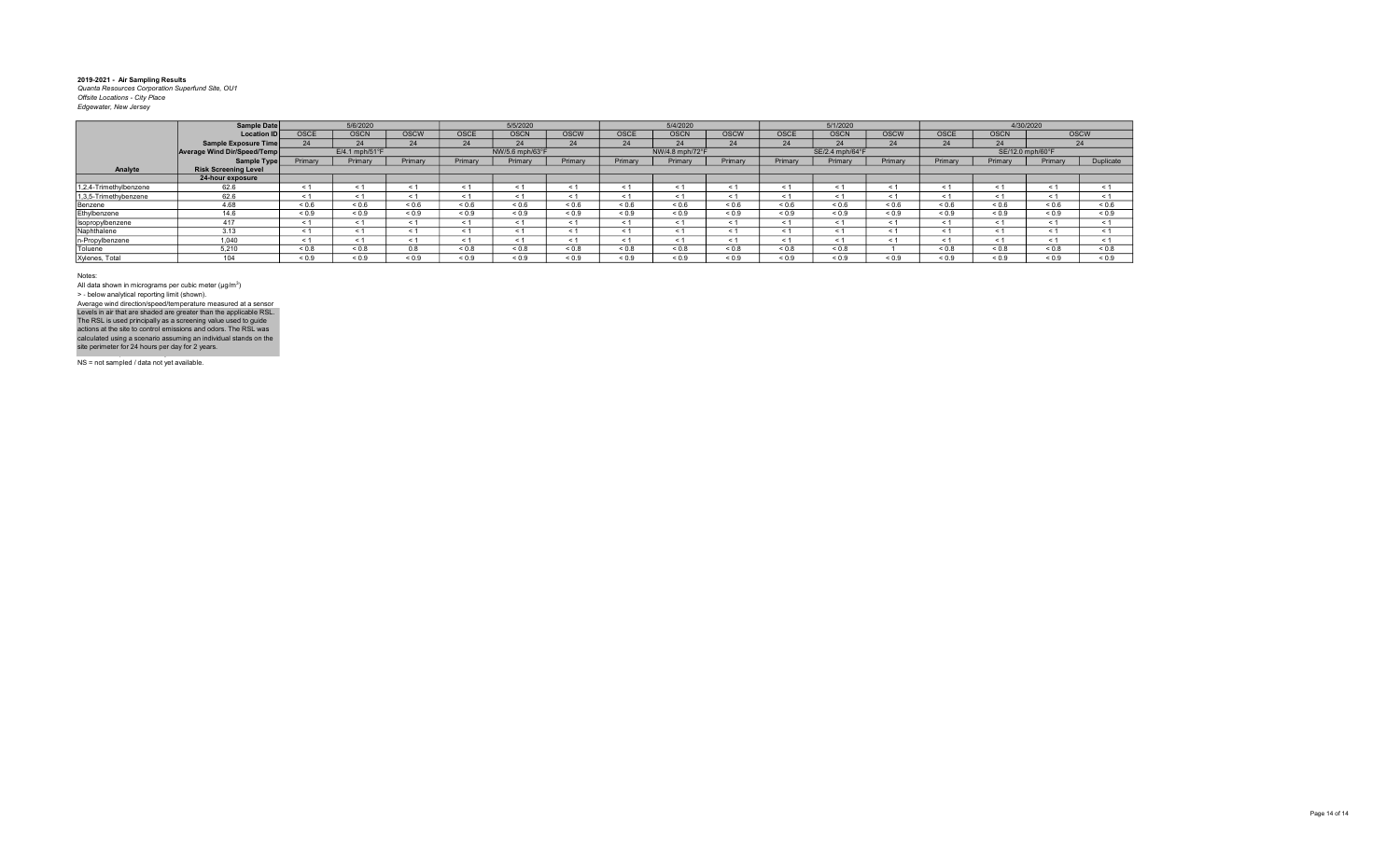|                        | Sample Date                 |                   | 4/29/2020        |             | 4/28/2020       |             |              | 4/27/2020        |             |            | 4/24/2020       |             |             | 4/23/2020      |             |
|------------------------|-----------------------------|-------------------|------------------|-------------|-----------------|-------------|--------------|------------------|-------------|------------|-----------------|-------------|-------------|----------------|-------------|
|                        | <b>Location ID</b>          | <b>OSCE</b>       | <b>OSCN</b>      | <b>OSCE</b> | <b>OSCN</b>     | <b>OSCW</b> | <b>OSCE</b>  | <b>OSCN</b>      | <b>OSCW</b> | OSCE       | <b>OSCN</b>     | <b>OSCW</b> | <b>OSCE</b> | <b>OSCN</b>    | <b>OSCW</b> |
|                        | Sample Exposure Time        | 24                | 24               | 24          | 24              | 24          | 24           | 24               | 24          | 24         | 24              | 24          | 24          | 24             | 24          |
|                        | Average Wind Dir/Speed/Temp |                   | $E/4.4$ mph/57°F |             | NW/4.7 mph/65°F |             |              | NNW/3.1 mph/49°F |             |            | NE/2.1 mph/50°F |             |             | W/2.1 mph/49°F |             |
|                        | Sample Type                 | Primary           | Primary          | Primary     | Primary         | Primary     | Primary      | Primary          | Primary     | Primary    | Primary         | Primary     | Primary     | Primary        | Primary     |
| Analyte                | <b>Risk Screening Level</b> |                   |                  |             |                 |             |              |                  |             |            |                 |             |             |                |             |
|                        | 24-hour exposure            |                   |                  |             |                 |             |              |                  |             |            |                 |             |             |                |             |
| 1,2,4-Trimethylbenzene | 62.6                        | < 1               | < 1              | < 1         | $\leq 1$        | $\leq$ 1    |              | < 1              | < 1         | < 1        | < 1             | < 1         | < 1         | < 1            | < 1         |
| 1,3,5-Trimethybenzene  | 62.6                        | < 1               | < 1              | < 1         | < 1             | < 1         | ← 1          | < 1              | < 1         | < 1        | < 1             | < 1         | < 1         | < 1            | < 1         |
| Benzene                | 4.68                        | ${}^{5}$ ${}^{6}$ | ${}^{<0.6}$      | ${}_{0.6}$  | ${}_{0.6}$      | 0.6         | ${}^{5}$ 0.6 | ${}_{0.6}$       | ${}_{0.6}$  | ${}_{0.6}$ | 0.6             | ${}_{0.6}$  | ${}_{0.6}$  | ${}_{0.6}$     | ${}_{0.6}$  |
| Ethylbenzene           | 14.6                        | ${}_{0.9}$        | ${}_{0.9}$       | ${}_{0.9}$  | ${}_{0.9}$      | ${}_{0.9}$  | ${}_{0.9}$   | ${}_{0.9}$       | ${}_{0.9}$  | ${}_{0.9}$ | ${}_{0.9}$      | ${}_{0.9}$  | ${}_{0.9}$  | ${}_{0.9}$     | ${}_{0.9}$  |
| Isopropylbenzene       | 417                         | < 1               | < 1              | < 1         | < 1             | < 1         | e 1          | < 1              | < 1         | < 1        | < 1             | < 1         | < 1         | < 1            | < 1         |
| Naphthalene            | 3.13                        | < 1               | < 1              | < 1         | < 1             | < 1         |              | < 1              | < 1         | < 1        | < 1             | < 1         | < 1         | < 1            | < 1         |
| n-Propylbenzene        | 1.040                       | < 1               | < 1              | < 1         | < 1             | < 1         | ← 1          | < 1              | < 1         | < 1        | < 1             | < 1         | < 1         | < 1            | < 1         |
| Toluene                | 5.210                       | ${}_{0.8}$        | ${}_{0.8}$       | 0.8         | < 0.8           |             | < 0.8        | ${}_{0.8}$       | < 0.8       | < 0.8      | $0.8 - 0.8$     | ${}_{0.8}$  | 0.8         | ${}_{0.8}$     | ${}_{0.8}$  |
| Xylenes, Total         | 104                         | ${}_{0.9}$        | ${}_{0.9}$       | ${}_{0.9}$  | ${}_{0.9}$      | ${}_{0.9}$  | ${}_{0.9}$   | ${}_{0.9}$       | ${}_{0.9}$  | ${}_{0.9}$ | ${}_{0.9}$      | ${}_{0.9}$  | ${}_{0.9}$  | ${}_{0.9}$     | ${}_{0.9}$  |

Notes:

All data shown in micrograms per cubic meter (μg/m<sup>3</sup>)<br>> - below analytical reporting limit (shown). Levels in air that are shaded are greater than the applicable RSL.<br>The RSL is used principally as a screening value used to guide<br>actions at the site to control emissions and odors. The RSL was<br>calculated using a scenario Average wind direction/speed/temperature measured at a sensor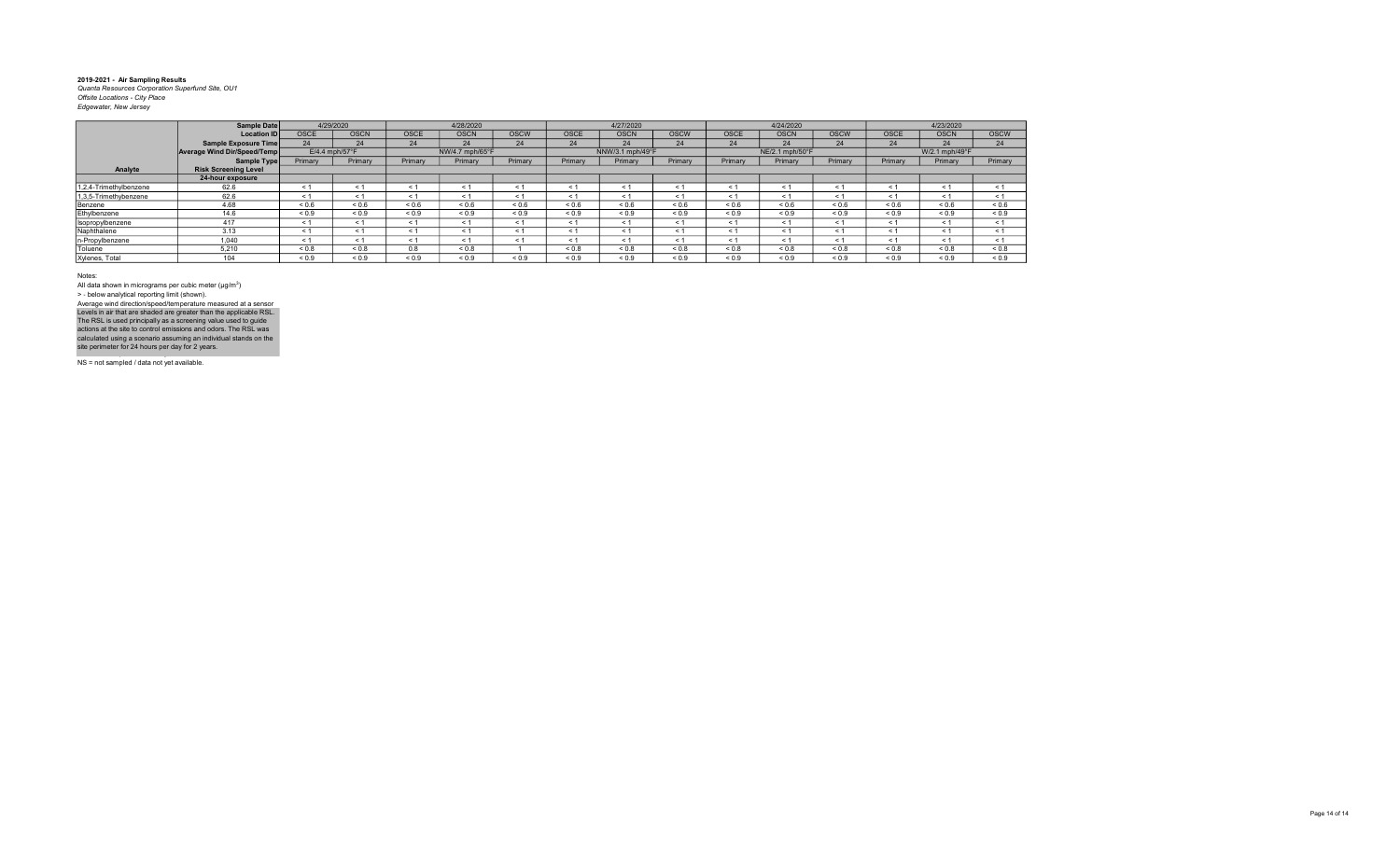|                        | Sample Date                 |             | 4/22/2020         |             |            | 4/21/2020        |             |             | 4/20/2020        |             |             | 4/18/2020      |             |             | 4/17/2020        |             |
|------------------------|-----------------------------|-------------|-------------------|-------------|------------|------------------|-------------|-------------|------------------|-------------|-------------|----------------|-------------|-------------|------------------|-------------|
|                        | <b>Location ID</b>          | <b>OSCE</b> | <b>OSCN</b>       | <b>OSCW</b> | OSCE       | <b>OSCN</b>      | <b>OSCW</b> | <b>OSCE</b> | <b>OSCN</b>      | <b>OSCW</b> | <b>OSCE</b> | <b>OSCN</b>    | <b>OSCW</b> | <b>OSCE</b> |                  | <b>OSCN</b> |
|                        | Sample Exposure Time        | 24          | 24                | 24          | 24         | 24               | 24          | 24          | 24               | 24          | 24          | 24             | 24          | 24          |                  | 24          |
|                        | Average Wind Dir/Speed/Temp |             | WNW/8.2 mph/49°F  |             |            | SSW/4.6 mph/59°F |             |             | NNE/2.7 mph/56°F |             |             | N/2.6 mph/45°F |             |             | WSW/4.4 mph/50°F |             |
|                        | Sample Type                 | Primary     | Primary           | Primary     | Primary    | Primary          | Primary     | Primary     | Primary          | Primary     | Primary     | Primary        | Primary     | Primary     | Duplicate        | Primary     |
| Analyte                | <b>Risk Screening Level</b> |             |                   |             |            |                  |             |             |                  |             |             |                |             |             |                  |             |
|                        | 24-hour exposure            |             |                   |             |            |                  |             |             |                  |             |             |                |             |             |                  |             |
| 1,2,4-Trimethylbenzene | 62.6                        | < 1         | < 1               | < 1         | < 1        | < 1              | < 1         | < 1         | < 1              | < 1         | < 1         | < 1            | < 1         | < 1         | < 1              | < 1         |
| 1,3,5-Trimethybenzene  | 62.6                        | < 1         | < 1               | < 1         | < 1        | < 1              | < 1         | < 1         | < 1              | < 1         | $\leq 1$    | < 1            | < 1         | < 1         | < 1              | < 1         |
| Benzene                | 4.68                        | ${}_{0.6}$  | ${}^{5}$ ${}^{6}$ | ${}_{0.6}$  | 0.6        | 0.6              | 0.6         | ${}_{0.6}$  | ${}_{0.6}$       | < 0.6       | < 0.6       | ${}_{0.6}$     | 0.6         | ${}_{0.6}$  | ${}_{0.6}$       | ${}_{0.6}$  |
| Ethylbenzene           | 14.6                        | ${}_{0.9}$  | ${}_{0.9}$        | ${}_{0.9}$  | ${}_{0.9}$ | ${}_{0.9}$       | ${}_{0.9}$  | ${}_{0.9}$  | ${}_{0.9}$       | ${}_{0.9}$  | ${}_{0.9}$  | ${}_{0.9}$     | ${}_{0.9}$  | ${}_{0.9}$  | ${}_{0.9}$       | ${}_{0.9}$  |
| Isopropylbenzene       | 417                         | < 1         | < 1               |             | < 1        | < 1              | < 1         | < 1         | < 1              | < 1         | < 1         | < 1            | < 1         | < 1         | < 1              | < 1         |
| Naphthalene            | 3.13                        | < 1         | < 1               | < 1         | < 1        | < 1              | < 1         | < 1         | < 1              | < 1         | < 1         | < 1            | < 1         | < 1         | < 1              | < 1         |
| n-Propylbenzene        | 1.040                       | < 1         | < 1               |             | < 1        | < 1              | < 1         | < 1         | < 1              | < 1         | $\leq$ 1    | < 1            | $\leq$ 1    | < 1         | $\leq$ 1         | < 1         |
| Toluene                | 5.210                       | < 0.8       | &0.8              | < 0.8       | & 0.8      | &0.8             | < 0.8       | &0.8        | < 0.8            | < 0.8       | < 0.8       | < 0.8          | < 0.8       | < 0.8       | ${}_{0.8}$       | ${}_{0.8}$  |
| Xylenes, Total         | 104                         | < 0.9       | ${}_{0.9}$        | ${}_{0.9}$  | ${}_{0.9}$ | 0.9              | ${}_{0.9}$  | 0.9         | ${}_{0.9}$       | < 0.9       | 0.9         | ${}_{0.9}$     | ${}_{0.9}$  | ${}_{0.9}$  | ${}_{0.9}$       | ${}_{0.9}$  |

Notes:

All data shown in micrograms per cubic meter (μg/m<sup>3</sup>)<br>> - below analytical reporting limit (shown). Average wind direction/speed/temperature measured at a sensor

Levels in air that are shaded are greater than the applicable RSL.<br>The RSL is used principally as a screening value used to guide<br>actions at the site to control emissions and odors. The RSL was<br>calculated using a scenario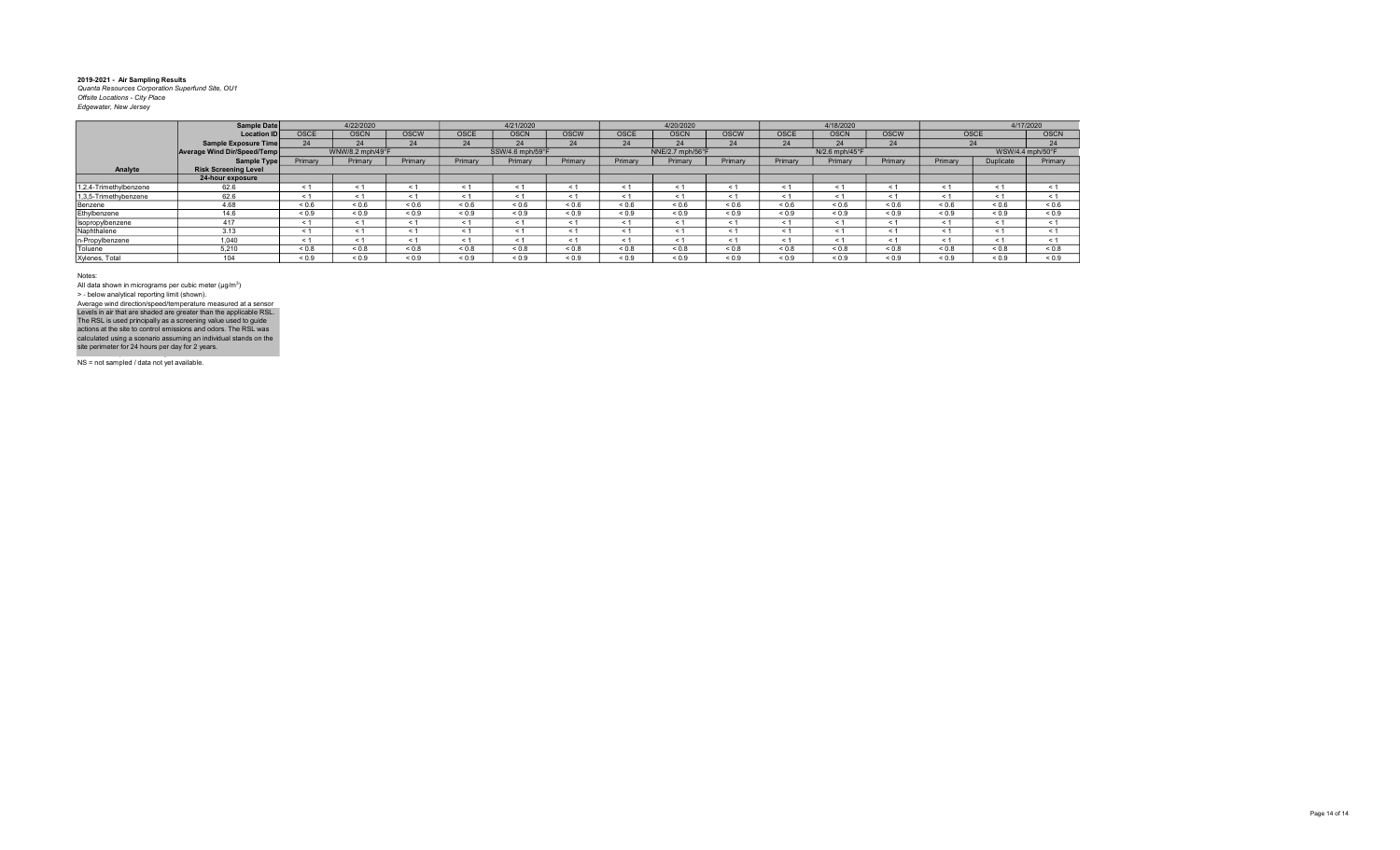|                        | Sample Date                 |             |             | 4/16/2020       |             |             | 4/15/2020       |             |            | 4/14/2020       |             |             |             | 4/13/2020         |             |
|------------------------|-----------------------------|-------------|-------------|-----------------|-------------|-------------|-----------------|-------------|------------|-----------------|-------------|-------------|-------------|-------------------|-------------|
|                        | <b>Location ID</b>          | <b>OSCW</b> | <b>OSCE</b> | <b>OSCN</b>     | <b>OSCW</b> | <b>OSCE</b> | <b>OSCN</b>     | <b>OSCW</b> |            | <b>OSCE</b>     | <b>OSCN</b> | <b>OSCW</b> | OSCE        | <b>OSCN</b>       | <b>OSCW</b> |
|                        | Sample Exposure Time        | 24          | 24          | 24              | 24          | 24          | 24              | 24          |            | 24              | 24          | 24          | 24          | 24                | 24          |
|                        | Average Wind Dir/Speed/Temp |             |             | NW/8.1 mph/48°F |             |             | NW/5.1 mph/53°F |             |            | NW/4.6 mph/59°F |             |             |             | SSE/11.7 mph/58°F |             |
|                        | Sample Type                 | Primary     | Primary     | Primary         | Primary     | Primary     | Primary         | Primary     | Primary    | Duplicate       | Primary     | Primary     | Primary     | Primary           | Primary     |
| Analyte                | <b>Risk Screening Level</b> |             |             |                 |             |             |                 |             |            |                 |             |             |             |                   |             |
|                        | 24-hour exposure            |             |             |                 |             |             |                 |             |            |                 |             |             |             |                   |             |
| 1,2,4-Trimethylbenzene | 62.6                        | < 1         | $\leq 1$    | < 1             | $\prec$     | < 1         |                 | $\leq$      | $\leq$     | $\leq$ 1        | < 1         | < 1         | < 1         | < 1               | < 1         |
| 1,3,5-Trimethybenzene  | 62.6                        | < 1         | $\leq 1$    | < 1             | $\leq 1$    | < 1         |                 | < 1         | $\leq$ 1   | < 1             | < 1         | ≺ 1         | < 1         | < 1               | < 1         |
| Benzene                | 4.68                        | ${}_{0.6}$  | 0.6         | ${}_{0.6}$      | 0.6         | ${}_{0.6}$  | ${}_{0.6}$      | ${}_{0.6}$  | ${}_{0.6}$ | ${}_{0.6}$      | ${}_{0.6}$  | ${}_{0.6}$  | 0.6         | ${}_{0.6}$        | ${}_{0.6}$  |
| Ethylbenzene           | 14.6                        | ${}_{0.9}$  | ${}_{0.9}$  | ${}_{0.9}$      | ${}_{0.9}$  | ${}_{0.9}$  | ${}_{0.9}$      | ${}_{0.9}$  | ${}_{0.9}$ | ${}_{0.9}$      | ${}_{0.9}$  | ${}_{0.9}$  | ${}_{0.9}$  | ${}_{0.9}$        | ${}_{0.9}$  |
| Isopropylbenzene       | 417                         | < 1         | < 1         | < 1             | < 1         | < 1         | < 1             | < 1         | < 1        | < 1             | < 1         | < 1         | < 1         | < 1               | < 1         |
| Naphthalene            | 3.13                        | < 1         | < 1         | < 1             | < 1         | < 1         | < 1             | $\leq 1$    | $\leq$ 1   | < 1             | < 1         | < 1         | < 1         | < 1               | < 1         |
| n-Propylbenzene        | 1.040                       | < 1         | < 1         | < 1             | < 1         | < 1         | < 1             | < 1         | < 1        | < 1             | < 1         | $\leq 1$    | < 1         | < 1               | < 1         |
| Toluene                | 5.210                       | ${}_{0.8}$  | ${}_{0.8}$  | ${}_{0.8}$      | $0.8 - 0.8$ | ${}_{0.8}$  | < 0.8           | ${}_{0.8}$  | 0.8        | ${}_{0.8}$      | ${}_{0.8}$  | ${}_{0.8}$  | $0.8 - 0.8$ | ${}_{0.8}$        | ${}_{0.8}$  |
| Xylenes, Total         | 104                         | ${}_{0.9}$  | ${}_{0.9}$  | ${}_{0.9}$      | ${}_{0.9}$  | ${}_{0.9}$  | ${}_{0.9}$      | ${}_{0.9}$  | ${}_{0.9}$ | ${}_{0.9}$      | ${}_{0.9}$  | ${}_{0.9}$  | ${}_{0.9}$  | ${}_{0.9}$        | ${}_{0.9}$  |

Notes:

All data shown in micrograms per cubic meter (μg/m<sup>3</sup>)<br>> - below analytical reporting limit (shown). Levels in air that are shaded are greater than the applicable RSL.<br>The RSL is used principally as a screening value used to guide<br>actions at the site to control emissions and odors. The RSL was<br>calculated using a scenario Average wind direction/speed/temperature measured at a sensor

NS = not sampled / data not yet available.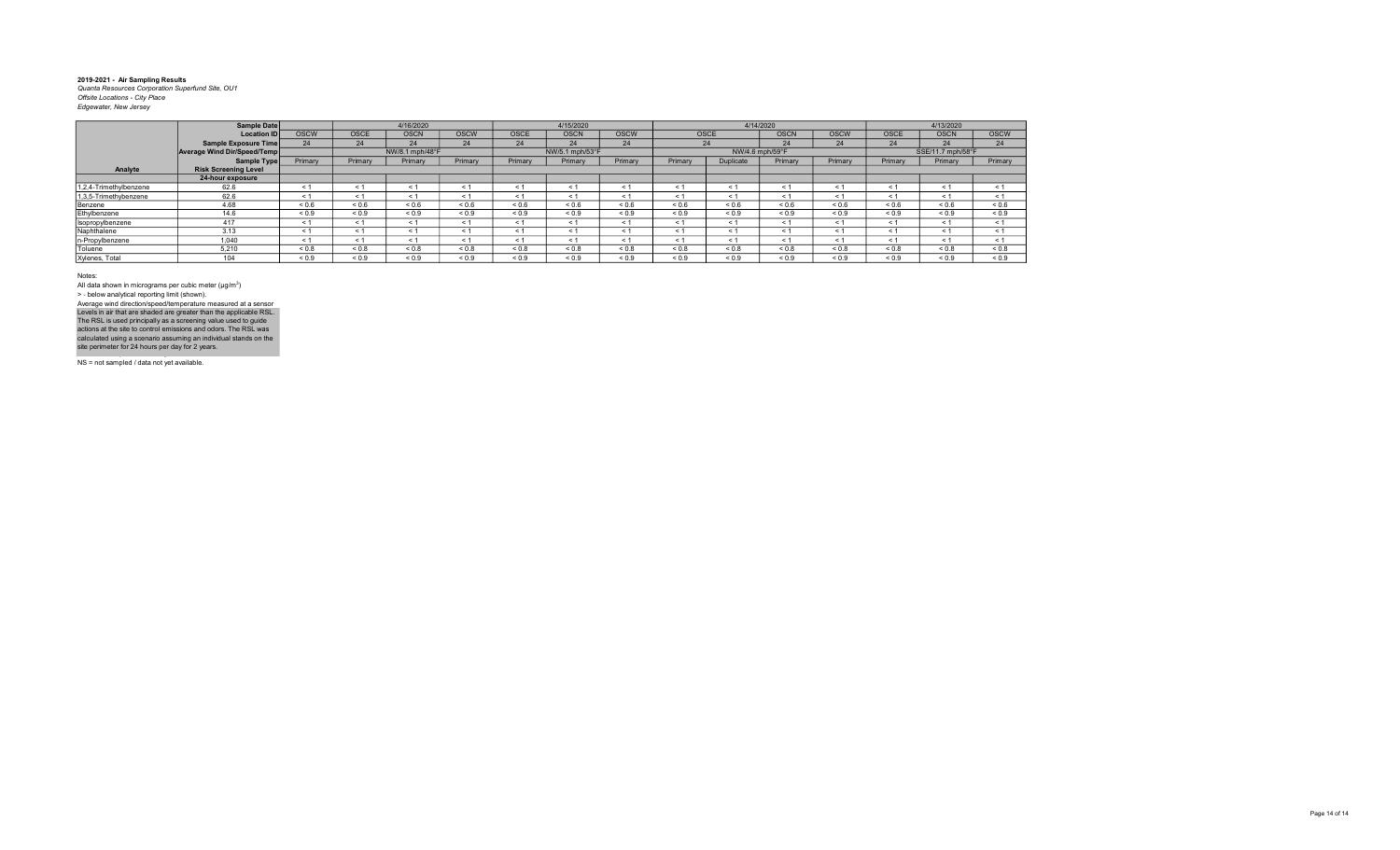|                        | Sample Date                 |            |             | 4/10/2020        |             |             |                  | 4/9/2020    |             |             | 4/8/2020                   |             |             | 4/7/2020        |             |
|------------------------|-----------------------------|------------|-------------|------------------|-------------|-------------|------------------|-------------|-------------|-------------|----------------------------|-------------|-------------|-----------------|-------------|
|                        | <b>Location ID</b>          |            | <b>OSCE</b> | <b>OSCN</b>      | <b>OSCW</b> | <b>OSCE</b> |                  | <b>OSCN</b> | <b>OSCW</b> | <b>OSCE</b> | <b>OSCN</b>                | <b>OSCW</b> | <b>OSCE</b> | <b>OSCN</b>     | <b>OSCW</b> |
|                        | Sample Exposure Time        |            | 24          | 24               | 24          | 24          |                  | 24          | 24          | 24          | 24                         | 24          | 24          | 24              | 24          |
|                        | Average Wind Dir/Speed/Temp |            |             | WNW/7.8 mph/48°F |             |             | SSE/5.8 mph/58°F |             |             |             | $E/2.0$ mph/64 $\degree$ F |             |             | SW/4.1 mph/64°F |             |
|                        | Sample Type                 | Primary    | Duplicate   | Primary          | Primary     | Primary     | Primary          | Duplicate   | Primary     | Primary     | Primary                    | Primary     | Primary     | Primary         | Primary     |
| Analyte                | <b>Risk Screening Level</b> |            |             |                  |             |             |                  |             |             |             |                            |             |             |                 |             |
|                        | 24-hour exposure            |            |             |                  |             |             |                  |             |             |             |                            |             |             |                 |             |
| 1,2,4-Trimethylbenzene | 62.6                        | < 1        | < 1         | < 1              | < 1         | < 1         | $\leq 1$         | < 1         | < 1         | < 1         | $\leq$ 1                   | $<$ 1       | < 1         | < 1             | < 1         |
| 1,3,5-Trimethybenzene  | 62.6                        | < 1        | < 1         | < 1              | < 1         | < 1         | < 1              | < 1         | < 1         | < 1         | < 1                        | ← 1         | < 1         | < 1             | < 1         |
| Benzene                | 4.68                        | ${}_{0.6}$ | 0.6         | ${}_{0.6}$       | ${}_{0.6}$  | < 0.6       | 0.6              | ${}_{0.6}$  | < 0.6       | < 0.6       | 0.6                        | ${}_{0.6}$  | ${}_{0.6}$  | ${}_{0.6}$      | ${}_{0.6}$  |
| Ethylbenzene           | 14.6                        | ${}_{0.9}$ | ${}_{0.9}$  | ${}_{0.9}$       | ${}_{0.9}$  | ${}_{0.9}$  | ${}_{0.9}$       | ${}_{0.9}$  | ${}_{0.9}$  | ${}_{0.9}$  | ${}_{0.9}$                 | ${}_{0.9}$  | ${}_{0.9}$  | ${}_{0.9}$      | ${}_{0.9}$  |
| Isopropylbenzene       | 417                         | < 1        | < 1         | < 1              | < 1         | < 1         | < 1              | < 1         | < 1         | $\leq 1$    | $\leq$ 1                   | < 1         | < 1         | < 1             | < 1         |
| Naphthalene            | 3.13                        | < 1        | < 1         | < 1              | < 1         | < 1         | < 1              | < 1         | < 1         | < 1         | $\leq$ 1                   |             | $\leq 1$    | < 1             | < 1         |
| n-Propylbenzene        | 1,040                       | < 1        | < 1         | < 1              | < 1         | < 1         | < 1              | < 1         | $\leq 1$    | $\leq 1$    | $<$ 1                      | < 1         | < 1         | < 1             | < 1         |
| Toluene                | 5.210                       | ${}_{0.8}$ | 0.8         | ${}_{0.8}$       | ${}_{0.8}$  | ${}_{0.8}$  | 0.8              | ${}_{0.8}$  | ${}_{0.8}$  | ${}_{0.8}$  | ${}_{0.8}$                 | ${}_{0.8}$  | ${}_{0.8}$  | 0.8             | 0.8         |
| Xylenes, Total         | 104                         | ${}_{0.9}$ | ${}_{0.9}$  | ${}_{0.9}$       | < 0.9       | 0.9         | 0.9              | ${}_{0.9}$  | 0.9         | ${}_{0.9}$  | 0.9                        | ${}_{0.9}$  | ${}_{0.9}$  | ${}_{0.9}$      | ${}_{0.9}$  |

Notes:

All data shown in micrograms per cubic meter (μg/m<sup>3</sup>)<br>> - below analytical reporting limit (shown). Levels in air that are shaded are greater than the applicable RSL.<br>The RSL is used principally as a screening value used to guide<br>actions at the site to control emissions and odors. The RSL was<br>calculated using a scenario Average wind direction/speed/temperature measured at a sensor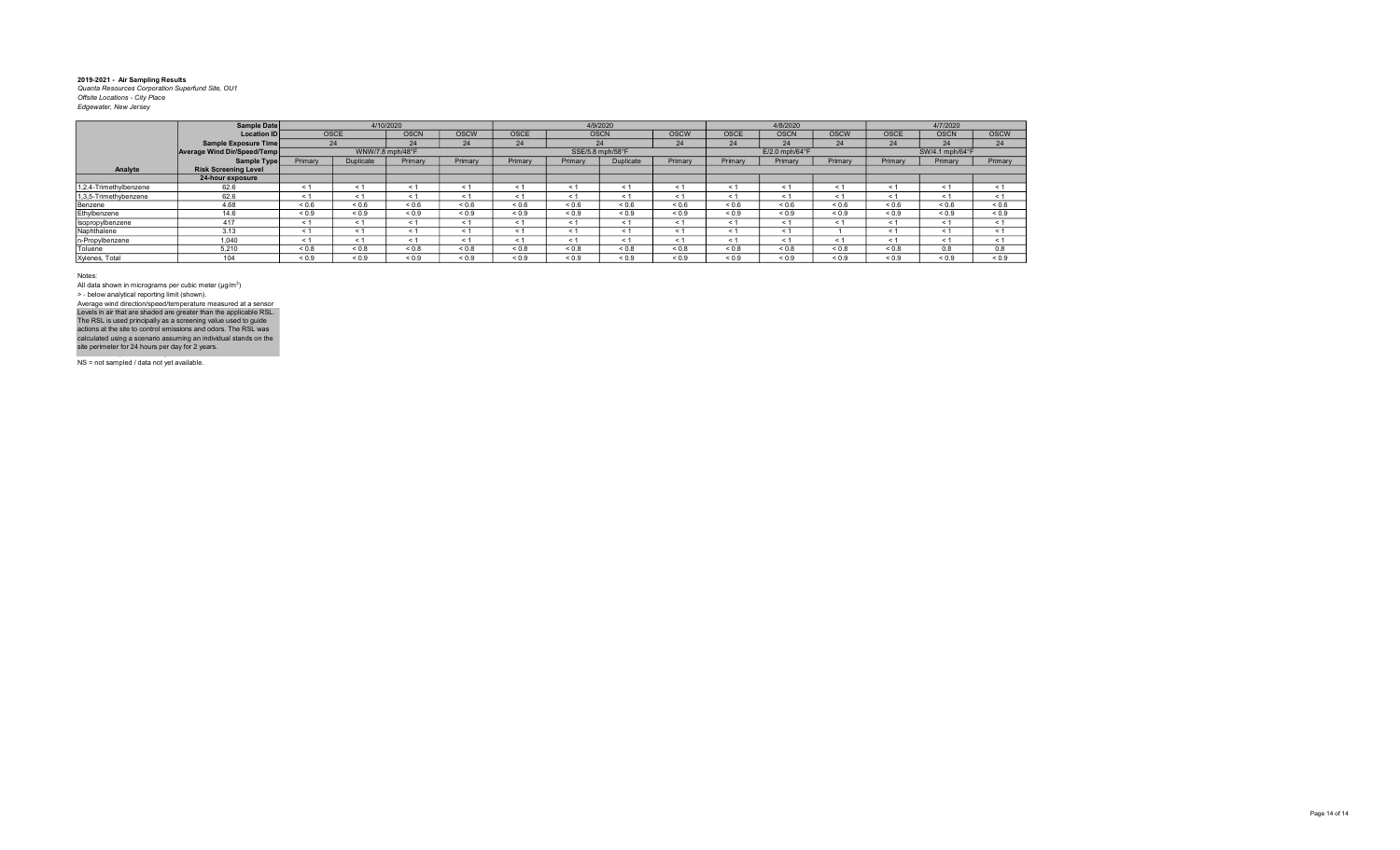|                        | Sample Date                 |             | 4/6/2020         |             |            | 4/3/2020         |             |             | 4/2/2020         |             |             | 4/1/2020        |             |                | 3/31/2020   |
|------------------------|-----------------------------|-------------|------------------|-------------|------------|------------------|-------------|-------------|------------------|-------------|-------------|-----------------|-------------|----------------|-------------|
|                        | <b>Location ID</b>          | <b>OSCE</b> | <b>OSCN</b>      | <b>OSCW</b> | OSCE       | <b>OSCN</b>      | <b>OSCW</b> | <b>OSCE</b> | <b>OSCN</b>      | <b>OSCW</b> | <b>OSCE</b> | <b>OSCN</b>     | <b>OSCW</b> | OSCE           | <b>OSCN</b> |
|                        | Sample Exposure Time        | 24          | 24               | 24          | 24         | 24               | 24          | 24          | 24               | 24          | 24          | 24              | 24          | 24             | 24          |
|                        | Average Wind Dir/Speed/Temp |             | ENE/3.4 mph/67°F |             |            | NNW/5.8 mph/52°F |             |             | NNW/7.6 mph/58°F |             |             | NE/3.5 mph/57°F |             | E/3.3 mph/49°F |             |
|                        | Sample Type                 | Primary     | Primary          | Primary     | Primary    | Primary          | Primary     | Primary     | Primary          | Primary     | Primary     | Primary         | Primary     | Primary        | Primary     |
| Analyte                | <b>Risk Screening Level</b> |             |                  |             |            |                  |             |             |                  |             |             |                 |             |                |             |
|                        | 24-hour exposure            |             |                  |             |            |                  |             |             |                  |             |             |                 |             |                |             |
| 1,2,4-Trimethylbenzene | 62.6                        | < 1         | $\leq 1$         | < 1         | < 1        | < 1              | < 1         | < 1         | < 1              | < 1         | < 1         | $\leq 1$        | < 1         | < 1            | < 1         |
| 1,3,5-Trimethybenzene  | 62.6                        | < 1         | < 1              | < 1         | < 1        | < 1              | < 1         | $\leq 1$    | < 1              | < 1         | < 1         | < 1             | < 1         | < 1            | < 1         |
| Benzene                | 4.68                        | ${}_{0.6}$  | ${}_{0.6}$       | ${}_{0.6}$  | ${}_{0.6}$ | 0.6              | ${}_{0.6}$  | ${}_{0.6}$  | ${}_{0.6}$       | ${}_{0.6}$  | 0.6         | ${}_{0.6}$      | 0.6         | ${}_{0.6}$     | ${}_{0.6}$  |
| Ethylbenzene           | 14.6                        | ${}_{0.9}$  | ${}_{0.9}$       | ${}_{0.9}$  | ${}_{0.9}$ | ${}_{0.9}$       | ${}_{0.9}$  | ${}_{0.9}$  | ${}_{0.9}$       | ${}_{0.9}$  | ${}_{0.9}$  | ${}_{0.9}$      | ${}_{0.9}$  | ${}_{0.9}$     | ${}_{0.9}$  |
| Isopropylbenzene       | 417                         | < 1         | < 1              | < 1         | < 1        | < 1              | < 1         | $\leq 1$    | < 1              | < 1         | < 1         | < 1             | < 1         | < 1            | < 1         |
| Naphthalene            | 3.13                        | < 1         | < 1              | < 1         | < 1        | < 1              | < 1         | < 1         | < 1              | < 1         | < 1         | < 1             | < 1         | < 1            | < 1         |
| n-Propylbenzene        | 1.040                       | < 1         | < 1              | < 1         | < 1        | < 1              | < 1         | < 1         | < 1              | < 1         | < 1         | < 1             | < 1         | < 1            | < 1         |
| Toluene                | 5.210                       | 0.9         |                  |             | 0.8        | $0.8 - 0.8$      | ${}_{0.8}$  | ${}_{0.8}$  | ${}_{0.8}$       | ${}_{0.8}$  | ${}_{0.8}$  | ${}_{0.8}$      | $0.8 - 0.8$ | ${}_{0.8}$     | ${}_{0.8}$  |
| Xylenes, Total         | 104                         | ${}_{0.9}$  | ${}_{0.9}$       | ${}_{0.9}$  | ${}_{0.9}$ | ${}_{0.9}$       | ${}_{0.9}$  | ${}_{0.9}$  | ${}_{0.9}$       | ${}_{0.9}$  | ${}_{0.9}$  | ${}_{0.9}$      | ${}_{0.9}$  | ${}_{0.9}$     | ${}_{0.9}$  |

Notes:

All data shown in micrograms per cubic meter (μg/m<sup>3</sup>)<br>> - below analytical reporting limit (shown). Levels in air that are shaded are greater than the applicable RSL.<br>The RSL is used principally as a screening value used to guide<br>actions at the site to control emissions and odors. The RSL was<br>calculated using a scenario Average wind direction/speed/temperature measured at a sensor

NS = not sampled / data not yet available.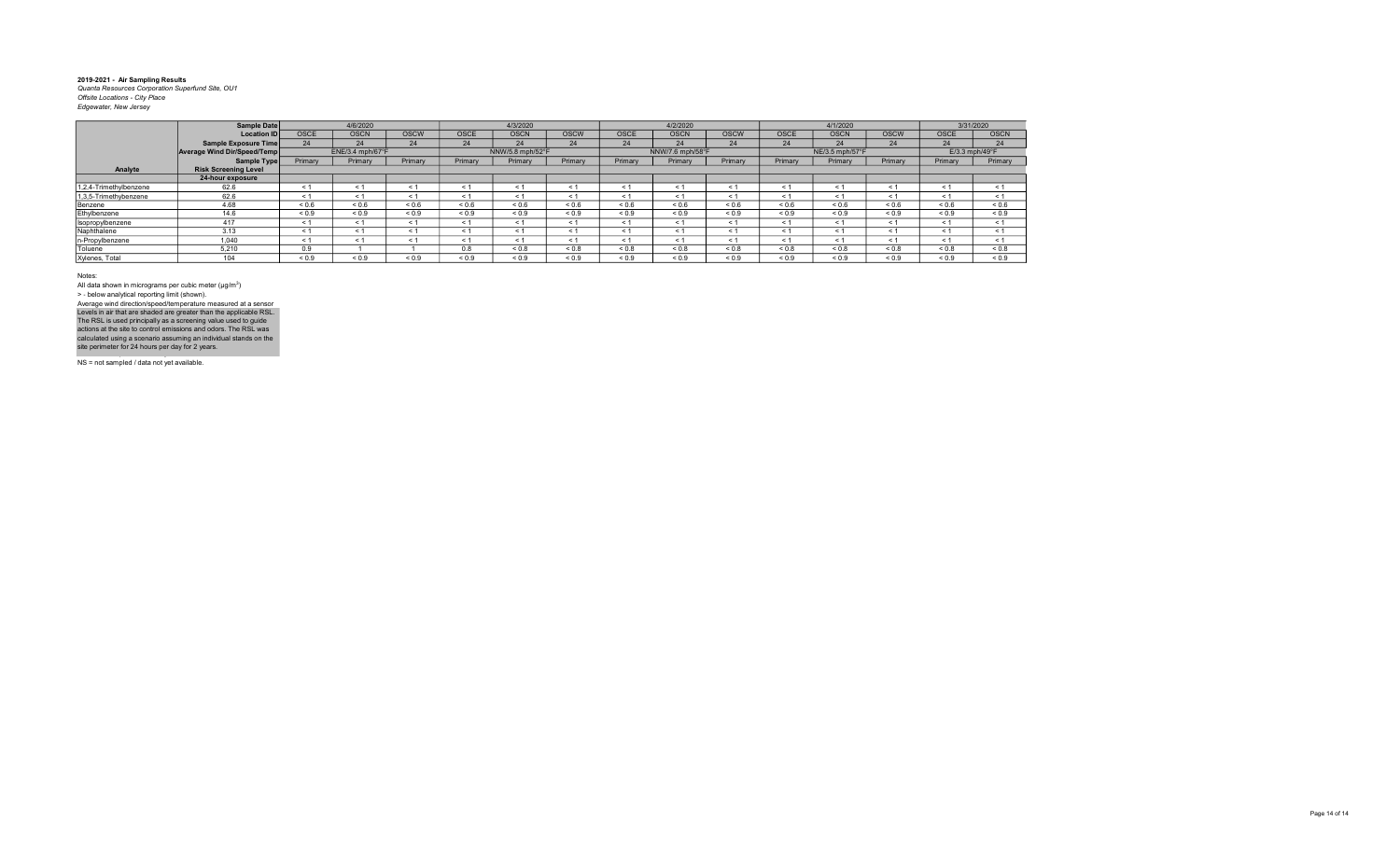|                        | Sample Date                 |            | 3/30/2020        |            |             |             | 3/27/2020        |             |             | 3/26/2020       |            |             |             | 3/25/2020        |             |
|------------------------|-----------------------------|------------|------------------|------------|-------------|-------------|------------------|-------------|-------------|-----------------|------------|-------------|-------------|------------------|-------------|
|                        | Location ID                 | OSCE       | <b>OSCN</b>      |            | <b>OSCW</b> | <b>OSCE</b> | <b>OSCN</b>      | <b>OSCW</b> | <b>OSCE</b> | <b>OSCN</b>     |            | <b>OSCW</b> | OSCE        | <b>OSCN</b>      | <b>OSCW</b> |
|                        | Sample Exposure Time        | 24         | 24               |            | 24          | 24          | 24               | 24          | 24          |                 | 24         | 24          | 24          | 24               | 24          |
|                        | Average Wind Dir/Speed/Temp |            | ESE/2.1 mph/51°F |            |             |             | ESE/3.5 mph/67°F |             |             | SE/3.3 mph/59°F |            |             |             | $E/4.5$ mph/45°F |             |
|                        | Sample Type                 | Primary    | Primary          | Primary    | Duplicate   | Primary     | Primary          | Primary     | Primary     | Primary         | Duplicate  | Primary     | Primary     | Primary          | Primary     |
| Analyte                | <b>Risk Screening Level</b> |            |                  |            |             |             |                  |             |             |                 |            |             |             |                  |             |
|                        | 24-hour exposure            |            |                  |            |             |             |                  |             |             |                 |            |             |             |                  |             |
| 1,2,4-Trimethylbenzene | 62.6                        |            | < 1              | < 1        | < 1         | < 1         |                  |             | $\leq$      | $\leq$ 1        | $<$ 1      | < 1         | < 1         | < 1              | < 1         |
| 1,3,5-Trimethybenzene  | 62.6                        |            | < 1              | $\leq 1$   | < 1         | < 1         | $\leq 1$         | < 1         | $\leq$ 1    | < 1             | $<$ 1      | < 1         | < 1         | < 1              | < 1         |
| Benzene                | 4.68                        | ${}_{0.6}$ | ${}_{0.6}$       | 0.8        | 0.9         | ${}_{0.6}$  | ${}_{0.6}$       | ${}_{0.6}$  | 0.6         | ${}_{0.6}$      | ${}_{0.6}$ | ${}_{0.6}$  | 0.6         | ${}_{0.6}$       | ${}_{0.6}$  |
| Ethylbenzene           | 14.6                        | ${}_{0.9}$ | ${}_{0.9}$       | ${}_{0.9}$ | ${}_{0.9}$  | ${}_{0.9}$  | ${}_{0.9}$       | ${}_{0.9}$  | ${}_{0.9}$  | ${}_{0.9}$      | ${}_{0.9}$ | ${}_{0.9}$  | ${}_{0.9}$  | ${}_{0.9}$       | ${}_{0.9}$  |
| Isopropylbenzene       | 417                         | < 1        | < 1              | < 1        | < 1         | < 1         | < 1              | < 1         | < 1         | < 1             | < 1        | < 1         | < 1         | < 1              | < 1         |
| Naphthalene            | 3.13                        | < 1        | < 1              | < 1        | < 1         | < 1         | < 1              | < 1         | $\leq$ 1    | $\leq 1$        | < 1        | < 1         | < 1         | < 1              | < 1         |
| n-Propylbenzene        | 1.040                       | < 1        | < 1              | < 1        | < 1         | < 1         | < 1              | < 1         | $\leq$ 1    | < 1             | < 1        | < 1         | < 1         | < 1              | < 1         |
| Toluene                | 5.210                       | ${}_{0.8}$ | ${}_{0.8}$       | 0.9        | 0.9         | ${}_{0.8}$  | < 0.8            | &0.8        | 0.8         | 0.8             | 0.8        | 0.8         | $0.8 - 0.8$ | ${}_{0.8}$       | ${}_{0.8}$  |
| Xylenes, Total         | 104                         | ${}_{0.9}$ | ${}_{0.9}$       | ${}_{0.9}$ | ${}_{0.9}$  | ${}_{0.9}$  | ${}_{0.9}$       | ${}_{0.9}$  | ${}_{0.9}$  | ${}_{0.9}$      | ${}_{0.9}$ | ${}_{0.9}$  | ${}_{0.9}$  | ${}_{0.9}$       | ${}_{0.9}$  |

Notes:

All data shown in micrograms per cubic meter (μg/m<sup>3</sup>)<br>> - below analytical reporting limit (shown). Levels in air that are shaded are greater than the applicable RSL.<br>The RSL is used principally as a screening value used to guide<br>actions at the site to control emissions and odors. The RSL was<br>calculated using a scenario Average wind direction/speed/temperature measured at a sensor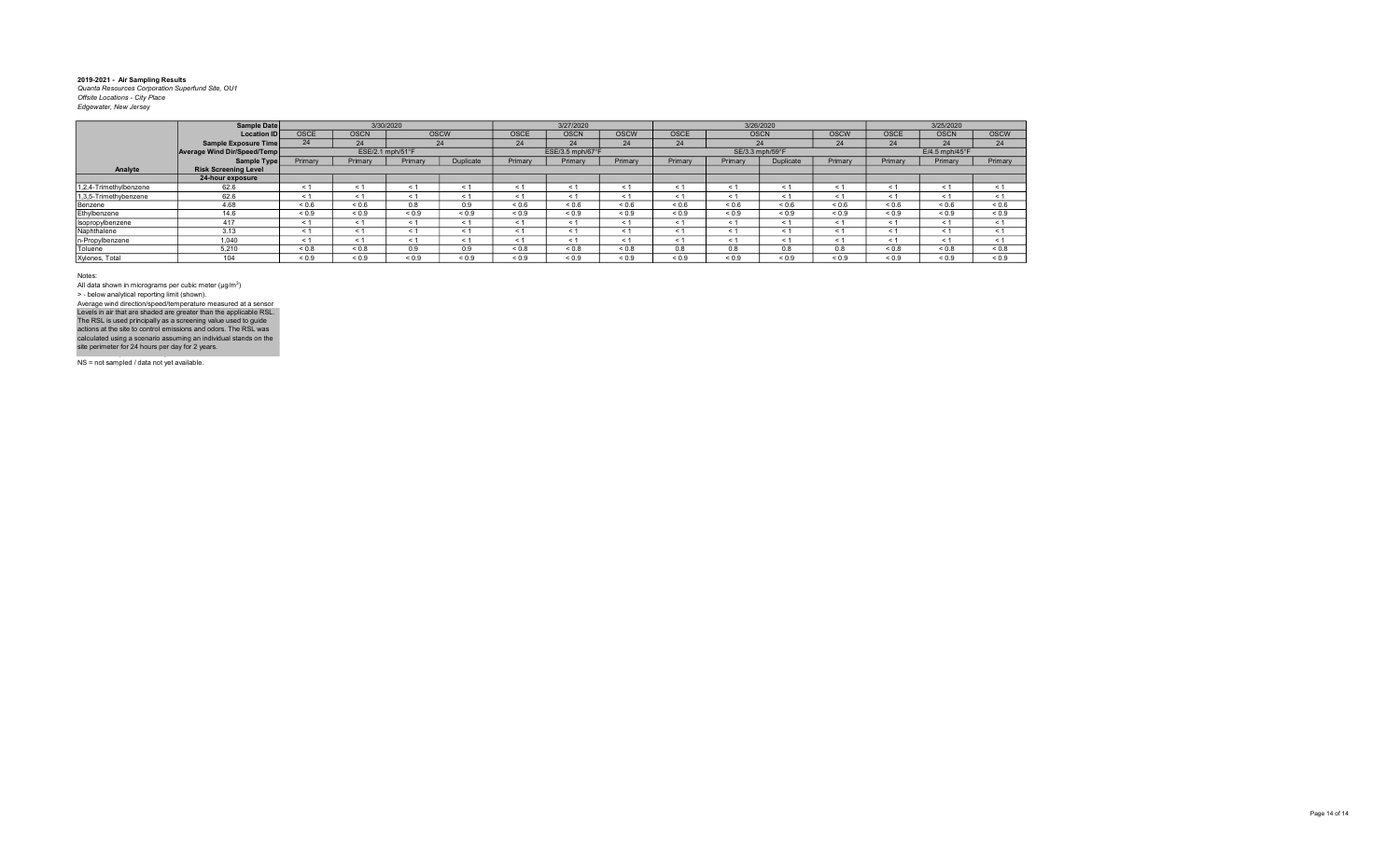|                        | Sample Date                 |             | 3/24/2020       |             |             | 3/23/2020      |             |             | 3/20/2020        |             |                | 3/19/2020                  |             |
|------------------------|-----------------------------|-------------|-----------------|-------------|-------------|----------------|-------------|-------------|------------------|-------------|----------------|----------------------------|-------------|
|                        | <b>Location ID</b>          | <b>OSCE</b> | <b>OSCN</b>     | <b>OSCW</b> | <b>OSCE</b> | <b>OSCN</b>    | <b>OSCW</b> | <b>OSCE</b> | <b>OSCN</b>      | <b>OSCW</b> | <b>OSCE</b>    | <b>OSCN</b>                | <b>OSCW</b> |
|                        | Sample Exposure Time        | 24          | 24              | 24          | 24          | 24             | 24          | 24          | 24               | 24          | 24             | 24                         | 24          |
|                        | Average Wind Dir/Speed/Temp |             | NE/3.5 mph/54°F |             |             | E/5.0 mph/39°F |             |             | SSE/2.9 mph/62°F |             |                | $E/2.1$ mph/50 $\degree$ F |             |
|                        | Sample Type                 | Primary     | Primary         | Primary     | Primary     | Primary        | Primary     | Primary     | Primary          | Primary     | <b>Primary</b> | Primary                    | Primary     |
| Analyte                | <b>Risk Screening Level</b> |             |                 |             |             |                |             |             |                  |             |                |                            |             |
|                        | 24-hour exposure            |             |                 |             |             |                |             |             |                  |             |                |                            |             |
| 1.2.4-Trimethvlbenzene | 62.6                        | < 1         | $<$ 1           | < 1         | < 1         | $\leq$ 1       | < 1         | < 1         | $\leq$ 1         | ≺ 1         | ≺ 1            | $\leq$ 1                   | < 1         |
| 1,3,5-Trimethybenzene  | 62.6                        | < 1         | < 1             | < 1         | < 1         | < 1            | < 1         | < 1         | $\leq 1$         | < 1         | < 1            | $\leq$ 1                   | < 1         |
| Benzene                | 4.68                        | 0.6         | 0.6             | ${}_{0.6}$  | ${}_{0.6}$  | 0.6            | ${}_{0.6}$  | 0.6         | ${}_{0.6}$       | 0.6         | ${}_{0.6}$     | ${}_{0.6}$                 | 0.6         |
| Ethylbenzene           | 14.6                        | ${}_{0.9}$  | ${}_{0.9}$      | ${}_{0.9}$  | ${}_{0.9}$  | ${}_{0.9}$     | ${}_{0.9}$  | ${}_{0.9}$  | ${}_{0.9}$       | ${}_{0.9}$  | ${}_{0.9}$     | ${}_{0.9}$                 | ${}_{0.9}$  |
| Isopropylbenzene       | 417                         | < 1         | $\leq$ 1        | < 1         | < 1         | < 1            | < 1         | < 1         | $\leq 1$         | < 1         | < 1            | < 1                        | < 1         |
| Naphthalene            | 3.13                        | < 1         | < 1             | < 1         | < 1         | < 1            | < 1         | < 1         | $\leq 1$         | $\leq 1$    | < 1            | $\leq 1$                   | < 1         |
| n-Propylbenzene        | 1.040                       | < 1         | $\leq 1$        | < 1         | < 1         | $\leq 1$       | < 1         | < 1         | $\leq$ 1         | $\leq 1$    | < 1            | $\leq$ 1                   | < 1         |
| Toluene                | 5.210                       | 0.8         | < 0.8           | 0.8         | ${}_{0.8}$  | ${}_{0.8}$     | ${}_{0.8}$  | 0.8         | 0.8              | 0.8         | < 0.8          | 0.8                        | 0.9         |
| Xylenes, Total         | 104                         | ${}_{0.9}$  | ${}_{0.9}$      | ${}_{0.9}$  | ${}_{0.9}$  | ${}_{0.9}$     | ${}_{0.9}$  | ${}_{0.9}$  | ${}_{0.9}$       | ${}_{0.9}$  | ${}_{0.9}$     | ${}_{0.9}$                 | ${}_{0.9}$  |

Notes:

All data shown in micrograms per cubic meter (μg/m<sup>3</sup>)<br>> - below analytical reporting limit (shown). Average wind direction/speed/temperature measured at a sensor

NS = not sampled / data not yet available. Levels in air that are shaded are greater than the applicable RSL.<br>The RSL is used principally as a screening value used to guide<br>actions at the site to control emissions and odors. The RSL was<br>calculated using a scenario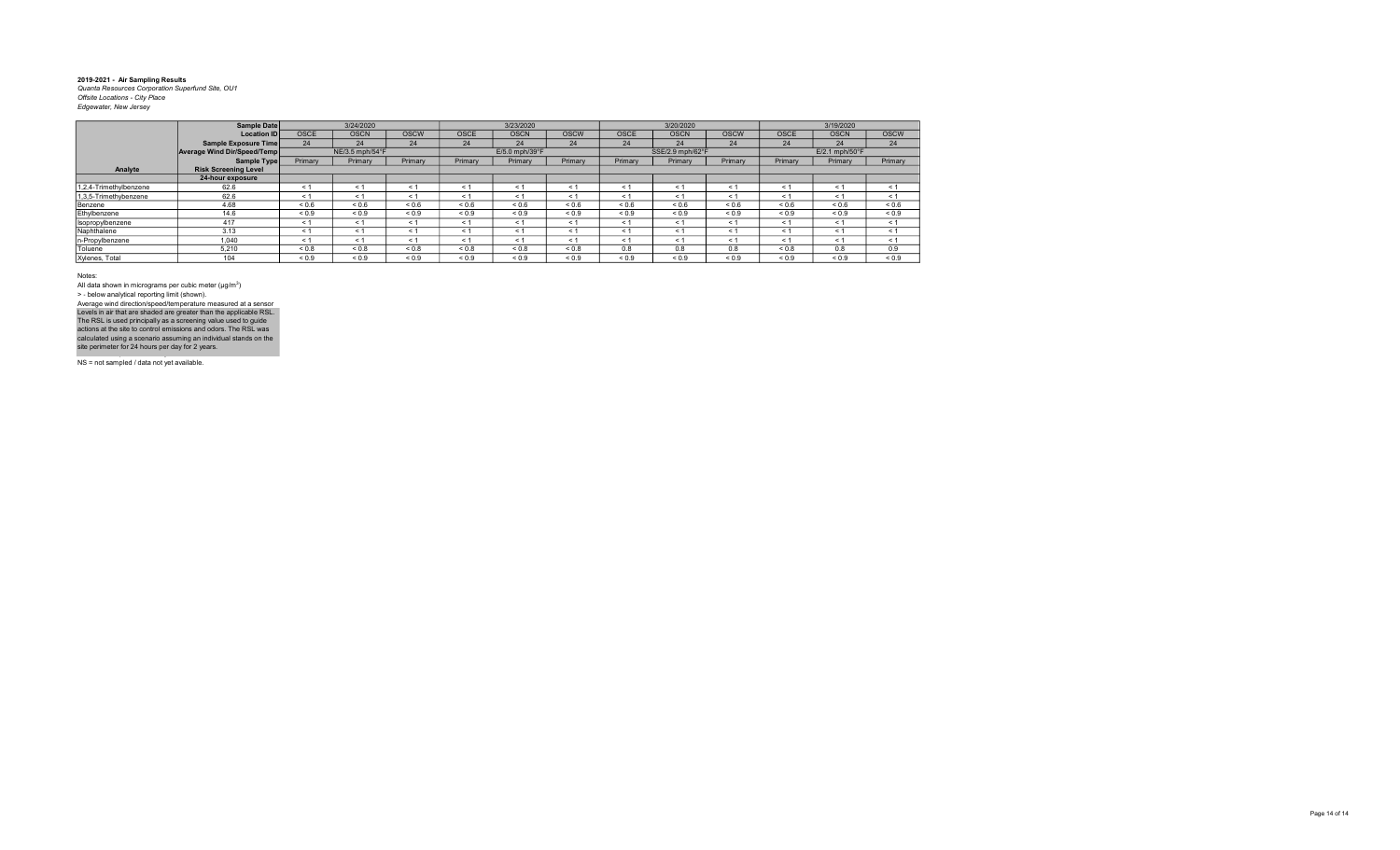|                        | Sample Date                 |             | 3/18/2020      |             |             | 3/17/2020       |             |             | 3/16/2020        |             |             | 3/13/2020                  |             |
|------------------------|-----------------------------|-------------|----------------|-------------|-------------|-----------------|-------------|-------------|------------------|-------------|-------------|----------------------------|-------------|
|                        | <b>Location ID</b>          | <b>OSCE</b> | <b>OSCN</b>    | <b>OSCW</b> | <b>OSCE</b> | <b>OSCN</b>     | <b>OSCW</b> | <b>OSCE</b> | <b>OSCN</b>      | <b>OSCW</b> | <b>OSCE</b> | <b>OSCN</b>                | <b>OSCW</b> |
|                        | Sample Exposure Time        | 24          | 24             | 24          | 24          | 24              | 24          | 24          | 24               | 24          | 24          | 24                         | 24          |
|                        | Average Wind Dir/Speed/Temp |             | S/3.4 mph/53°F |             |             | SE/2.5 mph/54°F |             |             | ESE/3.3 mph/47°F |             |             | $S/4.7$ mph/70 $\degree$ F |             |
|                        | Sample Type                 | Primary     | Primary        | Primary     | Primary     | Primary         | Primary     | Primary     | Primary          | Primary     | Primary     | Primary                    | Primary     |
| Analyte                | <b>Risk Screening Level</b> |             |                |             |             |                 |             |             |                  |             |             |                            |             |
|                        | 24-hour exposure            |             |                |             |             |                 |             |             |                  |             |             |                            |             |
| 1,2,4-Trimethylbenzene | 62.6                        | < 1         | $\leq$ 1       | < 1         | $\leq$ 1    | < 1             | < 1         | < 1         | $\leq$ 1         | ≺ 1         | $\leq 1$    | $\leq$ 1                   | < 1         |
| 1.3.5-Trimethybenzene  | 62.6                        | < 1         | $\leq$ 1       | < 1         | < 1         | < 1             | < 1         | < 1         | < 1              | < 1         | ← 1         | $\leq$ 1                   | < 1         |
| Benzene                | 4.68                        | ${}_{0.6}$  | ${}_{0.6}$     | ${}_{0.6}$  | ${}_{0.6}$  | ${}_{0.6}$      | ${}_{0.6}$  | 0.6         | ${}_{0.6}$       | 0.6         | ${}_{0.6}$  | ${}_{0.6}$                 | ${}_{0.6}$  |
| Ethylbenzene           | 14.6                        | ${}_{0.9}$  | ${}_{0.9}$     | ${}_{0.9}$  | ${}_{0.9}$  | ${}_{0.9}$      | ${}_{0.9}$  | ${}_{0.9}$  | ${}_{0.9}$       | ${}_{0.9}$  | ${}_{0.9}$  | ${}_{0.9}$                 | ${}_{0.9}$  |
| Isopropylbenzene       | 417                         | < 1         | $\leq 1$       | < 1         | < 1         | < 1             | < 1         | < 1         | < 1              | $\leq 1$    | < 1         | < 1                        | < 1         |
| Naphthalene            | 3.13                        | < 1         | < 1            | < 1         | < 1         | $\leq$ 1        | < 1         | < 1         | $\leq 1$         | $\leq 1$    | < 1         | < 1                        | < 1         |
| n-Propylbenzene        | 1.040                       | < 1         | ← 1            | < 1         | < 1         | $\leq$ 1        | < 1         | < 1         | < 1              | $\leq 1$    | < 1         | < 1                        | < 1         |
| Toluene                | 5,210                       | ${}_{0.8}$  | ${}_{0.8}$     | ${}_{0.8}$  | ${}_{0.8}$  | ${}_{0.8}$      | 0.8         | 0.9         | 0.8              | 0.8         | ${}_{0.8}$  | ${}_{0.8}$                 | ${}_{0.8}$  |
| Xylenes, Total         | 104                         | ${}_{0.9}$  | ${}_{0.9}$     | ${}_{0.9}$  | ${}_{0.9}$  | ${}_{0.9}$      | ${}_{0.9}$  | ${}_{0.9}$  | ${}_{0.9}$       | ${}_{0.9}$  | ${}_{0.9}$  | ${}_{0.9}$                 | ${}_{0.9}$  |

Notes:

All data shown in micrograms per cubic meter (μg/m<sup>3</sup>)<br>> - below analytical reporting limit (shown). Average wind direction/speed/temperature measured at a sensor

NS = not sampled / data not yet available. Levels in air that are shaded are greater than the applicable RSL.<br>The RSL is used principally as a screening value used to guide<br>actions at the site to control emissions and odors. The RSL was<br>calculated using a scenario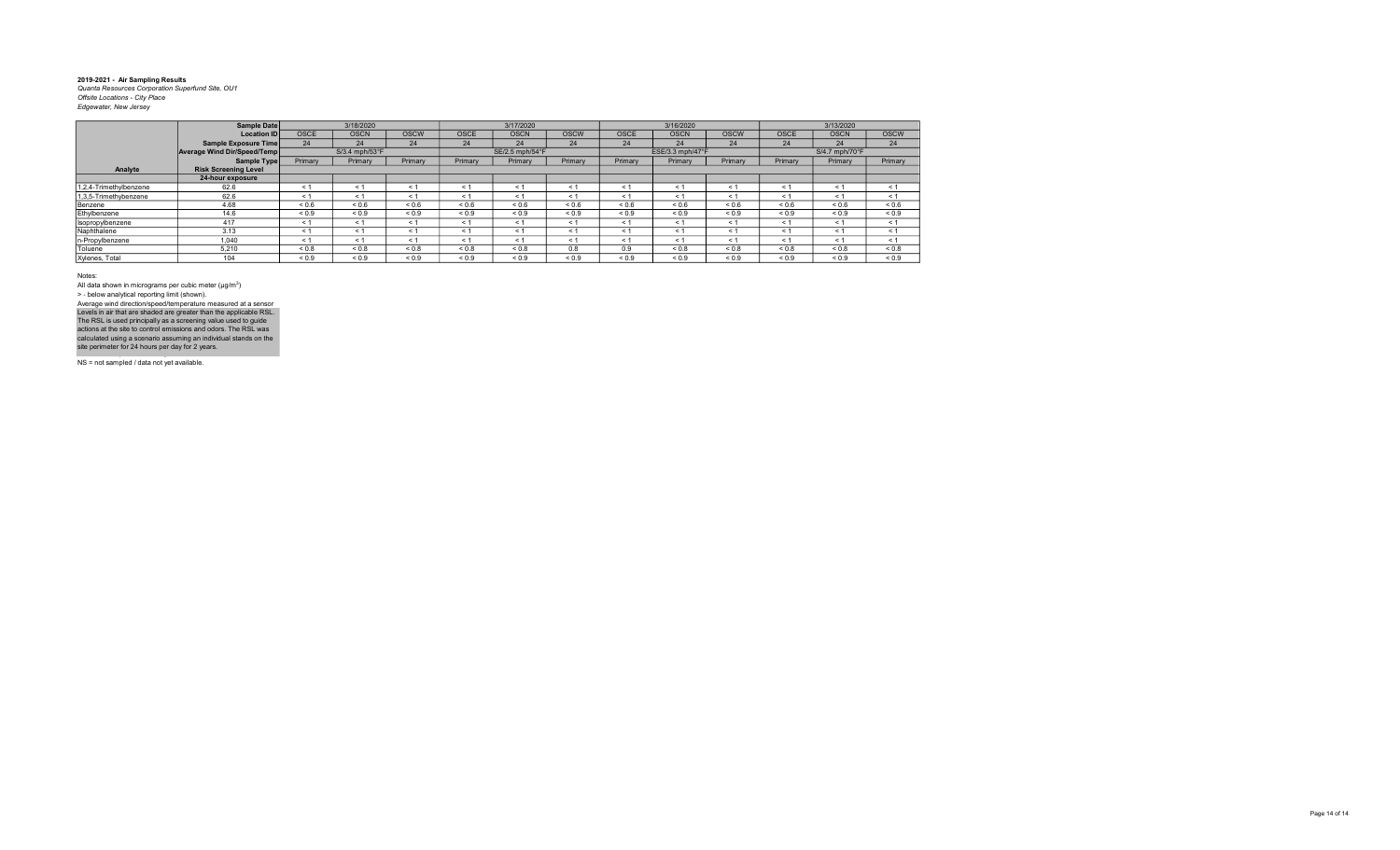|                        | Sample Date                 |             | 3/12/2020                  |             |            |             | 3/11/2020                  |             |             |                  | 3/10/2020        |             |            | 3/9/2020         |             |             |
|------------------------|-----------------------------|-------------|----------------------------|-------------|------------|-------------|----------------------------|-------------|-------------|------------------|------------------|-------------|------------|------------------|-------------|-------------|
|                        | <b>Location ID</b>          | <b>OSCE</b> | <b>OSCN</b>                | <b>OSCW</b> |            | <b>OSCE</b> | <b>OSCN</b>                | <b>OSCW</b> | <b>OSCE</b> | <b>OSCN</b>      |                  | <b>OSCW</b> | OSCE       |                  | <b>OSCN</b> | <b>OSCW</b> |
|                        | Sample Exposure Time        |             | 24                         | 24          |            | 24          | 24                         | 24          | 24          |                  | 24               | 24          | 24         |                  | 24          | 24          |
|                        | Average Wind Dir/Speed/Temp |             | $E/2.2$ mph/50 $\degree$ F |             |            |             | $E/2.7$ mph/60 $\degree$ F |             |             | SSW/5.1 mph/65°F |                  |             |            | SSW/3.9 mph/78°F |             |             |
|                        | Sample Type                 | Primary     | Primary                    | Primary     | Primary    | Duplicate   | Primary                    | Primary     | Primary     | Primary          | <b>Duplicate</b> | Primary     | Primary    | Duplicate        | Primary     | Primary     |
| Analyte                | <b>Risk Screening Level</b> |             |                            |             |            |             |                            |             |             |                  |                  |             |            |                  |             |             |
|                        | 24-hour exposure            |             |                            |             |            |             |                            |             |             |                  |                  |             |            |                  |             |             |
| 1,2,4-Trimethylbenzene | 62.6                        | < 1         | < 1                        |             |            |             | < 1                        | < 1         |             | < 1              | $\leq$           | < 1         | < 1        | $\leq$           | < 1         | < 1         |
| 1,3,5-Trimethybenzene  | 62.6                        | $\leq 1$    | ← 1                        |             | < 1        |             | $\leq 1$                   | $\leq 1$    |             | < 1              | $\leq$           | < 1         | < 1        | $\leq$ 1         | < 1         | < 1         |
| Benzene                | 4.68                        | 0.7         | 0.6                        | 0.7         | < 0.6      | < 0.6       | ${}_{0.6}$                 | 07          | < 0.6       | 0.6              | < 0.6            | < 0.6       | 0.6        | < 0.6            | 0.7         | 0.6         |
| Ethylbenzene           | 14.6                        | ${}_{0.9}$  | ${}_{0.9}$                 | ${}_{0.9}$  | ${}_{0.9}$ | ${}_{0.9}$  | ${}_{0.9}$                 | ${}_{0.9}$  | ${}_{0.9}$  | ${}_{0.9}$       | ${}_{0.9}$       | ${}_{0.9}$  | ${}_{0.9}$ | ${}_{0.9}$       | ${}_{0.9}$  | ${}_{0.9}$  |
| Isopropylbenzene       | 417                         | < 1         | < 1                        |             | < 1        |             | < 1                        | < 1         |             | < 1              | $<$ 1            | < 1         | < 1        | < 1              | < 1         | < 1         |
| Naphthalene            | 3.13                        | < 1         | < 1                        |             |            |             | < 1                        |             |             | < 1              |                  | < 1         | < 1        | $\leq$           | < 1         | < 1         |
| n-Propylbenzene        | 1,040                       | < 1         | $\leq 1$                   |             | ← 1        |             | $\leq 1$                   | $\leq 1$    |             | < 1              | < 1              | < 1         | < 1        | $\leq$ 1         | < 1         | < 1         |
| Toluene                | 5.210                       | 0.9         | 0.8                        |             | 0.8        | 0.8         | 0.9                        |             |             | 0.9              | 0.9              | 0.9         |            |                  |             |             |
| Xylenes, Total         | 104                         | ${}_{0.9}$  | ${}_{0.9}$                 | ${}_{0.9}$  | ${}_{0.9}$ | ${}_{0.9}$  | ${}_{0.9}$                 | ${}_{0.9}$  | ${}_{0.9}$  | ${}_{0.9}$       | ${}_{0.9}$       | ${}_{0.9}$  | ${}_{0.9}$ | ${}_{0.9}$       | ${}_{0.9}$  | ${}_{0.9}$  |

Notes:

All data shown in micrograms per cubic meter (μg/m<sup>3</sup>)<br>> - below analytical reporting limit (shown). Levels in air that are shaded are greater than the applicable RSL.<br>The RSL is used principally as a screening value used to guide<br>actions at the site to control emissions and odors. The RSL was<br>calculated using a scenario Average wind direction/speed/temperature measured at a sensor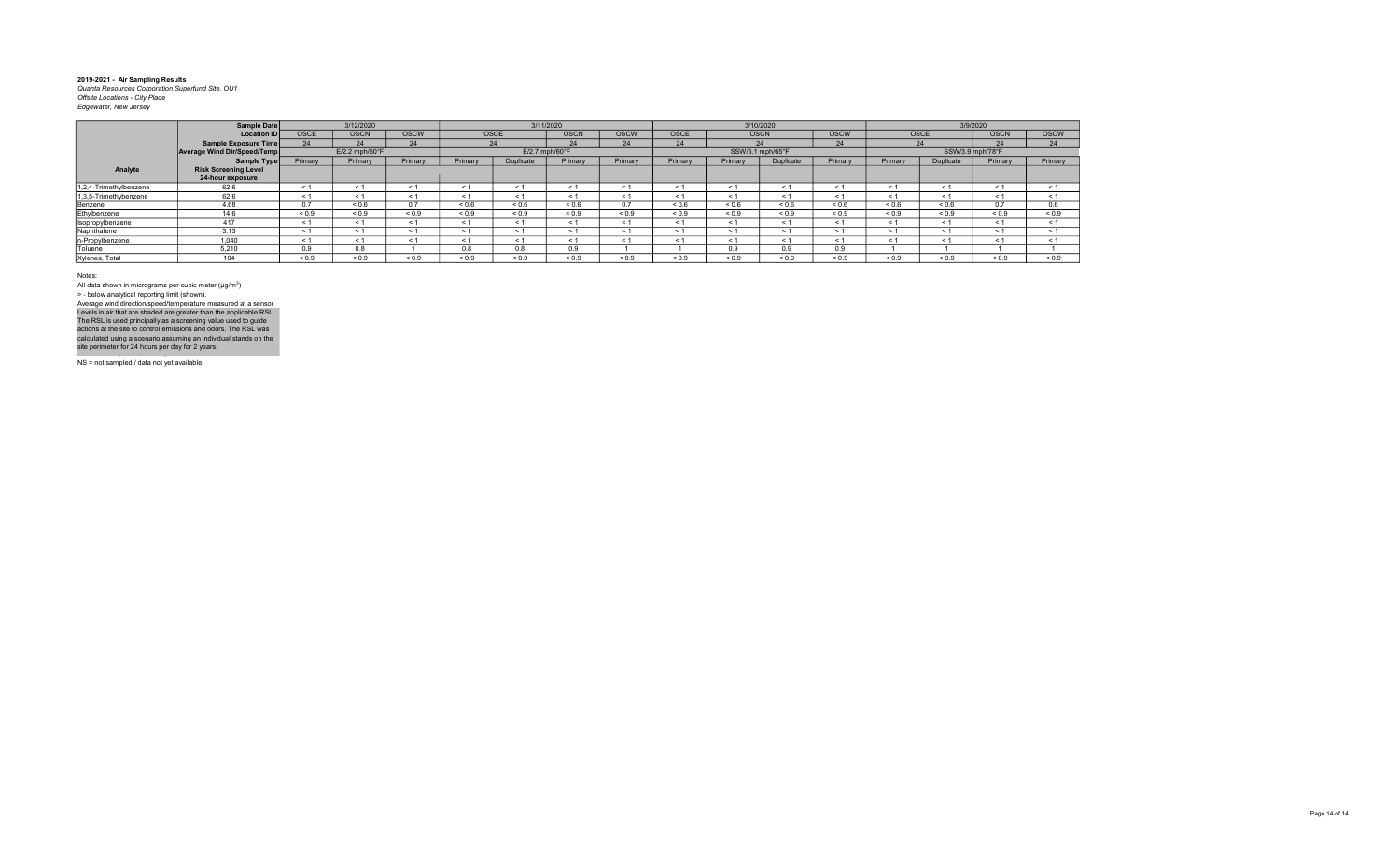|                        | Sample Date                 |            | 3/6/2020       |             |            |                | 3/4/2020    |             |             |             | 3/3/2020         |             |            |                  | 3/2/2020   |             |
|------------------------|-----------------------------|------------|----------------|-------------|------------|----------------|-------------|-------------|-------------|-------------|------------------|-------------|------------|------------------|------------|-------------|
|                        | <b>Location ID</b>          | OSCE       | <b>OSCN</b>    | <b>OSCW</b> |            | OSCE           | <b>OSCN</b> | <b>OSCW</b> | <b>OSCE</b> | <b>OSCN</b> |                  | <b>OSCW</b> | OSCE       | <b>OSCN</b>      |            | <b>OSCW</b> |
|                        | Sample Exposure Time        | 24         | 24             | 24          |            | 24             | 24          | 24          | 24          |             | 24               | 24          | 24         | 24               |            | 24          |
|                        | Average Wind Dir/Speed/Temp |            | E/3.0 mph/45°F |             |            | W/7.3 mph/57°F |             |             |             |             | SE/3.9 mph/57°F  |             |            | SSE/4.5 mph/58°F |            |             |
|                        | Sample Type                 | Primary    | Primary        | Primary     | Primary    | Duplicate      | Primary     | Primary     | Primary     | Primary     | <b>Duplicate</b> | Primary     | Primary    | Primary          | Primary    | Duplicate   |
| Analyte                | <b>Risk Screening Level</b> |            |                |             |            |                |             |             |             |             |                  |             |            |                  |            |             |
|                        | 24-hour exposure            |            |                |             |            |                |             |             |             |             |                  |             |            |                  |            |             |
| 1,2,4-Trimethylbenzene | 62.6                        | < 1        |                |             |            |                |             |             |             |             |                  | < 1         | < 1        | $\epsilon$       | < 1        | < 1         |
| 1,3,5-Trimethybenzene  | 62.6                        | < 1        | < 1            |             | < 1        |                | < 1         | $\leq 1$    |             | < 1         | $<$ 1            | < 1         | < 1        | $\leq$ 1         | < 1        | < 1         |
| Benzene                | 4.68                        | ${}_{0.6}$ | 0.9            | ${}_{0.6}$  | ${}_{0.6}$ | ${}_{0.6}$     | 0.6         | 0.8         | < 0.6       | < 0.6       | < 0.6            | 0.6         | 0.6        | < 0.6            | < 0.6      | ${}_{0.6}$  |
| Ethylbenzene           | 14.6                        | ${}_{0.9}$ | ${}_{0.9}$     | ${}_{0.9}$  | ${}_{0.9}$ | ${}_{0.9}$     | ${}_{0.9}$  | ${}_{0.9}$  | ${}_{0.9}$  | ${}_{0.9}$  | ${}_{0.9}$       | ${}_{0.9}$  | ${}_{0.9}$ | ${}_{0.9}$       | ${}_{0.9}$ | ${}_{0.9}$  |
| Isopropylbenzene       | 417                         | < 1        | < 1            |             | < 1        |                | < 1         | < 1         | < 1         | < 1         | < 1              | < 1         | < 1        | < 1              | < 1        | < 1         |
| Naphthalene            | 3.13                        | < 1        | $\leq 1$       | ~           | ← 1        |                | < 1         | < 1         |             | < 1         | < 1              | < 1         | < 1        | < 1              |            |             |
| n-Propylbenzene        | 1.040                       | < 1        | < 1            |             | < 1        |                | < 1         | < 1         |             | < 1         | $\leq$ 1         | < 1         | < 1        | < 1              | < 1        | < 1         |
| Toluene                | 5.210                       | 0.9        | 0.9            | 0.9         | ${}_{0.8}$ | ${}_{0.8}$     | ${}_{0.8}$  | ${}_{0.8}$  | 0.8         | 0.8         | ${}_{0.8}$       | ${}_{0.8}$  | 0.9        |                  | 0.9        | 0.9         |
| Xylenes, Total         | 104                         | ${}_{0.9}$ | 0.9            | ${}_{0.9}$  | ${}_{0.9}$ | ${}_{0.9}$     | ${}_{0.9}$  | ${}_{0.9}$  | ${}_{0.9}$  | ${}_{0.9}$  | ${}_{0.9}$       | ${}_{0.9}$  | ${}_{0.9}$ | ${}_{0.9}$       | ${}_{0.9}$ | ${}_{0.9}$  |

Notes:

All data shown in micrograms per cubic meter (μg/m<sup>3</sup>)<br>> - below analytical reporting limit (shown). Levels in air that are shaded are greater than the applicable RSL.<br>The RSL is used principally as a screening value used to guide<br>actions at the site to control emissions and odors. The RSL was<br>calculated using a scenario Average wind direction/speed/temperature measured at a sensor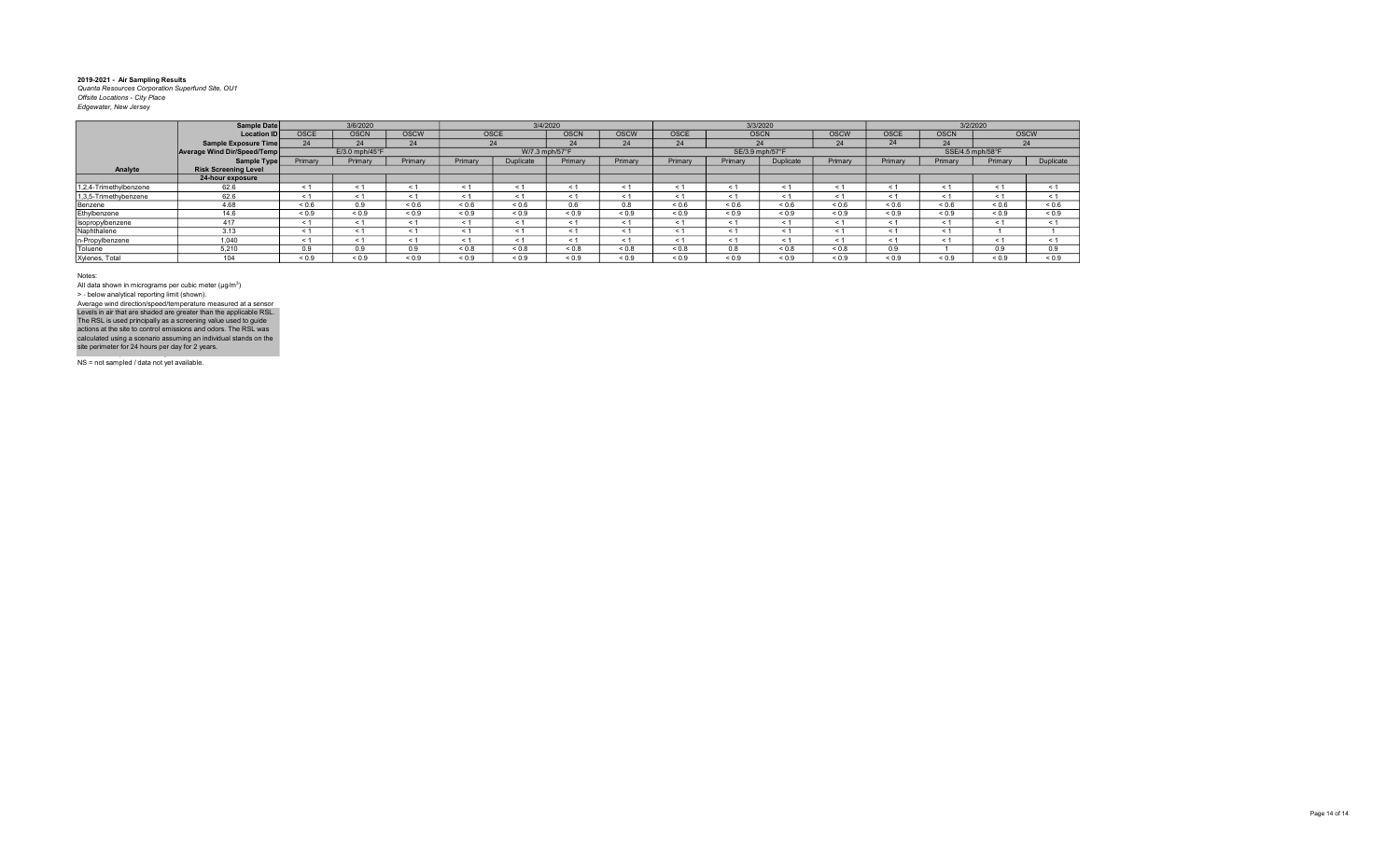|                        | Sample Date                 |             | 2/28/2020        |             |             | 2/27/2020      |             |             | 2/26/2020                  |             |             |            | 2/24/2020        |             |
|------------------------|-----------------------------|-------------|------------------|-------------|-------------|----------------|-------------|-------------|----------------------------|-------------|-------------|------------|------------------|-------------|
|                        | <b>Location ID</b>          | <b>OSCE</b> | <b>OSCN</b>      | <b>OSCW</b> | <b>OSCE</b> | <b>OSCN</b>    | <b>OSCW</b> | <b>OSCE</b> | <b>OSCN</b>                | <b>OSCW</b> | <b>OSCE</b> |            | <b>OSCN</b>      | <b>OSCW</b> |
|                        | Sample Exposure Time        | 24          | 24               | 24          | 24          | 24             | 24          | 24          | 24                         | 24          | 24          |            | 24               | 24          |
|                        | Average Wind Dir/Speed/Temp |             | WSW/6.0 mph/42°F |             |             | W/8.6 mph/42°F |             |             | $E/1.8$ mph/47 $\degree$ F |             |             |            | SSE/3.6 mph/60°F |             |
|                        | Sample Type                 | Primary     | Primary          | Primary     | Primary     | Primary        | Primary     | Primary     | Primary                    | Primary     | Primary     | Primary    | Duplicate        | Primary     |
| Analyte                | <b>Risk Screening Level</b> |             |                  |             |             |                |             |             |                            |             |             |            |                  |             |
|                        | 24-hour exposure            |             |                  |             |             |                |             |             |                            |             |             |            |                  |             |
| 1,2,4-Trimethylbenzene | 62.6                        | < 1         | < 1              | ≺ 1         | < 1         | < 1            | $\leq$      | < 1         | $\leq$ 1                   | $\leq$ 1    | $\leq 1$    | $\leq 1$   | < 1              | < 1         |
| 1,3,5-Trimethybenzene  | 62.6                        | < 1         | < 1              | < 1         | < 1         | < 1            | < 1         | < 1         | < 1                        | < 1         | < 1         | < 1        | < 1              | < 1         |
| Benzene                | 4.68                        | ${}_{0.6}$  | ${}_{0.6}$       | < 0.6       | ${}_{0.6}$  | 0.6            | 0.6         | 0.6         | ${}_{0.6}$                 | 0.7         | 8.0         | 0.9        | 0.9              | 0.8         |
| Ethylbenzene           | 14.6                        | ${}_{0.9}$  | ${}_{0.9}$       | ${}_{0.9}$  | ${}_{0.9}$  | ${}_{0.9}$     | ${}_{0.9}$  | ${}_{0.9}$  | ${}_{0.9}$                 | ${}_{0.9}$  | ${}_{0.9}$  | ${}_{0.9}$ | ${}_{0.9}$       | ${}_{0.9}$  |
| Isopropylbenzene       | 417                         | < 1         | < 1              | < 1         | < 1         | < 1            | $\leq$ 1    | < 1         | < 1                        | < 1         | < 1         | < 1        | $\leq 1$         | < 1         |
| Naphthalene            | 3.13                        | < 1         | < 1              | < 1         | < 1         | < 1            | < 1         | < 1         | < 1                        | < 1         |             |            |                  | < 1         |
| n-Propylbenzene        | 1.040                       | < 1         | < 1              | $\leq 1$    | < 1         | < 1            | < 1         | < 1         | < 1                        | < 1         | < 1         | < 1        | < 1              | < 1         |
| Toluene                | 5.210                       | ${}_{0.8}$  | ${}_{0.8}$       | 0.8         | 0.8         | 0.8            | &0.8        | 0.9         |                            |             |             |            |                  |             |
| Xylenes, Total         | 104                         | ${}_{0.9}$  | ${}_{0.9}$       | ${}_{0.9}$  | ${}_{0.9}$  | ${}_{0.9}$     | ${}_{0.9}$  | ${}_{0.9}$  | ${}_{0.9}$                 | ${}_{0.9}$  | ${}_{0.9}$  | ${}_{0.9}$ | ${}_{0.9}$       | ${}_{0.9}$  |

Notes:

All data shown in micrograms per cubic meter (μg/m<sup>3</sup>)<br>> - below analytical reporting limit (shown). Average wind direction/speed/temperature measured at a sensor

NS = not sampled / data not yet available. Levels in air that are shaded are greater than the applicable RSL.<br>The RSL is used principally as a screening value used to guide<br>actions at the site to control emissions and odors. The RSL was<br>calculated using a scenario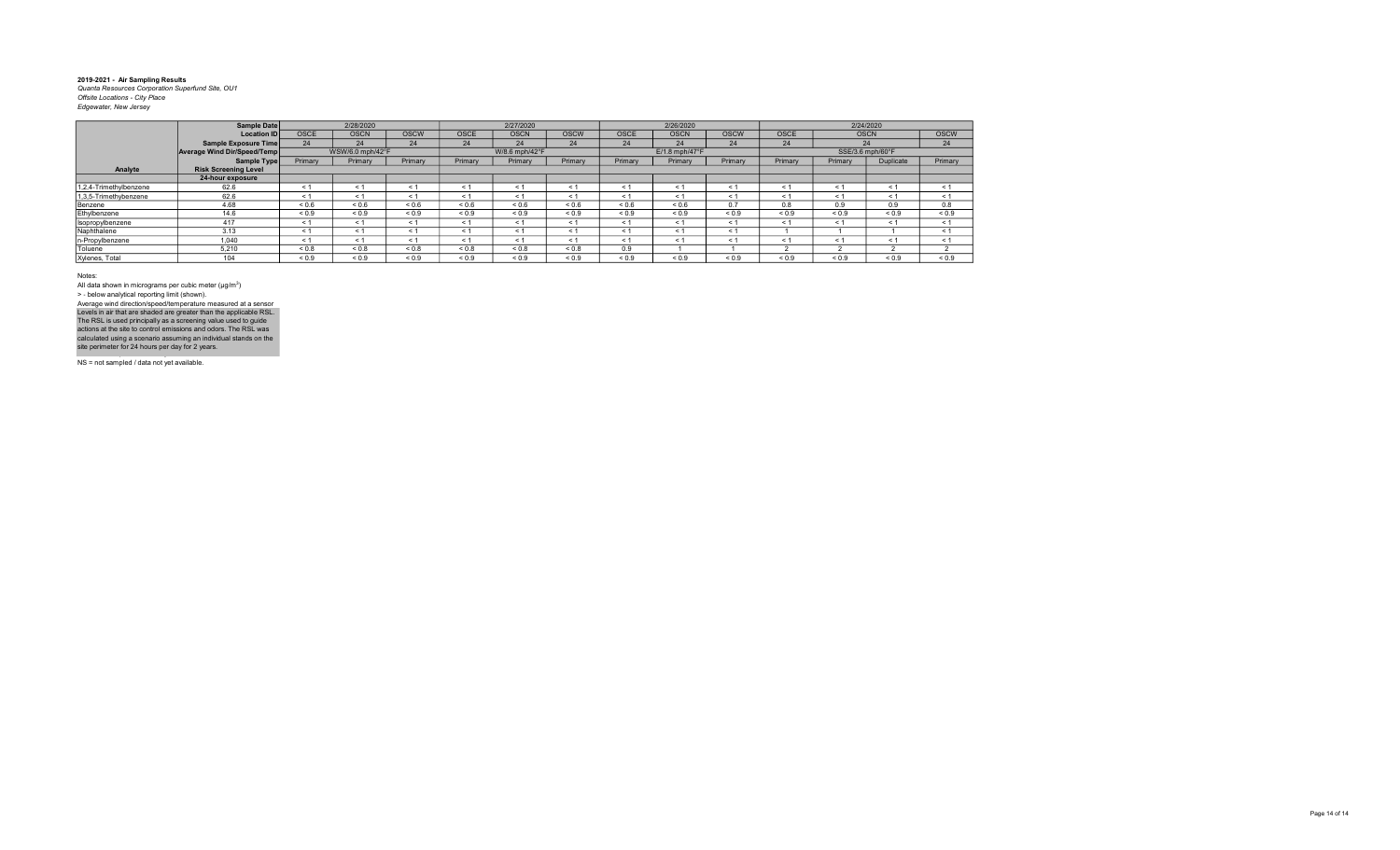|                        | <b>Sample Date</b>          |                          | 2/21/2020      |              |             | 2/20/2020        |             |            | 2/19/2020       |             |             | 2/18/2020                   |             |             | 2/14/2020       |             |
|------------------------|-----------------------------|--------------------------|----------------|--------------|-------------|------------------|-------------|------------|-----------------|-------------|-------------|-----------------------------|-------------|-------------|-----------------|-------------|
|                        | <b>Location ID</b>          | <b>OSCE</b>              | <b>OSCN</b>    | <b>OSCW</b>  | <b>OSCE</b> | <b>OSCN</b>      | <b>OSCW</b> | OSCE       | <b>OSCN</b>     | <b>OSCW</b> | <b>OSCE</b> | <b>OSCN</b>                 | <b>OSCW</b> | <b>OSCE</b> | <b>OSCN</b>     | <b>OSCW</b> |
|                        | <b>Sample Exposure Time</b> |                          |                | 24           | 24          | 24               | 24          | 24         | 24              | 24          | 24          | 24                          | 24          | 24          | 24              | 24          |
|                        | Average Wind Dir/Speed/Temp |                          | N/2.7 mph/37°F |              |             | WNW/4.4 mph/35°F |             |            | NW/6.9 mph/48°F |             |             | $E/2.8$ mph/46 $^{\circ}$ F |             |             | NW/7.7 mph/31°F |             |
|                        | <b>Sample Type</b>          | Primary                  | Primary        | Primary      | Primary     | Primary          | Primary     | Primary    | Primary         | Primary     | Primary     | Primary                     | Primary     | Primary     | Primary         | Primary     |
| Analyte                | <b>Risk Screening Level</b> |                          |                |              |             |                  |             |            |                 |             |             |                             |             |             |                 |             |
|                        | 24-hour exposure            |                          |                |              |             |                  |             |            |                 |             |             |                             |             |             |                 |             |
| 1,2,4-Trimethylbenzene | 62.6                        | < 1                      |                |              | < 1         |                  |             | < 1        | $\leq$ $\leq$   | < 1         | $\leq$ 1    | < 1                         | $\leq$ 1    | < 1         | $\leq$          | < 1         |
| 1,3,5-Trimethybenzene  | 62.6                        | < 1                      |                |              | < 1         | < 1              |             | < 1        | $\leq$          | < 1         | < 1         | < 1                         | < 1         | < 1         | $\leq$          | < 1         |
| Benzene                | 4.68                        | ${}_{0.6}$               | ${}_{0.6}$     | ${}_{0.6}$   | < 0.6       | ${}_{0.6}$       | ${}_{0.6}$  | 0.6        | ${}_{0.6}$      | ${}_{0.6}$  | 0.9         | 0.8                         | 0.9         | ${}_{0.6}$  | ${}_{0.6}$      | 0.7         |
| Ethylbenzene           | 14.6                        | ${}_{0.9}$               | ${}_{0.9}$     | ${}_{0.9}$   | < 0.9       | < 0.9            | ${}_{0.9}$  | < 0.9      | < 0.9           | ${}_{0.9}$  | ${}_{0.9}$  | < 0.9                       | < 0.9       | < 0.9       | ${}_{0.9}$      | ${}_{0.9}$  |
| Isopropylbenzene       | 417                         | < 1                      |                |              | < 1         | $\leq 1$         | < 1         | < 1        | < 1             | < 1         | < 1         | < 1                         | < 1         | < 1         | < 1             | < 1         |
| Naphthalene            | 3.13                        | $\overline{\phantom{a}}$ |                |              | < 1         |                  |             | < 1        | $\leq$          | < 1         | < 1         | < 1                         | < 1         | < 1         | $\leq$ 1        | < 1         |
| n-Propylbenzene        | 1.040                       | $\leq 1$                 |                |              | < 1         |                  |             | < 1        | < 1             | < 1         | $\leq$ 1    | < 1                         | < 1         | < 1         | $\leq 1$        | < 1         |
| Toluene                | 5.210                       | ${}_{0.8}$               | ${}_{0.8}$     | ${}_{0.8}$   | 0.9         | < 0.8            | 0.8         | ${}_{0.8}$ | < 0.8           | 0.9         |             |                             |             | < 0.8       | < 0.8           | ${}_{0.8}$  |
| Xylenes, Total         | 104                         | ${}_{0.9}$               | 0.9            | ${}^{5}$ 0.9 | 0.9         | < 0.9            | < 0.9       | ${}_{0.9}$ | < 0.9           | < 0.9       | 0.9         | ${}_{0.9}$                  | 0.9         | < 0.9       | 0.9             | ${}_{0.9}$  |

Notes:

All data shown in micrograms per cubic meter (μg/m<sup>3</sup>)<br>> - below analytical reporting limit (shown). Average wind direction/speed/temperature measured at a sensor

NS = not sampled / data not yet available. Levels in air that are shaded are greater than the applicable RSL.<br>The RSL is used principally as a screening value used to guide<br>actions at the site to control emissions and odors. The RSL was<br>calculated using a scenario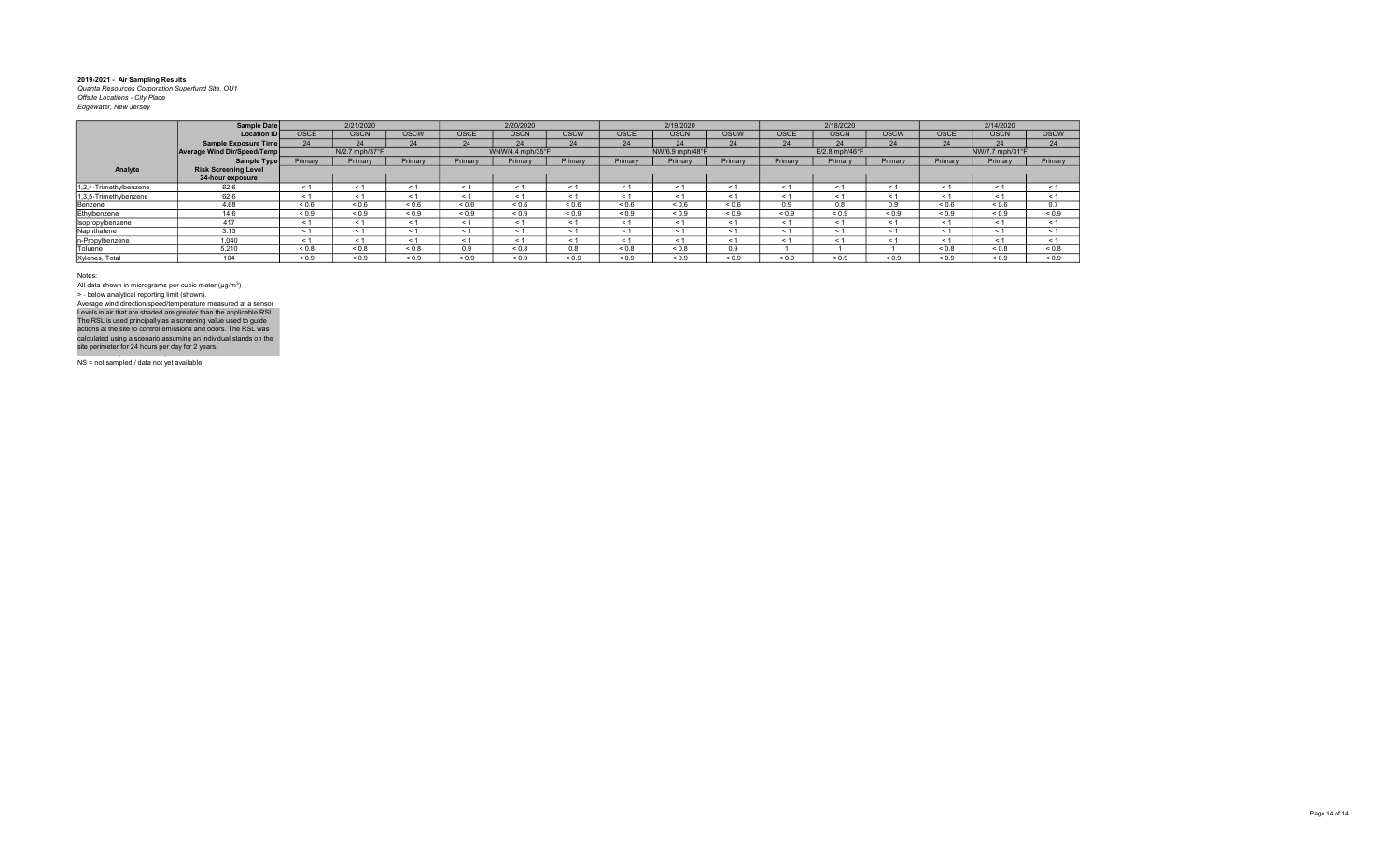|                        | Sample Date                 |             | 2/13/2020      |             |            |                  | 2/12/2020   |             |             | 2/11/2020        |             |            |                 | 2/10/2020   |             |
|------------------------|-----------------------------|-------------|----------------|-------------|------------|------------------|-------------|-------------|-------------|------------------|-------------|------------|-----------------|-------------|-------------|
|                        | <b>Location ID</b>          | <b>OSCE</b> | <b>OSCN</b>    | <b>OSCW</b> | OSCE       |                  | <b>OSCN</b> | <b>OSCW</b> | <b>OSCE</b> | <b>OSCN</b>      | <b>OSCW</b> |            | <b>OSCE</b>     | <b>OSCN</b> | <b>OSCW</b> |
|                        | Sample Exposure Time        | 24          | 24             | 24          |            | 24               | 24          | 24          | 24          | 24               | 24          |            | 24              | 24          | 24          |
|                        | Average Wind Dir/Speed/Temp |             | W/2.0 mph/42°F |             |            | W/3.8 mph/46°F   |             |             |             | ENE/1.2 mph/47°F |             |            | SW/4.5 mph/47°F |             |             |
|                        | Sample Type                 | Primary     | Primary        | Primary     | Primary    | <b>Duplicate</b> | Primary     | Primary     | Primary     | Primary          | Primary     | Primary    | Duplicate       | Primary     | Primary     |
| Analyte                | <b>Risk Screening Level</b> |             |                |             |            |                  |             |             |             |                  |             |            |                 |             |             |
|                        | 24-hour exposure            |             |                |             |            |                  |             |             |             |                  |             |            |                 |             |             |
| 1,2,4-Trimethylbenzene | 62.6                        | < 1         | < 1            | < 1         | < 1        | < 1              | ← 1         | < 1         | < 1         | < 1              | < 1         | $\leq 1$   | < 1             | $\leq 1$    | < 1         |
| 1,3,5-Trimethybenzene  | 62.6                        | < 1         | < 1            | < 1         | $\leq 1$   | < 1              | < 1         | < 1         | < 1         | < 1              | < 1         | $\leq 1$   | < 1             | < 1         | < 1         |
| Benzene                | 4.68                        | 0.8         | 0.9            | 0.8         | ${}_{0.6}$ | 0.6              | 0.6         | 0.8         | 0.7         | 0.7              | ${}_{0.6}$  | 0.7        | 0.7             | 0.7         | ${}_{0.6}$  |
| Ethylbenzene           | 14.6                        | ${}_{0.9}$  | ${}_{0.9}$     | ${}_{0.9}$  | ${}_{0.9}$ | ${}_{0.9}$       | ${}_{0.9}$  | ${}_{0.9}$  | ${}_{0.9}$  | ${}_{0.9}$       | ${}_{0.9}$  | ${}_{0.9}$ | ${}_{0.9}$      | ${}_{0.9}$  | ${}_{0.9}$  |
| Isopropylbenzene       | 417                         | < 1         | < 1            | < 1         | < 1        | < 1              | < 1         | < 1         | < 1         | < 1              | < 1         | < 1        | < 1             | < 1         | < 1         |
| Naphthalene            | 3.13                        | < 1         | < 1            | < 1         | < 1        | < 1              |             | < 1         | < 1         | < 1              | < 1         | < 1        | < 1             | < 1         | < 1         |
| n-Propylbenzene        | 1,040                       | < 1         | < 1            | < 1         | < 1        | < 1              | < 1         | < 1         | < 1         | < 1              | < 1         | $\leq 1$   | < 1             | < 1         | < 1         |
| Toluene                | 5.210                       |             |                |             | ${}_{0.8}$ | 0.8              | 0.8         |             |             |                  |             |            |                 |             |             |
| Xylenes, Total         | 104                         | ${}_{0.9}$  | ${}_{0.9}$     | ${}_{0.9}$  | ${}_{0.9}$ | ${}_{0.9}$       | ${}_{0.9}$  | ${}_{0.9}$  | ${}_{0.9}$  | ${}_{0.9}$       | ${}_{0.9}$  | ${}_{0.9}$ | ${}_{0.9}$      | 0.9         | ${}_{0.9}$  |

Notes:

All data shown in micrograms per cubic meter (μg/m<sup>3</sup>)<br>> - below analytical reporting limit (shown). Levels in air that are shaded are greater than the applicable RSL.<br>The RSL is used principally as a screening value used to guide<br>actions at the site to control emissions and odors. The RSL was<br>calculated using a scenario Average wind direction/speed/temperature measured at a sensor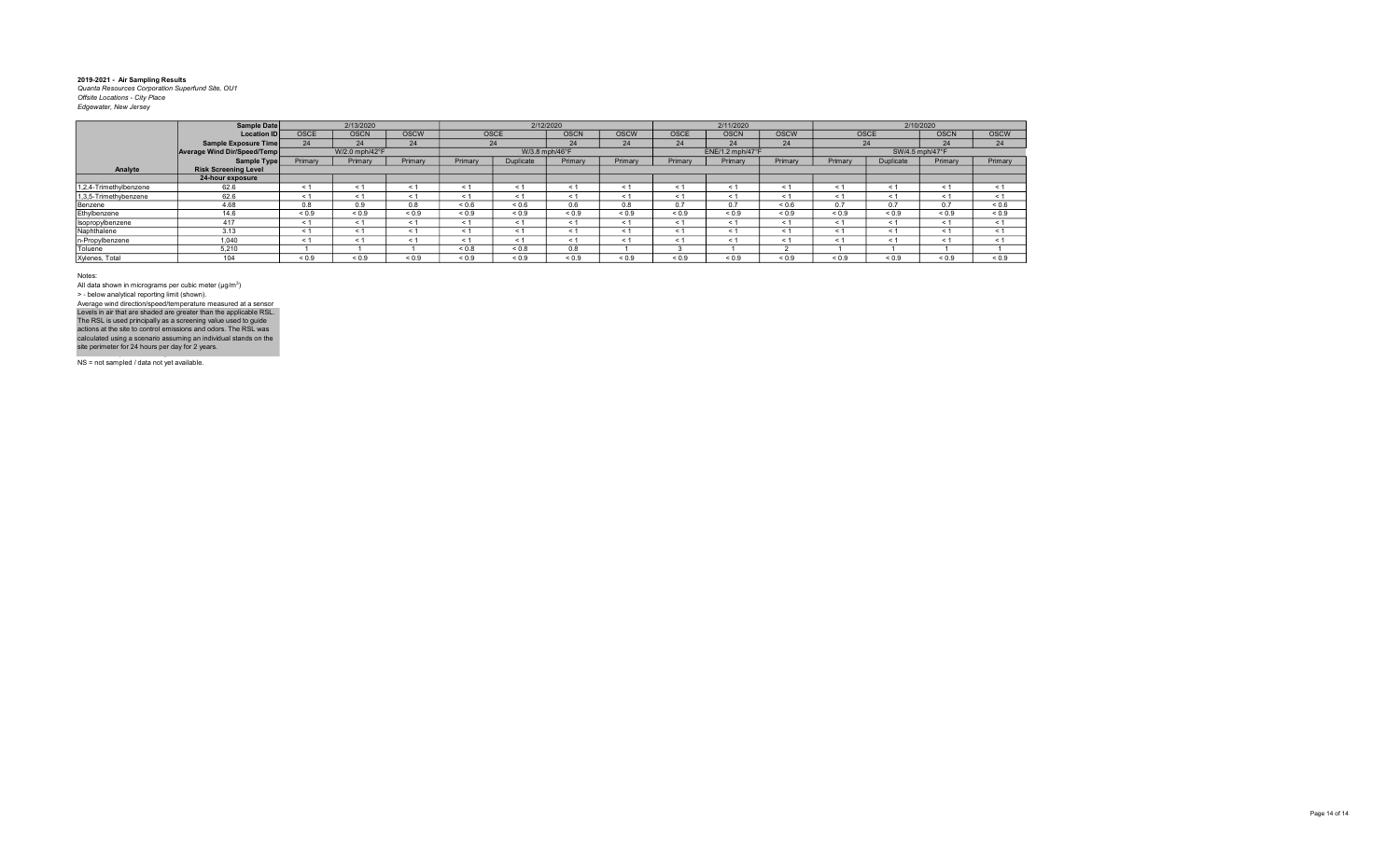|                        | Sample Date                 |             | 2/7/2020         |             |             | 2/6/2020         |             | 2/5/2020        |             |            | 2/4/2020         |             |             |             | 2/3/2020        |             |
|------------------------|-----------------------------|-------------|------------------|-------------|-------------|------------------|-------------|-----------------|-------------|------------|------------------|-------------|-------------|-------------|-----------------|-------------|
|                        | <b>Location ID</b>          | <b>OSCE</b> | <b>OSCN</b>      | <b>OSCW</b> | <b>OSCE</b> | <b>OSCW</b>      | <b>OSCE</b> | <b>OSCN</b>     | <b>OSCW</b> | OSCE       |                  | <b>OSCN</b> | <b>OSCW</b> | <b>OSCE</b> | <b>OSCN</b>     | <b>OSCW</b> |
|                        | Sample Exposure Time        | 24          | 24               | 24          | 24          | 24               | 24          | 24              | 24          |            | 24               | 24          | 24          | 24          | 24              | 24          |
|                        | Average Wind Dir/Speed/Temp |             | WNW/5.6 mph/56°F |             |             | $E/3.0$ mph/41°F |             | NE/2.1 mph/43°F |             |            | SSE/2.2 mph/55°F |             |             |             | SW/3.7 mph/58°F |             |
|                        | Sample Type                 | Primary     | Primary          | Primary     | Primary     | Primary          | Primary     | Primary         | Primary     | Primary    | <b>Duplicate</b> | Primary     | Primary     | Primary     | Primary         | Primary     |
| Analyte                | <b>Risk Screening Level</b> |             |                  |             |             |                  |             |                 |             |            |                  |             |             |             |                 |             |
|                        | 24-hour exposure            |             |                  |             |             |                  |             |                 |             |            |                  |             |             |             |                 |             |
| 1,2,4-Trimethylbenzene | 62.6                        | < 1         |                  |             |             | < 1              | < 1         |                 |             | < 1        | $\leq$           | $\leq$      | < 1         | < 1         | $\leq$          | < 1         |
| 1,3,5-Trimethybenzene  | 62.6                        | < 1         | ← 1              | $\leq 1$    | < 1         | < 1              | $\leq 1$    | < 1             | ← 1         | < 1        | < 1              | < 1         | < 1         | < 1         | < 1             | < 1         |
| Benzene                | 4.68                        | ${}_{0.6}$  | ${}_{0.6}$       | ${}_{0.6}$  | 0.9         |                  | ${}_{0.6}$  | 07              | 0.8         |            |                  |             |             |             |                 |             |
| Ethylbenzene           | 14.6                        | ${}_{0.9}$  | ${}_{0.9}$       | ${}_{0.9}$  | ${}_{0.9}$  | ${}_{0.9}$       | ${}_{0.9}$  | ${}_{0.9}$      | ${}_{0.9}$  | ${}_{0.9}$ | ${}_{0.9}$       | < 0.9       | < 0.9       | ${}_{0.9}$  | ${}_{0.9}$      | ${}_{0.9}$  |
| Isopropylbenzene       | 417                         | < 1         | < 1              |             | < 1         | < 1              | < 1         |                 |             | < 1        | < 1              | < 1         | < 1         | < 1         | < 1             | < 1         |
| Naphthalene            | 3.13                        | $\leq 1$    | < 1              |             |             | < 1              | < 1         | < 1             | < 1         | < 1        | $\leq$           | < 1         | < 1         | < 1         | < 1             | < 1         |
| n-Propylbenzene        | 1.040                       | < 1         | < 1              |             | < 1         | < 1              | $\leq 1$    | $\leq 1$        | < 1         | < 1        | < 1              | $\leq 1$    | < 1         | < 1         | < 1             | < 1         |
| Toluene                | 5,210                       | ${}_{0.8}$  | ${}_{0.8}$       | 0.8         |             |                  | < 0.8       | < 0.8           | < 0.8       |            |                  |             |             |             |                 |             |
| Xylenes, Total         | 104                         | ${}_{0.9}$  | ${}^{6}$         | ${}_{0.9}$  | < 0.9       | 0.9              | < 0.9       | 0.9             | 0.9         | ${}_{0.9}$ | ${}_{0.9}$       | < 0.9       | < 0.9       | < 0.9       | < 0.9           | 0.9         |

Notes:

All data shown in micrograms per cubic meter (μg/m<sup>3</sup>)<br>> - below analytical reporting limit (shown). Levels in air that are shaded are greater than the applicable RSL.<br>The RSL is used principally as a screening value used to guide<br>actions at the site to control emissions and odors. The RSL was<br>calculated using a scenario Average wind direction/speed/temperature measured at a sensor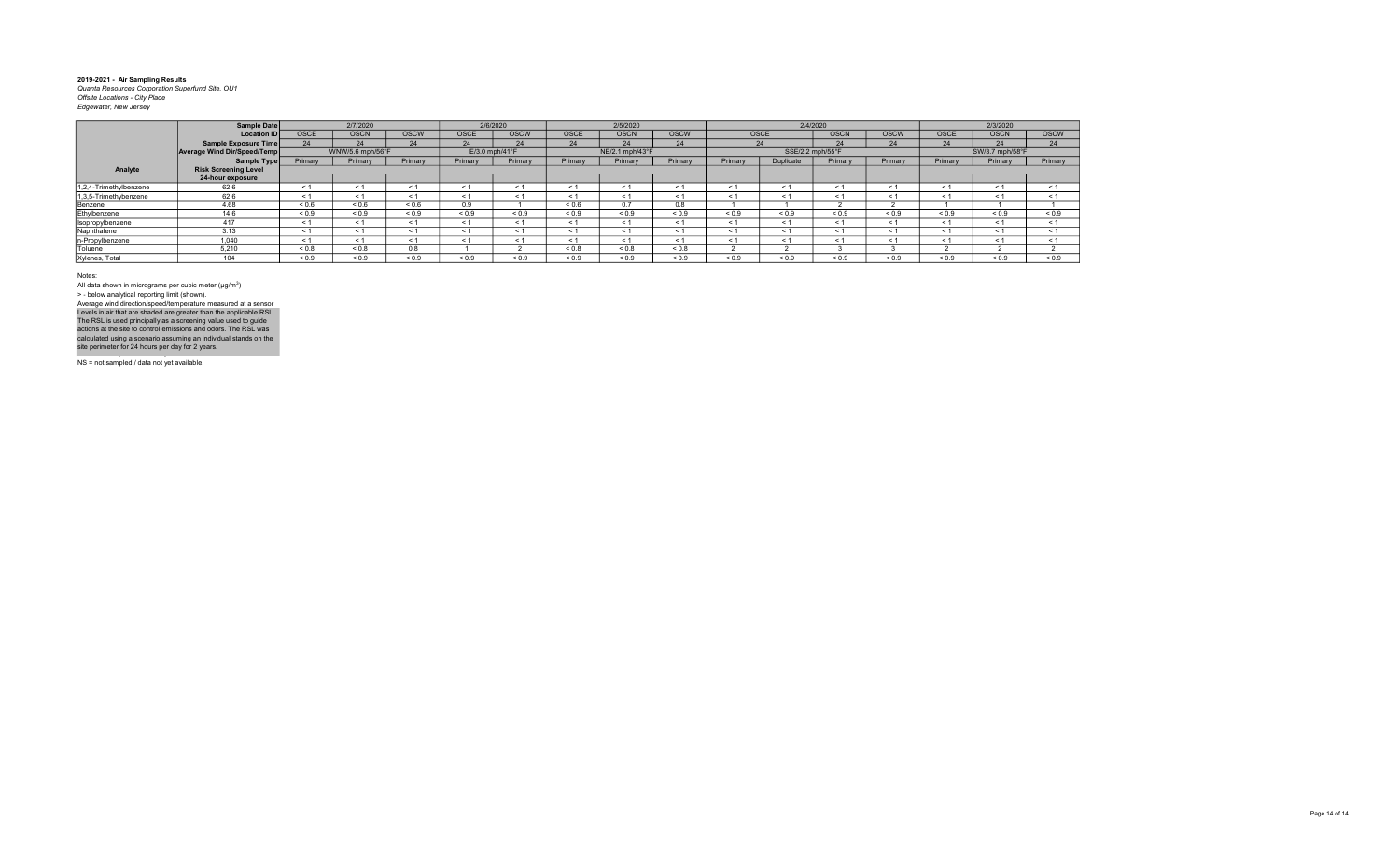|                        | Sample Date                 |             | 1/31/2020        |             |             | 1/30/2020        |             |             | 1/29/2020        |             |             | 1/28/2020       |             |             | 1/27/2020       |             |
|------------------------|-----------------------------|-------------|------------------|-------------|-------------|------------------|-------------|-------------|------------------|-------------|-------------|-----------------|-------------|-------------|-----------------|-------------|
|                        | <b>Location ID</b>          | <b>OSCE</b> | <b>OSCN</b>      | <b>OSCW</b> | <b>OSCE</b> | <b>OSCN</b>      | <b>OSCW</b> | <b>OSCE</b> | <b>OSCN</b>      | <b>OSCW</b> | <b>OSCE</b> | <b>OSCN</b>     | <b>OSCW</b> | <b>OSCE</b> | <b>OSCN</b>     | <b>OSCW</b> |
|                        | Sample Exposure Time        | 24          | 24               | 24          | 24          | 24               | 24          | 24          | 24               | 24          | 24          | 24              | 24          | 24          | 24              | 24          |
|                        | Average Wind Dir/Speed/Temp |             | ENE/1.0 mph/42°F |             |             | ENE/2.0 mph/38°F |             |             | NNW/4.7 mph/43°F |             |             | NW/5.8 mph/43°F |             |             | SW/4.4 mph/46°F |             |
|                        | Sample Type                 | Primary     | Primary          | Primary     | Primary     | Primary          | Primary     | Primary     | Primary          | Primary     | Primary     | Primary         | Primary     | Primary     | Primary         | Primary     |
| Analyte                | <b>Risk Screening Level</b> |             |                  |             |             |                  |             |             |                  |             |             |                 |             |             |                 |             |
|                        | 24-hour exposure            |             |                  |             |             |                  |             |             |                  |             |             |                 |             |             |                 |             |
| 1.2.4-Trimethylbenzene | 62.6                        | ← 1         |                  | < 1         | < 1         | < 1              | $\leq$      | < 1         | < 1              | < 1         | < 1         | < 1             | < 1         | < 1         | $\leq 1$        | < 1         |
| 1,3,5-Trimethybenzene  | 62.6                        |             | ← 1              | < 1         |             | $\leq 1$         | $\leq$ 1    | < 1         | < 1              | - 1         | < 1         | < 1             | < 1         | < 1         | < 1             | < 1         |
| Benzene                | 4.68                        |             |                  |             | 0.9         | < 0.6            |             | < 0.6       | 0.6              | 0.6         | < 0.6       | 0.6             | < 0.6       | < 0.6       | < 0.6           | ${}_{0.6}$  |
| Ethylbenzene           | 14.6                        | ${}_{0.9}$  | ${}_{0.9}$       | ${}_{0.9}$  | ${}_{0.9}$  | ${}_{0.9}$       | ${}_{0.9}$  | ${}_{0.9}$  | ${}_{0.9}$       | ${}_{0.9}$  | ${}_{0.9}$  | ${}_{0.9}$      | ${}_{0.9}$  | ${}_{0.9}$  | ${}_{0.9}$      | ${}_{0.9}$  |
| Isopropylbenzene       | 417                         |             |                  | < 1         | < 1         | < 1              | < 1         | < 1         | < 1              | < 1         | < 1         | < 1             | < 1         | < 1         | $\leq 1$        | < 1         |
| Naphthalene            | 3.13                        |             | < 1              | $\leq 1$    | ≺ 1         | < 1              | < 1         | < 1         | < 1              | < 1         | < 1         | < 1             | < 1         | < 1         | < 1             | < 1         |
| n-Propylbenzene        | 1,040                       |             |                  | < 1         |             | < 1              | $\leq$ 1    | $\leq$ 1    | < 1              | < 1         | < 1         | < 1             | < 1         | < 1         | $\leq 1$        | < 1         |
| Toluene                | 5.210                       |             |                  |             |             | ${}_{0.8}$       |             | ${}_{0.8}$  | ${}_{0.8}$       | 0.8         | ${}_{0.8}$  | ${}_{0.8}$      | ${}_{0.8}$  |             | 0.9             | 0.8         |
| Xylenes, Total         | 104                         | ${}_{0.9}$  | ${}_{0.9}$       | ${}_{0.9}$  | ${}_{0.9}$  | ${}_{0.9}$       | ${}_{0.9}$  | ${}_{0.9}$  | ${}_{0.9}$       | ${}_{0.9}$  | ${}_{0.9}$  | ${}_{0.9}$      | ${}_{0.9}$  | ${}_{0.9}$  | ${}_{0.9}$      | ${}_{0.9}$  |

Notes:

All data shown in micrograms per cubic meter (μg/m<sup>3</sup>)<br>> - below analytical reporting limit (shown). Levels in air that are shaded are greater than the applicable RSL.<br>The RSL is used principally as a screening value used to guide<br>actions at the site to control emissions and odors. The RSL was<br>calculated using a scenario Average wind direction/speed/temperature measured at a sensor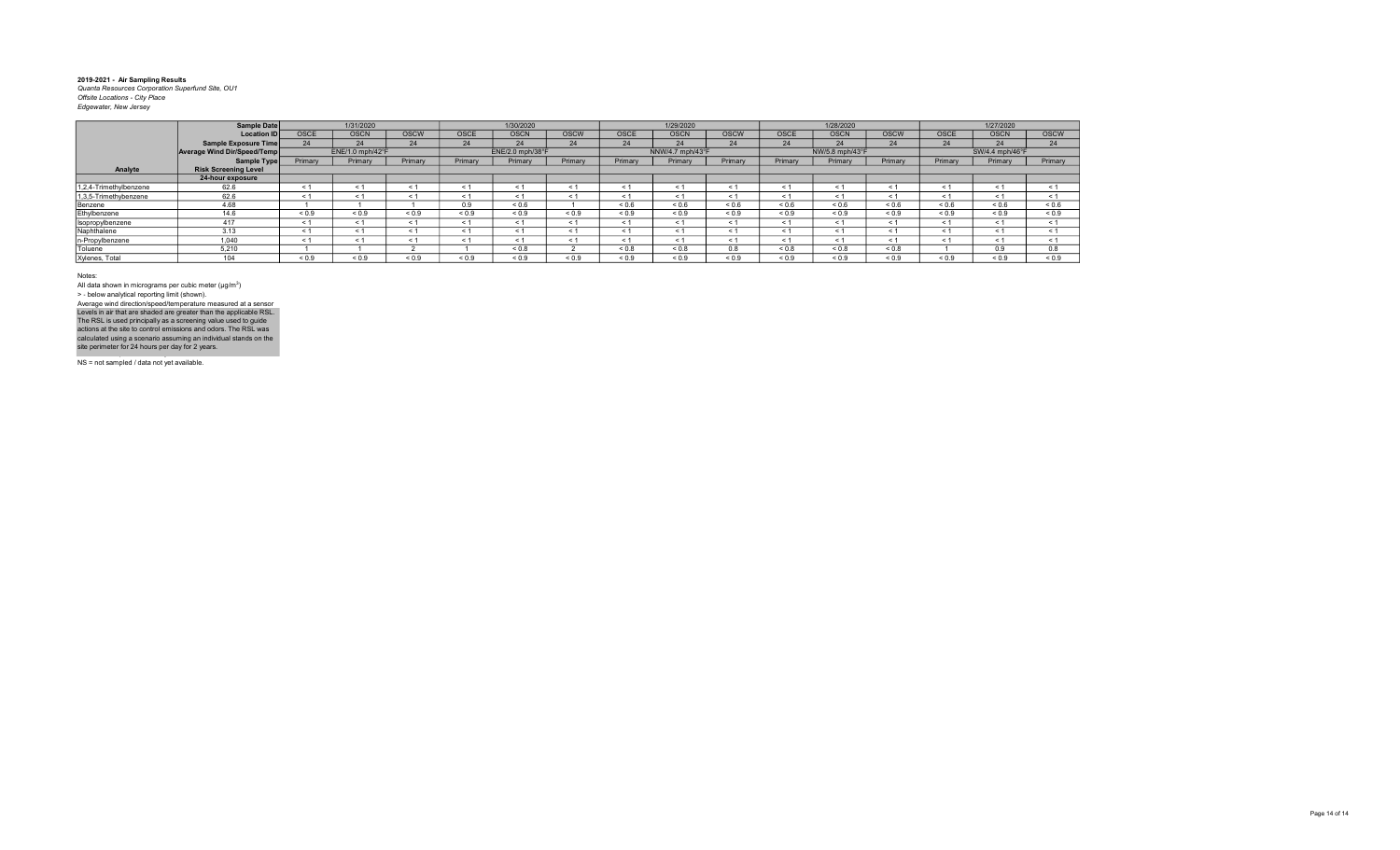|                        | Sample Date                 |            |             | 1/23/2020      |             |             | 1/22/2020       |             |             | 1/21/2020      |             |             | 1/20/2020        |             |
|------------------------|-----------------------------|------------|-------------|----------------|-------------|-------------|-----------------|-------------|-------------|----------------|-------------|-------------|------------------|-------------|
|                        | <b>Location ID</b>          |            | <b>OSCE</b> | <b>OSCN</b>    | <b>OSCW</b> | <b>OSCE</b> | <b>OSCN</b>     | <b>OSCW</b> | <b>OSCE</b> | <b>OSCN</b>    | <b>OSCW</b> | <b>OSCE</b> | <b>OSCN</b>      | <b>OSCW</b> |
|                        | Sample Exposure Time        |            | 24          | 24             | 24          | 24          | 24              | 24          | 24          | 24             | 24          | 24          | 24               | 24          |
|                        | Average Wind Dir/Speed/Temp |            |             | S/2.5 mph/45°F |             |             | SW/2.8 mph/41°F |             |             | N/2.8 mph/35°F |             |             | NNW/5.6 mph/33°F |             |
|                        | Sample Type                 | Primary    | Duplicate   | Primary        | Primary     | Primary     | Primary         | Primary     | Primary     | Primary        | Primary     | Primary     | Primary          | Primary     |
| Analyte                | <b>Risk Screening Level</b> |            |             |                |             |             |                 |             |             |                |             |             |                  |             |
|                        | 24-hour exposure            |            |             |                |             |             |                 |             |             |                |             |             |                  |             |
| 1,2,4-Trimethylbenzene | 62.6                        | < 1        | < 1         | < 1            | < 1         | $\leq$      | $\leq$          | < 1         | < 1         | $\leq$         |             | $\leq$ 1    | < 1              | < 1         |
| 1,3,5-Trimethybenzene  | 62.6                        | < 1        | < 1         | < 1            | < 1         | < 1         | $\leq$          | < 1         | $\leq$ 1    | < 1            | ← 1         | < 1         | $\leq 1$         | < 1         |
| Benzene                | 4.68                        |            |             |                |             |             |                 |             | ${}_{0.6}$  | ${}_{0.6}$     | 0.7         | ${}_{0.6}$  | ${}_{0.6}$       | ${}_{0.6}$  |
| Ethylbenzene           | 14.6                        | ${}_{0.9}$ | ${}_{0.9}$  | ${}_{0.9}$     | ${}_{0.9}$  | ${}_{0.9}$  | ${}_{0.9}$      | ${}_{0.9}$  | ${}_{0.9}$  | ${}_{0.9}$     | ${}_{0.9}$  | ${}_{0.9}$  | ${}_{0.9}$       | ${}_{0.9}$  |
| Isopropylbenzene       | 417                         | < 1        | < 1         | < 1            | < 1         | < 1         | < 1             | < 1         | < 1         | < 1            | < 1         | < 1         | < 1              | < 1         |
| Naphthalene            | 3.13                        | < 1        | < 1         | < 1            | < 1         | < 1         | $\leq$ 1        | < 1         | < 1         | < 1            | $\leq 1$    | < 1         | < 1              | < 1         |
| n-Propylbenzene        | 1,040                       | < 1        | < 1         | < 1            | < 1         | < 1         | $\leq$          | < 1         | $\leq 1$    | < 1            | ← 1         | < 1         | < 1              | < 1         |
| Toluene                | 5,210                       |            |             |                |             |             |                 |             | 0.9         |                |             | ${}_{0.8}$  | ${}_{0.8}$       | 0.8         |
| Xylenes, Total         | 104                         |            |             |                |             |             |                 |             | ${}_{0.9}$  | ${}_{0.9}$     | ${}_{0.9}$  | ${}_{0.9}$  | ${}_{0.9}$       | ${}_{0.9}$  |

Notes:

All data shown in micrograms per cubic meter (μg/m<sup>3</sup>)<br>> - below analytical reporting limit (shown). Levels in air that are shaded are greater than the applicable RSL.<br>The RSL is used principally as a screening value used to guide<br>actions at the site to control emissions and odors. The RSL was<br>calculated using a scenario Average wind direction/speed/temperature measured at a sensor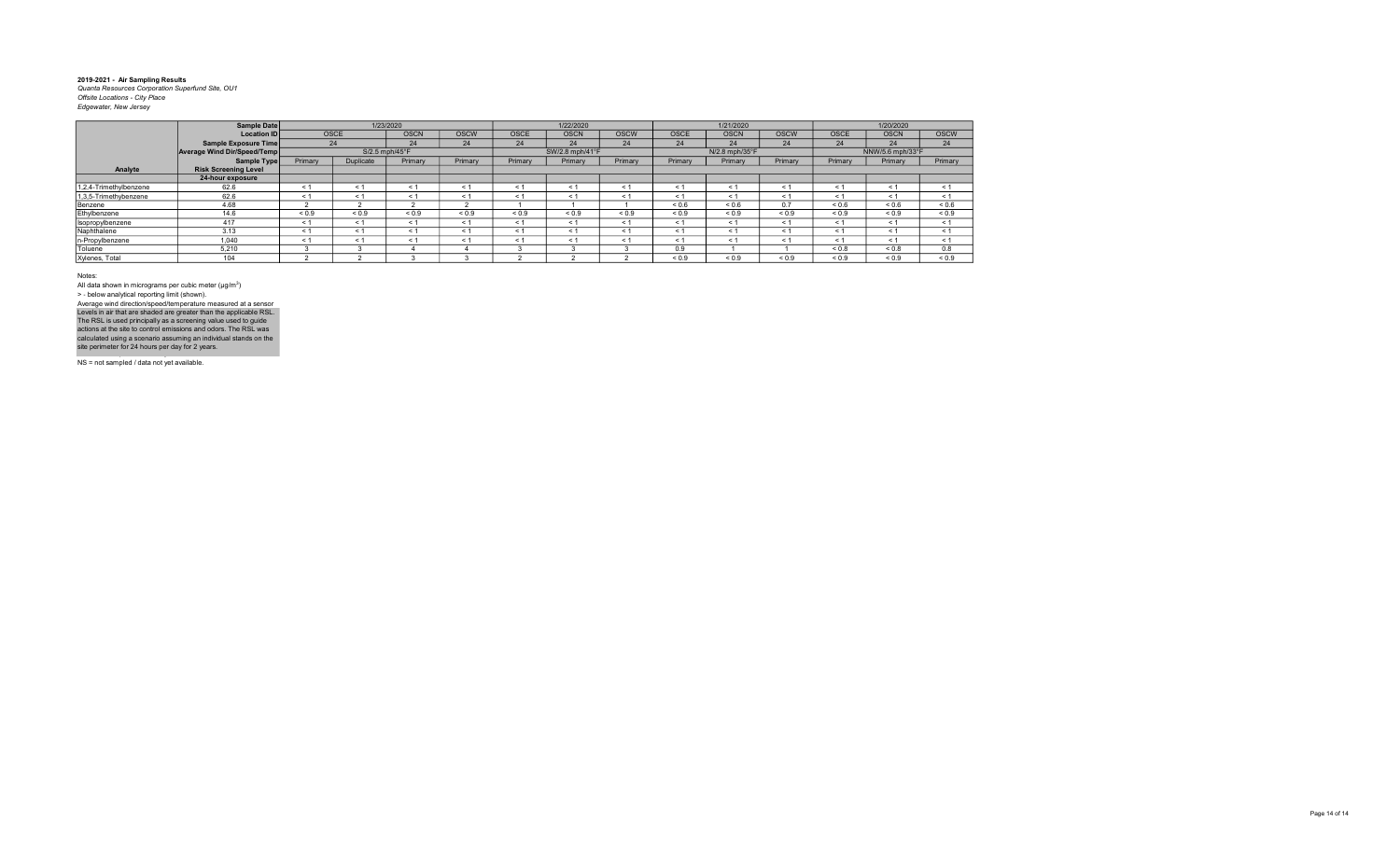|                        | Sample Date                        |             | 1/17/2020        |             |             | 1/16/2020        |             |             | 1/15/2020        |             |            |             | 1/14/2020        |             |
|------------------------|------------------------------------|-------------|------------------|-------------|-------------|------------------|-------------|-------------|------------------|-------------|------------|-------------|------------------|-------------|
|                        | <b>Location ID</b>                 | <b>OSCE</b> | <b>OSCN</b>      | <b>OSCW</b> | <b>OSCE</b> | <b>OSCN</b>      | <b>OSCW</b> | <b>OSCE</b> | <b>OSCN</b>      | <b>OSCW</b> |            | <b>OSCE</b> | <b>OSCN</b>      | <b>OSCW</b> |
|                        | Sample Exposure Time               | 24          | 24               | 24          | 24          | 24               | 24          | 24          | 24               | 24          |            | 24          | 24               | 24          |
|                        | <b>Average Wind Dir/Speed/Temp</b> |             | ENE/2.8 mph/34°F |             |             | WNW/7.8 mph/49°F |             |             | WNW/3.9 mph/51°F |             |            |             | $E/2.0$ mph/45°F |             |
|                        | Sample Type                        | Primary     | Primary          | Primary     | Primary     | Primary          | Primary     | Primary     | Primary          | Primary     | Primary    | Duplicate   | Primary          | Primary     |
| Analyte                | <b>Risk Screening Level</b>        |             |                  |             |             |                  |             |             |                  |             |            |             |                  |             |
|                        | 24-hour exposure                   |             |                  |             |             |                  |             |             |                  |             |            |             |                  |             |
| 1,2,4-Trimethylbenzene | 62.6                               | $\leq 1$    | < 1              | < 1         | < 1         | $\leq$ 1         | < 1         | < 1         | < 1              | < 1         | $\leq 1$   | < 1         | $\leq 1$         | < 1         |
| 1,3,5-Trimethybenzene  | 62.6                               | < 1         | < 1              | < 1         | < 1         | < 1              | < 1         | < 1         | < 1              | < 1         | $<$ 1      | < 1         | < 1              | < 1         |
| Benzene                | 4.68                               | < 0.6       | ${}_{0.6}$       | ${}_{0.6}$  | ${}_{0.6}$  | < 0.6            | ${}_{0.6}$  | 0.9         |                  |             |            |             |                  |             |
| Ethylbenzene           | 14.6                               | ${}_{0.9}$  | ${}_{0.9}$       | ${}_{0.9}$  | ${}_{0.9}$  | ${}_{0.9}$       | ${}_{0.9}$  | ${}_{0.9}$  | ${}_{0.9}$       | ${}_{0.9}$  | ${}_{0.9}$ | ${}_{0.9}$  | ${}_{0.9}$       | ${}_{0.9}$  |
| Isopropylbenzene       | 417                                | < 1         | < 1              | < 1         | < 1         | < 1              | < 1         | < 1         | < 1              | < 1         | < 1        | < 1         | $\leq 1$         | < 1         |
| Naphthalene            | 3.13                               | < 1         | < 1              | < 1         | $\leq 1$    | < 1              | < 1         | < 1         | < 1              | < 1         | < 1        | < 1         | $\leq 1$         | < 1         |
| n-Propylbenzene        | 1.040                              | < 1         | < 1              | < 1         | < 1         | < 1              | < 1         | < 1         | < 1              | < 1         | < 1        | < 1         | < 1              | < 1         |
| Toluene                | 5.210                              | < 0.8       | < 0.8            | ${}_{0.8}$  | 0.8         | < 0.8            | ${}_{0.8}$  |             |                  |             |            |             |                  |             |
| Xylenes, Total         | 104                                | ${}_{0.9}$  | ${}_{0.9}$       | ${}_{0.9}$  | ${}_{0.9}$  | ${}_{0.9}$       | ${}_{0.9}$  | ${}_{0.9}$  |                  | ${}_{0.9}$  | ${}_{0.9}$ | ${}_{0.9}$  | ${}_{0.9}$       | ${}_{0.9}$  |

Notes:

All data shown in micrograms per cubic meter (μg/m<sup>3</sup>)<br>> - below analytical reporting limit (shown). Average wind direction/speed/temperature measured at a sensor

NS = not sampled / data not yet available. Levels in air that are shaded are greater than the applicable RSL.<br>The RSL is used principally as a screening value used to guide<br>actions at the site to control emissions and odors. The RSL was<br>calculated using a scenario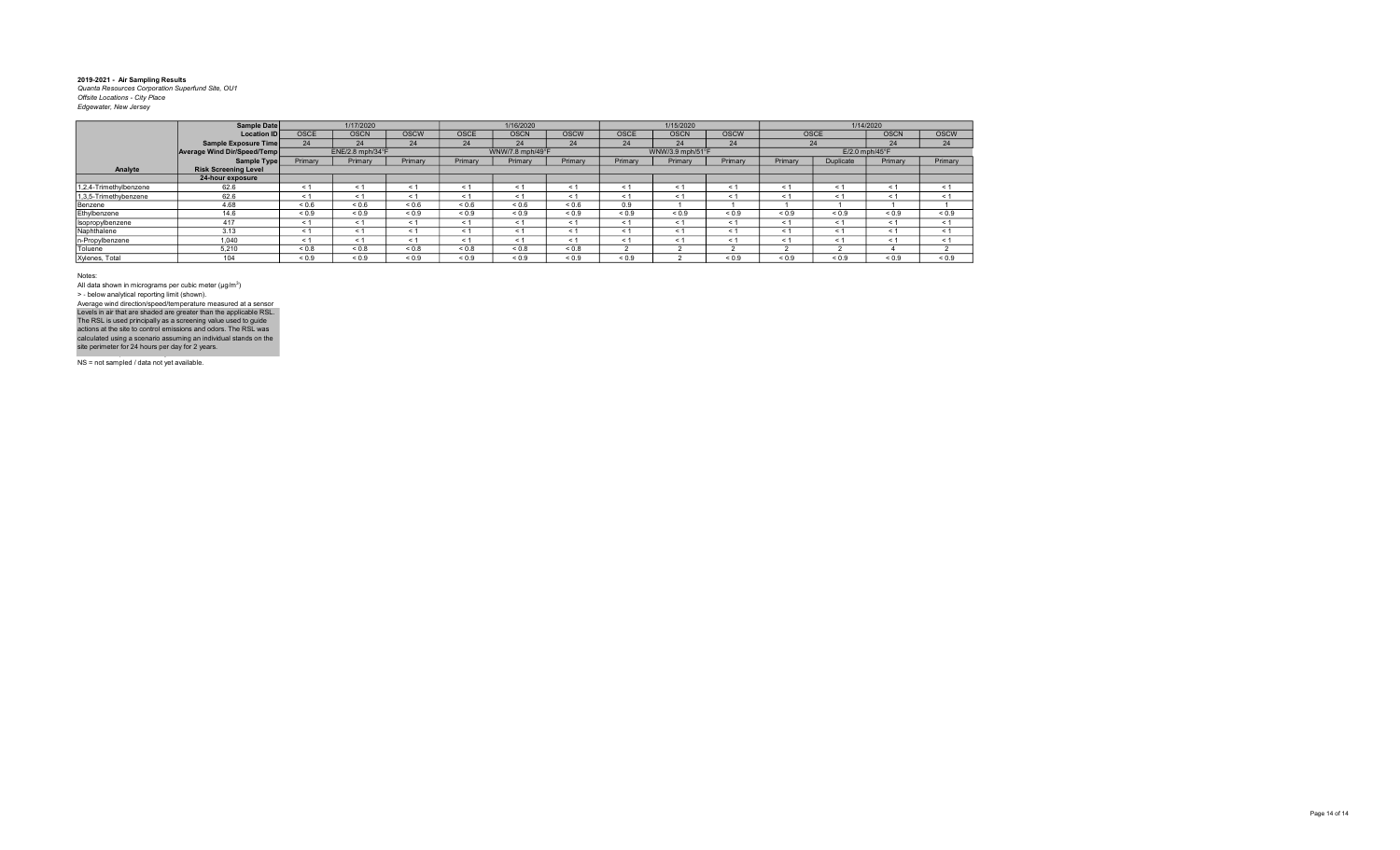|                        | Sample Date                 |             | 1/13/2020                  |             |             | 1/10/2020       |             |             |                | 1/9/2020   |             |             | 1/8/2020          |             |
|------------------------|-----------------------------|-------------|----------------------------|-------------|-------------|-----------------|-------------|-------------|----------------|------------|-------------|-------------|-------------------|-------------|
|                        | <b>Location ID</b>          | <b>OSCE</b> | <b>OSCN</b>                | <b>OSCW</b> | <b>OSCE</b> | <b>OSCN</b>     | <b>OSCW</b> | <b>OSCE</b> | <b>OSCN</b>    |            | <b>OSCW</b> | <b>OSCE</b> | <b>OSCN</b>       | <b>OSCW</b> |
|                        | Sample Exposure Time        | 24          | 24                         | 24          | 24          | 24              | 24          | 24          | 24             |            | 24          | 24          | 24                | 24          |
|                        | Average Wind Dir/Speed/Temp |             | $E/1.4$ mph/44 $\degree$ F |             |             | SW/4.0 mph/55°F |             |             | N/3.3 mph/35°F |            |             |             | W/5.8 mph/44°F    |             |
|                        | Sample Type                 | Primary     | Primary                    | Primary     | Primary     | Primary         | Primary     | Primary     | Primary        | Primary    | Duplicate   | Primary     | Primary           | Primary     |
| Analyte                | <b>Risk Screening Level</b> |             |                            |             |             |                 |             |             |                |            |             |             |                   |             |
|                        | 24-hour exposure            |             |                            |             |             |                 |             |             |                |            |             |             |                   |             |
| 1,2,4-Trimethylbenzene | 62.6                        | $\leq 1$    | < 1                        | $\leq 1$    | < 1         | < 1             | $\leq$      | < 1         | < 1            | < 1        | < 1         | < 1         | $\leq 1$          | < 1         |
| 1,3,5-Trimethybenzene  | 62.6                        | $\leq$ 1    | < 1                        | ← 1         | < 1         | < 1             | $<$ 1       | $\leq$ 1    | < 1            | < 1        | < 1         | $\leq 1$    | < 1               | $\leq$ 1    |
| Benzene                | 4.68                        | 0.9         | 0.9                        |             | 0.8         | 0.9             | 0.8         | 0.6         | 0.7            | 0.6        | < 0.6       | ${}_{0.6}$  | ${}^{5}$ ${}^{6}$ | ${}_{0.6}$  |
| Ethylbenzene           | 14.6                        | ${}_{0.9}$  | ${}_{0.9}$                 | ${}_{0.9}$  | ${}_{0.9}$  | ${}_{0.9}$      | ${}_{0.9}$  | ${}_{0.9}$  | ${}_{0.9}$     | ${}_{0.9}$ | ${}_{0.9}$  | ${}_{0.9}$  | ${}_{0.9}$        | ${}_{0.9}$  |
| Isopropylbenzene       | 417                         | $\leq$ 1    | < 1                        | ← 1         | < 1         | < 1             | $\leq$      | < 1         | < 1            | < 1        | < 1         | < 1         | $\leq 1$          | < 1         |
| Naphthalene            | 3.13                        | $\leq$ 1    | < 1                        | $\leq 1$    | < 1         | < 1             | $\leq$      | < 1         | < 1            | < 1        | < 1         | < 1         | < 1               | < 1         |
| n-Propylbenzene        | 1.040                       | < 1         | < 1                        | $\leq 1$    | < 1         | < 1             | < 1         | < 1         | < 1            | < 1        | < 1         | < 1         | $\leq 1$          | < 1         |
| Toluene                | 5.210                       |             |                            |             |             |                 |             | 0.9         |                | 0.9        | 0.9         | ${}_{0.8}$  | ${}_{0.8}$        | ${}_{0.8}$  |
| Xylenes, Total         | 104                         | ${}_{0.9}$  | ${}_{0.9}$                 | ${}_{0.9}$  | ${}_{0.9}$  | ${}_{0.9}$      | ${}_{0.9}$  | ${}_{0.9}$  | ${}_{0.9}$     | ${}_{0.9}$ | ${}_{0.9}$  | ${}_{0.9}$  | ${}_{0.9}$        | ${}_{0.9}$  |

Notes:

All data shown in micrograms per cubic meter (μg/m<sup>3</sup>)<br>> - below analytical reporting limit (shown). Levels in air that are shaded are greater than the applicable RSL.<br>The RSL is used principally as a screening value used to guide<br>actions at the site to control emissions and odors. The RSL was<br>calculated using a scenario Average wind direction/speed/temperature measured at a sensor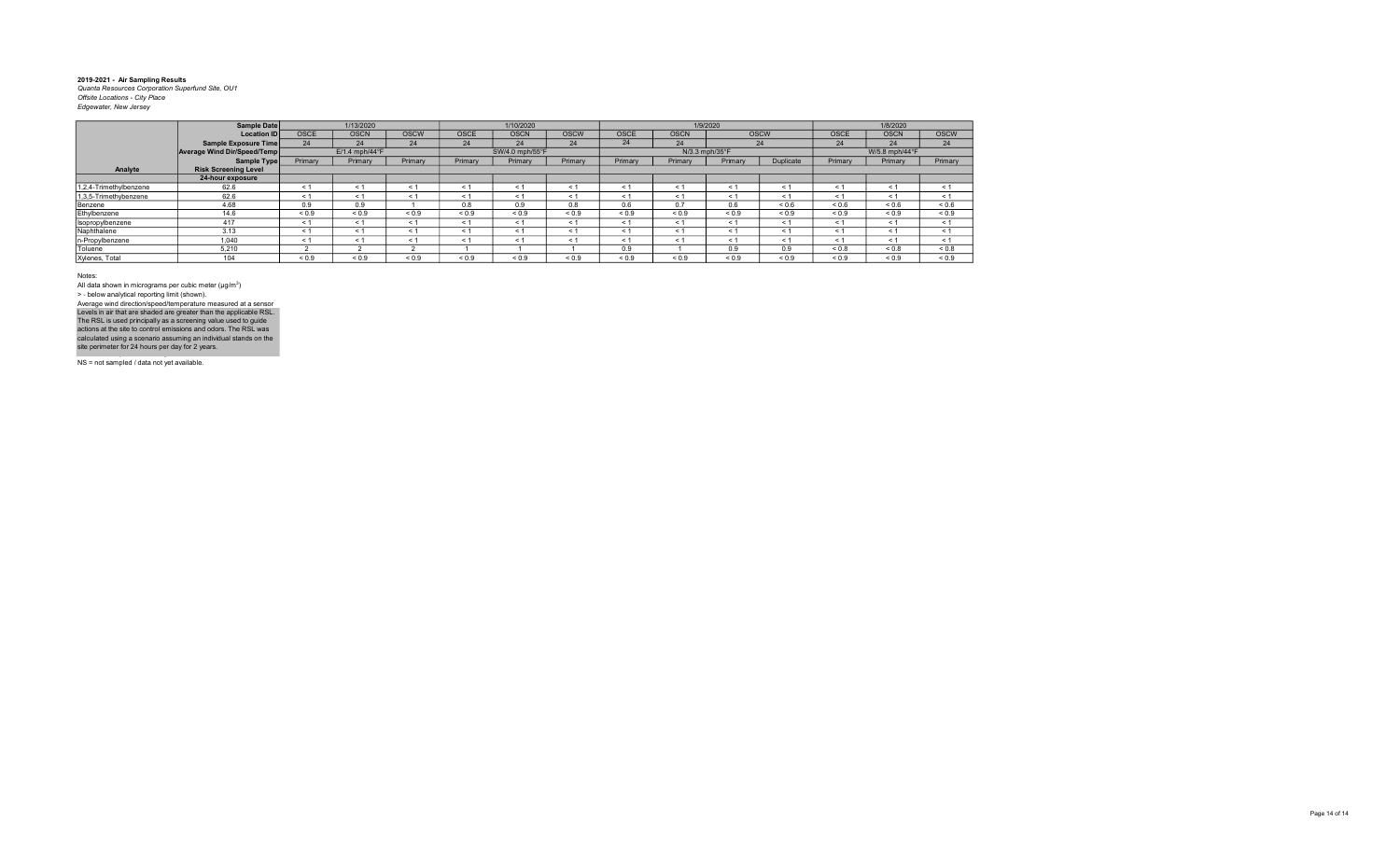|                        | Sample Date                 |             | 1/7/2020         |             |             | 1/6/2020        |              |            |                | 1/3/2020    |             |             | 1/2/2020         |             |
|------------------------|-----------------------------|-------------|------------------|-------------|-------------|-----------------|--------------|------------|----------------|-------------|-------------|-------------|------------------|-------------|
|                        | <b>Location ID</b>          | <b>OSCE</b> | <b>OSCN</b>      | <b>OSCW</b> | <b>OSCE</b> | <b>OSCN</b>     | <b>OSCW</b>  |            | <b>OSCE</b>    | <b>OSCN</b> | <b>OSCW</b> | <b>OSCE</b> | <b>OSCN</b>      | <b>OSCW</b> |
|                        | Sample Exposure Time        | 24          | 24               | 24          | 24          | 24              | 24           |            | 24             | 24          | 24          | 24          | 24               | 24          |
|                        | Average Wind Dir/Speed/Temp |             | ESE/2.2 mph/46°F |             |             | SW/4.4 mph/45°F |              |            | S/2.1 mph/47°F |             |             |             | SSW/2.9 mph/49°F |             |
|                        | Sample Type                 | Primary     | Primary          | Primary     | Primary     | Primary         | Primary      | Primary    | Duplicate      | Primary     | Primary     | Primary     | Primary          | Primary     |
| Analyte                | <b>Risk Screening Level</b> |             |                  |             |             |                 |              |            |                |             |             |             |                  |             |
|                        | 24-hour exposure            |             |                  |             |             |                 |              |            |                |             |             |             |                  |             |
| 1,2,4-Trimethylbenzene | 62.6                        | < 1         | < 1              | < 1         | < 1         | < 1             | $\leq$       | < 1        | < 1            | < 1         | $<$ 1       | < 1         | $\leq 1$         | < 1         |
| 1,3,5-Trimethybenzene  | 62.6                        | ≺ 1         | < 1              | $\leq 1$    | < 1         | < 1             | $\leq$ 1     | < 1        | < 1            | < 1         | < 1         | < 1         | $\leq 1$         | < 1         |
| Benzene                | 4.68                        | 0.8         | 0.9              |             | ${}_{0.6}$  | ${}_{0.6}$      | ${}^{5}$ 0.6 |            |                |             |             |             |                  | 0.9         |
| Ethylbenzene           | 14.6                        | ${}_{0.9}$  | ${}_{0.9}$       | ${}_{0.9}$  | ${}_{0.9}$  | ${}_{0.9}$      | ${}_{0.9}$   | ${}_{0.9}$ | ${}_{0.9}$     | ${}_{0.9}$  | ${}_{0.9}$  | ${}_{0.9}$  | ${}_{0.9}$       | ${}_{0.9}$  |
| Isopropylbenzene       | 417                         | < 1         | < 1              | < 1         | < 1         | < 1             | < 1          | < 1        | < 1            | < 1         | < 1         | < 1         | < 1              | < 1         |
| Naphthalene            | 3.13                        | < 1         | < 1              | < 1         | < 1         | < 1             | < 1          |            |                |             |             | < 1         |                  | < 1         |
| n-Propylbenzene        | 1,040                       | $\leq$ 1    | < 1              | $\leq 1$    | < 1         | < 1             | $\leq$ 1     | < 1        | < 1            | < 1         | < 1         | < 1         | < 1              | < 1         |
| Toluene                | 5.210                       |             |                  |             | ${}_{0.8}$  | ${}_{0.8}$      | 0.8          |            |                |             |             |             |                  |             |
| Xylenes, Total         | 104                         | ${}_{0.9}$  | ${}_{0.9}$       | ${}_{0.9}$  | ${}_{0.9}$  | ${}_{0.9}$      | ${}_{0.9}$   |            |                |             | ${}_{0.9}$  | ${}_{0.9}$  | ${}_{0.9}$       | ${}_{0.9}$  |

Notes:

All data shown in micrograms per cubic meter (μg/m<sup>3</sup>)<br>> - below analytical reporting limit (shown). Levels in air that are shaded are greater than the applicable RSL.<br>The RSL is used principally as a screening value used to guide<br>actions at the site to control emissions and odors. The RSL was<br>calculated using a scenario Average wind direction/speed/temperature measured at a sensor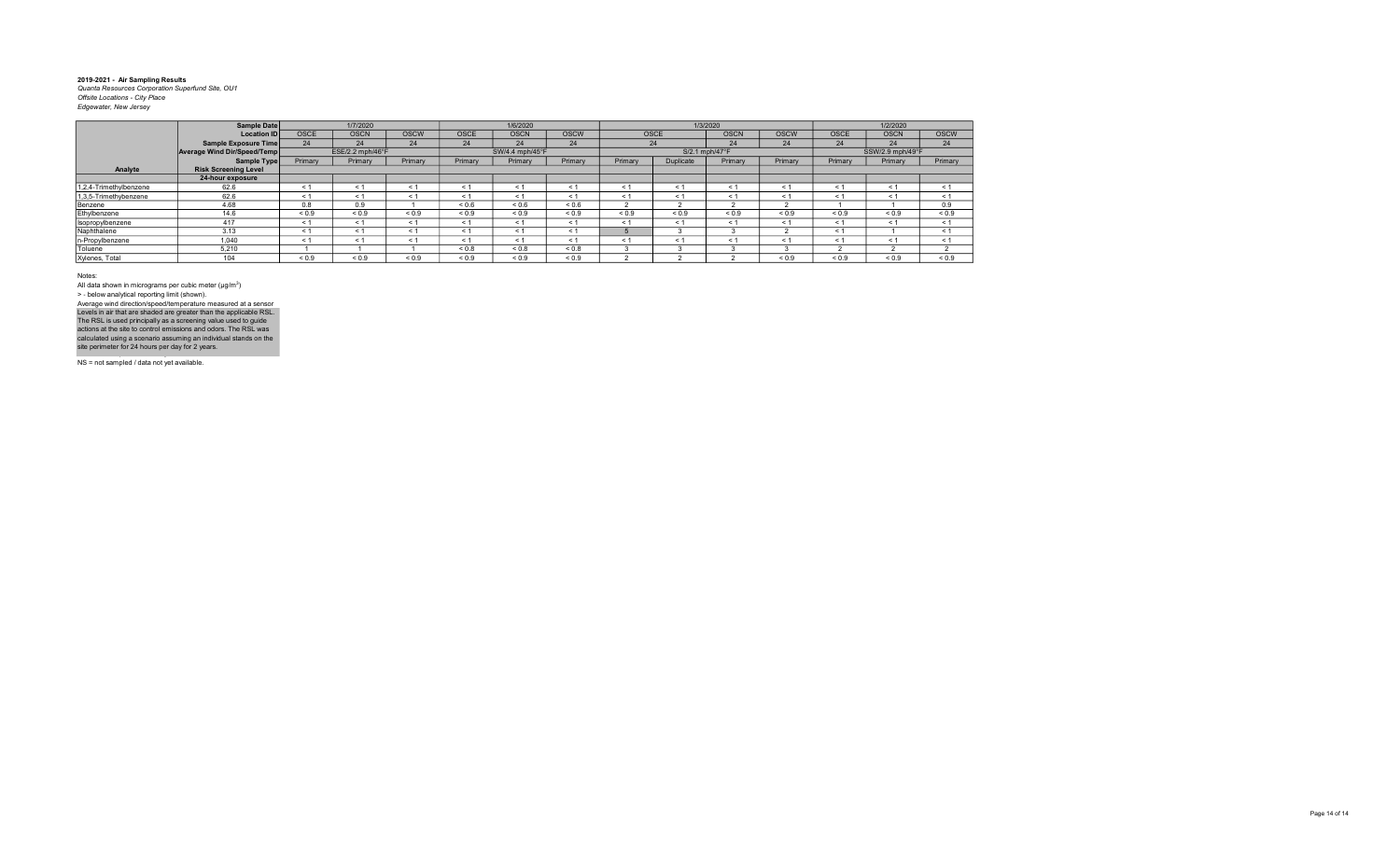|                        | Sample Date                 |             | 12/31/2019      |             |            |             | 12/30/2019       |             |             | 12/20/2019      |             |             | 12/19/2019       |             |
|------------------------|-----------------------------|-------------|-----------------|-------------|------------|-------------|------------------|-------------|-------------|-----------------|-------------|-------------|------------------|-------------|
|                        | <b>Location IDI</b>         | <b>OSCE</b> | <b>OSCN</b>     | <b>OSCW</b> |            | <b>OSCE</b> | <b>OSCN</b>      | <b>OSCW</b> | <b>OSCE</b> | <b>OSCN</b>     | <b>OSCW</b> | <b>OSCE</b> | <b>OSCN</b>      | <b>OSCW</b> |
|                        | Sample Exposure Time        | 24          | 24              | 24          |            | 24          | 24               | 24          | 24          | 24              | 24          | 24          | 24               | 24          |
|                        | Average Wind Dir/Speed/Temp |             | NW/2.1 mph/40°F |             |            |             | $E/7.3$ mph/41°F |             |             | NW/4.8 mph/27°F |             |             | WNW/7.6 mph/26°F |             |
|                        | Sample Type                 | Primary     | Primary         | Primary     | Primary    | Duplicate   | Primary          | Primary     | Primary     | Primary         | Primary     | Primary     | Primary          | Primary     |
| Analyte                | <b>Risk Screening Level</b> |             |                 |             |            |             |                  |             |             |                 |             |             |                  |             |
|                        | 24-hour exposure            |             |                 |             |            |             |                  |             |             |                 |             |             |                  |             |
| 1,2,4-Trimethylbenzene | 62.6                        | $\leq$ 1    | < 1             | $\leq 1$    | < 1        | < 1         | < 1              | $\leq$ 1    | $\leq 1$    | $\leq 1$        | $\leq 1$    | $\leq$ 1    | $\leq 1$         | < 1         |
| 1,3,5-Trimethybenzene  | 62.6                        | < 1         | < 1             | < 1         | < 1        | < 1         | < 1              | < 1         | < 1         | < 1             | < 1         | < 1         | < 1              | < 1         |
| Benzene                | 4.68                        | ${}_{0.6}$  | 0.7             | 0.6         | ${}_{0.6}$ | ${}_{0.6}$  | ${}_{0.6}$       | 0.6         | 0.6         | 0.7             | 0.8         | ${}_{0.6}$  | ${}_{0.6}$       | ${}_{0.6}$  |
| Ethylbenzene           | 14.6                        | ${}_{0.9}$  | < 0.9           | ${}_{0.9}$  | ${}_{0.9}$ | ${}_{0.9}$  | ${}_{0.9}$       | ${}_{0.9}$  | ${}_{0.9}$  | ${}_{0.9}$      | ${}_{0.9}$  | ${}_{0.9}$  | ${}_{0.9}$       | ${}_{0.9}$  |
| Isopropylbenzene       | 417                         | < 1         | < 1             | < 1         | < 1        | < 1         | < 1              | < 1         | < 1         | < 1             | < 1         | < 1         | < 1              | < 1         |
| Naphthalene            | 3.13                        | $\leq$ 1    | < 1             | < 1         | < 1        | < 1         | < 1              | < 1         | < 1         | $\leq 1$        | $\leq 1$    | < 1         | < 1              | < 1         |
| n-Propylbenzene        | 1.040                       | < 1         | < 1             | < 1         | < 1        | < 1         | < 1              | < 1         | < 1         | $\leq 1$        | < 1         | < 1         | < 1              | < 1         |
| Toluene                | 5.210                       | 0.8         |                 | 0.9         | ${}_{0.8}$ | ${}_{0.8}$  | ${}_{0.8}$       | ${}_{0.8}$  | 0.8         | ${}_{0.8}$      | 0.9         | ${}_{0.8}$  | ${}_{0.8}$       | ${}_{0.8}$  |
| Xylenes, Total         | 104                         | ${}_{0.9}$  | ${}_{0.9}$      | ${}_{0.9}$  | ${}_{0.9}$ | ${}_{0.9}$  | ${}_{0.9}$       | ${}_{0.9}$  | ${}_{0.9}$  | ${}_{0.9}$      | ${}_{0.9}$  | ${}_{0.9}$  | ${}_{0.9}$       | ${}_{0.9}$  |

Notes:

All data shown in micrograms per cubic meter (μg/m<sup>3</sup>)<br>> - below analytical reporting limit (shown). Levels in air that are shaded are greater than the applicable RSL.<br>The RSL is used principally as a screening value used to guide<br>actions at the site to control emissions and odors. The RSL was<br>calculated using a scenario Average wind direction/speed/temperature measured at a sensor

NS = not sampled / data not yet available.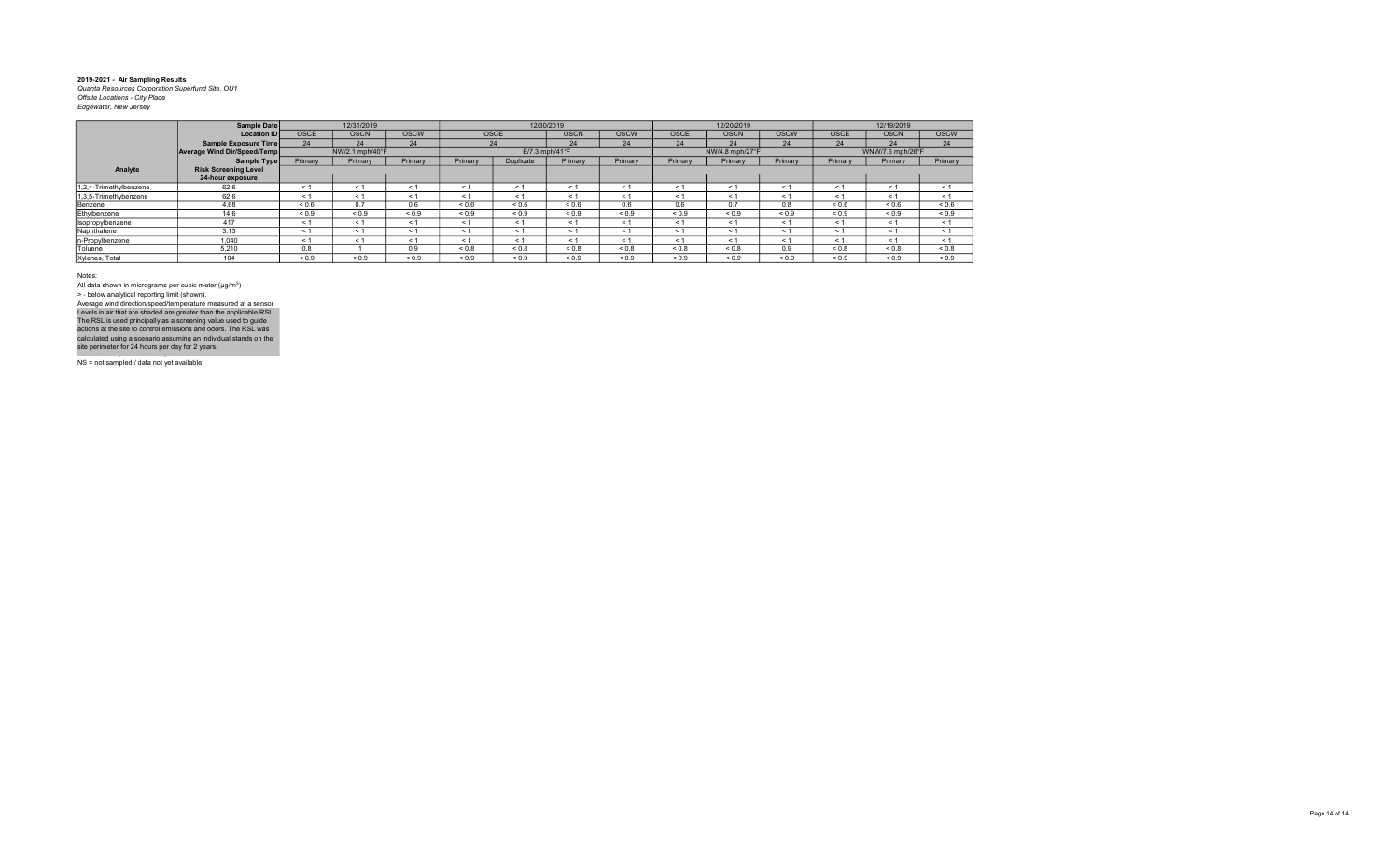|                        | Sample Date                 |            |                | 12/18/2019       |             |             | 12/17/2019       |             |             | 12/16/2019       |             |             | 12/13/2019       |             |
|------------------------|-----------------------------|------------|----------------|------------------|-------------|-------------|------------------|-------------|-------------|------------------|-------------|-------------|------------------|-------------|
|                        | <b>Location ID</b>          |            | <b>OSCE</b>    | <b>OSCN</b>      | <b>OSCW</b> | <b>OSCE</b> | <b>OSCN</b>      | <b>OSCW</b> | <b>OSCE</b> | <b>OSCN</b>      | <b>OSCW</b> | <b>OSCE</b> | <b>OSCN</b>      | <b>OSCW</b> |
|                        | Sample Exposure Time        | 24         |                | 24               | 24          | 24          | 24               | 24          | 24          | 24               | 24          | 24          | 24               | 24          |
|                        | Average Wind Dir/Speed/Temp |            |                | WSW/3.9 mph/36°F |             |             | ENE/3.0 mph/34°F |             |             | WNW/2.4 mph/36°F |             |             | ENE/1.5 mph/44°F |             |
|                        | <b>Sample Type</b>          | Primary    | Duplicate      | Primary          | Primary     | Primary     | Primary          | Primary     | Primary     | Primary          | Primary     | Primary     | Primary          | Primary     |
| Analyte                | <b>Risk Screening Level</b> |            |                |                  |             |             |                  |             |             |                  |             |             |                  |             |
|                        | 24-hour exposure            |            |                |                  |             |             |                  |             |             |                  |             |             |                  |             |
| 1,2,4-Trimethylbenzene | 62.6                        | < 1        | < 1            | < 1              | < 1         | $\leq$      | $\leq$           | < 1         | < 1         | $\leq$           |             | $\leq$ 1    | < 1              | < 1         |
| 1,3,5-Trimethybenzene  | 62.6                        | < 1        | < 1            | < 1              | < 1         | < 1         | $\leq$ 1         | < 1         | $\leq 1$    | < 1              | < 1         | < 1         | < 1              | < 1         |
| Benzene                | 4.68                        | ${}_{0.6}$ | ${}^{5}$ < 0.6 | 0.6              | ${}_{0.6}$  | 0.6         | 0.7              | 0.8         | 0.8         | 0.8              |             |             |                  |             |
| Ethylbenzene           | 14.6                        | ${}_{0.9}$ | ${}_{0.9}$     | ${}_{0.9}$       | ${}_{0.9}$  | ${}_{0.9}$  | ${}_{0.9}$       | ${}_{0.9}$  | ${}_{0.9}$  | ${}_{0.9}$       | ${}_{0.9}$  | ${}_{0.9}$  | ${}_{0.9}$       | ${}_{0.9}$  |
| Isopropylbenzene       | 417                         | < 1        | < 1            | < 1              | < 1         | < 1         | < 1              | < 1         | < 1         | < 1              | < 1         | < 1         | < 1              | < 1         |
| Naphthalene            | 3.13                        | < 1        | < 1            | < 1              | < 1         | < 1         | $\leq$ 1         | < 1         | < 1         | < 1              | $\leq 1$    | < 1         | < 1              | < 1         |
| n-Propylbenzene        | 1,040                       | < 1        | < 1            | < 1              | < 1         | < 1         | < 1              | < 1         | $\leq 1$    | < 1              | ← 1         | < 1         | < 1              | < 1         |
| Toluene                | 5,210                       | ${}_{0.8}$ | ${}_{0.8}$     | $0.8 - 0.8$      | ${}_{0.8}$  | ${}_{0.8}$  | 0.8              | ${}_{0.8}$  |             |                  |             |             |                  |             |
| Xylenes, Total         | 104                         | ${}_{0.9}$ | ${}_{0.9}$     | ${}_{0.9}$       | ${}_{0.9}$  | ${}_{0.9}$  | ${}_{0.9}$       | ${}_{0.9}$  | ${}_{0.9}$  | ${}_{0.9}$       | ${}_{0.9}$  | ${}_{0.9}$  | ${}_{0.9}$       | ${}_{0.9}$  |

Notes:

All data shown in micrograms per cubic meter (μg/m<sup>3</sup>)<br>> - below analytical reporting limit (shown). Levels in air that are shaded are greater than the applicable RSL.<br>The RSL is used principally as a screening value used to guide<br>actions at the site to control emissions and odors. The RSL was<br>calculated using a scenario Average wind direction/speed/temperature measured at a sensor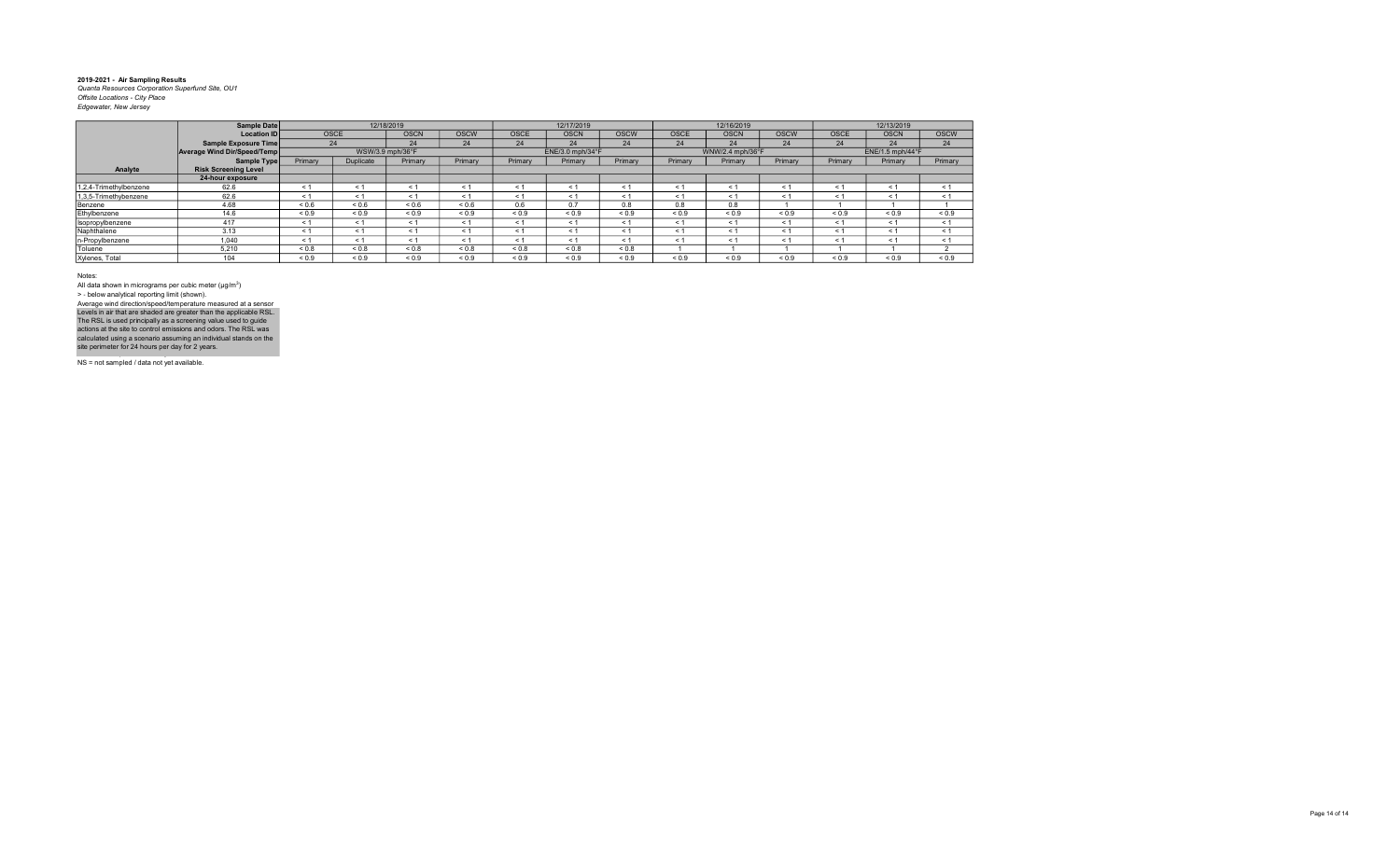|                        | <b>Sample Date</b>          |             | 12/12/2019     |             |            | 12/11/2019       |              |             | 12/10/2019      |             |            |                 | 12/9/2019   |             |
|------------------------|-----------------------------|-------------|----------------|-------------|------------|------------------|--------------|-------------|-----------------|-------------|------------|-----------------|-------------|-------------|
|                        | <b>Location ID</b>          | <b>OSCE</b> | <b>OSCN</b>    | <b>OSCW</b> | OSCE       | <b>OSCN</b>      | <b>OSCW</b>  | <b>OSCE</b> | <b>OSCN</b>     | <b>OSCW</b> |            | <b>OSCE</b>     | <b>OSCN</b> | <b>OSCW</b> |
|                        | <b>Sample Exposure Time</b> | 24          | 24             | 24          | 24         | 24               | 24           | 24          | 24              | 24          |            | 24              | 24          | 24          |
|                        | Average Wind Dir/Speed/Temp |             | N/3.2 mph/38°F |             |            | WNW/2.2 mph/38°F |              |             | SW/3.8 mph/58°F |             |            | SE/2.1 mph/52°F |             |             |
|                        | <b>Sample Type</b>          | Primary     | Primary        | Primary     | Primary    | Primary          | Primary      | Primary     | Primary         | Primary     | Primary    | Duplicate       | Primary     | Primary     |
| Analyte                | <b>Risk Screening Level</b> |             |                |             |            |                  |              |             |                 |             |            |                 |             |             |
|                        | 24-hour exposure            |             |                |             |            |                  |              |             |                 |             |            |                 |             |             |
| 1,2,4-Trimethylbenzene | 62.6                        | < 1         | $\leq 1$       | ← 1         | < 1        | < 1              | < 1          | < 1         | $\leq$ 1        | < 1         | < 1        | < 1             | < 1         | < 1         |
| 1,3,5-Trimethybenzene  | 62.6                        | < 1         | $\leq 1$       | < 1         | < 1        | < 1              | < 1          | < 1         | $\leq$ 1        | < 1         | < 1        | < 1             | $\leq 1$    | < 1         |
| Benzene                | 4.68                        | 0.7         | 0.8            | 0.9         | ${}_{0.6}$ | 0.6              | ${}^{5}$ 0.6 | ${}_{0.6}$  | ${}_{0.6}$      | 0.6         | < 0.6      | 0.6             | 0.7         | 0.7         |
| Ethylbenzene           | 14.6                        | ${}_{0.9}$  | ${}_{0.9}$     | ${}_{0.9}$  | ${}_{0.9}$ | < 0.9            | ${}_{0.9}$   | ${}_{0.9}$  | ${}_{0.9}$      | ${}_{0.9}$  | ${}_{0.9}$ | ${}_{0.9}$      | ${}_{0.9}$  | ${}_{0.9}$  |
| Isopropylbenzene       | 417                         | < 1         | $\leq 1$       | ← 1         | < 1        | < 1              | < 1          | < 1         | < 1             | < 1         | < 1        | < 1             | $\leq 1$    | < 1         |
| Naphthalene            | 3.13                        | < 1         | $\leq 1$       | < 1         | < 1        | < 1              | < 1          | < 1         | < 1             | < 1         | < 1        | < 1             | < 1         | < 1         |
| n-Propylbenzene        | 1.040                       | < 1         | < 1            | < 1         | < 1        | < 1              | < 1          | < 1         | < 1             | < 1         | < 1        | < 1             | $\leq 1$    | < 1         |
| Toluene                | 5.210                       | < 0.8       | 0.9            |             | 0.8        | < 0.8            | &0.8         | 0.8         | 0.8             | 0.9         | 0.9        |                 |             | 0.9         |
| Xylenes, Total         | 104                         | ${}_{0.9}$  | ${}_{0.9}$     | ${}_{0.9}$  | ${}_{0.9}$ | ${}_{0.9}$       | ${}_{0.9}$   | ${}_{0.9}$  | ${}_{0.9}$      | ${}_{0.9}$  | ${}_{0.9}$ | ${}_{0.9}$      | ${}_{0.9}$  | ${}_{0.9}$  |

Notes:

All data shown in micrograms per cubic meter (μg/m<sup>3</sup>)<br>> - below analytical reporting limit (shown). Levels in air that are shaded are greater than the applicable RSL.<br>The RSL is used principally as a screening value used to guide<br>actions at the site to control emissions and odors. The RSL was<br>calculated using a scenario Average wind direction/speed/temperature measured at a sensor

NS = not sampled / data not yet available.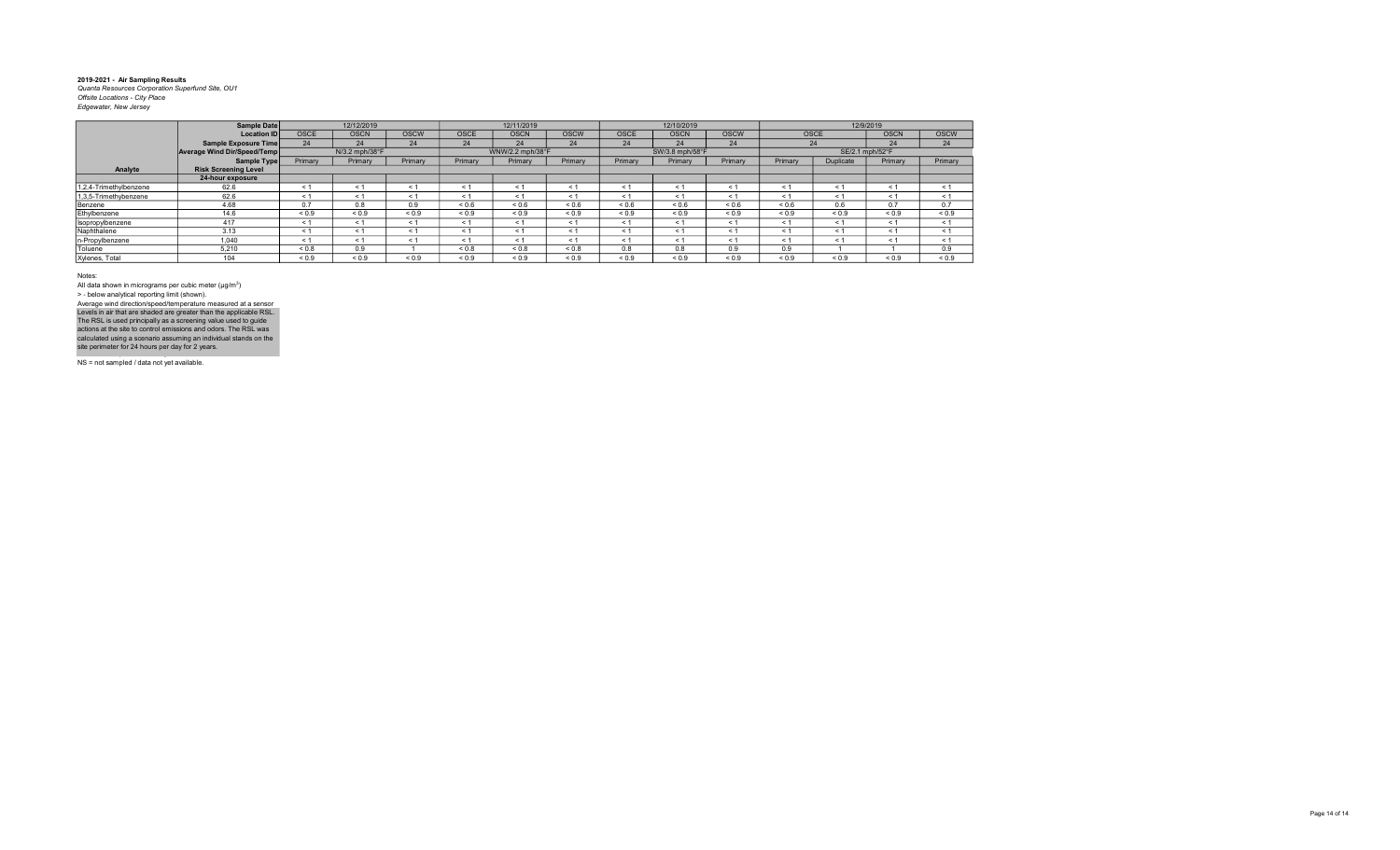|                        | Sample Date                 |            |                | 12/6/2019        |             |             | 12/5/2019      |             |             | 12/4/2019       |             |             | 12/3/2019       |             |
|------------------------|-----------------------------|------------|----------------|------------------|-------------|-------------|----------------|-------------|-------------|-----------------|-------------|-------------|-----------------|-------------|
|                        | <b>Location ID</b>          |            | <b>OSCE</b>    | <b>OSCN</b>      | <b>OSCW</b> | <b>OSCE</b> | <b>OSCN</b>    | <b>OSCW</b> | <b>OSCE</b> | <b>OSCN</b>     | <b>OSCW</b> | <b>OSCE</b> | <b>OSCN</b>     | <b>OSCW</b> |
|                        | Sample Exposure Time        |            | 24             | 24               | 24          | 24          | 24             | 24          | 24          | 24              | 24          | 24          | 24              | 24          |
|                        | Average Wind Dir/Speed/Temp |            |                | SSW/3.9 mph/49°F |             |             | W/6.2 mph/42°F |             |             | SW/2.8 mph/38°F |             |             | NW/6.5 mph/37°F |             |
|                        | <b>Sample Type</b>          | Primary    | Duplicate      | Primary          | Primary     | Primary     | Primary        | Primary     | Primary     | Primary         | Primary     | Primary     | Primary         | Primary     |
| Analyte                | <b>Risk Screening Level</b> |            |                |                  |             |             |                |             |             |                 |             |             |                 |             |
|                        | 24-hour exposure            |            |                |                  |             |             |                |             |             |                 |             |             |                 |             |
| 1,2,4-Trimethylbenzene | 62.6                        | < 1        | < 1            | < 1              | < 1         | < 1         | $\leq$         | < 1         | < 1         | $\leq$          |             | $\leq$ 1    | < 1             | < 1         |
| 1,3,5-Trimethybenzene  | 62.6                        | < 1        | < 1            | < 1              | < 1         | < 1         | $\leq$ 1       | < 1         | $\leq$ 1    | < 1             | < 1         | < 1         | $\leq 1$        | < 1         |
| Benzene                | 4.68                        | ${}_{0.6}$ | ${}^{5}$ < 0.6 | 0.7              | ${}_{0.6}$  | ${}_{0.6}$  | 0.6            | 0.6         | 0.7         | 0.8             | 0.8         | ${}_{0.6}$  | ${}_{0.6}$      | ${}_{0.6}$  |
| Ethylbenzene           | 14.6                        | ${}_{0.9}$ | ${}_{0.9}$     | ${}_{0.9}$       | ${}_{0.9}$  | ${}_{0.9}$  | ${}_{0.9}$     | ${}_{0.9}$  | ${}_{0.9}$  | ${}_{0.9}$      | ${}_{0.9}$  | ${}_{0.9}$  | ${}_{0.9}$      | ${}_{0.9}$  |
| Isopropylbenzene       | 417                         | < 1        | < 1            | < 1              | < 1         | < 1         | < 1            | < 1         | < 1         | < 1             | < 1         | < 1         | < 1             | < 1         |
| Naphthalene            | 3.13                        | < 1        | < 1            | < 1              | < 1         | < 1         | $\leq$ 1       | < 1         | < 1         | < 1             | < 1         | < 1         | < 1             | < 1         |
| n-Propylbenzene        | 1,040                       | < 1        | < 1            | < 1              | < 1         | < 1         | $\leq$         | < 1         | $\leq 1$    | < 1             | ← 1         | < 1         | < 1             | < 1         |
| Toluene                | 5,210                       | 0.8        | ${}_{0.8}$     |                  | 0.9         | ${}_{0.8}$  | 0.8            | ${}_{0.8}$  |             |                 |             |             | 0.9             | 0.9         |
| Xylenes, Total         | 104                         | ${}_{0.9}$ | ${}_{0.9}$     | ${}_{0.9}$       | ${}_{0.9}$  | ${}_{0.9}$  | ${}_{0.9}$     | ${}_{0.9}$  | ${}_{0.9}$  | ${}_{0.9}$      | ${}_{0.9}$  | ${}_{0.9}$  | ${}_{0.9}$      | ${}_{0.9}$  |

Notes:

All data shown in micrograms per cubic meter (μg/m<sup>3</sup>)<br>> - below analytical reporting limit (shown). Levels in air that are shaded are greater than the applicable RSL.<br>The RSL is used principally as a screening value used to guide<br>actions at the site to control emissions and odors. The RSL was<br>calculated using a scenario Average wind direction/speed/temperature measured at a sensor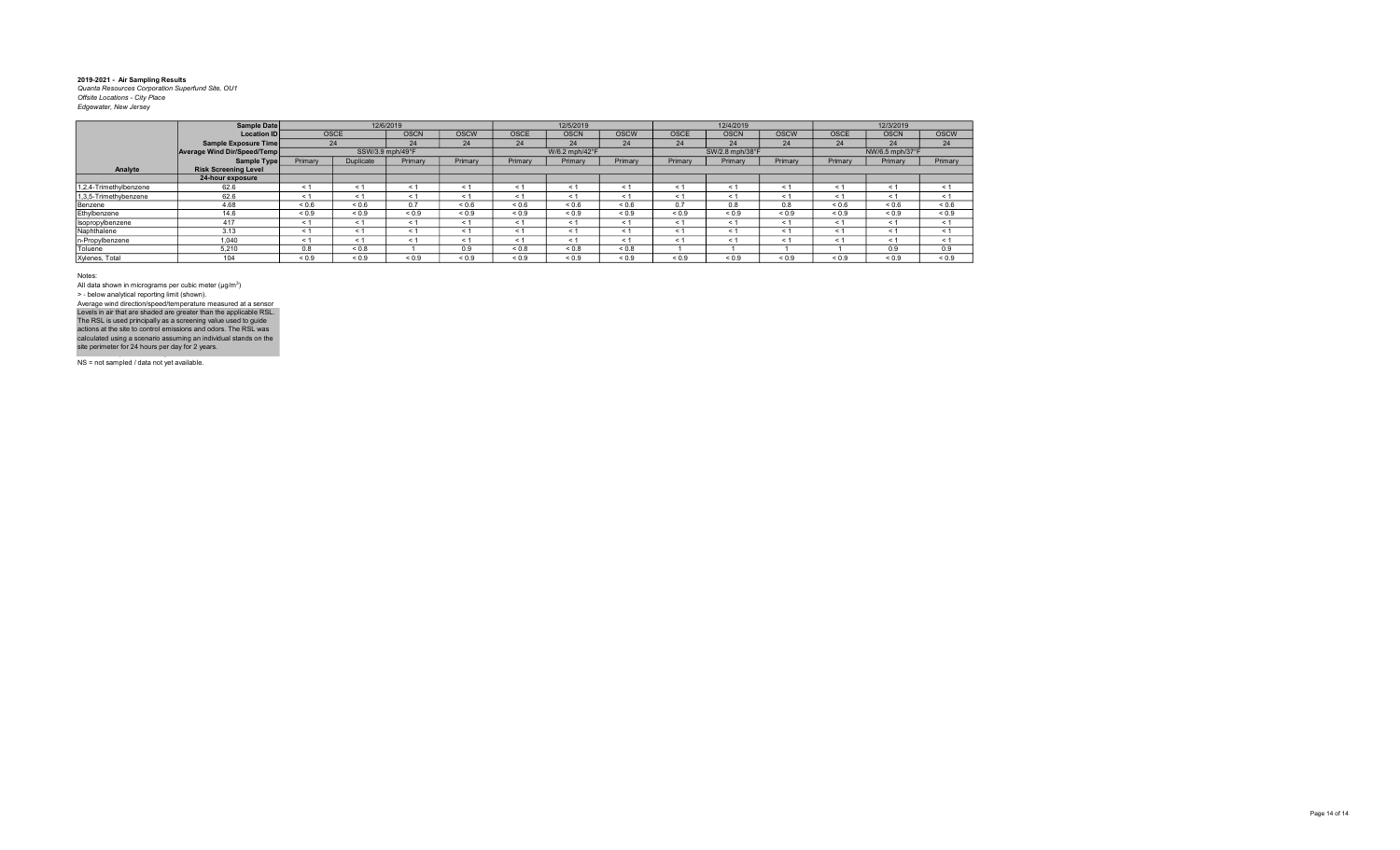|                        | Sample Date                 |             | 12/2/2019        |             |            |                  | 11/26/2019  |             |             | 11/25/2019       |             | 11/22/2019      |             | 11/21/2019      |             |
|------------------------|-----------------------------|-------------|------------------|-------------|------------|------------------|-------------|-------------|-------------|------------------|-------------|-----------------|-------------|-----------------|-------------|
|                        | <b>Location ID</b>          | <b>OSCE</b> | <b>OSCN</b>      | <b>OSCW</b> |            | OSCE             | <b>OSCN</b> | <b>OSCW</b> | <b>OSCE</b> | <b>OSCN</b>      | <b>OSCW</b> | <b>OSCE</b>     | <b>OSCE</b> | <b>OSCN</b>     | <b>OSCW</b> |
|                        | Sample Exposure Time        | 24          | 24               | 24          |            | 24               | 24          | 24          | 24          | 24               | 24          | 24              | 24          | 24              | 24          |
|                        | Average Wind Dir/Speed/Temp |             | NNW/3.9 mph/36°F |             |            | SSW/2.9 mph/61°F |             |             |             | SSW/2.9 mph/54°F |             | VSW/4.4 mph/531 |             | NW/2.5 mph/55°F |             |
|                        | Sample Type                 | Primary     | Primary          | Primary     | Primary    | Duplicate        | Primary     | Primary     | Primary     | Primary          | Primary     | Primary         | Primary     | Primary         | Primary     |
| Analyte                | <b>Risk Screening Level</b> |             |                  |             |            |                  |             |             |             |                  |             |                 |             |                 |             |
|                        | 24-hour exposure            |             |                  |             |            |                  |             |             |             |                  |             |                 |             |                 |             |
| 1,2,4-Trimethylbenzene | 62.6                        | $\leq$ 1    | < 1              | - 1         | < 1        | < 1              | < 1         | < 1         | < 1         | $\leq 1$         | $\leq$ 1    | $\leq 1$        | < 1         | < 1             | < 1         |
| 1,3,5-Trimethybenzene  | 62.6                        | $\leq$ 1    | < 1              | < 1         | < 1        | < 1              | < 1         | < 1         | ← 1         | $\leq 1$         | ← 1         | < 1             | < 1         | < 1             | $\leq 1$    |
| Benzene                | 4.68                        | 0.7         | ${}_{0.6}$       | ${}_{0.6}$  |            |                  |             |             |             |                  | 0.9         | ${}_{0.6}$      | ${}_{0.6}$  | ${}_{0.6}$      | ${}_{0.6}$  |
| Ethylbenzene           | 14.6                        | ${}_{0.9}$  | ${}_{0.9}$       | ${}_{0.9}$  | ${}_{0.9}$ | ${}_{0.9}$       |             | ${}_{0.9}$  | ${}_{0.9}$  | ${}_{0.9}$       | ${}_{0.9}$  | ${}_{0.9}$      | ${}_{0.9}$  | ${}_{0.9}$      | ${}_{0.9}$  |
| Isopropylbenzene       | 417                         | < 1         | < 1              | < 1         | < 1        | < 1              | < 1         | < 1         | < 1         | < 1              | < 1         | < 1             | < 1         | < 1             | < 1         |
| Naphthalene            | 3.13                        | < 1         | < 1              | < 1         |            |                  |             |             | < 1         | $\leq$ 1         | < 1         | < 1             | < 1         | < 1             | < 1         |
| n-Propylbenzene        | 1,040                       | < 1         | < 1              | < 1         | < 1        | < 1              | < 1         | < 1         | < 1         | < 1              | < 1         | < 1             | < 1         | < 1             | < 1         |
| Toluene                | 5.210                       | $0.8 - 0.8$ | ${}_{0.8}$       | ${}_{0.8}$  |            |                  |             |             |             |                  |             | ${}_{0.8}$      |             | 0.8             | ${}_{0.8}$  |
| Xylenes, Total         | 104                         | ${}_{0.9}$  | ${}_{0.9}$       | ${}_{0.9}$  | ${}_{0.9}$ |                  |             |             | ${}_{0.9}$  | ${}_{0.9}$       | ${}_{0.9}$  | ${}_{0.9}$      | ${}_{0.9}$  | ${}_{0.9}$      | ${}_{0.9}$  |

Notes:

All data shown in micrograms per cubic meter (μg/m<sup>3</sup>)<br>> - below analytical reporting limit (shown). Levels in air that are shaded are greater than the applicable RSL.<br>The RSL is used principally as a screening value used to guide<br>actions at the site to control emissions and odors. The RSL was<br>calculated using a scenario Average wind direction/speed/temperature measured at a sensor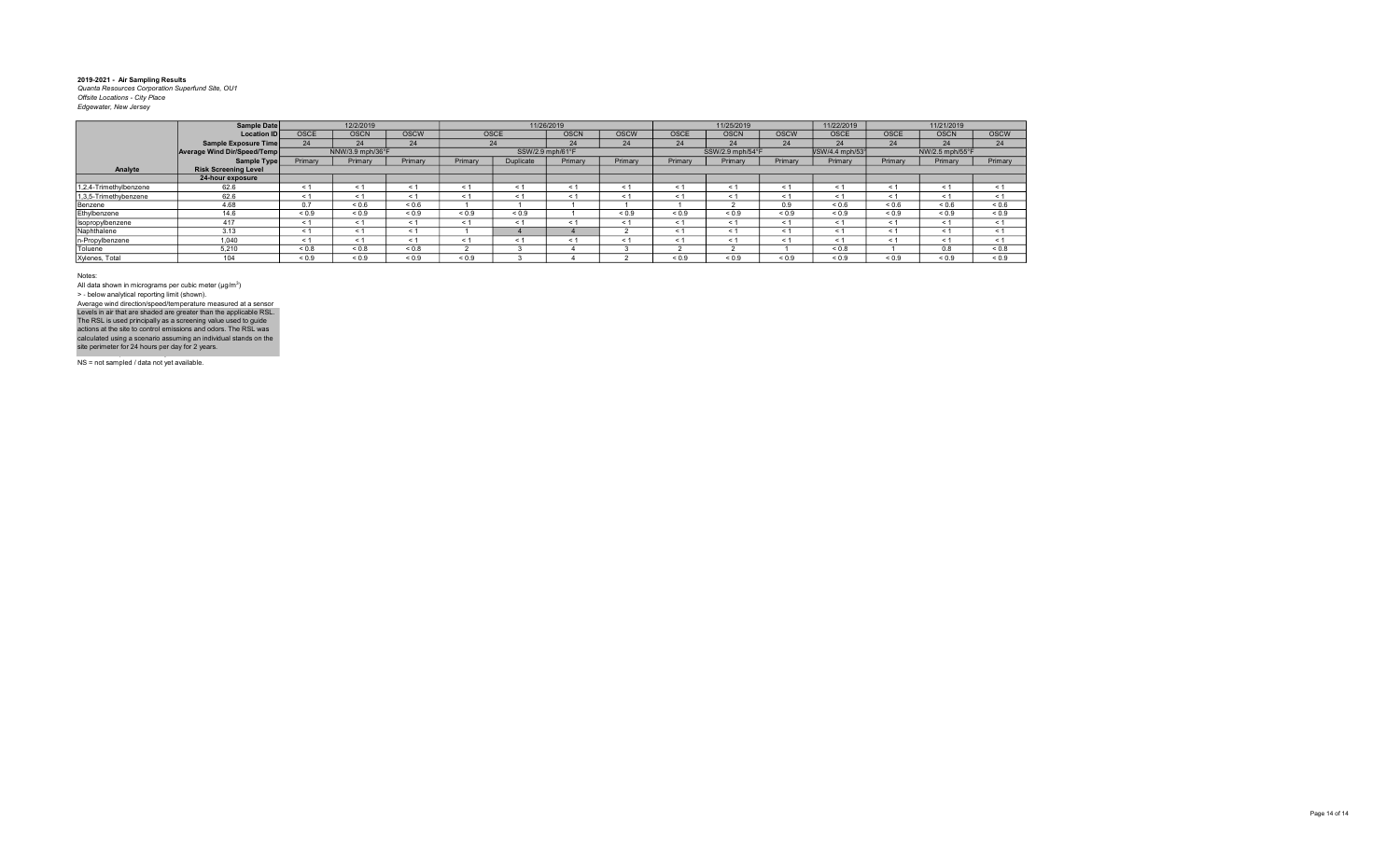|                        | Sample Date                 |             | 11/20/2019       |             |             | 11/19/2019       |             |            | 11/18/2019       |             |            | 11/15/2019      |             |            |                 | 11/14/2019  |             |
|------------------------|-----------------------------|-------------|------------------|-------------|-------------|------------------|-------------|------------|------------------|-------------|------------|-----------------|-------------|------------|-----------------|-------------|-------------|
|                        | <b>Location ID</b>          | <b>OSCE</b> | <b>OSCN</b>      | <b>OSCW</b> | <b>OSCE</b> | <b>OSCN</b>      | <b>OSCW</b> | OSCE       | <b>OSCN</b>      | <b>OSCW</b> | OSCE       | <b>OSCN</b>     | <b>OSCW</b> | OSCE       |                 | <b>OSCN</b> | <b>OSCW</b> |
|                        | Sample Exposure Time        | 24          | 24               | 24          | 24          | 24               | 24          | 24         | 24               | 24          | 24         | 24              | 24          | 24         |                 | 24          | 24          |
|                        | Average Wind Dir/Speed/Temp |             | NNW/4.5 mph/50°F |             |             | WNW/3.6 mph/47°F |             |            | NNW/2.6 mph/42°F |             |            | SW/3.4 mph/52°F |             |            | SW/3.2 mph/44°F |             |             |
|                        | Sample Type                 | Primary     | Primary          | Primary     | Primary     | Primary          | Primary     | Primary    | Primary          | Primary     | Primary    | Primary         | Primary     | Primary    | Duplicate       | Primary     | Primary     |
| Analyte                | <b>Risk Screening Level</b> |             |                  |             |             |                  |             |            |                  |             |            |                 |             |            |                 |             |             |
|                        | 24-hour exposure            |             |                  |             |             |                  |             |            |                  |             |            |                 |             |            |                 |             |             |
| 1,2,4-Trimethylbenzene | 62.6                        | < 1         |                  | < 1         | < 1         | < 1              | e 1         | < 1        | $<$ 1            | < 1         | < 1        |                 | < 1         | $<$ 1      | < 1             | < 1         | < 1         |
| 1,3,5-Trimethybenzene  | 62.6                        | $\leq$      |                  | < 1         | < 1         | < 1              | < '         | < 1        | $<$ 1            | < 1         | < 1        |                 | - 1         | < 1        | < 1             | < 1         | < 1         |
| Benzene                | 4.68                        | 0.7         | ${}_{0.6}$       | ${}_{0.6}$  | ${}_{0.6}$  | ${}_{0.6}$       | ${}_{0.6}$  | 0.7        | 0.6              | ${}_{0.6}$  | 0.7        | ${}_{0.6}$      | 0.6         | ${}_{0.6}$ | 0.7             | 07          | $\sim$ $-$  |
| Ethylbenzene           | 14.6                        | ${}_{0.9}$  | ${}_{0.9}$       | ${}_{0.9}$  | ${}_{0.9}$  | ${}_{0.9}$       | ${}_{0.9}$  | ${}_{0.9}$ | ${}_{0.9}$       | ${}_{0.9}$  | ${}_{0.9}$ | ${}_{0.9}$      | ${}_{0.9}$  | ${}_{0.9}$ | ${}_{0.9}$      | ${}_{0.9}$  | ${}_{0.9}$  |
| Isopropylbenzene       | 417                         | < 1         |                  | < 1         | < 1         | < 1              |             | < 1        | < 1              | < 1         | < 1        |                 | < 1         | < 1        | < 1             | < 1         |             |
| Naphthalene            | 3.13                        | $\leq$      |                  | < 1         | < 1         | < 1              |             |            | $\leq$ 1         |             | < 1        |                 | < 1         | $\leq$     | < 1             | < 1         |             |
| n-Propylbenzene        | 1.040                       | ≺ 1         |                  | < 1         | < 1         | < 1              |             | < 1        | < 1              | < 1         | < 1        |                 | - 1         | < '        | < 1             | < 1         |             |
| Toluene                | 5.210                       |             | 0.9              | 0.9         | ${}_{0.8}$  | 0.8              |             |            | 0.9              |             |            |                 |             |            |                 |             |             |
| Xylenes, Total         |                             | ${}_{0.9}$  | ${}_{0.9}$       | 0.9         | ${}_{0.9}$  | ${}_{0.9}$       | ${}_{0.9}$  | ${}_{0.9}$ | ${}_{0.9}$       | ${}_{0.9}$  | ${}_{0.9}$ | ${}^{8}$ 0.9    | ${}^{<0.9}$ | ${}_{0.9}$ | ${}_{0.9}$      | ${}_{0.9}$  | ${}_{0.9}$  |

Notes:

All data shown in micrograms per cubic meter (μg/m<sup>3</sup>)<br>> - below analytical reporting limit (shown). Levels in air that are shaded are greater than the applicable RSL.<br>The RSL is used principally as a screening value used to guide<br>actions at the site to control emissions and odors. The RSL was<br>calculated using a scenario Average wind direction/speed/temperature measured at a sensor

NS = not sampled / data not yet available.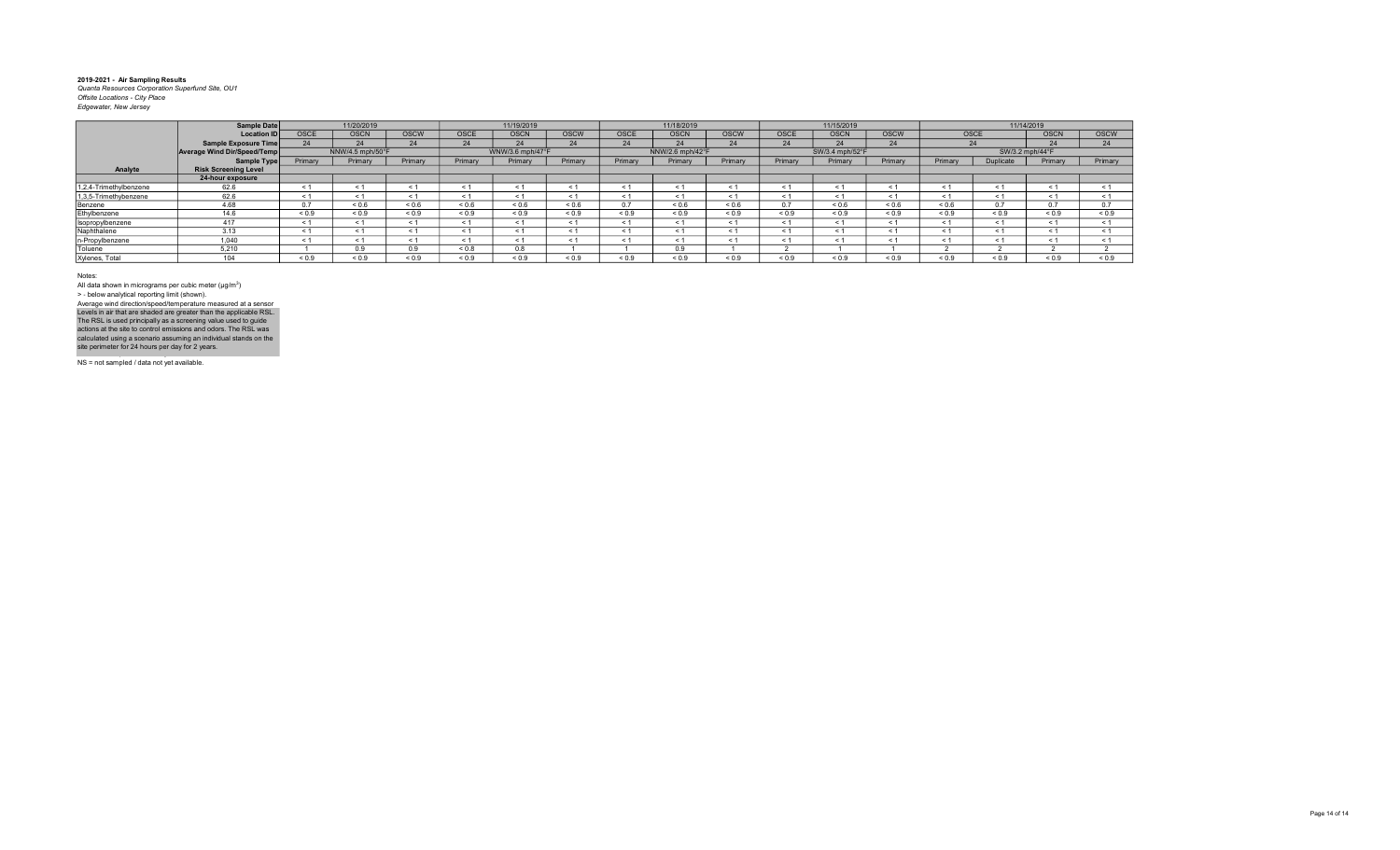|                        | Sample Date                 |             | 11/13/2019      |             |             | 11/12/2019      |             |             | 11/11/2019      |             |            |                 | 11/8/2019   |             |
|------------------------|-----------------------------|-------------|-----------------|-------------|-------------|-----------------|-------------|-------------|-----------------|-------------|------------|-----------------|-------------|-------------|
|                        | <b>Location ID</b>          | <b>OSCE</b> | <b>OSCN</b>     | <b>OSCW</b> | <b>OSCE</b> | <b>OSCN</b>     | <b>OSCW</b> | <b>OSCE</b> | <b>OSCN</b>     | <b>OSCW</b> |            | OSCE            | <b>OSCN</b> | <b>OSCW</b> |
|                        | Sample Exposure Time        | 24          | 24              | 24          | 24          | 24              | 24          | 24          | 24              | 24          |            | 24              | 24          | 24          |
|                        | Average Wind Dir/Speed/Temp |             | NW/6.7 mph/40°F |             |             | NW/6.6 mph/54°F |             |             | SE/1.4 mph/61°F |             |            | NW/6.7 mph/40°F |             |             |
|                        | Sample Type                 | Primary     | Primary         | Primary     | Primary     | Primary         | Primary     | Primary     | Primary         | Primary     | Primary    | Duplicate       | Primary     | Primary     |
| Analyte                | <b>Risk Screening Level</b> |             |                 |             |             |                 |             |             |                 |             |            |                 |             |             |
|                        | 24-hour exposure            |             |                 |             |             |                 |             |             |                 |             |            |                 |             |             |
| 1,2,4-Trimethylbenzene | 62.6                        | < 1         | < 1             | < 1         | < 1         | < 1             | < 1         | < 1         | < 1             | < 1         | < 1        | < 1             | < 1         | $\leq$ 1    |
| 1,3,5-Trimethybenzene  | 62.6                        | < 1         | < 1             | < 1         | $\leq 1$    | < 1             | < 1         | < 1         | < 1             | < 1         | < 1        | < 1             | < 1         | $\leq$ 1    |
| Benzene                | 4.68                        | ${}_{0.6}$  | ${}_{0.6}$      | 0.7         | ${}_{0.6}$  | ${}_{0.6}$      | 0.6         | 0.7         | 0.8             | 0.9         | ${}_{0.6}$ | ${}_{0.6}$      | ${}_{0.6}$  | ${}_{0.6}$  |
| Ethylbenzene           | 14.6                        | ${}_{0.9}$  | ${}_{0.9}$      | ${}_{0.9}$  | ${}_{0.9}$  | ${}_{0.9}$      | ${}_{0.9}$  | ${}_{0.9}$  | ${}_{0.9}$      | ${}_{0.9}$  | ${}_{0.9}$ | ${}_{0.9}$      | ${}_{0.9}$  | ${}_{0.9}$  |
| Isopropylbenzene       | 417                         | < 1         | < 1             | < 1         | < 1         | ← 1             | < 1         | < 1         | $\leq$ 1        | < 1         | $<$ 1      | < 1             | < 1         | $\leq$ 1    |
| Naphthalene            | 3.13                        | < 1         | $\leq 1$        | < 1         | < 1         | < 1             | < 1         | < 1         | < 1             | < 1         | $\leq 1$   | < 1             | < 1         | $\leq$ 1    |
| n-Propylbenzene        | 1.040                       | < 1         | < 1             | < 1         | $\leq 1$    | < 1             | < 1         | < 1         | < 1             | < 1         | < 1        | < 1             | < 1         | $\leq$ 1    |
| Toluene                | 5.210                       | < 0.8       | 0.8             |             | ${}_{0.8}$  | ${}_{0.8}$      | 0.8         |             |                 |             |            |                 |             |             |
| Xylenes, Total         | 104                         | ${}_{0.9}$  | ${}_{0.9}$      | ${}_{0.9}$  | ${}_{0.9}$  | ${}_{0.9}$      | ${}_{0.9}$  | ${}_{0.9}$  |                 | ${}_{0.9}$  | ${}_{0.9}$ | ${}_{0.9}$      | ${}_{0.9}$  | ${}_{0.9}$  |

Notes:

All data shown in micrograms per cubic meter (μg/m<sup>3</sup>)<br>> - below analytical reporting limit (shown). Levels in air that are shaded are greater than the applicable RSL.<br>The RSL is used principally as a screening value used to guide<br>actions at the site to control emissions and odors. The RSL was<br>calculated using a scenario Average wind direction/speed/temperature measured at a sensor

NS = not sampled / data not yet available.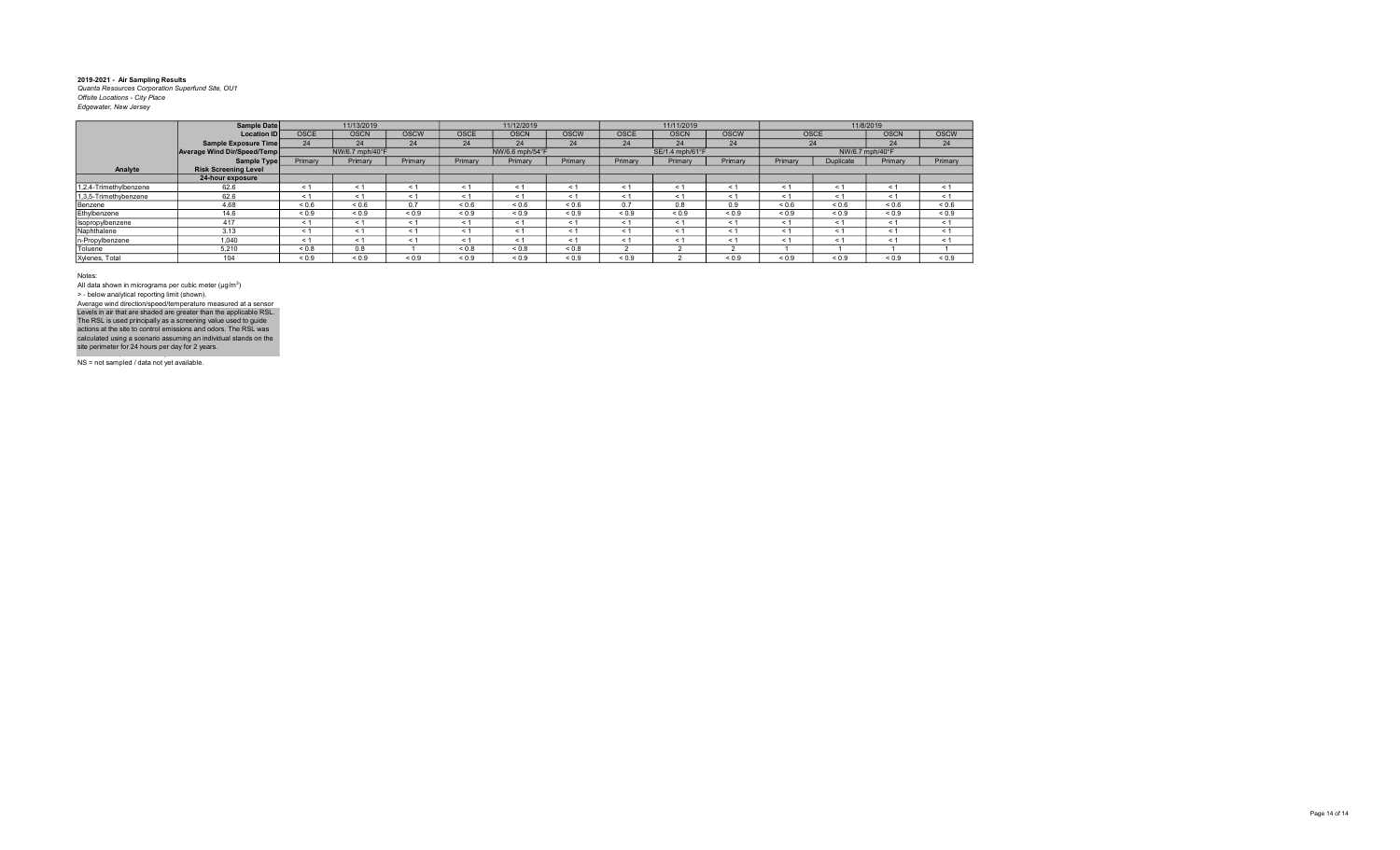|                        | Sample Date                 |             | 11/7/2019       |             |             |             | 11/6/2019      |             |             |                  | 11/5/2019  |            |            |                  | 11/4/2019   |             |
|------------------------|-----------------------------|-------------|-----------------|-------------|-------------|-------------|----------------|-------------|-------------|------------------|------------|------------|------------|------------------|-------------|-------------|
|                        |                             |             |                 |             |             |             |                |             |             |                  |            |            |            |                  |             |             |
|                        | Location ID                 | <b>OSCE</b> |                 | <b>OSCN</b> | <b>OSCW</b> | <b>OSCE</b> | <b>OSCN</b>    | <b>OSCW</b> | <b>OSCE</b> | <b>OSCN</b>      |            | OSCW       | OSCE       |                  | <b>OSCN</b> | <b>OSCW</b> |
|                        | Sample Exposure Time        | 24          |                 | 24          | 24          | 24          | 24             | 24          | 24          |                  | 24         | 24         | 24         |                  | 24          | 24          |
|                        | Average Wind Dir/Speed/Temp |             | SW/3.5 mph/57°F |             |             |             | W/3.9 mph/57°F |             |             | WSW/2.2 mph/61°F |            |            |            | SSW/3.9 mph/57°F |             |             |
|                        | Sample Type                 | Primary     | Duplicate       | Primary     | Primary     | Primary     | Primary        | Primary     | Primary     | Primary          | Duplicate  | Primary    | Primary    | Duplicate        | Primary     | Primary     |
| Analyte                | <b>Risk Screening Level</b> |             |                 |             |             |             |                |             |             |                  |            |            |            |                  |             |             |
|                        | 24-hour exposure            |             |                 |             |             |             |                |             |             |                  |            |            |            |                  |             |             |
| 1,2,4-Trimethylbenzene | 62.6                        |             |                 |             |             | < 1         |                |             |             | < 1              | $<$ 1      | < 1        | < 1        | < 1              | < 1         | < 1         |
| 1,3,5-Trimethybenzene  | 62.6                        | e 1         | < 1             |             |             | < 1         | $\leq 1$       |             |             | < 1              | $\leq$     | < 1        | < 1        | < 1              | < 1         | < 1         |
| Benzene                | 4.68                        | < 0.6       | 0.6             | ${}_{0.6}$  | < 0.6       | < 0.6       | 0.6            | 0.6         | 07          | 0.7              | 0.6        | 0.8        | < 0.6      | 0.6              | 0.6         | < 0.6       |
| Ethylbenzene           | 14.6                        | ${}_{0.9}$  | ${}_{0.9}$      | ${}_{0.9}$  | ${}_{0.9}$  | ${}_{0.9}$  | ${}_{0.9}$     | ${}_{0.9}$  | ${}_{0.9}$  | ${}_{0.9}$       | ${}_{0.9}$ | ${}_{0.9}$ | ${}_{0.9}$ | ${}_{0.9}$       | ${}_{0.9}$  | ${}_{0.9}$  |
| Isopropylbenzene       | 417                         | < 1         | < 1             | < 1         | < 1         | < 1         | < 1            | ≺ 1         | < 1         | < 1              | < 1        | < 1        | < 1        | < 1              | < 1         | < 1         |
| Naphthalene            | 3.13                        |             |                 |             | < 1         | < 1         | < 1            |             |             | < 1              | < 1        | < 1        | < 1        | < 1              | < 1         | < 1         |
| n-Propylbenzene        | 1,040                       | < 1         | < 1             |             | < 1         | < 1         | $\leq 1$       | ← 1         | < 1         | < 1              | < 1        | < 1        | < 1        | < 1              | < 1         | < 1         |
| Toluene                | 5.210                       |             |                 |             |             |             |                |             |             |                  |            |            |            |                  | ${}_{0.8}$  | 0.9         |
| Xylenes, Total         | 104                         | ${}_{0.9}$  | ${}_{0.9}$      | ${}_{0.9}$  | ${}_{0.9}$  | ${}_{0.9}$  | ${}_{0.9}$     | ${}_{0.9}$  | ${}_{0.9}$  | ${}_{0.9}$       | ${}_{0.9}$ | ${}_{0.9}$ | ${}_{0.9}$ | ${}_{0.9}$       | ${}_{0.9}$  | ${}_{0.9}$  |

Notes:

All data shown in micrograms per cubic meter (μg/m<sup>3</sup>)<br>> - below analytical reporting limit (shown). Levels in air that are shaded are greater than the applicable RSL.<br>The RSL is used principally as a screening value used to guide<br>actions at the site to control emissions and odors. The RSL was<br>calculated using a scenario Average wind direction/speed/temperature measured at a sensor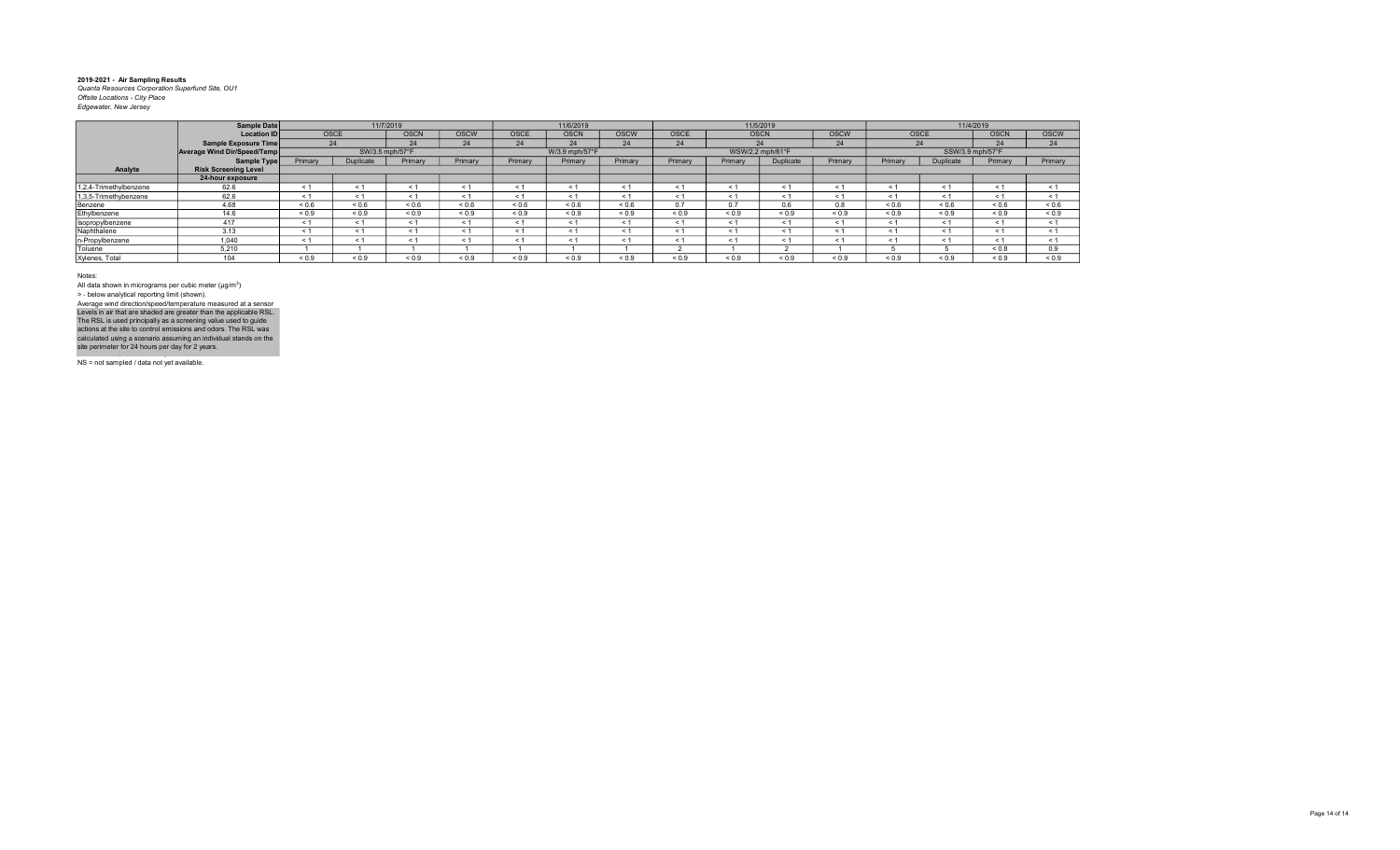|                        | Sample Date                 |             | 11/1/2019      |             |            |             | 10/31/2019       |             |             | 10/30/2019       |             |            |             | 10/29/2019       |             |
|------------------------|-----------------------------|-------------|----------------|-------------|------------|-------------|------------------|-------------|-------------|------------------|-------------|------------|-------------|------------------|-------------|
|                        | <b>Location ID</b>          | <b>OSCE</b> | <b>OSCN</b>    | <b>OSCW</b> | OSCE       | <b>OSCN</b> |                  | <b>OSCW</b> | <b>OSCE</b> | <b>OSCN</b>      | <b>OSCW</b> |            | <b>OSCE</b> | <b>OSCN</b>      | <b>OSCW</b> |
|                        | Sample Exposure Time        | 24          | 24             | 24          | 24         | 24          |                  | 24          | 24          | 24               | 24          |            | 24          | 24               | 24          |
|                        | Average Wind Dir/Speed/Temp |             | W/6.6 mph/57°F |             |            |             | SSW/5.1 mph/72°F |             |             | ENE/1.0 mph/63°F |             |            |             | $E/1.7$ mph/59°F |             |
|                        | Sample Type                 | Primary     | Primary        | Primary     | Primary    | Primary     | Primary          | Duplicate   | Primary     | Primary          | Primary     | Primary    | Duplicate   | Primary          | Primary     |
| Analyte                | <b>Risk Screening Level</b> |             |                |             |            |             |                  |             |             |                  |             |            |             |                  |             |
|                        | 24-hour exposure            |             |                |             |            |             |                  |             |             |                  |             |            |             |                  |             |
| 1,2,4-Trimethylbenzene | 62.6                        | $\leq 1$    | $\leq 1$       | < 1         | $\leq 1$   | < 1         | ≺ 1              | < 1         | < 1         | < 1              | < 1         | $\leq 1$   | < 1         | < 1              | < 1         |
| 1,3,5-Trimethybenzene  | 62.6                        | $\leq$ 1    | < 1            | < 1         | < 1        | < 1         | ← 1              | < 1         | < 1         | < 1              | < 1         | ← 1        | < 1         | < 1              | < 1         |
| Benzene                | 4.68                        | 0.6         | 0.6            | ${}_{0.6}$  | ${}_{0.6}$ | 0.6         | ${}_{0.6}$       | ${}_{0.6}$  | ${}_{0.6}$  | ${}_{0.6}$       | 0.8         | ${}_{0.6}$ | ${}_{0.6}$  | 0.6              | 0.7         |
| Ethylbenzene           | 14.6                        | ${}_{0.9}$  | ${}_{0.9}$     | ${}_{0.9}$  | ${}_{0.9}$ | ${}_{0.9}$  | ${}_{0.9}$       | ${}_{0.9}$  | ${}_{0.9}$  | ${}_{0.9}$       | ${}_{0.9}$  | ${}_{0.9}$ | ${}_{0.9}$  | ${}_{0.9}$       | ${}_{0.9}$  |
| Isopropylbenzene       | 417                         | $\leq 1$    | < 1            | < 1         | < 1        | < 1         | < 1              | < 1         | < 1         | < 1              | < 1         | $\leq 1$   | < 1         | < 1              | < 1         |
| Naphthalene            | 3.13                        | < 1         | < 1            | < 1         | < 1        | < 1         | < 1              | < 1         | < 1         | < 1              | < 1         | $\leq 1$   | < 1         | < 1              | < 1         |
| n-Propylbenzene        | 1.040                       | < 1         | < 1            | < 1         | < 1        | < 1         | $\leq 1$         | < 1         | < 1         | < 1              | < 1         | $\leq 1$   | < 1         | < 1              | < 1         |
| Toluene                | 5.210                       | $0.8 - 0.8$ | 0.8            | ${}_{0.8}$  | ${}_{0.8}$ |             | < 0.8            | ${}_{0.8}$  |             |                  |             |            |             |                  |             |
| Xylenes, Total         | 104                         | ${}_{0.9}$  | ${}_{0.9}$     | ${}_{0.9}$  | ${}_{0.9}$ | ${}_{0.9}$  | ${}_{0.9}$       | ${}_{0.9}$  | ${}_{0.9}$  | ${}_{0.9}$       | ${}_{0.9}$  | ${}_{0.9}$ | ${}_{0.9}$  | 0.9              | ${}_{0.9}$  |

Notes:

All data shown in micrograms per cubic meter (μg/m<sup>3</sup>)<br>> - below analytical reporting limit (shown). Levels in air that are shaded are greater than the applicable RSL.<br>The RSL is used principally as a screening value used to guide<br>actions at the site to control emissions and odors. The RSL was<br>calculated using a scenario Average wind direction/speed/temperature measured at a sensor

NS = not sampled / data not yet available.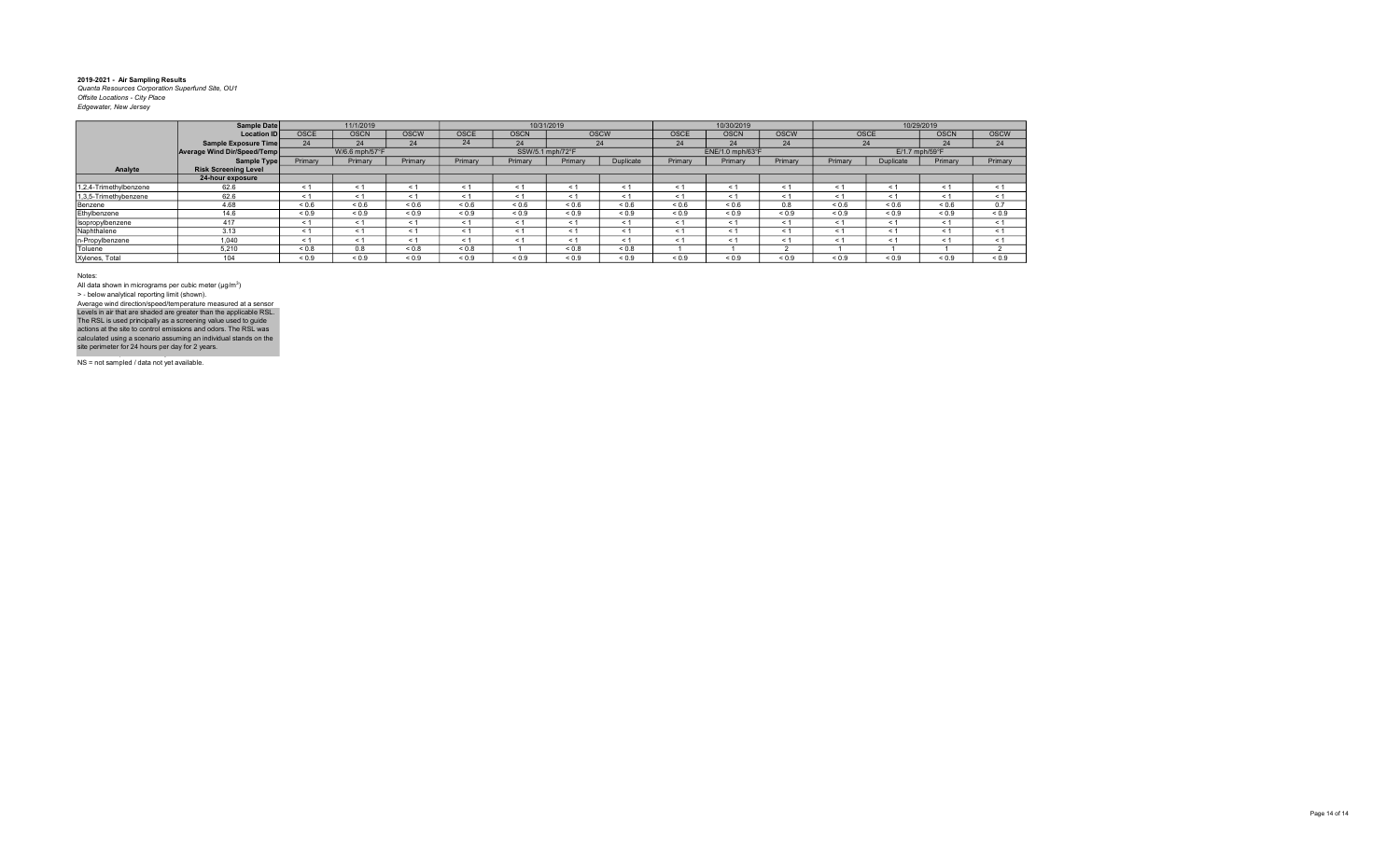|                        | Sample Date                 |             | 10/28/2019      |             |             |                  | 10/25/2019 |             |            |                  | 10/24/2019  |             |            |                | 10/23/2019  |             |
|------------------------|-----------------------------|-------------|-----------------|-------------|-------------|------------------|------------|-------------|------------|------------------|-------------|-------------|------------|----------------|-------------|-------------|
|                        | Location ID                 | <b>OSCE</b> | <b>OSCN</b>     | <b>OSCW</b> | <b>OSCE</b> | <b>OSCN</b>      |            | <b>OSCW</b> | OSCE       |                  | <b>OSCN</b> | <b>OSCW</b> | OSCE       |                | <b>OSCN</b> | <b>OSCW</b> |
|                        | Sample Exposure Time        | 24          | 24              | 24          | 24          | 24               |            | 24          | 24         |                  | 24          | 24          | 24         |                | 24          | 24          |
|                        | Average Wind Dir/Speed/Temp |             | NE/1.8 mph/63°F |             |             | SSW/2.6 mph/66°F |            |             |            | SSW/3.0 mph/68°F |             |             |            | W/4.9 mph/67°F |             |             |
|                        | Sample Type                 | Primary     | Primary         | Primary     | Primary     | Primary          | Primary    | Duplicate   | Primary    | Duplicate        | Primary     | Primary     | Primary    | Duplicate      | Primary     | Primary     |
| Analyte                | <b>Risk Screening Level</b> |             |                 |             |             |                  |            |             |            |                  |             |             |            |                |             |             |
|                        | 24-hour exposure            |             |                 |             |             |                  |            |             |            |                  |             |             |            |                |             |             |
| 1,2,4-Trimethylbenzene | 62.6                        | ≺ 1         |                 |             | < 1         |                  |            |             | < 1        |                  | $\leq$ 1    | < 1         | < 1        | - 1            | < 1         | < 1         |
| 1,3,5-Trimethybenzene  | 62.6                        | ← 1         |                 |             | < 1         | < 1              | ← 1        |             | < 1        | $\leq$           | < 1         | < 1         | < 1        | - 1            | < 1         | < 1         |
| Benzene                | 4.68                        | ${}_{0.6}$  | ${}_{0.6}$      | ${}_{0.6}$  | 0.6         | 0.8              | 0.8        | 8.0         | ${}_{0.6}$ | ${}_{0.6}$       | 0.6         | 0.6         | ${}_{0.6}$ | ${}_{0.6}$     | ${}_{0.6}$  | ${}_{0.6}$  |
| Ethylbenzene           | 14.6                        | ${}_{0.9}$  | ${}_{0.9}$      | ${}_{0.9}$  | < 0.9       | < 0.9            | < 0.9      | < 0.9       | ${}_{0.9}$ | < 0.9            | < 0.9       | < 0.9       | ${}_{0.9}$ | < 0.9          | ${}_{0.9}$  | ${}_{0.9}$  |
| Isopropylbenzene       | 417                         | ← 1         | < 1             |             | < 1         | $\leq 1$         |            | < 1         | < 1        | $\leq$           | < 1         | < 1         | < 1        | - 1            | < 1         | < 1         |
| Naphthalene            | 3.13                        | < 1         | < 1             |             | < 1         | < 1              |            |             | < 1        | $\epsilon$       | < 1         | < 1         | < 1        | - 1            | < 1         | < 1         |
| n-Propylbenzene        | 1.040                       | $\leq 1$    |                 |             |             |                  |            |             | < 1        |                  | < 1         | < 1         | < 1        | $\leq$         | < 1         | < 1         |
| Toluene                | 5.210                       | 0.9         | 0.9             |             |             |                  |            |             |            |                  |             |             |            |                |             |             |
| Xylenes, Total         | 104                         | ${}_{0.9}$  | ${}_{0.9}$      | ${}_{0.9}$  | ${}_{0.9}$  |                  |            | ${}_{0.9}$  | ${}_{0.9}$ | ${}_{0.9}$       | ${}_{0.9}$  | ${}_{0.9}$  | ${}_{0.9}$ | ${}_{0.9}$     | ${}_{0.9}$  | ${}_{0.9}$  |

Notes:

All data shown in micrograms per cubic meter (μg/m<sup>3</sup>)<br>> - below analytical reporting limit (shown). Levels in air that are shaded are greater than the applicable RSL.<br>The RSL is used principally as a screening value used to guide<br>actions at the site to control emissions and odors. The RSL was<br>calculated using a scenario Average wind direction/speed/temperature measured at a sensor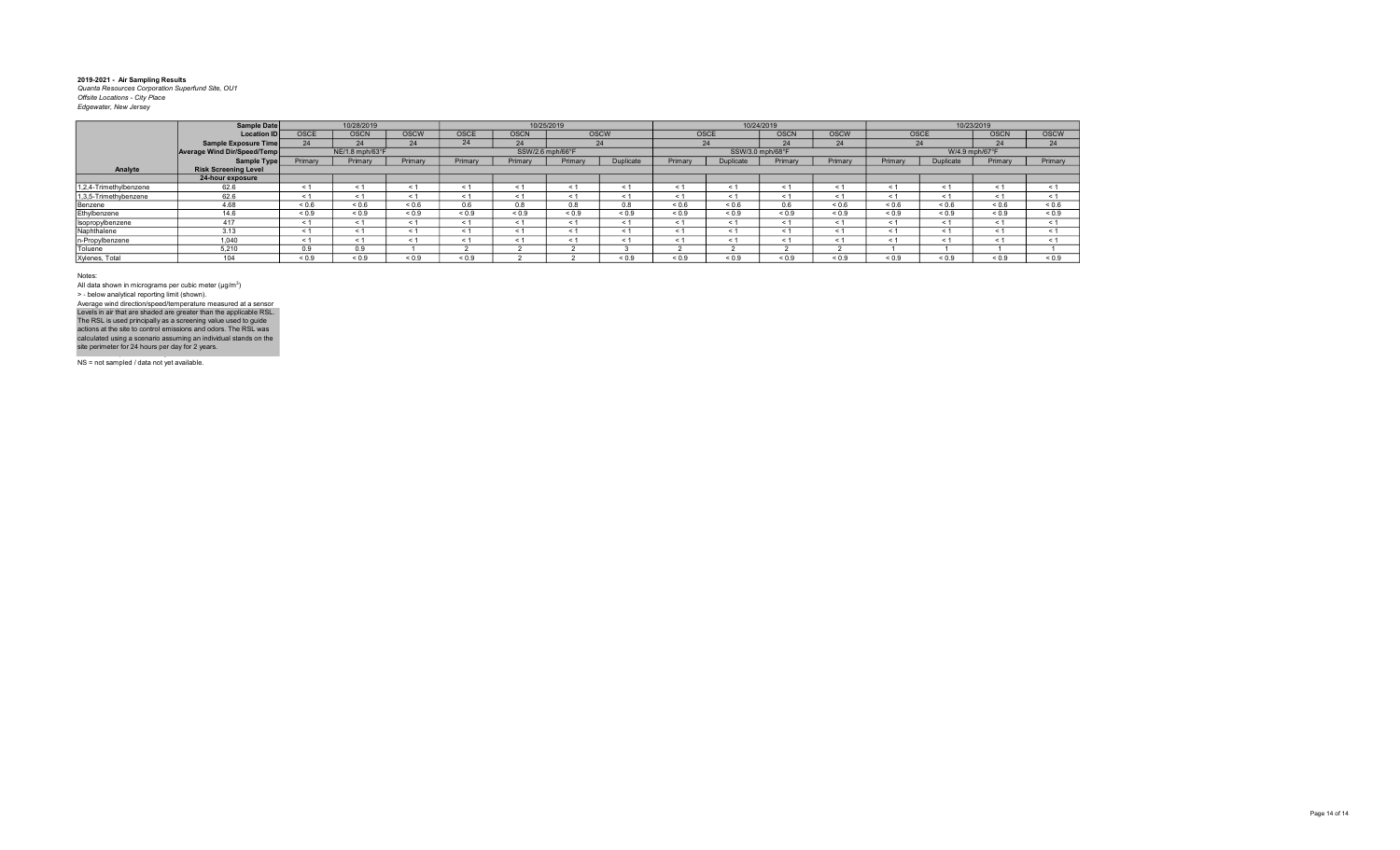|                        | Sample Date                 |            |                            | 10/22/2019 |             |             | 10/21/2019       |             |             | 10/18/2019      |             |             | 10/17/2019       |             |             |
|------------------------|-----------------------------|------------|----------------------------|------------|-------------|-------------|------------------|-------------|-------------|-----------------|-------------|-------------|------------------|-------------|-------------|
|                        | <b>Location ID</b>          | OSCE       | <b>OSCN</b>                |            | <b>OSCW</b> | <b>OSCE</b> | <b>OSCN</b>      | <b>OSCW</b> | <b>OSCE</b> | <b>OSCN</b>     | <b>OSCW</b> | <b>OSCE</b> |                  | <b>OSCN</b> | <b>OSCW</b> |
|                        | Sample Exposure Time        | 24         | 24                         |            | 24          | 24          | 24               | 24          | 24          | 24              | 24          | 24          |                  | 24          | 24          |
|                        | Average Wind Dir/Speed/Temp |            | $E/3.1$ mph/60 $\degree$ F |            |             |             | ENE/2.4 mph/71°F |             |             | NW/6.6 mph/59°F |             |             | WSW/6.9 mph/58°F |             |             |
|                        | Sample Type                 | Primary    | Primary                    | Primary    | Duplicate   | Primary     | Primary          | Primary     | Primary     | Primary         | Primary     | Primary     | Duplicate        | Primary     | Primary     |
| Analyte                | <b>Risk Screening Level</b> |            |                            |            |             |             |                  |             |             |                 |             |             |                  |             |             |
|                        | 24-hour exposure            |            |                            |            |             |             |                  |             |             |                 |             |             |                  |             |             |
| 1,2,4-Trimethylbenzene | 62.6                        | < 1        | < 1                        | < 1        | < 1         | < 1         | < 1              | $<$ 1       | $<$ 1       | < 1             | < 1         | < 1         | < 1              | < 1         | < 1         |
| 1,3,5-Trimethybenzene  | 62.6                        | $\leq 1$   | < 1                        | < 1        | < 1         | < 1         | < 1              | < 1         | < 1         | < 1             | < 1         | < 1         | < 1              | < 1         | < 1         |
| Benzene                | 4.68                        | ${}_{0.6}$ | ${}_{0.6}$                 | ${}_{0.6}$ | ${}_{0.6}$  | ${}_{0.6}$  | 0.7              | 0.9         | 0.6         | ${}_{0.6}$      | ${}_{0.6}$  | ${}_{0.6}$  | 0.6              | ${}_{0.6}$  | ${}_{0.6}$  |
| Ethylbenzene           | 14.6                        | ${}_{0.9}$ |                            | ${}_{0.9}$ | ${}_{0.9}$  | ${}_{0.9}$  | ${}_{0.9}$       | ${}_{0.9}$  | ${}_{0.9}$  | ${}_{0.9}$      | ${}_{0.9}$  | ${}_{0.9}$  | ${}_{0.9}$       | ${}_{0.9}$  | ${}_{0.9}$  |
| Isopropylbenzene       | 417                         | < 1        | < 1                        | < 1        | < 1         | < 1         | < 1              | < 1         | $\leq$ 1    | < 1             | < 1         | < 1         | < 1              | < 1         | < 1         |
| Naphthalene            | 3.13                        | < 1        | < 1                        | < 1        | < 1         | < 1         | < 1              | < 1         | $\leq$ 1    | $\leq 1$        | < 1         | < 1         | < 1              | < 1         | < 1         |
| n-Propylbenzene        | 1.040                       | $\leq 1$   | < 1                        | < 1        | < 1         | < 1         | < 1              | < 1         | < 1         | < 1             | < 1         | $\leq 1$    | < 1              | < 1         | < 1         |
| Toluene                | 5.210                       |            |                            |            |             |             |                  |             | 0.8         | 0.8             |             | ${}_{0.8}$  | $0.8 - 0.8$      | ${}_{0.8}$  | ${}_{0.8}$  |
| Xylenes, Total         | 104                         | ${}_{0.9}$ |                            | ${}_{0.9}$ | ${}_{0.9}$  | ${}_{0.9}$  | ${}_{0.9}$       | ${}_{0.9}$  | ${}_{0.9}$  | ${}_{0.9}$      | ${}_{0.9}$  | ${}_{0.9}$  | ${}_{0.9}$       | ${}_{0.9}$  | ${}_{0.9}$  |

Notes:

All data shown in micrograms per cubic meter (μg/m<sup>3</sup>)<br>> - below analytical reporting limit (shown). Levels in air that are shaded are greater than the applicable RSL.<br>The RSL is used principally as a screening value used to guide<br>actions at the site to control emissions and odors. The RSL was<br>calculated using a scenario Average wind direction/speed/temperature measured at a sensor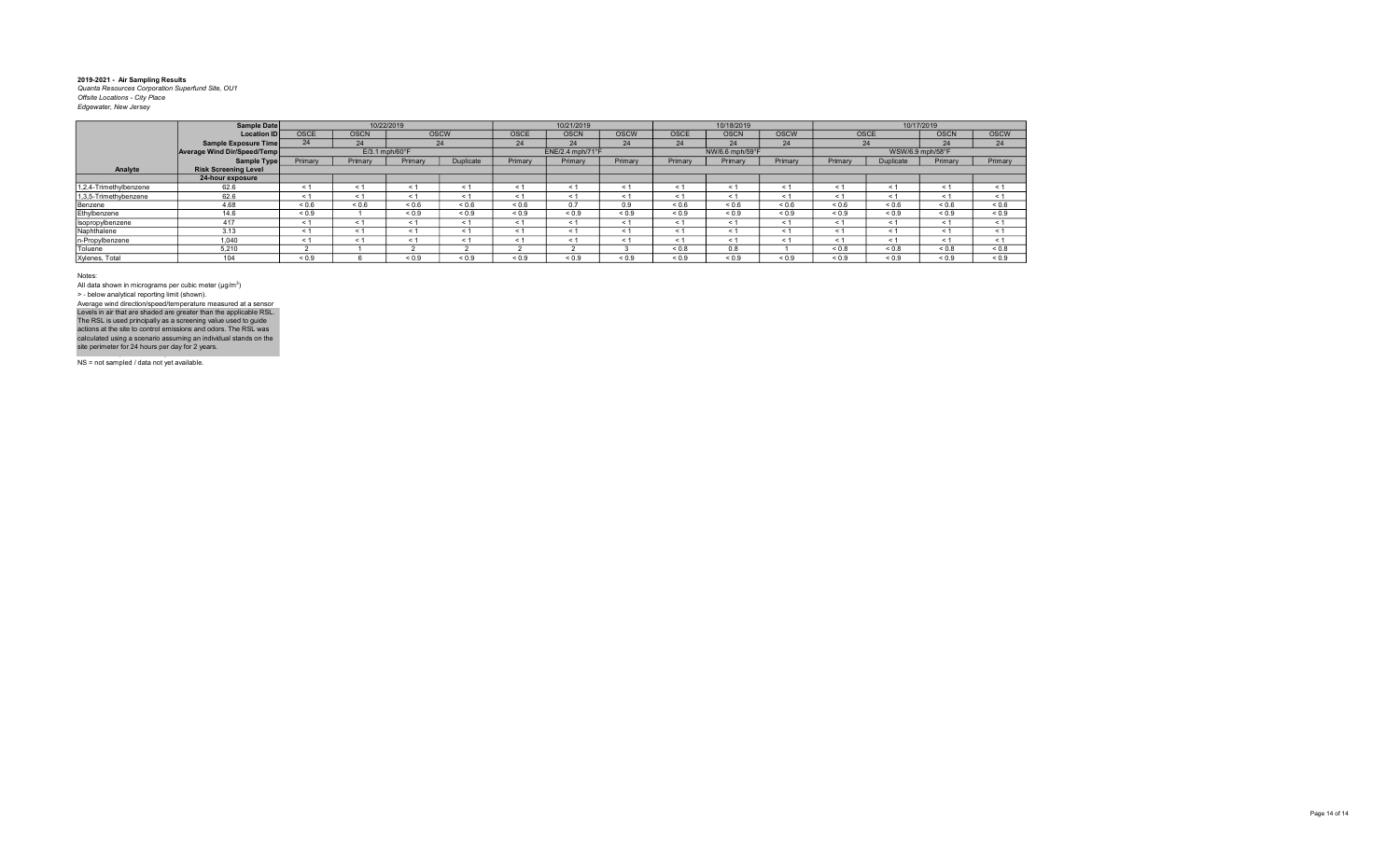|                        | Sample Date                 |             | 10/16/2019       |             |             | 10/15/2019     |             |            |                  | 10/14/2019  |             |             | 10/11/2019       |             | 10/7/2019        |
|------------------------|-----------------------------|-------------|------------------|-------------|-------------|----------------|-------------|------------|------------------|-------------|-------------|-------------|------------------|-------------|------------------|
|                        | <b>Location ID</b>          | <b>OSCE</b> | <b>OSCN</b>      | <b>OSCW</b> | <b>OSCE</b> | <b>OSCN</b>    | <b>OSCW</b> | OSCE       |                  | <b>OSCN</b> | <b>OSCW</b> | <b>OSCE</b> | <b>OSCN</b>      | <b>OSCW</b> | <b>OSCE</b>      |
|                        | Sample Exposure Time        | 24          | 24               | 24          | 24          | 24             | 24          |            | 24               | 24          | 24          | 24          | 24               | 24          | 24               |
|                        | Average Wind Dir/Speed/Temp |             | ESE/6.2 mph/66°F |             |             | N/3.1 mph/67°F |             |            | WSW/3.9 mph/75°F |             |             |             | NNE/3.6 mph/66°F |             | \$SW/4.6 mph/79° |
|                        | Sample Type                 | Primary     | Primary          | Primary     | Primary     | Primary        | Primary     | Primary    | <b>Duplicate</b> | Primary     | Primary     | Primary     | Primary          | Primary     | Primary          |
| Analyte                | <b>Risk Screening Level</b> |             |                  |             |             |                |             |            |                  |             |             |             |                  |             |                  |
|                        | 24-hour exposure            |             |                  |             |             |                |             |            |                  |             |             |             |                  |             |                  |
| 1,2,4-Trimethylbenzene | 62.6                        | < 1         | < 1              | < 1         | < 1         | $\leq 1$       |             | < 1        | < 1              |             | $\leq$ 1    | $\leq$      | < 1              | $\leq 1$    | < 1              |
| 1,3,5-Trimethybenzene  | 62.6                        | < 1         | < 1              | < 1         | < 1         | < 1            | ≺ 1         | < 1        | < 1              | $\leq 1$    | < 1         | ← 1         | < 1              | < 1         | < 1              |
| Benzene                | 4.68                        | ${}_{0.6}$  | ${}_{0.6}$       | ${}_{0.6}$  | ${}_{0.6}$  | ${}_{0.6}$     | ${}_{0.6}$  | 0.6        | ${}_{0.6}$       | ${}_{0.6}$  | ${}_{0.6}$  | 0.6         | ${}_{0.6}$       | 0.6         | ${}_{0.6}$       |
| Ethylbenzene           | 14.6                        | ${}_{0.9}$  | ${}_{0.9}$       | ${}_{0.9}$  | ${}_{0.9}$  | ${}_{0.9}$     | ${}_{0.9}$  | < 0.9      | ${}_{0.9}$       | ${}_{0.9}$  | ${}_{0.9}$  | ${}_{0.9}$  | ${}_{0.9}$       | ${}_{0.9}$  | ${}_{0.9}$       |
| Isopropylbenzene       | 417                         | < 1         | < 1              | < 1         | < 1         | < 1            | < 1         | < 1        | < 1              | < 1         | < 1         | < 1         | < 1              | < 1         | < 1              |
| Naphthalene            | 3.13                        | < 1         | < 1              | < 1         | < 1         | < 1            | < 1         | < 1        | < 1              | $\leq 1$    | < 1         | $\leq$      | $\leq 1$         | < 1         | < 1              |
| n-Propylbenzene        | 1.040                       | < 1         | < 1              | < 1         | < 1         | < 1            | < 1         | < 1        | < 1              | < 1         | < 1         | < 1         | < 1              | < 1         | < 1              |
| Toluene                | 5.210                       | ${}_{0.8}$  | ${}_{0.8}$       | 0.8         | 0.9         | 0.9            | 0.9         | 0.8        | 0.8              |             |             | 0.8         | ${}_{0.8}$       | ${}_{0.8}$  | ${}_{0.8}$       |
| Xylenes, Total         | 104                         | ${}_{0.9}$  | ${}_{0.9}$       | ${}_{0.9}$  | ${}_{0.9}$  | ${}_{0.9}$     | ${}_{0.9}$  | ${}_{0.9}$ | ${}_{0.9}$       | ${}_{0.9}$  | ${}_{0.9}$  | ${}_{0.9}$  | ${}_{0.9}$       | ${}_{0.9}$  | ${}_{0.9}$       |

Notes:

All data shown in micrograms per cubic meter (μg/m<sup>3</sup>)<br>> - below analytical reporting limit (shown). Average wind direction/speed/temperature measured at a sensor

NS = not sampled / data not yet available. Levels in air that are shaded are greater than the applicable RSL.<br>The RSL is used principally as a screening value used to guide<br>actions at the site to control emissions and odors. The RSL was<br>calculated using a scenario

NS = not sampled / data not yet available.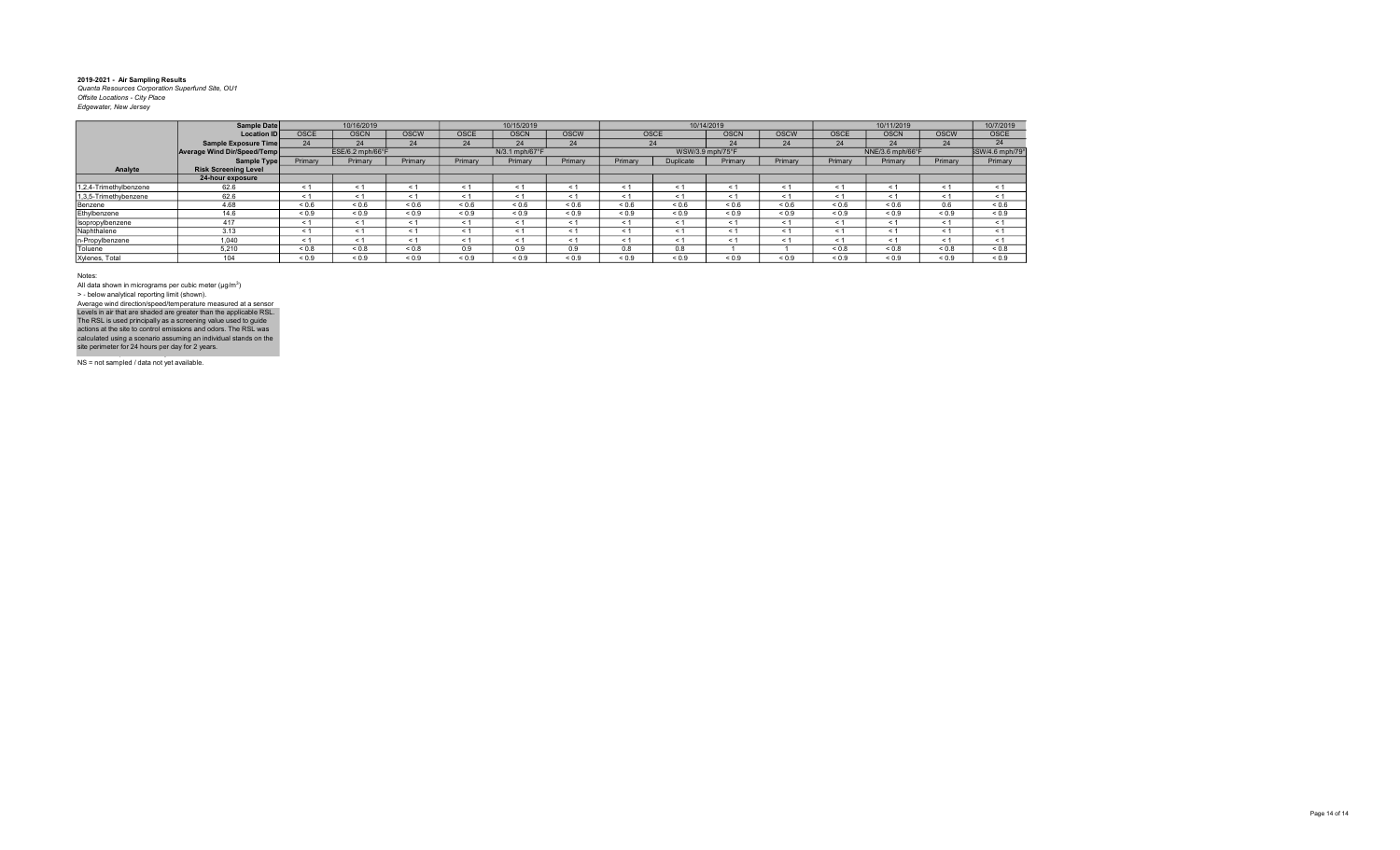|                        | Sample Date                 |             | 10/10/2019     |             |             | 10/9/2019       |             |             | 10/8/2019        |             |            |                  | 10/7/2019   |             |
|------------------------|-----------------------------|-------------|----------------|-------------|-------------|-----------------|-------------|-------------|------------------|-------------|------------|------------------|-------------|-------------|
|                        | <b>Location ID</b>          | <b>OSCE</b> | <b>OSCN</b>    | <b>OSCW</b> | <b>OSCE</b> | <b>OSCN</b>     | <b>OSCW</b> | <b>OSCE</b> | <b>OSCN</b>      | <b>OSCW</b> |            | <b>OSCE</b>      | <b>OSCN</b> | <b>OSCW</b> |
|                        | Sample Exposure Time        | 24          | 24             | 24          | 24          | 24              | 24          | 24          | 24               | 24          |            | 24               | 24          | 24          |
|                        | Average Wind Dir/Speed/Temp |             | N/3.5 mph/71°F |             |             | NE/3.3 mph/59°F |             |             | NNE/2.4 mph/64°F |             |            | SSW/4.6 mph/79°F |             |             |
|                        | Sample Type                 | Primary     | Primary        | Primary     | Primary     | Primary         | Primary     | Primary     | Primary          | Primary     | Primary    | Duplicate        | Primary     | Primary     |
| Analyte                | <b>Risk Screening Level</b> |             |                |             |             |                 |             |             |                  |             |            |                  |             |             |
|                        | 24-hour exposure            |             |                |             |             |                 |             |             |                  |             |            |                  |             |             |
| 1,2,4-Trimethylbenzene | 62.6                        | < 1         | < 1            | < 1         | < 1         | < 1             | $\leq$      | < 1         | < 1              | < 1         | < 1        | < 1              | < 1         | < 1         |
| 1,3,5-Trimethybenzene  | 62.6                        | ≺ 1         | < 1            | < 1         | < 1         | < 1             | $\leq$ 1    | < 1         | < 1              | < 1         | < 1        | < 1              | < 1         | < 1         |
| Benzene                | 4.68                        | ${}_{0.6}$  | 0.6            | 0.6         | ${}_{0.6}$  | ${}_{0.6}$      | 0.6         | ${}_{0.6}$  | ${}_{0.6}$       | 0.6         | ${}_{0.6}$ | ${}_{0.6}$       | ${}_{0.6}$  | ${}_{0.6}$  |
| Ethylbenzene           | 14.6                        | ${}_{0.9}$  | ${}_{0.9}$     | ${}_{0.9}$  | ${}_{0.9}$  | ${}_{0.9}$      | ${}_{0.9}$  | ${}_{0.9}$  | ${}_{0.9}$       | ${}_{0.9}$  | ${}_{0.9}$ | ${}_{0.9}$       | ${}_{0.9}$  | ${}_{0.9}$  |
| Isopropylbenzene       | 417                         | < 1         | < 1            | < 1         | < 1         | < 1             | < 1         | < 1         | < 1              | < 1         | < 1        | < 1              | < 1         | < 1         |
| Naphthalene            | 3.13                        | < 1         | < 1            | < 1         | < 1         | < 1             | < 1         | < 1         | < 1              | < 1         | < 1        | < 1              | < 1         | < 1         |
| n-Propylbenzene        | 1,040                       | $\leq$ 1    | < 1            | < 1         | < 1         | < 1             | $\leq$ 1    | < 1         | < 1              | < 1         | < 1        | < 1              | < 1         | < 1         |
| Toluene                | 5.210                       | ${}_{0.8}$  | ${}_{0.8}$     |             | ${}_{0.8}$  | ${}_{0.8}$      | 0.8         | ${}_{0.8}$  | ${}_{0.8}$       |             | ${}_{0.8}$ | ${}_{0.8}$       | ${}_{0.8}$  | ${}_{0.8}$  |
| Xylenes, Total         | 104                         | ${}_{0.9}$  | ${}_{0.9}$     | ${}_{0.9}$  | ${}_{0.9}$  | ${}_{0.9}$      | ${}_{0.9}$  | ${}_{0.9}$  | ${}_{0.9}$       | ${}_{0.9}$  | ${}_{0.9}$ | ${}_{0.9}$       | ${}_{0.9}$  | ${}_{0.9}$  |

Notes:

All data shown in micrograms per cubic meter (μg/m<sup>3</sup>)<br>> - below analytical reporting limit (shown). Levels in air that are shaded are greater than the applicable RSL.<br>The RSL is used principally as a screening value used to guide<br>actions at the site to control emissions and odors. The RSL was<br>calculated using a scenario Average wind direction/speed/temperature measured at a sensor

NS = not sampled / data not yet available.

NS = not sampled / data not yet available.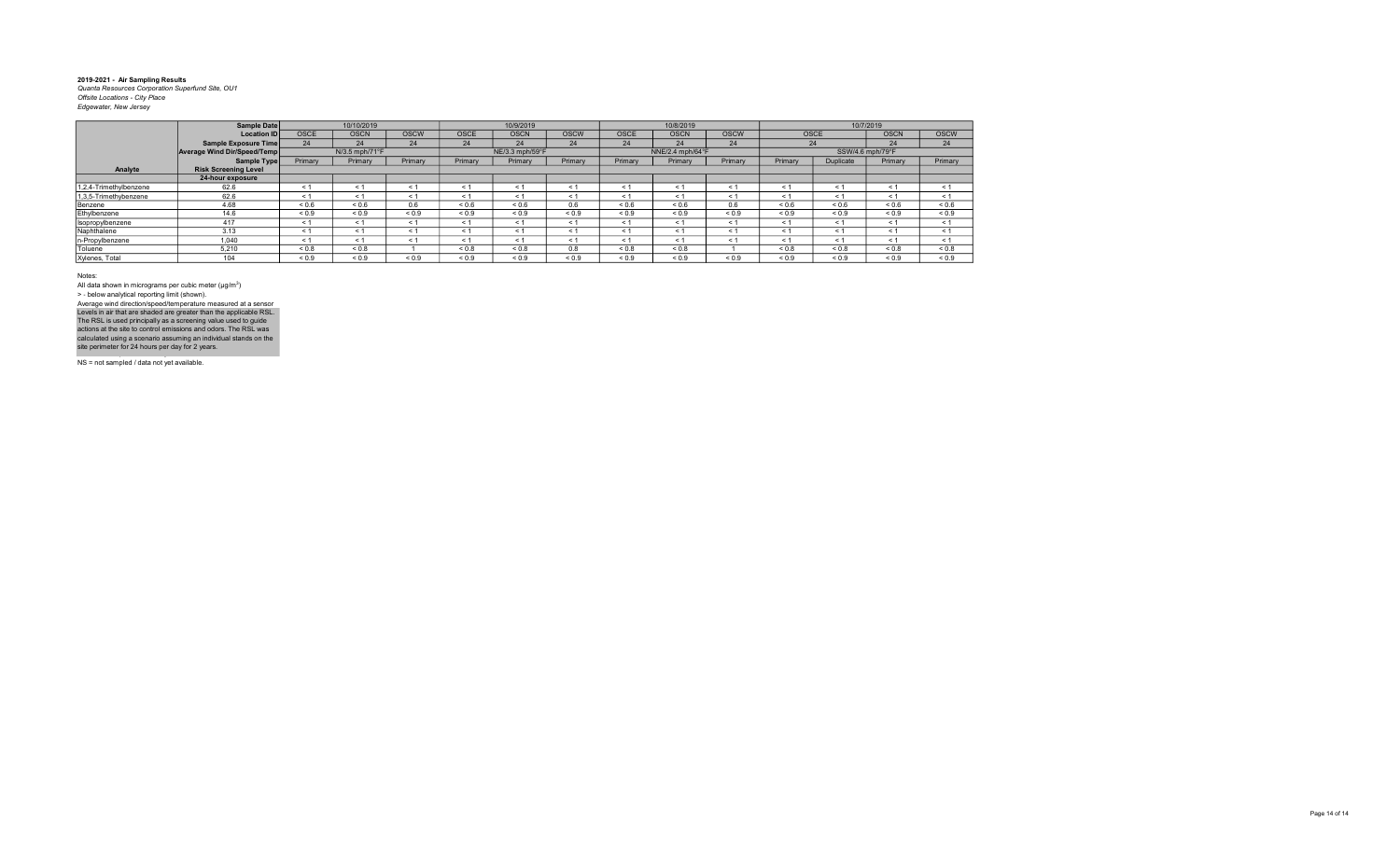|                        | Sample Date                 |             | 10/4/2019       |             |             | 10/3/2019        |             |            |                  | 10/2/2019   |             |             | 10/1/2019        |             |
|------------------------|-----------------------------|-------------|-----------------|-------------|-------------|------------------|-------------|------------|------------------|-------------|-------------|-------------|------------------|-------------|
|                        | <b>Location ID</b>          | <b>OSCE</b> | <b>OSCN</b>     | <b>OSCW</b> | <b>OSCE</b> | <b>OSCN</b>      | <b>OSCW</b> |            | <b>OSCE</b>      | <b>OSCN</b> | <b>OSCW</b> | <b>OSCE</b> | <b>OSCN</b>      | <b>OSCW</b> |
|                        | Sample Exposure Time        | 24          | 24              | 24          | 24          | 24               | 24          |            | 24               | 24          | 24          | 24          | 24               | 24          |
|                        | Average Wind Dir/Speed/Temp |             | NW/5.7 mph/66°F |             |             | $E/3.9$ mph/56°F |             |            | WSW/4.3 mph/94°F |             |             |             | SSW/4.4 mph/81°F |             |
|                        | Sample Type                 | Primary     | Primary         | Primary     | Primary     | Primary          | Primary     | Primary    | Duplicate        | Primary     | Primary     | Primary     | Primary          | Primary     |
| Analyte                | <b>Risk Screening Level</b> |             |                 |             |             |                  |             |            |                  |             |             |             |                  |             |
|                        | 24-hour exposure            |             |                 |             |             |                  |             |            |                  |             |             |             |                  |             |
| 1,2,4-Trimethylbenzene | 62.6                        | < 1         | $\leq 1$        | < 1         | < 1         | < 1              | $\leq$ 1    | < 1        | < 1              | < 1         | < 1         | < 1         | < 1              | < 1         |
| 1,3,5-Trimethybenzene  | 62.6                        | < 1         | < 1             | < 1         | < 1         | < 1              | < 1         | < 1        | < 1              | < 1         | < 1         | < 1         | < 1              | < 1         |
| Benzene                | 4.68                        | ${}_{0.6}$  | ${}_{0.6}$      | ${}_{0.6}$  | ${}_{0.6}$  | ${}_{0.6}$       | 0.6         | 0.6        | ${}_{0.6}$       | ${}_{0.6}$  | ${}_{0.6}$  | 0.6         | 0.6              | ${}_{0.6}$  |
| Ethylbenzene           | 14.6                        | ${}_{0.9}$  | ${}_{0.9}$      | ${}_{0.9}$  | ${}_{0.9}$  | ${}_{0.9}$       | ${}_{0.9}$  | ${}_{0.9}$ | ${}_{0.9}$       | ${}_{0.9}$  | ${}_{0.9}$  | ${}_{0.9}$  | ${}_{0.9}$       | ${}_{0.9}$  |
| Isopropylbenzene       | 417                         | < 1         | < 1             | < 1         | < 1         | < 1              | < 1         | < 1        | < 1              | < 1         | < 1         | < 1         | < 1              | < 1         |
| Naphthalene            | 3.13                        | $\leq$ 1    | < 1             | $\leq$ 1    | < 1         | < 1              | < 1         | < 1        | < 1              | < 1         | < 1         | < 1         | < 1              | < 1         |
| n-Propylbenzene        | 1.040                       | < 1         | < 1             | < 1         | < 1         | < 1              | $\leq$ 1    | < 1        | < 1              | < 1         | < 1         | < 1         | < 1              | < 1         |
| Toluene                | 5.210                       | ${}_{0.8}$  | ${}_{0.8}$      | 0.8         | 0.9         |                  |             | 0.8        | 0.8              | 0.9         |             |             |                  |             |
| Xylenes, Total         | 104                         | ${}_{0.9}$  | ${}_{0.9}$      | ${}_{0.9}$  | ${}_{0.9}$  | ${}_{0.9}$       | ${}_{0.9}$  | ${}_{0.9}$ | ${}_{0.9}$       | ${}_{0.9}$  | ${}_{0.9}$  | ${}_{0.9}$  | ${}_{0.9}$       | ${}_{0.9}$  |

Notes:

All data shown in micrograms per cubic meter (μg/m<sup>3</sup>)<br>> - below analytical reporting limit (shown). Levels in air that are shaded are greater than the applicable RSL.<br>The RSL is used principally as a screening value used to guide<br>actions at the site to control emissions and odors. The RSL was<br>calculated using a scenario Average wind direction/speed/temperature measured at a sensor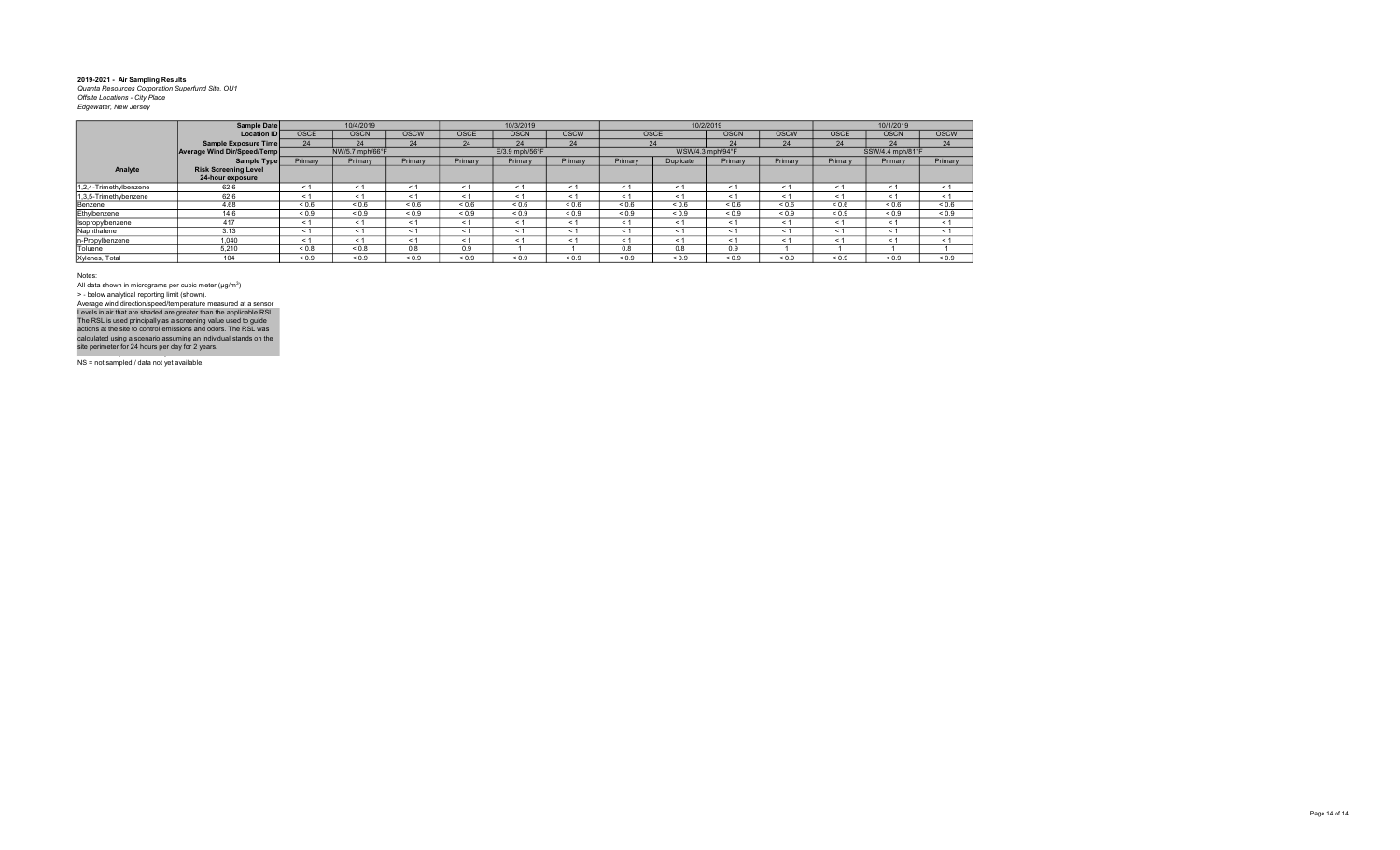|                        | Sample Date                 |             |             | 9/30/2019        |             |            |             | 9/27/2019        |             |             |             | 9/26/2019        |             |
|------------------------|-----------------------------|-------------|-------------|------------------|-------------|------------|-------------|------------------|-------------|-------------|-------------|------------------|-------------|
|                        | Location ID                 | <b>OSCE</b> | <b>OSCN</b> |                  | <b>OSCW</b> |            | <b>OSCE</b> | <b>OSCN</b>      | <b>OSCW</b> | <b>OSCE</b> | <b>OSCN</b> |                  | <b>OSCW</b> |
|                        | Sample Exposure Time        | 24          | 24          |                  | 24          |            | 24          | 24               | 24          | 24          | 24          |                  | 24          |
|                        | Average Wind Dir/Speed/Temp |             |             | ESE/2.8 mph/73°F |             |            |             | SSW/4.0 mph/89°F |             |             |             | SSW/4.2 mph/82°F |             |
|                        | Sample Type                 | Primary     | Primary     | Primary          | Duplicate   | Primary    | Duplicate   | Primary          | Primary     | Primary     | Primary     | Primary          | Duplicate   |
| Analyte                | <b>Risk Screening Level</b> |             |             |                  |             |            |             |                  |             |             |             |                  |             |
|                        | 24-hour exposure            |             |             |                  |             |            |             |                  |             |             |             |                  |             |
| 1,2,4-Trimethylbenzene | 62.6                        | < 1         | $<$ 1       | < 1              | $\leq 1$    | < 1        | $<$ 1       | $\leq$ 1         | < 1         | $\leq 1$    | ≺ 1         | $\leq 1$         | < 1         |
| 1,3,5-Trimethybenzene  | 62.6                        | < 1         | $<$ 1       | < 1              | $\leq 1$    | < 1        | $\leq$ 1    | $\leq$ 1         | $\leq 1$    | ← 1         | < 1         | $\leq$ 1         | < 1         |
| Benzene                | 4.68                        | 0.6         | ${}_{0.6}$  | ${}_{0.6}$       | ${}_{0.6}$  | ${}_{0.6}$ | ${}_{0.6}$  | 0.6              | ${}_{0.6}$  | < 0.6       | ${}_{0.6}$  | ${}_{0.6}$       | ${}_{0.6}$  |
| Ethylbenzene           | 14.6                        | ${}_{0.9}$  | ${}_{0.9}$  | ${}_{0.9}$       | ${}_{0.9}$  | ${}_{0.9}$ | ${}_{0.9}$  | ${}_{0.9}$       | ${}_{0.9}$  | ${}_{0.9}$  | ${}_{0.9}$  | ${}_{0.9}$       | ${}_{0.9}$  |
| Isopropylbenzene       | 417                         | < 1         | $\leq 1$    | < 1              | < 1         | < 1        | < 1         | < 1              | < 1         | < 1         | < 1         | < 1              | < 1         |
| Naphthalene            | 3.13                        | < 1         | $\leq 1$    | < 1              | $\leq 1$    | < 1        | $\leq 1$    | $\leq$ 1         | < 1         | $\leq 1$    | < 1         | $\leq$ 1         | < 1         |
| n-Propylbenzene        | 1.040                       | < 1         | $\leq 1$    | < 1              | < 1         | < 1        | $\leq 1$    | $\leq$ 1         | < 1         | $\leq 1$    | $\leq 1$    | $\leq$ 1         | < 1         |
| Toluene                | 5.210                       | ${}_{0.8}$  | 0.8         | ${}_{0.8}$       | ${}_{0.8}$  |            |             |                  | 0.9         |             |             |                  |             |
| Xylenes, Total         | 104                         | ${}_{0.9}$  | ${}_{0.9}$  | ${}_{0.9}$       | ${}_{0.9}$  | ${}_{0.9}$ | ${}_{0.9}$  | ${}_{0.9}$       | ${}_{0.9}$  | ${}_{0.9}$  | ${}_{0.9}$  | ${}_{0.9}$       | ${}_{0.9}$  |

Notes:

All data shown in micrograms per cubic meter (μg/m<sup>3</sup>)<br>> - below analytical reporting limit (shown). Levels in air that are shaded are greater than the applicable RSL.<br>The RSL is used principally as a screening value used to guide<br>actions at the site to control emissions and odors. The RSL was<br>calculated using a scenario Average wind direction/speed/temperature measured at a sensor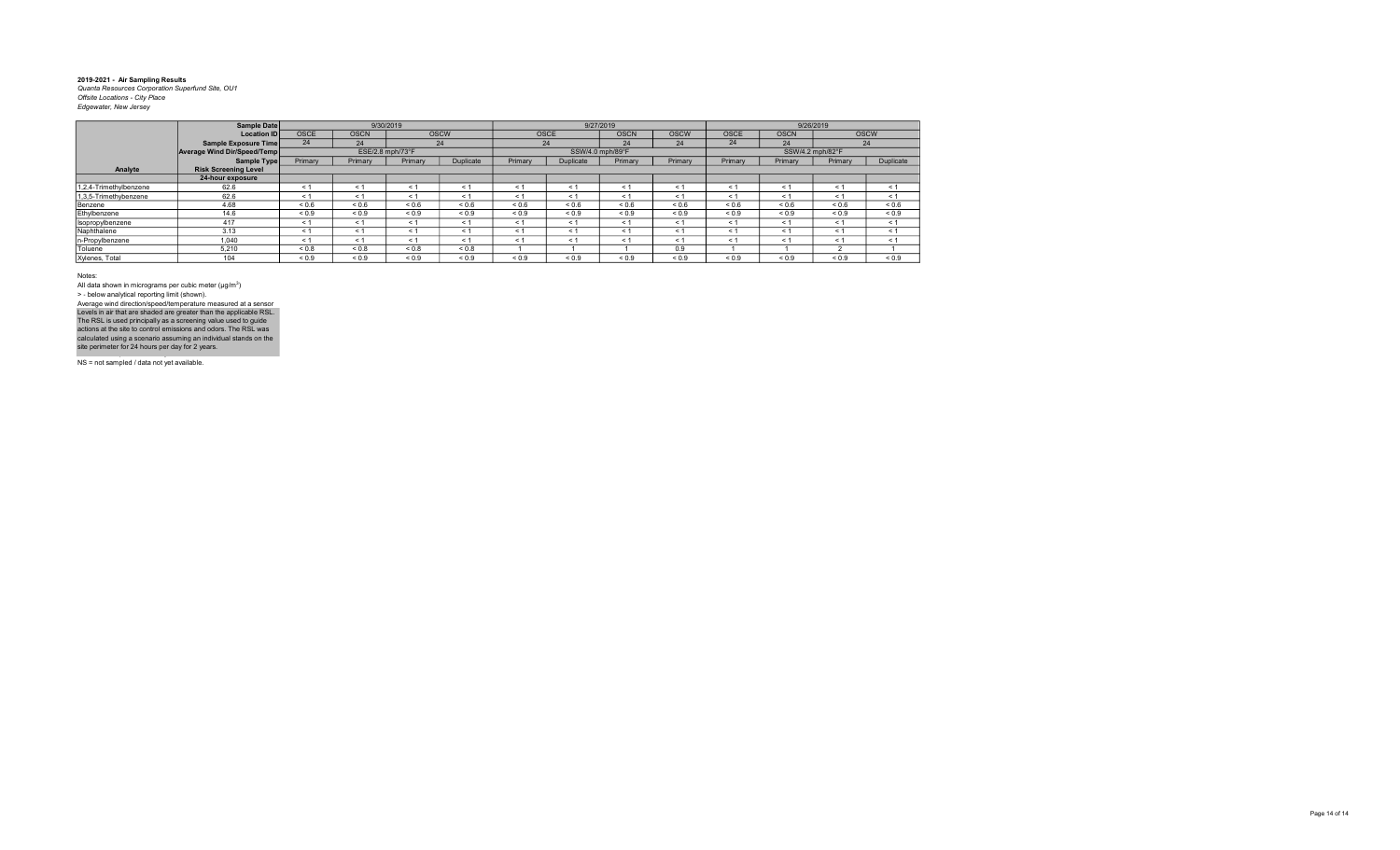|                        | Sample Date                 |             | 9/25/2019      |             |             | 9/24/2019        |             |            | 9/23/2019        |             |             |             | 9/20/2019      |             |             | 9/19/2019        |             |
|------------------------|-----------------------------|-------------|----------------|-------------|-------------|------------------|-------------|------------|------------------|-------------|-------------|-------------|----------------|-------------|-------------|------------------|-------------|
|                        | <b>Location ID</b>          | <b>OSCE</b> | <b>OSCN</b>    | <b>OSCW</b> | <b>OSCE</b> | <b>OSCN</b>      | <b>OSCW</b> | OSCE       |                  | <b>OSCN</b> | <b>OSCW</b> | <b>OSCE</b> | <b>OSCN</b>    | <b>OSCW</b> | <b>OSCE</b> | <b>OSCN</b>      | <b>OSCW</b> |
|                        | Sample Exposure Time        | 24          | 24             | 24          | 24          | 24               | 24          | 24         |                  | 24          | 24          | 24          | 24             | 24          | 24          | 24               | 24          |
|                        | Average Wind Dir/Speed/Temp |             | W/3.3 mph/80°F |             |             | WNW/5.3 mph/78°F |             |            | SSW/4.0 mph/89°F |             |             |             | W/3.7 mph/80°F |             |             | ESE/2.7 mph/73°F |             |
|                        | Sample Type                 | Primary     | Primary        | Primary     | Primary     | Primary          | Primary     | Primary    | Duplicate        | Primary     | Primary     | Primary     | Primary        | Primary     | Primary     | Primary          | Primary     |
| Analyte                | <b>Risk Screening Level</b> |             |                |             |             |                  |             |            |                  |             |             |             |                |             |             |                  |             |
|                        | 24-hour exposure            |             |                |             |             |                  |             |            |                  |             |             |             |                |             |             |                  |             |
| 1,2,4-Trimethylbenzene | 62.6                        | < 1         |                | < 1         |             | $\leq$ 1         |             |            | $<$ 1            |             | < 1         |             | < 1            | $\leq$      | < 1         |                  |             |
| 1,3,5-Trimethybenzene  | 62.6                        | < 1         |                | < 1         |             | < 1              | ← 1         |            | < 1              | < 1         | < 1         |             | < 1            | < 1         | < 1         | < 1              |             |
| Benzene                | 4.68                        | ${}_{0.6}$  | ${}_{0.6}$     | ${}_{0.6}$  | ${}_{0.6}$  | ${}_{0.6}$       | 0.6         | 0.6        | ${}_{0.6}$       | ${}_{0.6}$  | 0.6         | ${}_{0.6}$  | ${}_{0.6}$     | ${}_{0.6}$  | 0.6         | 0.6              | ${}_{0.6}$  |
| Ethylbenzene           | 14.6                        | ${}_{0.9}$  | ${}_{0.9}$     | ${}_{0.9}$  | ${}_{0.9}$  | ${}_{0.9}$       | ${}_{0.9}$  | ${}_{0.9}$ | ${}_{0.9}$       | ${}_{0.9}$  | ${}_{0.9}$  | ${}_{0.9}$  | ${}_{0.9}$     | ${}_{0.9}$  | ${}_{0.9}$  | ${}_{0.9}$       | ${}_{0.9}$  |
| Isopropylbenzene       | 417                         | < 1         |                | < 1         |             | < 1              | ⊂ 1         |            | < 1              | $\leq$ 1    | < 1         |             | < 1            | < 1         | < 1         | < 1              |             |
| Naphthalene            | 3.13                        | < 1         |                | < 1         |             | < 1              | < 1         |            | $\leq 1$         |             | < 1         |             | $\leq$ 1       | $<$ 1       | < 1         | < 1              |             |
| n-Propylbenzene        | 1.040                       | < 1         |                | < 1         |             | < 1              | < 1         |            | < 1              | ≺ 1         | < 1         |             | $\leq$ 1       | < 1         | < 1         | < 1              |             |
| Toluene                | 5.210                       |             |                |             |             |                  |             | 0.9        | 0.9              | 0.9         | 0.8         |             |                |             |             |                  |             |
| Xylenes, Total         | $\Delta$ $\Delta$           | ${}_{0.9}$  | 0.9            | < 0.9       | ${}_{0.9}$  | ${}_{0.9}$       | ${}_{0.9}$  | ${}_{0.9}$ | ${}_{0.9}$       | ${}_{0.9}$  | ${}_{0.9}$  | ${}_{0.9}$  | ${}_{0.9}$     | ${}_{0.9}$  | ${}_{0.9}$  | ${}_{0.9}$       | ${}_{0.9}$  |
|                        |                             |             |                |             |             |                  |             |            |                  |             |             |             |                |             |             |                  |             |

Notes:

All data shown in micrograms per cubic meter (μg/m<sup>3</sup>)<br>> - below analytical reporting limit (shown). Levels in air that are shaded are greater than the applicable RSL.<br>The RSL is used principally as a screening value used to guide<br>actions at the site to control emissions and odors. The RSL was<br>calculated using a scenario Average wind direction/speed/temperature measured at a sensor

NS = not sampled / data not yet available.

NS = not sampled / data not yet available.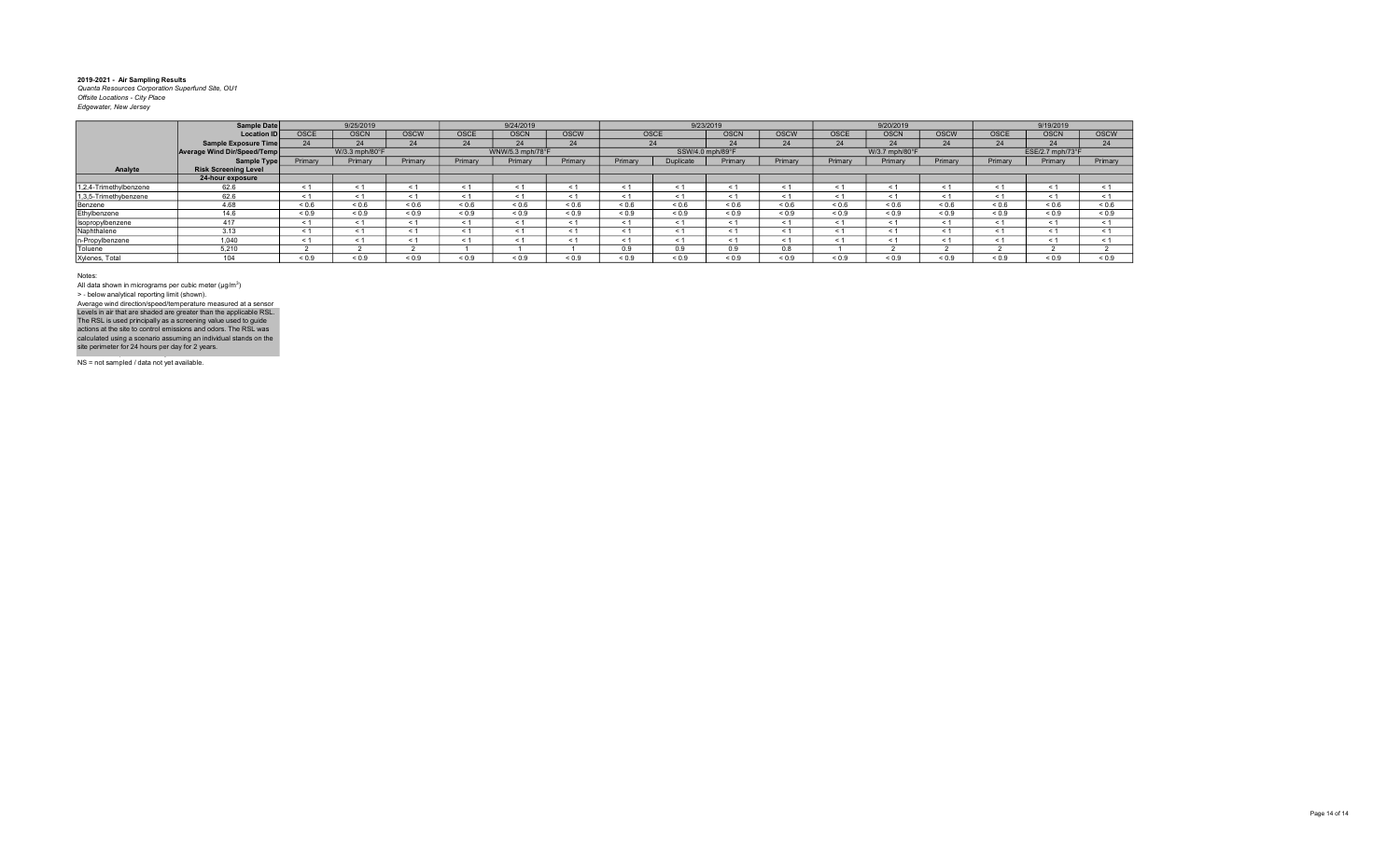|                                        | <b>Sample Date</b>   |             |                  |             |             |                  |             |             |                |             |             |                  |            |            |             |                  |             |
|----------------------------------------|----------------------|-------------|------------------|-------------|-------------|------------------|-------------|-------------|----------------|-------------|-------------|------------------|------------|------------|-------------|------------------|-------------|
|                                        |                      |             | 9/18/2019        |             |             | 9/17/2019        |             |             | 9/16/2019      |             |             |                  | 9/13/2019  |            |             | 9/12/2019        |             |
|                                        | <b>Location ID</b>   | <b>OSCE</b> | <b>OSCN</b>      | <b>OSCW</b> | <b>OSCE</b> | <b>OSCN</b>      | <b>OSCW</b> | <b>OSCE</b> | <b>OSCN</b>    | <b>OSCW</b> | <b>OSCE</b> | <b>OSCN</b>      | OSCW       |            | <b>OSCE</b> | <b>OSCN</b>      | <b>OSCW</b> |
|                                        | Sample Exposure Time | 24          | 24               | 24          | 24          | 24               | 24          | 24          | 24             | 24          | 24          | 24               |            |            | 24          | 24               | 24          |
| Average Wind Dir/Speed/Temp            |                      |             | ENE/2.5 mph/72°F |             |             | ENE/2.8 mph/80°F |             |             | E/2.0 mph/79°F |             |             | ESE/3.9 mph/72°F |            |            |             | ENE/2.2 mph/83°F |             |
|                                        | Sample Type          | Primary     | Primary          | Primary     | Primary     | Primary          | Primary     | Primary     | Primary        | Primary     | Primary     | Primary          | Primary    | Duplicate  | Primary     | Primary          | Primary     |
| Analyte<br><b>Risk Screening Level</b> |                      |             |                  |             |             |                  |             |             |                |             |             |                  |            |            |             |                  |             |
| 24-hour exposure                       |                      |             |                  |             |             |                  |             |             |                |             |             |                  |            |            |             |                  |             |
| 1,2,4-Trimethylbenzene<br>62.6         |                      | < 1         |                  | < 1         |             | < 1              | ← 1         |             | < 1            | < 1         | < 1         |                  | < 1        | < 1        | < 1         | < 1              | < 1         |
| 62.6<br>1,3,5-Trimethybenzene          |                      | ← 1         |                  | < 1         |             | < 1              | ← 1         |             | < 1            | < 1         | < 1         |                  | $\leq$ 1   | < 1        | < 1         | < 1              | < 1         |
| 4.68<br>Benzene                        |                      | ${}_{0.6}$  | ${}_{0.6}$       | ${}_{0.6}$  | ${}_{0.6}$  | ${}_{0.6}$       | 0.6         | 0.6         | ${}_{0.6}$     | ${}_{0.6}$  | 0.6         | ${}_{0.6}$       | 0.6        | ${}_{0.6}$ | 0.6         | ${}_{0.6}$       | 0.6         |
| Ethylbenzene<br>14.6                   |                      | ${}_{0.9}$  | ${}_{0.9}$       | ${}_{0.9}$  | ${}_{0.9}$  | ${}_{0.9}$       | ${}_{0.9}$  | ${}_{0.9}$  | ${}_{0.9}$     | ${}_{0.9}$  | ${}_{0.9}$  | ${}_{0.9}$       | ${}_{0.9}$ | ${}_{0.9}$ | ${}_{0.9}$  | ${}_{0.9}$       | ${}_{0.9}$  |
| 417<br>Isopropylbenzene                |                      | < 1         |                  | < 1         |             | < 1              | < 1         |             | < 1            | < 1         | < 1         |                  | < 1        | < 1        | < 1         | < 1              |             |
| Naphthalene<br>3.13                    |                      | < 1         |                  | < 1         |             | $\leq$ 1         |             |             | < 1            |             | < 1         |                  | $\leq$     | $<$ 1      | < 1         | < 1              |             |
| n-Propylbenzene<br>1.040               |                      | < 1         |                  | < 1         |             | < 1              | $\leq 1$    |             | < 1            | - 1         | < 1         |                  | - 1        | < 1        | < 1         | < 1              |             |
| 5.210<br>Toluene                       |                      |             | 0.8              |             |             | 0.9              |             |             |                |             | 0.8         | ${}_{0.8}$       | 0.8        | ${}_{0.8}$ | 0.9         | 0.8              |             |
| Xylenes, Total<br>$\Delta$ $\Delta$    |                      | ${}_{0.9}$  | 0.9              | < 0.9       | ${}_{0.9}$  | ${}_{0.9}$       | ${}_{0.9}$  | ${}_{0.9}$  | ${}_{0.9}$     | ${}_{0.9}$  | ${}_{0.9}$  | ${}_{0.9}$       | ${}_{0.9}$ | ${}_{0.9}$ | ${}_{0.9}$  | ${}_{0.9}$       | ${}_{0.9}$  |

Notes:

All data shown in micrograms per cubic meter (μg/m<sup>3</sup>)<br>> - below analytical reporting limit (shown). Levels in air that are shaded are greater than the applicable RSL.<br>The RSL is used principally as a screening value used to guide<br>actions at the site to control emissions and odors. The RSL was<br>calculated using a scenario Average wind direction/speed/temperature measured at a sensor

NS = not sampled / data not yet available.

NS = not sampled / data not yet available.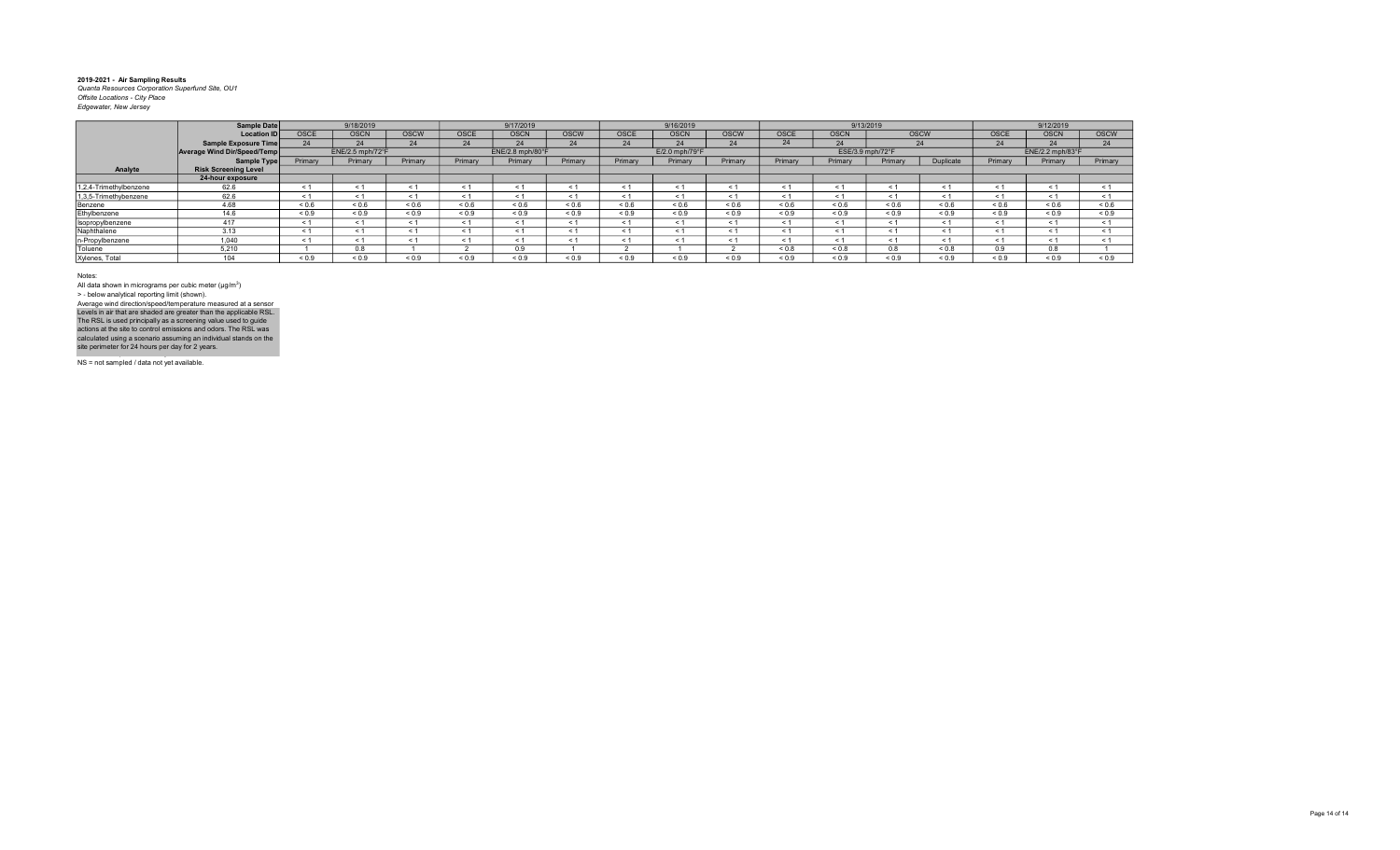| <b>Location IDI</b>         |             |             | <b>OSCN</b>       | <b>OSCW</b>                  | <b>OSCE</b> | <b>OSCN</b> | <b>OSCW</b>                  | <b>OSCE</b> | <b>OSCN</b>    | <b>OSCW</b> | <b>OSCE</b> | <b>OSCN</b>                | <b>OSCW</b> | <b>OSCE</b> | <b>OSCN</b> | <b>OSCW</b>                  |
|-----------------------------|-------------|-------------|-------------------|------------------------------|-------------|-------------|------------------------------|-------------|----------------|-------------|-------------|----------------------------|-------------|-------------|-------------|------------------------------|
| Sample Exposure Time        |             |             | 24                | 24                           | 24          | 24          | 24                           | 24          | 24             | 24          | 24          | 24                         | 24          | 24          | 24          | 24                           |
| Average Wind Dir/Speed/Temp |             |             |                   |                              |             |             |                              |             | E/2.4 mph/82°F |             |             | $E/4.3$ mph/67 $\degree$ F |             |             |             |                              |
|                             | Primary     | Duplicate   | Primary           | Primary                      | Primary     | Primary     | Primary                      | Primary     | Primary        | Primary     | Primary     | Primary                    | Primary     | Primary     | Primary     | Primary                      |
| <b>Risk Screening Level</b> |             |             |                   |                              |             |             |                              |             |                |             |             |                            |             |             |             |                              |
| 24-hour exposure            |             |             |                   |                              |             |             |                              |             |                |             |             |                            |             |             |             |                              |
| 62.6                        |             | < 1         | < 1               |                              | < 1         |             |                              | $\epsilon$  |                | < 1         |             | $<$ 1                      | < 1         | < 1         | < 1         |                              |
| 62.6                        | $\leq$ 1    | < 1         | < 1               | < 1                          | < 1         | < 1         |                              | $\leq$      | < 1            | < 1         |             | < 1                        | < 1         | < 1         | < 1         |                              |
| 4.68                        | 0.6         | 0.6         | ${}_{0.6}$        | ${}_{0.6}$                   | ${}_{0.6}$  | 0.6         | 0.6                          | 0.6         | ${}_{0.6}$     | 0.6         | 0.6         | ${}_{0.6}$                 | < 0.6       | ${}_{0.6}$  | 0.6         | ${}_{0.6}$                   |
| 14.6                        | ${}_{0.9}$  | ${}_{0.9}$  | ${}_{0.9}$        | ${}_{0.9}$                   | ${}_{0.9}$  | ${}_{0.9}$  | ${}_{0.9}$                   | ${}_{0.9}$  | ${}_{0.9}$     | ${}_{0.9}$  | ${}_{0.9}$  | ${}_{0.9}$                 | ${}_{0.9}$  | ${}_{0.9}$  | ${}_{0.9}$  | ${}_{0.9}$                   |
| 417                         | < 1         | < 1         | < 1               | < 1                          | < 1         | < 1         |                              | $\leq 1$    |                | < 1         |             | < 1                        | < 1         | < 1         | < 1         |                              |
| 3.13                        | $\epsilon$  | < 1         | < 1               | e 1                          | < 1         | < 1         |                              | $\epsilon$  |                | < 1         |             | $\tilde{\phantom{0}}$      | < 1         | $\leq 1$    | < 1         |                              |
| 1.040                       | $\leq 1$    | < 1         | < 1               | < 1                          | $\leq$ 1    | < 1         |                              | $\leq$ 1    | $\leq 1$       | < 1         |             | $\leq$ 1                   | < 1         | < 1         | < 1         |                              |
| 5.210                       | ${}_{0.8}$  | ${}_{0.8}$  | 0.8               | 0.8                          | ${}_{0.8}$  | 0.8         | ${}_{0.8}$                   |             |                |             | ${}_{0.8}$  | ${}_{0.8}$                 | 0.8         | 0.8         | < 0.8       | 0.8                          |
| 104                         | ${}_{0.9}$  | 0.9         | ${}_{0.9}$        | ${}_{0.9}$                   | ${}_{0.9}$  | ${}_{0.9}$  | ${}_{0.9}$                   | ${}_{0.9}$  | ${}_{0.9}$     | ${}_{0.9}$  | ${}_{0.9}$  | ${}_{0.9}$                 | ${}_{0.9}$  | ${}_{0.9}$  | ${}_{0.9}$  | ${}_{0.9}$                   |
|                             | Sample Date | Sample Type | <b>OSCE</b><br>24 | 9/11/2019<br>SW/4.7 mph/90°F |             |             | 9/10/2019<br>SE/3.4 mph/78°F |             |                | 9/9/2019    |             |                            | 9/6/2019    |             |             | 9/5/2019<br>ENE/2.6 mph/74°F |

Notes:

All data shown in micrograms per cubic meter (μg/m<sup>3</sup>)<br>> - below analytical reporting limit (shown). Levels in air that are shaded are greater than the applicable RSL.<br>The RSL is used principally as a screening value used to guide<br>actions at the site to control emissions and odors. The RSL was<br>calculated using a scenario Average wind direction/speed/temperature measured at a sensor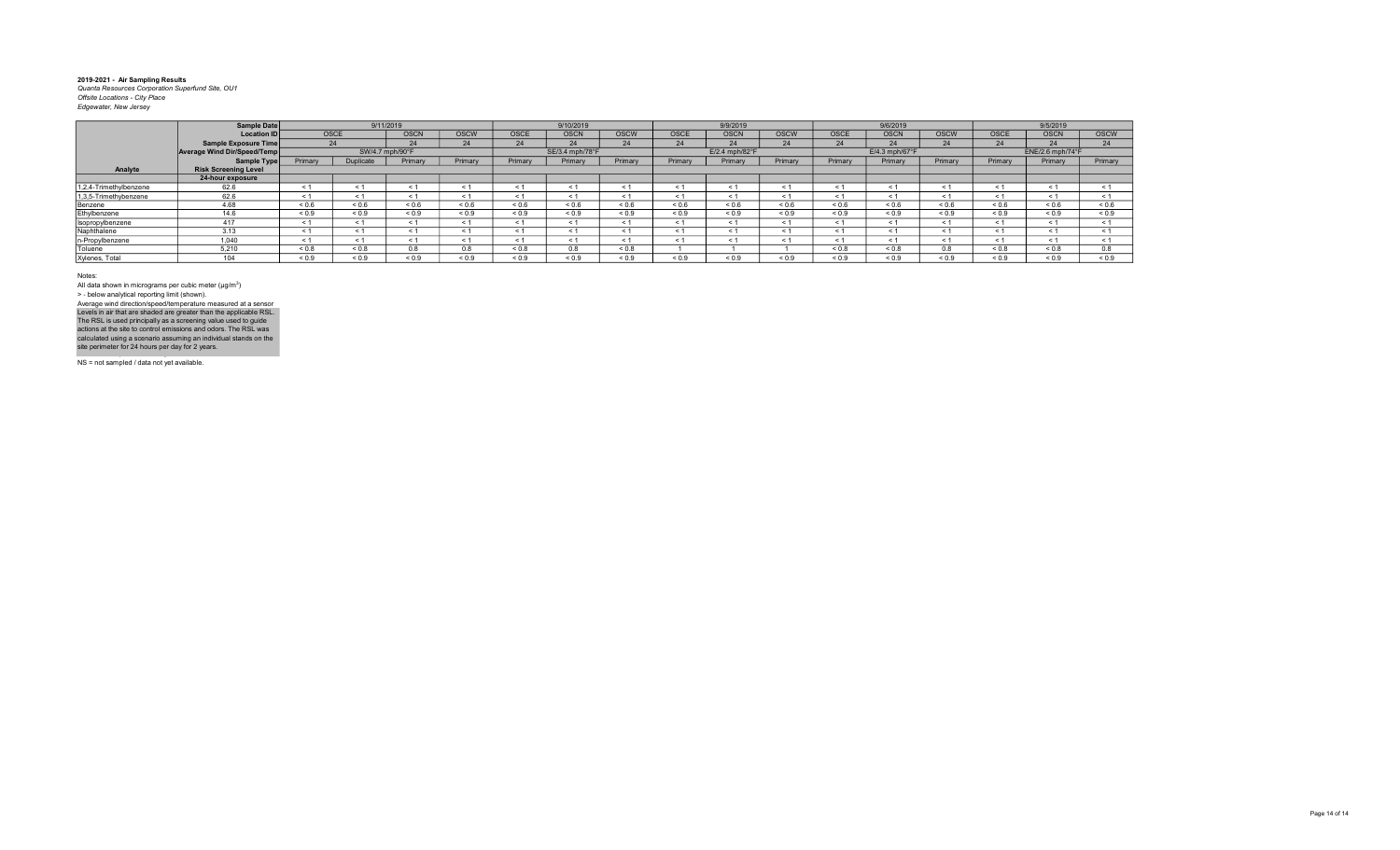|                        | Sample Date                 |            | 9/4/2019         |             |             |             | 9/3/2019         |             |            | 8/30/2019       |             |             |            | 8/29/2019       |             |
|------------------------|-----------------------------|------------|------------------|-------------|-------------|-------------|------------------|-------------|------------|-----------------|-------------|-------------|------------|-----------------|-------------|
|                        | Location ID                 | OSCE       |                  | <b>OSCN</b> | <b>OSCW</b> | <b>OSCE</b> | <b>OSCN</b>      | <b>OSCW</b> |            | <b>OSCE</b>     | <b>OSCN</b> | <b>OSCW</b> | OSCE       | <b>OSCN</b>     | <b>OSCW</b> |
|                        | Sample Exposure Time        |            | 24               | 24          | 24          | 24          | 24               | 24          |            | 24              | 24          | 24          | 24         | 24              | 24          |
|                        | Average Wind Dir/Speed/Temp |            | SSW/4.7 mph/90°F |             |             |             | $E/2.2$ mph/85°F |             |            | SW/4.7 mph/88°F |             |             |            | NW/3.5 mph/83°F |             |
|                        | Sample Type                 | Primary    | Duplicate        | Primary     | Primary     | Primary     | Primary          | Primary     | Primary    | Duplicate       | Primary     | Primary     | Primary    | Primary         | Primary     |
| Analyte                | <b>Risk Screening Level</b> |            |                  |             |             |             |                  |             |            |                 |             |             |            |                 |             |
|                        | 24-hour exposure            |            |                  |             |             |             |                  |             |            |                 |             |             |            |                 |             |
| 1,2,4-Trimethylbenzene | 62.6                        | < 1        | < 1              | < 1         | $\prec$     | $\leq$      |                  | $\leq$      | $\leq$     | $\leq$ 1        | < 1         | < 1         | < 1        | < 1             | < 1         |
| 1,3,5-Trimethybenzene  | 62.6                        | < 1        | < 1              | < 1         | $\leq 1$    | < 1         |                  | < 1         | $\leq$ 1   | < 1             | < 1         | ≺ 1         | < 1        | < 1             | < 1         |
| Benzene                | 4.68                        | ${}_{0.6}$ | 0.6              | ${}_{0.6}$  | 0.6         | ${}_{0.6}$  | ${}_{0.6}$       | ${}_{0.6}$  | ${}_{0.6}$ | ${}_{0.6}$      | ${}_{0.6}$  | ${}_{0.6}$  | 0.6        | ${}_{0.6}$      | ${}_{0.6}$  |
| Ethylbenzene           | 14.6                        | ${}_{0.9}$ | ${}_{0.9}$       | ${}_{0.9}$  | ${}_{0.9}$  | ${}_{0.9}$  | ${}_{0.9}$       | ${}_{0.9}$  | ${}_{0.9}$ | ${}_{0.9}$      | ${}_{0.9}$  | ${}_{0.9}$  | ${}_{0.9}$ | ${}_{0.9}$      | ${}_{0.9}$  |
| Isopropylbenzene       | 417                         | < 1        | < 1              | < 1         | < 1         | < 1         | < 1              | < 1         | < 1        | < 1             | < 1         | < 1         | < 1        | < 1             | < 1         |
| Naphthalene            | 3.13                        | < 1        | < 1              | < 1         | < 1         | < 1         | < 1              | $\leq 1$    | $\leq$ 1   | < 1             | < 1         | < 1         | < 1        | < 1             | < 1         |
| n-Propylbenzene        | 1.040                       | < 1        | < 1              | < 1         | < 1         | < 1         | < 1              | < 1         | < 1        | < 1             | < 1         | < 1         | < 1        | < 1             | < 1         |
| Toluene                | 5.210                       | ${}_{0.8}$ | ${}_{0.8}$       | ${}_{0.8}$  | 0.8         |             |                  |             | 0.8        | ${}_{0.8}$      | 0.8         | 0.9         |            |                 |             |
| Xylenes, Total         | 104                         | ${}_{0.9}$ | ${}_{0.9}$       | ${}_{0.9}$  | ${}_{0.9}$  | ${}_{0.9}$  | < 0.9            | ${}_{0.9}$  | ${}_{0.9}$ | ${}_{0.9}$      | ${}_{0.9}$  | ${}_{0.9}$  | ${}_{0.9}$ | ${}_{0.9}$      | ${}_{0.9}$  |

Notes:

All data shown in micrograms per cubic meter (μg/m<sup>3</sup>)<br>> - below analytical reporting limit (shown). Levels in air that are shaded are greater than the applicable RSL.<br>The RSL is used principally as a screening value used to guide<br>actions at the site to control emissions and odors. The RSL was<br>calculated using a scenario Average wind direction/speed/temperature measured at a sensor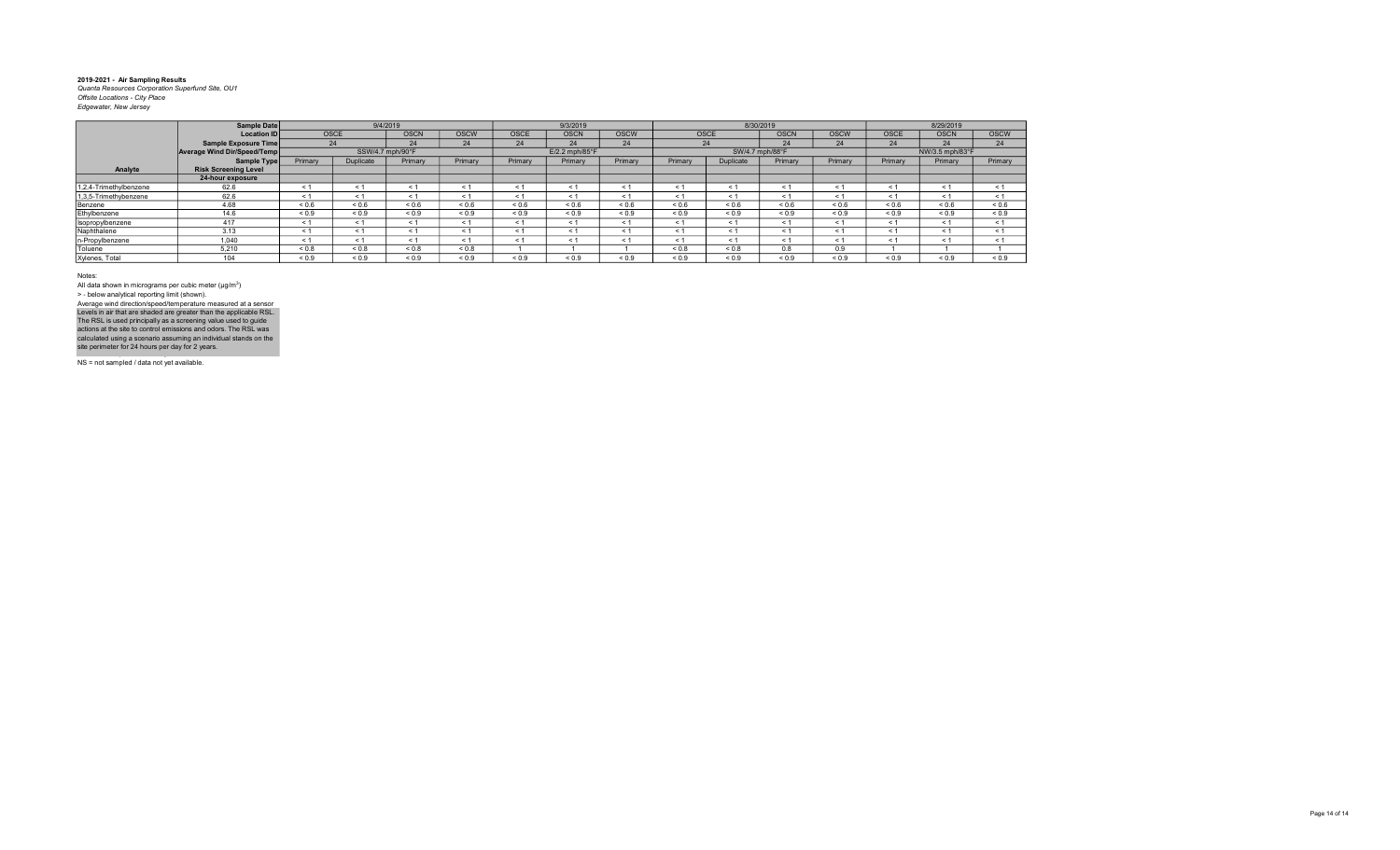|                        | Sample Date                 |                     | 8/28/2019      |             |             | 8/27/2019       |             |             | 8/26/2019      |             |             | 8/23/2019   |             |             | 8/22/2019      |             |
|------------------------|-----------------------------|---------------------|----------------|-------------|-------------|-----------------|-------------|-------------|----------------|-------------|-------------|-------------|-------------|-------------|----------------|-------------|
|                        | <b>Location ID</b>          | <b>OSCE</b>         | <b>OSCN</b>    | <b>OSCW</b> | <b>OSCE</b> | <b>OSCN</b>     | <b>OSCW</b> | <b>OSCE</b> | <b>OSCN</b>    | <b>OSCW</b> | <b>OSCE</b> | <b>OSCN</b> | <b>OSCW</b> | <b>OSCE</b> | <b>OSCN</b>    | <b>OSCW</b> |
|                        | Sample Exposure Time        | 24                  | 24             | 24          | 24          | 24              | 24          | 24          | 24             | 24          | 24          | 24          | 24          | 24          | 24             | 24          |
|                        | Average Wind Dir/Speed/Temp |                     | E/2.4 mph/75°F |             |             | SE/3.5 mph/76°F |             |             | E/3.4 mph/77°F |             |             |             |             |             | W/4.1 mph/91°F |             |
|                        | Sample Type                 | Primary             | Primary        | Primary     | Primary     | Primary         | Primary     | Primary     | Primary        | Primary     | Primary     | Primary     | Primary     | Primary     | Primary        | Primary     |
| Analyte                | <b>Risk Screening Level</b> |                     |                |             |             |                 |             |             |                |             |             |             |             |             |                |             |
|                        | 24-hour exposure            |                     |                |             |             |                 |             |             |                |             |             |             |             |             |                |             |
| 1.2.4-Trimethylbenzene | 62.6                        | ← 1                 |                |             | < 1         | $\leq 1$        |             |             | < 1            | $\epsilon$  | $\leq$ 1    | < 1         | - 1         | - 1         | < 1            | < 1         |
| 1,3,5-Trimethybenzene  | 62.6                        | < 1                 | < 1            |             | < 1         | < 1             | < 1         | < 1         | < 1            | $\leq$ 1    | < 1         | < 1         | < 1         | < 1         | < 1            | < 1         |
| Benzene                | 4.68                        | ${}^{5}$ ${}^{0.6}$ | ${}_{0.6}$     | ${}_{0.6}$  | < 0.6       | ${}_{0.6}$      | ${}_{0.6}$  | ${}_{0.6}$  | ${}_{0.6}$     | ${}_{0.6}$  | 0.6         | 0.6         | ${}_{0.6}$  | < 0.6       | ${}_{0.6}$     | ${}_{0.6}$  |
| Ethylbenzene           | 14.6                        | ${}_{0.9}$          | ${}_{0.9}$     | ${}_{0.9}$  | < 0.9       | < 0.9           | < 0.9       | < 0.9       | ${}_{0.9}$     | < 0.9       | ${}_{0.9}$  | < 0.9       | < 0.9       | ${}_{0.9}$  | ${}_{0.9}$     | ${}_{0.9}$  |
| Isopropylbenzene       | 417                         | < 1                 | < 1            |             | < 1         | < 1             | < 1         | < 1         | < 1            | $\leq$ 1    | < 1         | < 1         | < 1         | < 1         | < 1            | < 1         |
| Naphthalene            | 3.13                        | < 1                 | < 1            |             | < 1         | < 1             |             |             | < 1            | $\leq$      | < 1         | < 1         | < 1         | < 1         | < 1            | < 1         |
| n-Propylbenzene        | 1.040                       | < 1                 | < 1            |             | < 1         | < 1             |             | < 1         | < 1            | $\leq$ 1    | < 1         | < 1         | < 1         | < 1         | < 1            | < 1         |
| Toluene                | 5,210                       | 0.8                 | 0.9            |             |             |                 | n q         | ${}_{0.8}$  | ${}_{0.8}$     | 0.8         |             | 0.9         |             | < 0.8       | ${}_{0.8}$     | 0.8         |
| Xylenes, Total         | 104                         | ${}_{0.9}$          | ${}^{<}0.9$    | < 0.9       | < 0.9       | 0.9             | < 0.9       | 0.9         | ${}_{0.9}$     | ${}_{0.9}$  | < 0.9       | 0.9         | 0.9         | < 0.9       |                | < 0.9       |

Notes:

All data shown in micrograms per cubic meter (μg/m<sup>3</sup>)<br>> - below analytical reporting limit (shown). Levels in air that are shaded are greater than the applicable RSL.<br>The RSL is used principally as a screening value used to guide<br>actions at the site to control emissions and odors. The RSL was<br>calculated using a scenario Average wind direction/speed/temperature measured at a sensor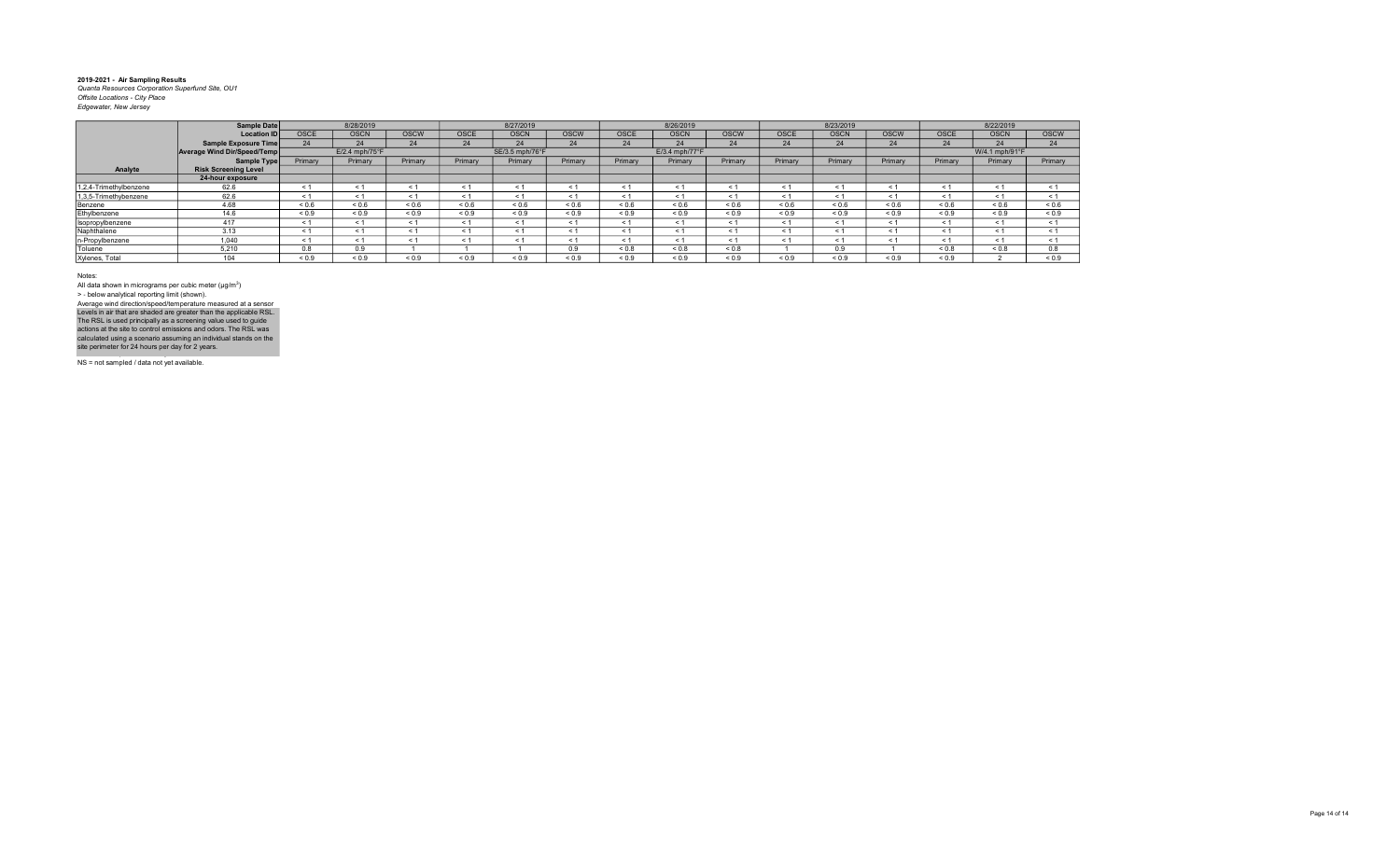|                        | Sample Date                 |            |            | 8/21/2019        |             |            |             | 8/20/2019        |             |            | 8/19/2019      |             |             | 8/16/2019        |             |
|------------------------|-----------------------------|------------|------------|------------------|-------------|------------|-------------|------------------|-------------|------------|----------------|-------------|-------------|------------------|-------------|
|                        | <b>Location IDI</b>         | OSCE       |            | <b>OSCN</b>      | <b>OSCW</b> |            | <b>OSCE</b> | <b>OSCN</b>      | <b>OSCW</b> | OSCE       | <b>OSCN</b>    | <b>OSCW</b> | <b>OSCE</b> | <b>OSCN</b>      | <b>OSCW</b> |
|                        | Sample Exposure Time        |            | 24         | 24               | 24          |            | 24          | 24               | 24          | 24         | 24             | 24          | 24          | 24               | 24          |
|                        | Average Wind Dir/Speed/Temp |            |            | SSW/4.0 mph/88°F |             |            |             | ESE/2.6 mph/89°F |             |            | S/4.0 mph/90°F |             |             | ESE/2.2 mph/82°F |             |
|                        | Sample Type                 | Primary    | Duplicate  | Primary          | Primary     | Primary    | Duplicate   | Primary          | Primary     | Primary    | Primary        | Primary     | Primary     | Primary          | Primary     |
| Analyte                | <b>Risk Screening Level</b> |            |            |                  |             |            |             |                  |             |            |                |             |             |                  |             |
|                        | 24-hour exposure            |            |            |                  |             |            |             |                  |             |            |                |             |             |                  |             |
| 1,2,4-Trimethylbenzene | 62.6                        | < 1        | < 1        | < 1              | $\leq$ 1    | $\epsilon$ |             | < 1              | < 1         | < 1        | < 1            |             | < 1         | < 1              | < 1         |
| 1,3,5-Trimethybenzene  | 62.6                        | ≺ 1        | < 1        | ← 1              | < 1         | $\leq$ 1   | < 1         | < 1              | < 1         | < 1        | < 1            | $\leq 1$    | < 1         | < 1              | < 1         |
| Benzene                | 4.68                        | 0.6        | 0.6        | ${}_{0.6}$       | ${}_{0.6}$  | ${}_{0.6}$ | ${}_{0.6}$  | ${}_{0.6}$       | ${}_{0.6}$  | ${}_{0.6}$ | ${}_{0.6}$     | ${}_{0.6}$  | ${}_{0.6}$  | ${}_{0.6}$       | ${}_{0.6}$  |
| Ethylbenzene           | 14.6                        | ${}_{0.9}$ | ${}_{0.9}$ | ${}_{0.9}$       | ${}_{0.9}$  | ${}_{0.9}$ | ${}_{0.9}$  | ${}_{0.9}$       | ${}_{0.9}$  | ${}_{0.9}$ | ${}_{0.9}$     | ${}_{0.9}$  | ${}_{0.9}$  | ${}_{0.9}$       | ${}_{0.9}$  |
| Isopropylbenzene       | 417                         | < 1        | < 1        | < 1              | < 1         | < 1        | < 1         | < 1              | < 1         | < 1        | < 1            | < 1         | < 1         | < 1              | < 1         |
| Naphthalene            | 3.13                        | < 1        | < 1        | < 1              | < 1         | < 1        | $\leq 1$    | < 1              | < 1         | < 1        | < 1            | < 1         | < 1         | < 1              | < 1         |
| n-Propylbenzene        | 1,040                       | $\leq 1$   | < 1        | < 1              | < 1         | < 1        | < 1         | < 1              | < 1         | < 1        | < 1            | < 1         | < 1         | < 1              | < 1         |
| Toluene                | 5.210                       | 0.9        | 0.9        |                  | 0.9         | 0.9        |             |                  | 0.9         |            |                |             | 0.9         |                  |             |
| Xylenes, Total         | 104                         | ${}_{0.9}$ | ${}_{0.9}$ | ${}_{0.9}$       | ${}_{0.9}$  | ${}_{0.9}$ | ${}_{0.9}$  | ${}_{0.9}$       | ${}_{0.9}$  | ${}_{0.9}$ | ${}_{0.9}$     | ${}_{0.9}$  | ${}_{0.9}$  | ${}_{0.9}$       | ${}_{0.9}$  |

Notes:

All data shown in micrograms per cubic meter (μg/m<sup>3</sup>)<br>> - below analytical reporting limit (shown). Levels in air that are shaded are greater than the applicable RSL.<br>The RSL is used principally as a screening value used to guide<br>actions at the site to control emissions and odors. The RSL was<br>calculated using a scenario Average wind direction/speed/temperature measured at a sensor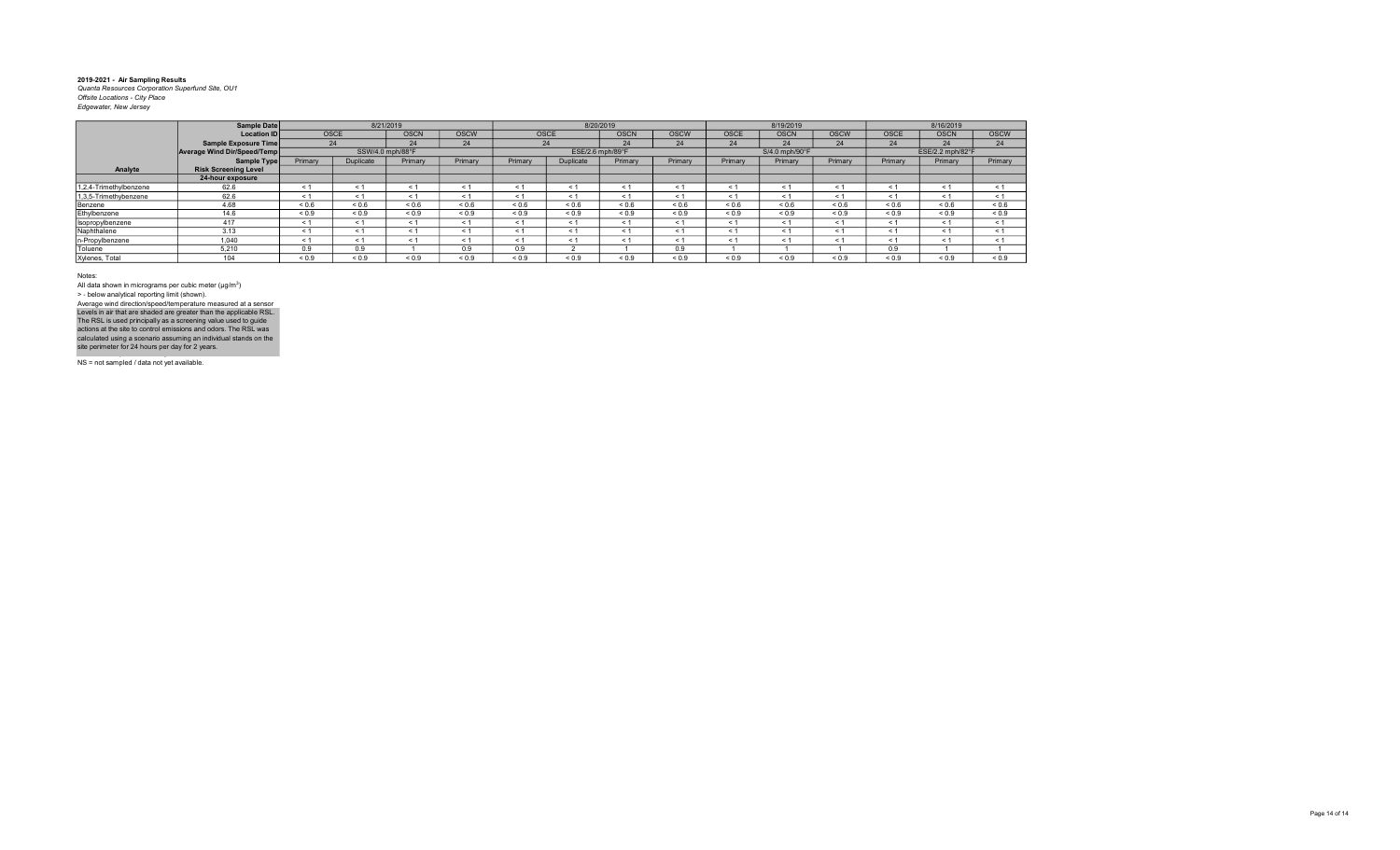|                        | Sample Date                 |            | 8/15/2019        |             |                          | 8/14/2019        |             |            | 8/13/2019        |             |             |             | 8/12/2019        |            |             | 8/9/2019         |             |
|------------------------|-----------------------------|------------|------------------|-------------|--------------------------|------------------|-------------|------------|------------------|-------------|-------------|-------------|------------------|------------|-------------|------------------|-------------|
|                        | <b>Location ID</b>          | OSCE       | <b>OSCN</b>      | <b>OSCW</b> | OSCE                     | <b>OSCN</b>      | <b>OSCW</b> | OSCE       | <b>OSCN</b>      | <b>OSCW</b> | <b>OSCE</b> | <b>OSCN</b> | <b>OSCW</b>      |            | <b>OSCE</b> | <b>OSCN</b>      | <b>OSCW</b> |
|                        | Sample Exposure Time        | 24         | 24               | 24          | 24                       | 24               | 24          | 24         | 24               | 24          | 24          | 24          | 24               |            | 24          | 24               | 24          |
|                        | Average Wind Dir/Speed/Temp |            | ESE/3.5 mph/86°F |             |                          | ENE/3.0 mph/87°F |             |            | SSW/2.6 mph/81°F |             |             |             | WSW/4.3 mph/87°F |            |             | WNW/4.2 mph/83°F |             |
|                        | Sample Type                 | Primary    | Primary          | Primary     | Primary                  | Primary          | Primary     | Primary    | Primary          | Primary     | Primary     | Primary     | Primary          | Duplicate  | Primary     | Primary          | Primary     |
| Analyte                | <b>Risk Screening Level</b> |            |                  |             |                          |                  |             |            |                  |             |             |             |                  |            |             |                  |             |
|                        | 24-hour exposure            |            |                  |             |                          |                  |             |            |                  |             |             |             |                  |            |             |                  |             |
| 1.2.4-Trimethylbenzene | 62.6                        | < 1        |                  | < 1         | $\overline{\phantom{a}}$ | < 1              |             |            | < 1              |             | < 1         |             |                  | $\leq 1$   | < 1         | < 1              |             |
| 1,3,5-Trimethybenzene  | 62.6                        | < 1        | ≺ 1              | < 1         | < 1                      | < 1              | ≺ 1         |            | < 1              | < 1         | < 1         | < 1         | < 1              | < 1        | < 1         | < 1              |             |
| Benzene                | 4.68                        | 0.6        | ${}_{0.6}$       | ${}_{0.6}$  | ${}_{0.6}$               | ${}_{0.6}$       | 0.9         | ${}_{0.6}$ | < 0.6            | ${}_{0.6}$  | ${}_{0.6}$  | ${}_{0.6}$  | 0.6              | ${}_{0.6}$ | ${}_{0.6}$  | 0.6              | ${}_{0.6}$  |
| Ethylbenzene           | 14.6                        | ${}_{0.9}$ | ${}_{0.9}$       | ${}_{0.9}$  | ${}_{0.9}$               | ${}_{0.9}$       | ${}_{0.9}$  | ${}_{0.9}$ | ${}_{0.9}$       | ${}_{0.9}$  | ${}_{0.9}$  | ${}_{0.9}$  | ${}_{0.9}$       | ${}_{0.9}$ | ${}_{0.9}$  | ${}_{0.9}$       | ${}_{0.9}$  |
| Isopropylbenzene       | 417                         | < 1        | < 1              | < 1         | < '                      | < 1              | < 1         |            | < 1              | $\leq 1$    | < 1         | $\leq 1$    | < 1              | < 1        | $\leq 1$    | < 1              |             |
| Naphthalene            | 3.13                        | < 1        |                  | < 1         | < '                      | < 1              |             |            | < 1              |             | < 1         | < 1         |                  | < 1        | $\leq 1$    | < 1              |             |
| n-Propylbenzene        | 1.040                       | < 1        | < 1              | < 1         | < '                      | < 1              | < 1         |            | < 1              | < 1         | < 1         | < 1         | < 1              | < 1        | < 1         | < 1              |             |
| Toluene                | 5.210                       | ${}_{0.8}$ | ${}_{0.8}$       | ${}_{0.8}$  |                          |                  |             |            |                  |             | 0.8         | 0.9         | 0.8              | 0.8        | 0.9         |                  |             |
| Xylenes, Total         | 104                         | ${}_{0.9}$ | ${}_{0.9}$       | ${}_{0.9}$  | ${}_{0.9}$               | ${}_{0.9}$       | ${}_{0.9}$  | ${}_{0.9}$ | 0.9              | ${}_{0.9}$  | ${}_{0.9}$  | ${}_{0.9}$  | ${}_{0.9}$       | ${}_{0.9}$ | ${}_{0.9}$  | < 0.9            | < 0.9       |
|                        |                             |            |                  |             |                          |                  |             |            |                  |             |             |             |                  |            |             |                  |             |

Notes:

All data shown in micrograms per cubic meter (μg/m<sup>3</sup>)<br>> - below analytical reporting limit (shown). Levels in air that are shaded are greater than the applicable RSL.<br>The RSL is used principally as a screening value used to guide<br>actions at the site to control emissions and odors. The RSL was<br>calculated using a scenario Average wind direction/speed/temperature measured at a sensor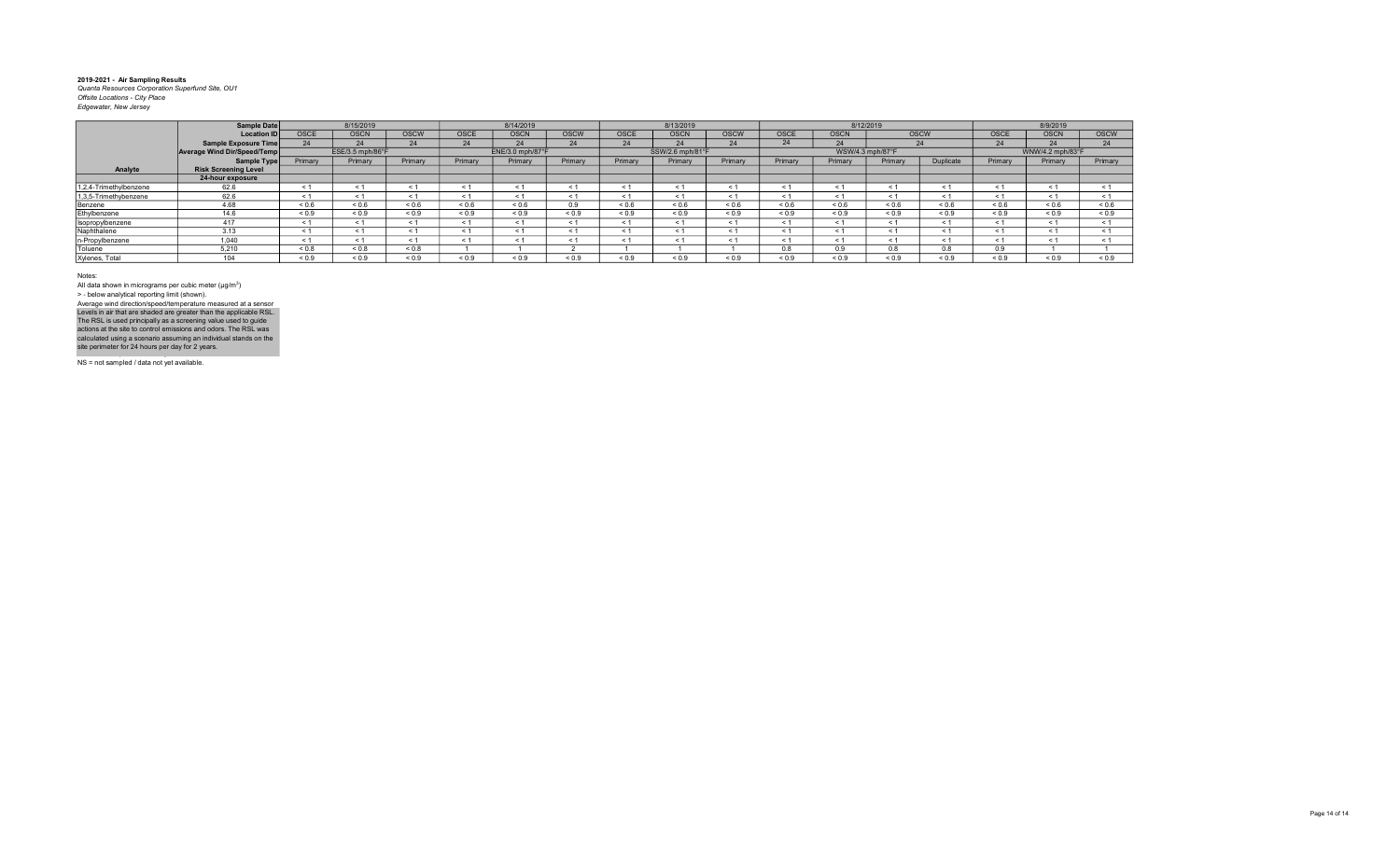|                        | Sample Date                        |             | 8/8/2019         |             |             |                | 8/7/2019   |             |             | 8/6/2019         |             |            |             |                  | 8/5/2019   |             |
|------------------------|------------------------------------|-------------|------------------|-------------|-------------|----------------|------------|-------------|-------------|------------------|-------------|------------|-------------|------------------|------------|-------------|
|                        | <b>Location ID</b>                 | <b>OSCE</b> | <b>OSCN</b>      | <b>OSCW</b> | <b>OSCE</b> | <b>OSCN</b>    |            | <b>OSCW</b> | <b>OSCE</b> | <b>OSCN</b>      | <b>OSCW</b> |            | <b>OSCE</b> | <b>OSCN</b>      |            | <b>OSCW</b> |
|                        | Sample Exposure Time               | 24          | 24               | 24          | 24          |                | 24         | 24          | 24          | 24               |             | 24         | 24          | 24               |            | 24          |
|                        | <b>Average Wind Dir/Speed/Temp</b> |             | SSW/4.6 mph/87°F |             |             | S/5.0 mph/84°F |            |             |             | ESE/3.6 mph/81°F |             |            |             | $E/2.7$ mph/85°F |            |             |
|                        | Sample Type                        | Primary     | Primary          | Primary     | Primary     | Primary        | Duplicate  | Primary     | Primary     | Primary          | Primary     | Duplicate  | Primary     | Primary          | Primary    | Duplicate   |
| Analyte                | <b>Risk Screening Level</b>        |             |                  |             |             |                |            |             |             |                  |             |            |             |                  |            |             |
|                        | 24-hour exposure                   |             |                  |             |             |                |            |             |             |                  |             |            |             |                  |            |             |
| 1,2,4-Trimethylbenzene | 62.6                               | < 1         | < 1              |             |             |                | < 1        | < 1         |             | < 1              |             | < 1        | < 1         | $\leq$           | < 1        | < 1         |
| 1,3,5-Trimethybenzene  | 62.6                               | < 1         | < 1              |             | ← 1         | $\leq 1$       | < 1        | < 1         | < 1         | $\leq 1$         | $<$ 1       | < 1        | < 1         | $\leq$ 1         | < 1        | < 1         |
| Benzene                | 4.68                               | 0.6         | 0.6              | ${}_{0.6}$  | ${}_{0.6}$  | ${}_{0.6}$     | ${}_{0.6}$ | 0.6         | < 0.6       | < 0.6            | < 0.6       | 0.6        | 0.6         | < 0.6            | < 0.6      | ${}_{0.6}$  |
| Ethylbenzene           | 14.6                               | ${}_{0.9}$  | ${}_{0.9}$       | ${}_{0.9}$  | ${}_{0.9}$  | ${}_{0.9}$     | ${}_{0.9}$ | ${}_{0.9}$  | ${}_{0.9}$  | ${}_{0.9}$       | ${}_{0.9}$  | < 0.9      | ${}_{0.9}$  | ${}_{0.9}$       | ${}_{0.9}$ | ${}_{0.9}$  |
| Isopropylbenzene       | 417                                | < 1         | < 1              |             | < 1         |                | < 1        | < 1         |             | < 1              | $<$ 1       | < 1        | < 1         | < 1              | < 1        | < 1         |
| Naphthalene            | 3.13                               | < 1         | < 1              |             |             |                | < 1        | < 1         |             | < 1              |             | < 1        | < 1         | $\leq$           | < 1        | < 1         |
| n-Propylbenzene        | 1,040                              | $\leq 1$    | $\leq 1$         |             | $\leq 1$    |                | $\leq 1$   | $\leq 1$    |             | < 1              | $\leq$ 1    | < 1        | < 1         | - < 1            | < 1        | < 1         |
| Toluene                | 5.210                              |             |                  |             | 0.9         |                | 0.9        | 0.9         | 0.9         |                  |             | 0.9        |             |                  |            |             |
| Xylenes, Total         | 104                                | ${}_{0.9}$  | ${}_{0.9}$       | ${}_{0.9}$  | ${}_{0.9}$  | ${}_{0.9}$     | 0.9        | ${}_{0.9}$  | ${}_{0.9}$  | ${}_{0.9}$       | ${}_{0.9}$  | ${}_{0.9}$ | ${}_{0.9}$  | ${}_{0.9}$       | ${}_{0.9}$ | ${}_{0.9}$  |

Notes:

All data shown in micrograms per cubic meter (μg/m<sup>3</sup>)<br>> - below analytical reporting limit (shown). Levels in air that are shaded are greater than the applicable RSL.<br>The RSL is used principally as a screening value used to guide<br>actions at the site to control emissions and odors. The RSL was<br>calculated using a scenario Average wind direction/speed/temperature measured at a sensor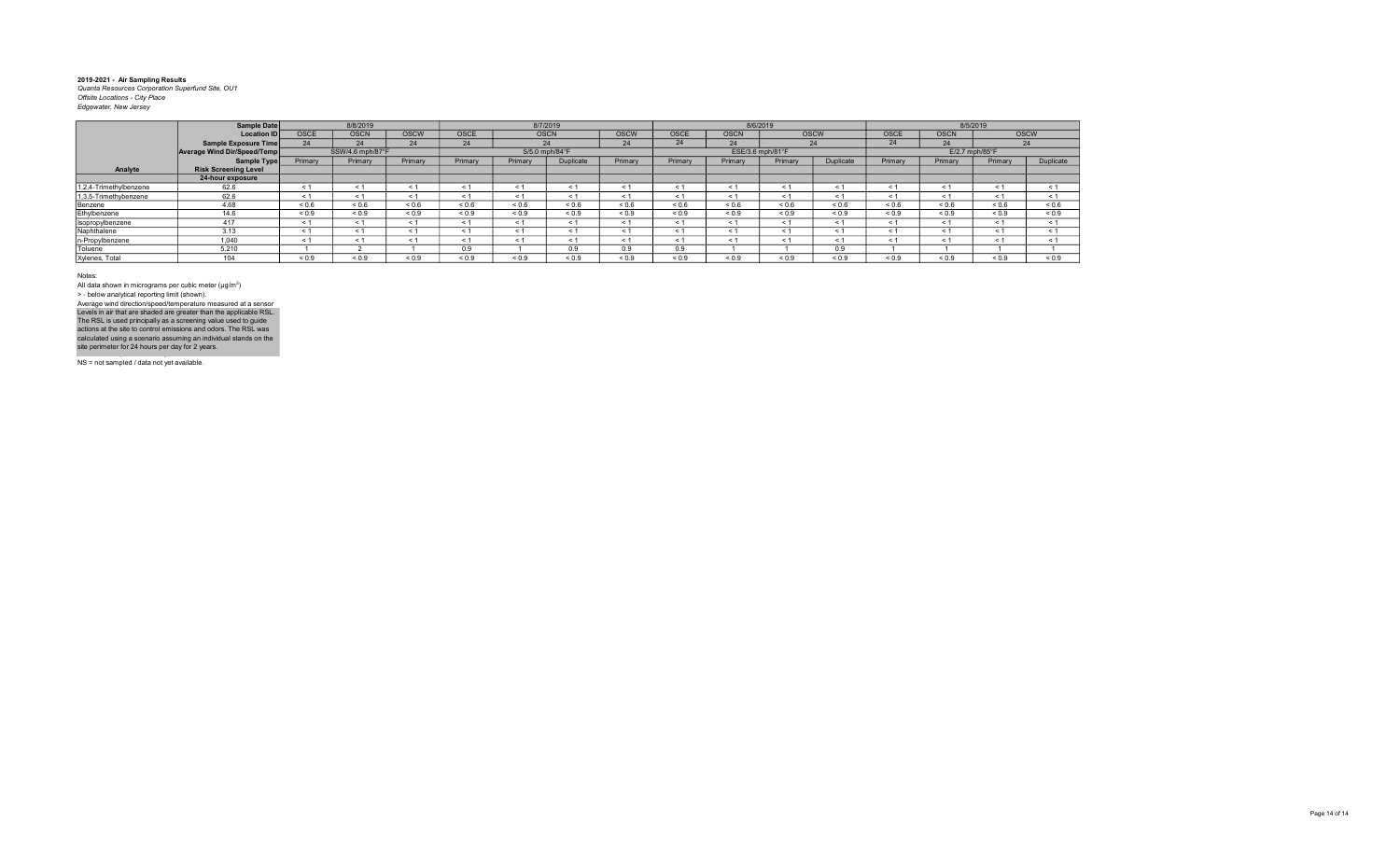|                        | Sample Date                        |             |                  | 8/2/2019         |             | 8/1/2019       |             |             | 7/31/2019        |             |             | 7/30/2019      |             |             | 7/29/2019        |             |
|------------------------|------------------------------------|-------------|------------------|------------------|-------------|----------------|-------------|-------------|------------------|-------------|-------------|----------------|-------------|-------------|------------------|-------------|
|                        | <b>Location ID</b>                 | <b>OSCE</b> |                  | <b>OSCN</b>      | <b>OSCW</b> | <b>OSCE</b>    | <b>OSCN</b> | <b>OSCE</b> | <b>OSCN</b>      | <b>OSCW</b> | <b>OSCE</b> | <b>OSCN</b>    | <b>OSCW</b> | <b>OSCE</b> | <b>OSCN</b>      | <b>OSCW</b> |
|                        | Sample Exposure Time               | 24          |                  | 24               | 24          | 24             | 24          | 24          | 24               | 24          | 24          | 24             | 24          | 24          | 24               | 24          |
|                        | <b>Average Wind Dir/Speed/Temp</b> |             |                  | ESE/2.8 mph/87°F |             | E/2.7 mph/88°F |             |             | SSW/3.1 mph/90°F |             |             | S/4.7 mph/92°F |             |             | SSW/4.2 mph/93°F |             |
|                        | Sample Type                        | Primary     | <b>Duplicate</b> | Primary          | Primary     | Primary        | Primary     | Primary     | Primary          | Primary     | Primary     | Primary        | Primary     | Primary     | Primary          | Primary     |
| Analyte                | <b>Risk Screening Level</b>        |             |                  |                  |             |                |             |             |                  |             |             |                |             |             |                  |             |
|                        | 24-hour exposure                   |             |                  |                  |             |                |             |             |                  |             |             |                |             |             |                  |             |
| 1,2,4-Trimethylbenzene | 62.6                               | < 1         |                  |                  | < 1         | < 1            |             |             | < 1              | $\leq$      | < 1         | < 1            | < 1         | < 1         | < 1              | < 1         |
| 1,3,5-Trimethybenzene  | 62.6                               | < 1         | < 1              |                  | < 1         | < 1            | ← 1         | < 1         | < 1              | $\leq$ 1    | < 1         | < 1            | < 1         | - 1         | < 1              | < 1         |
| Benzene                | 4.68                               | ${}_{0.6}$  | ${}_{0.6}$       | ${}_{0.6}$       | < 0.6       | ${}_{0.6}$     | ${}_{0.6}$  | 0.7         | 0.7              | 0.8         | 0.6         | 0.7            | ${}^{5}$    | ${}^{5}$    | 0.7              | ${}_{0.6}$  |
| Ethylbenzene           | 14.6                               | ${}_{0.9}$  | ${}_{0.9}$       | ${}_{0.9}$       | ${}_{0.9}$  | ${}_{0.9}$     | ${}_{0.9}$  | ${}_{0.9}$  | ${}_{0.9}$       | ${}_{0.9}$  | ${}_{0.9}$  | ${}_{0.9}$     | ${}_{0.9}$  | ${}_{0.9}$  | ${}_{0.9}$       | ${}_{0.9}$  |
| Isopropylbenzene       | 417                                | < 1         | < 1              |                  | < 1         | < 1            |             | < 1         | < 1              | $\leq$      | < 1         | < 1            | < 1         | < 1         | < 1              | < 1         |
| Naphthalene            | 3.13                               | < 1         |                  |                  | < 1         | < 1            |             | < 1         | < 1              | $\leq$      | < 1         | < 1            | < 1         | < 1         | < 1              | < 1         |
| n-Propylbenzene        | 1.040                              | $\leq 1$    | < 1              |                  | < 1         | < 1            |             | ← 1         | < 1              | $\leq$ 1    | < 1         | < 1            | < 1         | < 1         | < 1              | < 1         |
| Toluene                | 5,210                              |             |                  |                  |             |                |             |             |                  |             |             |                | ${}_{0.8}$  |             |                  |             |
| Xylenes, Total         | 104                                | 0.9         | ${}^{<}0.9$      | < 0.9            | < 0.9       | 0.9            | < 0.9       | 0.9         | ${}_{0.9}$       | < 0.9       | < 0.9       | < 0.9          | < 0.9       | < 0.9       | < 0.9            | < 0.9       |

Notes:

All data shown in micrograms per cubic meter (μg/m<sup>3</sup>)<br>> - below analytical reporting limit (shown). Levels in air that are shaded are greater than the applicable RSL.<br>The RSL is used principally as a screening value used to guide<br>actions at the site to control emissions and odors. The RSL was<br>calculated using a scenario Average wind direction/speed/temperature measured at a sensor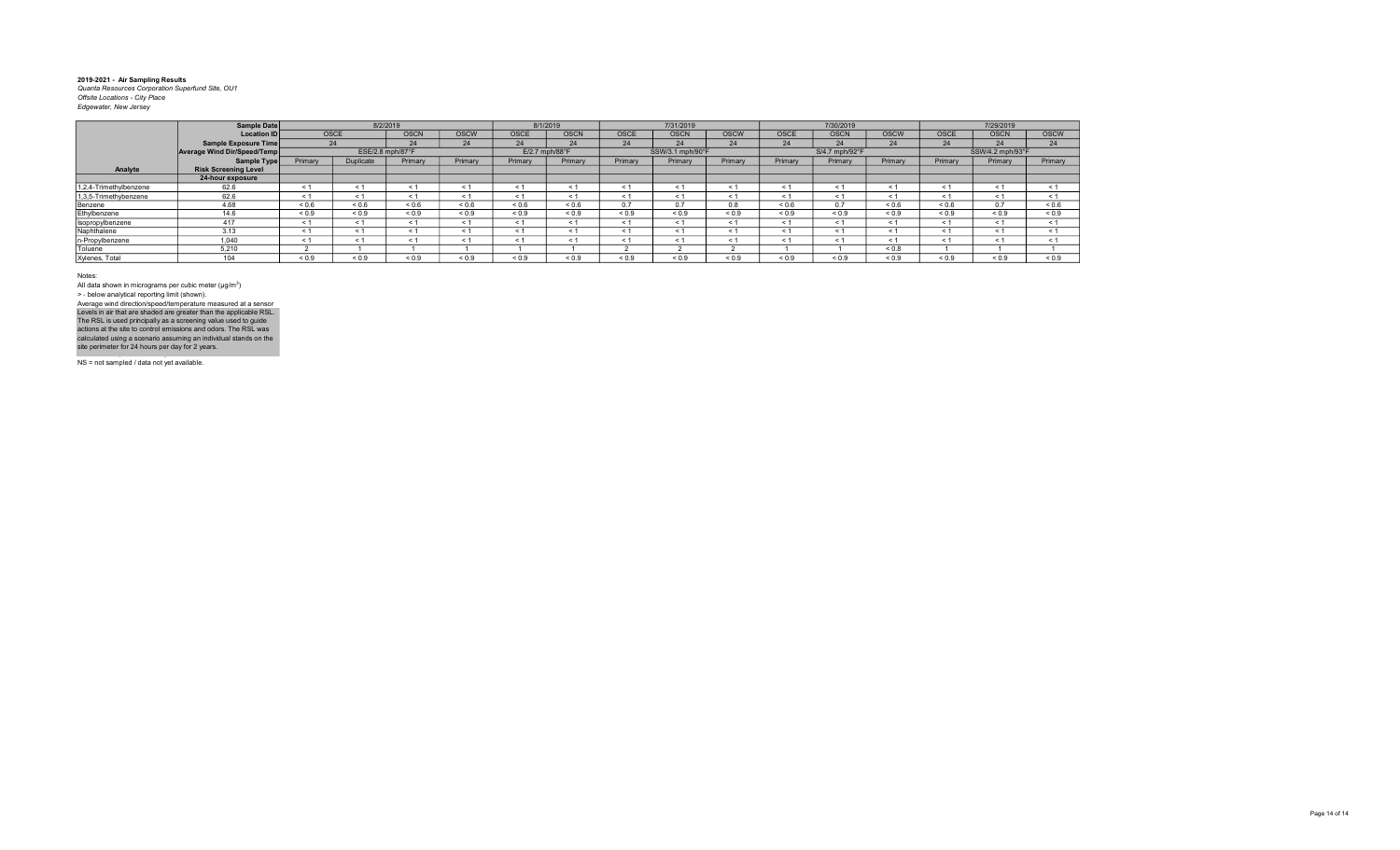|                        | <b>Sample Date</b>          |             | 7/26/2019        |             |             |             | 7/25/2019        |             |         | 7/24/2019        |             |             | 7/23/2019        |             |             | 7/22/2019       |             |
|------------------------|-----------------------------|-------------|------------------|-------------|-------------|-------------|------------------|-------------|---------|------------------|-------------|-------------|------------------|-------------|-------------|-----------------|-------------|
|                        | <b>Location ID</b>          | <b>OSCE</b> | <b>OSCN</b>      | <b>OSCW</b> | <b>OSCE</b> | <b>OSCN</b> |                  | <b>OSCW</b> | OSCE    | <b>OSCN</b>      | <b>OSCW</b> | <b>OSCE</b> | <b>OSCN</b>      | <b>OSCW</b> | <b>OSCE</b> | <b>OSCN</b>     | <b>OSCW</b> |
|                        | <b>Sample Exposure Time</b> | 24          | 24               | 24          | 24          | 24          |                  | 24          | 24      | 24               | 24          | 24          | 24               | 24          | 24          | 24              | 24          |
|                        | Average Wind Dir/Speed/Temp |             | ESE/2.8 mph/89°F |             |             |             | ENE/3.1 mph/87°F |             |         | ENE/2.7 mph/86°F |             |             | NNE/3.1 mph/76°F |             |             | SE/4.9 mph/90°F |             |
|                        | Sample Type                 | Primary     | Primary          | Primary     | Primary     | Primary     | Primary          | Duplicate   | Primary | Primary          | Primary     | Primary     | Primary          | Primary     | Primary     | Primary         | Primary     |
| Analyte                | <b>Risk Screening Level</b> |             |                  |             |             |             |                  |             |         |                  |             |             |                  |             |             |                 |             |
|                        | 24-hour exposure            |             |                  |             |             |             |                  |             |         |                  |             |             |                  |             |             |                 |             |
| 1.2.4-Trimethvlbenzene | 62.6                        | < 1         |                  | - < 1       | < 1         | $\leq 1$    | < 1              |             | < 1     |                  | < 1         | ← 1         | $\leq$           | < 1         | < 1         | < 1             |             |
| 1,3,5-Trimethybenzene  | 62.6                        | < 1         | < 1              | < 1         | < 1         | < 1         | < 1              |             | < 1     | < 1              | < 1         | < 1         | < 1              | < 1         | < 1         | < 1             |             |
| Benzene                | 4.68                        | < 0.6       | ${}_{0.6}$       | < 0.6       | < 0.6       | < 0.6       |                  | < 0.6       | < 0.6   | ${}_{0.6}$       | 0.7         | 0.6         | 0.6              | < 0.6       | < 0.6       | < 0.6           | ${}_{0.6}$  |
| Ethylbenzene           | 14.6                        | ${}_{0.9}$  | ${}_{0.9}$       | ${}_{0.9}$  | ${}_{0.9}$  | ${}_{0.9}$  | ${}_{0.9}$       | < 0.9       | < 0.9   | ${}_{0.9}$       | ${}_{0.9}$  | ${}_{0.9}$  | ${}_{0.9}$       | ${}_{0.9}$  | < 0.9       | ${}_{0.9}$      | ${}_{0.9}$  |
| Isopropylbenzene       | 417                         | < 1         | < 1              | < 1         | < 1         | < 1         | < 1              |             | < 1     | < 1              | < 1         | < 1         | < 1              | < 1         | < 1         | < 1             |             |
| Naphthalene            | 3.13                        | < 1         | ← 1              | - < 1       | < 1         | < 1         | < 1              |             | < 1     | < 1              | < 1         | < 1         | $\leq$ 1         | < 1         | < 1         | < 1             | < 1         |
| n-Propylbenzene        | 1,040                       | < 1         | < 1              | < 1         | < 1         | < 1         | < 1              |             | < 1     |                  | < 1         | < 1         |                  | < 1         |             | < 1             |             |
| Toluene                | 5,210                       |             |                  |             |             |             |                  |             |         |                  |             | 0.8         |                  |             |             |                 |             |
| Xylenes, Total         | $\Delta$ $\Delta$ $\Delta$  | ${}_{0.9}$  | ${}_{0.9}$       | ${}_{0.9}$  | ${}_{0.9}$  | ${}_{0.9}$  | 0.9              | 0.9         | < 0.9   | ${}_{0.9}$       | ${}_{0.9}$  | ${}_{0.9}$  | ${}_{0.9}$       | ${}_{0.9}$  | ${}_{0.9}$  | ${}_{0.9}$      | ${}_{0.9}$  |

Notes:

All data shown in micrograms per cubic meter (μg/m<sup>3</sup>)<br>> - below analytical reporting limit (shown). Levels in air that are shaded are greater than the applicable RSL.<br>The RSL is used principally as a screening value used to guide<br>actions at the site to control emissions and odors. The RSL was<br>calculated using a scenario Average wind direction/speed/temperature measured at a sensor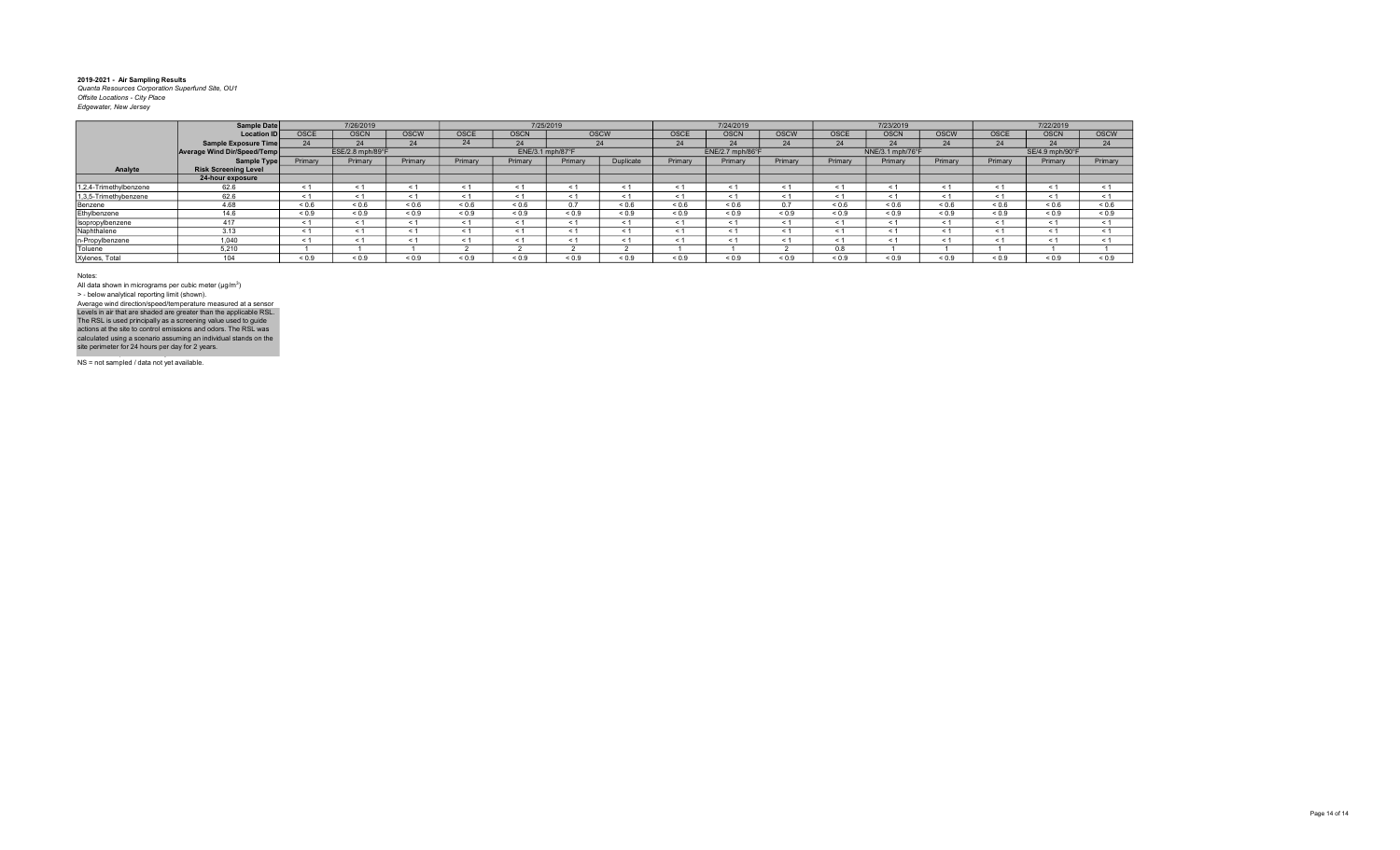|                        | Sample Date                 |                   | 7/19/2019      |             |            | 7/18/2019        |             |            |                  | 7/17/2019   |             |            |             | 7/16/2019       |             |
|------------------------|-----------------------------|-------------------|----------------|-------------|------------|------------------|-------------|------------|------------------|-------------|-------------|------------|-------------|-----------------|-------------|
|                        | <b>Location IDI</b>         | <b>OSCE</b>       | <b>OSCN</b>    | <b>OSCW</b> | OSCE       | <b>OSCN</b>      | <b>OSCW</b> |            | <b>OSCE</b>      | <b>OSCN</b> | <b>OSCW</b> | OSCE       | <b>OSCN</b> |                 | <b>OSCW</b> |
|                        | Sample Exposure Time        | 24                | 24             | 24          | 24         | 24               | 24          |            | 24               | 24          | 24          | 24         | 24          |                 | 24          |
|                        | Average Wind Dir/Speed/Temp |                   | S/4.1 mph/90°F |             |            | ENE/1.7 mph/80°F |             |            | SSW/4.2 mph/94°F |             |             |            |             | SW/4.4 mph/92°F |             |
|                        | Sample Type                 | Primary           | Primary        | Primary     | Primary    | Primary          | Primary     | Primary    | Duplicate        | Primary     | Primary     | Primary    | Primary     | Primary         | Duplicate   |
| Analyte                | <b>Risk Screening Level</b> |                   |                |             |            |                  |             |            |                  |             |             |            |             |                 |             |
|                        | 24-hour exposure            |                   |                |             |            |                  |             |            |                  |             |             |            |             |                 |             |
| 1.2.4-Trimethvlbenzene | 62.6                        | < 1               | < 1            | < 1         | < 1        | < 1              |             | < 1        | < 1              | < 1         | < 1         | < 1        | < 1         | $\leq 1$        | < 1         |
| 1,3,5-Trimethybenzene  | 62.6                        | < 1               | < 1            | < 1         | < 1        | < 1              | < 1         | < 1        | < 1              | < 1         | < 1         | < 1        | < 1         | < 1             | < 1         |
| Benzene                | 4.68                        | ${}^{5}$ ${}^{6}$ | ${}_{0.6}$     | ${}_{0.6}$  | < 0.6      | < 0.6            | < 0.6       | < 0.6      | < 0.6            | ${}_{0.6}$  | ${}_{0.6}$  | ${}_{0.6}$ | 0.6         | 0.6             | ${}_{0.6}$  |
| Ethylbenzene           | 14.6                        | ${}_{0.9}$        | ${}_{0.9}$     | ${}_{0.9}$  | ${}_{0.9}$ | ${}_{0.9}$       | ${}_{0.9}$  | ${}_{0.9}$ | ${}_{0.9}$       | ${}_{0.9}$  | ${}_{0.9}$  | ${}_{0.9}$ | ${}_{0.9}$  | ${}_{0.9}$      | ${}_{0.9}$  |
| Isopropylbenzene       | 417                         | < 1               | < 1            | < 1         | < 1        | < 1              |             | < 1        | < 1              | < 1         | < 1         | < 1        | < 1         | < 1             | < 1         |
| Naphthalene            | 3.13                        | < 1               | < 1            | < 1         | < 1        | < 1              |             | < 1        | < 1              | < 1         | < 1         | < 1        | < 1         | < 1             | < 1         |
| n-Propylbenzene        | 1,040                       | < 1               | < 1            | < 1         | < 1        | < 1              |             | < 1        | < 1              | < 1         | < 1         | ← 1        | < 1         | < 1             | < 1         |
| Toluene                | 5.210                       |                   |                |             |            |                  |             |            |                  |             |             |            |             |                 |             |
| Xylenes, Total         | 104                         | ${}_{0.9}$        | ${}_{0.9}$     | ${}_{0.9}$  | < 0.9      | ${}_{0.9}$       | 0.9         | 0.9        | ${}_{0.9}$       | ${}_{0.9}$  | ${}_{0.9}$  | ${}_{0.9}$ | ${}_{0.9}$  | ${}_{0.9}$      |             |

Notes:

All data shown in micrograms per cubic meter (μg/m<sup>3</sup>)<br>> - below analytical reporting limit (shown). Levels in air that are shaded are greater than the applicable RSL.<br>The RSL is used principally as a screening value used to guide<br>actions at the site to control emissions and odors. The RSL was<br>calculated using a scenario Average wind direction/speed/temperature measured at a sensor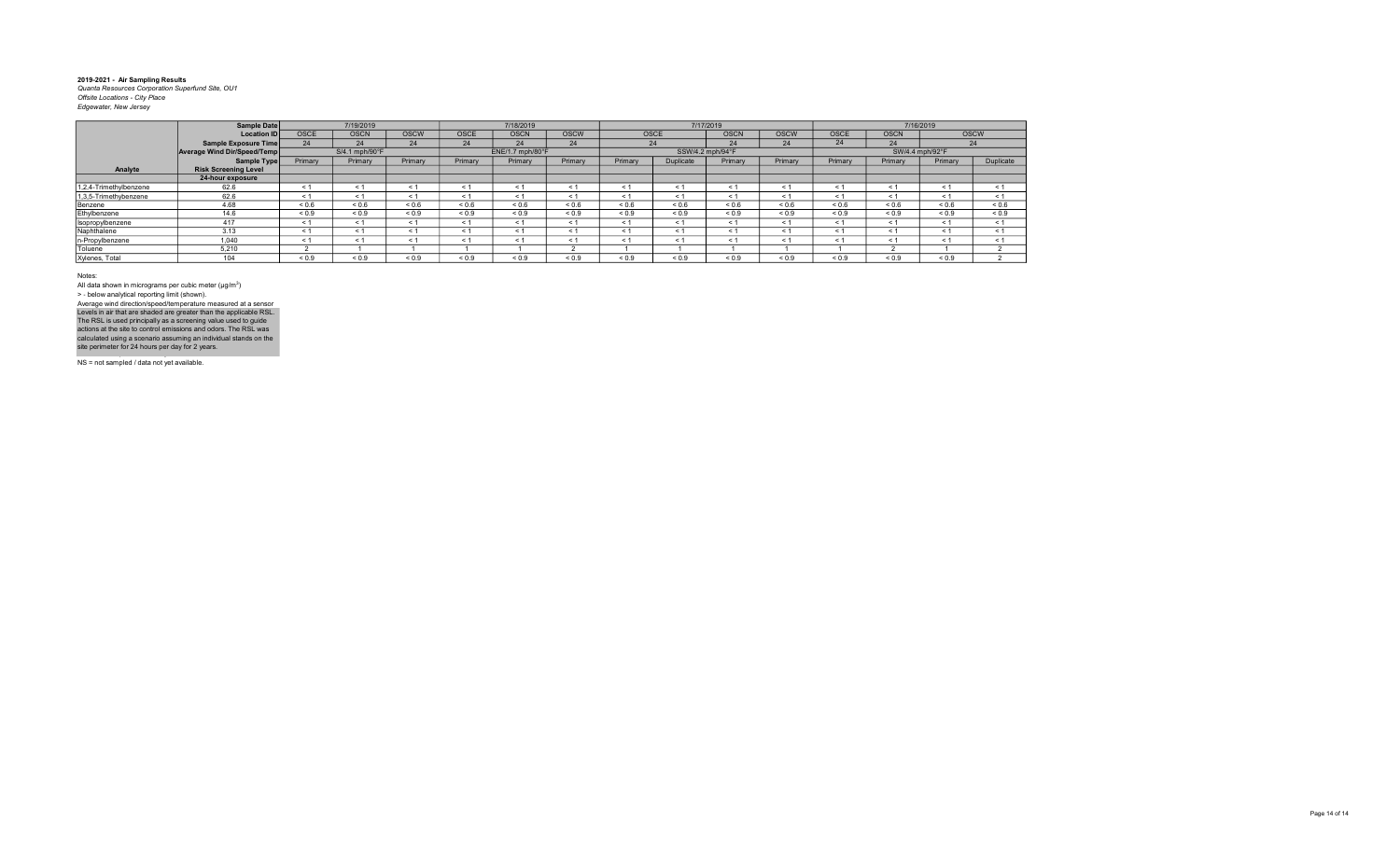|                        | <b>Sample Date</b>          |             | 7/15/2019        |             |                          | 7/12/2019        |                          |             |             | 7/11/2019        |            |             | 7/10/2019             |             |             | 7/9/2019        |             |
|------------------------|-----------------------------|-------------|------------------|-------------|--------------------------|------------------|--------------------------|-------------|-------------|------------------|------------|-------------|-----------------------|-------------|-------------|-----------------|-------------|
|                        | <b>Location ID</b>          | <b>OSCE</b> | <b>OSCN</b>      | <b>OSCW</b> | <b>OSCE</b>              | <b>OSCN</b>      | OSCW                     | <b>OSCE</b> | <b>OSCN</b> |                  | OSCW       | <b>OSCE</b> | <b>OSCN</b>           | <b>OSCW</b> | <b>OSCE</b> | <b>OSCN</b>     | <b>OSCW</b> |
|                        | <b>Sample Exposure Time</b> | 24          | 24               | 24          | 24                       | 24               | 24                       | 24          |             |                  | 24         | 24          | 24                    | 24          | 24          | 24              | 24          |
|                        | Average Wind Dir/Speed/Temp |             | WNW/3.6 mph/88°F |             |                          | WNW/5.5 mph/88°F |                          |             |             | SSE/5.6 mph/86°F |            |             | W/3.6 mph/91°F        |             |             | NW/3.4 mph/89°F |             |
|                        | Sample Type                 | Primary     | Primary          | Primary     | Primary                  | Primary          | Primary                  | Primary     | Primary     | Primary          | Duplicate  | Primary     | Primary               | Primary     | Primary     | Primary         | Primary     |
| Analyte                | <b>Risk Screening Level</b> |             |                  |             |                          |                  |                          |             |             |                  |            |             |                       |             |             |                 |             |
|                        | 24-hour exposure            |             |                  |             |                          |                  |                          |             |             |                  |            |             |                       |             |             |                 |             |
| 1,2,4-Trimethylbenzene | 62.6                        | < 1         |                  | < 1         | $\overline{\phantom{a}}$ | < 1              |                          |             | $\epsilon$  | < 1              | < 1        |             | $\leq$                | < 1         | < 1         |                 |             |
| 1,3,5-Trimethybenzene  | 62.6                        | < 1         |                  | < 1         | < 1                      | < 1              | < 1                      |             | $<$ 1       | < 1              | < 1        |             | < 1                   | < 1         | < 1         | < 1             |             |
| Benzene                | 4.68                        | 0.6         | ${}_{0.6}$       | ${}_{0.6}$  | ${}_{0.6}$               | ${}_{0.6}$       | ${}_{0.6}$               | 0.6         | ${}_{0.6}$  | ${}_{0.6}$       | ${}_{0.6}$ | 0.6         | ${}_{0.6}$            | 0.7         | ${}_{0.6}$  | 0.8             | 0.7         |
| Ethylbenzene           | 14.6                        | ${}_{0.9}$  | ${}_{0.9}$       | ${}_{0.9}$  | ${}_{0.9}$               | ${}_{0.9}$       | ${}_{0.9}$               | ${}_{0.9}$  | ${}_{0.9}$  | ${}_{0.9}$       | ${}_{0.9}$ | ${}_{0.9}$  | ${}_{0.9}$            | ${}_{0.9}$  | ${}_{0.9}$  | ${}_{0.9}$      | ${}_{0.9}$  |
| Isopropylbenzene       | 417                         | < 1         |                  | < 1         | < '                      | < 1              | < 1                      |             | $<$ 1       | < 1              | < 1        | $\leq 1$    | < 1                   | < 1         | < 1         | < 1             |             |
| Naphthalene            | 3.13                        | < 1         |                  | < 1         | < '                      | < 1              | $\overline{\phantom{a}}$ |             | $\epsilon$  | < 1              | < 1        |             | $\tilde{\phantom{0}}$ | < 1         | $\leq 1$    | < 1             |             |
| n-Propylbenzene        | 1.040                       | < 1         |                  | < 1         | < 1                      | < 1              | < 1                      |             | $<$ 1       | < 1              | < 1        |             | $\leq$ 1              | < 1         | $\leq 1$    | < 1             |             |
| Toluene                | 5.210                       |             |                  |             | ${}_{0.8}$               |                  | 0.8                      |             |             | 0.9              |            | 0.9         |                       |             |             |                 |             |
| Xylenes, Total         | $\overline{A}$              | 0.9         | ${}_{0.9}$       | ${}_{0.9}$  | ${}_{0.9}$               | ${}_{0.9}$       | ${}_{0.9}$               | ${}_{0.9}$  | ${}_{0.9}$  | ${}_{0.9}$       | ${}_{0.9}$ | ${}_{0.9}$  | ${}_{0.9}$            | ${}_{0.9}$  | ${}_{0.9}$  |                 | ${}_{0.9}$  |

Notes:

All data shown in micrograms per cubic meter (μg/m<sup>3</sup>)<br>> - below analytical reporting limit (shown). Levels in air that are shaded are greater than the applicable RSL.<br>The RSL is used principally as a screening value used to guide<br>actions at the site to control emissions and odors. The RSL was<br>calculated using a scenario Average wind direction/speed/temperature measured at a sensor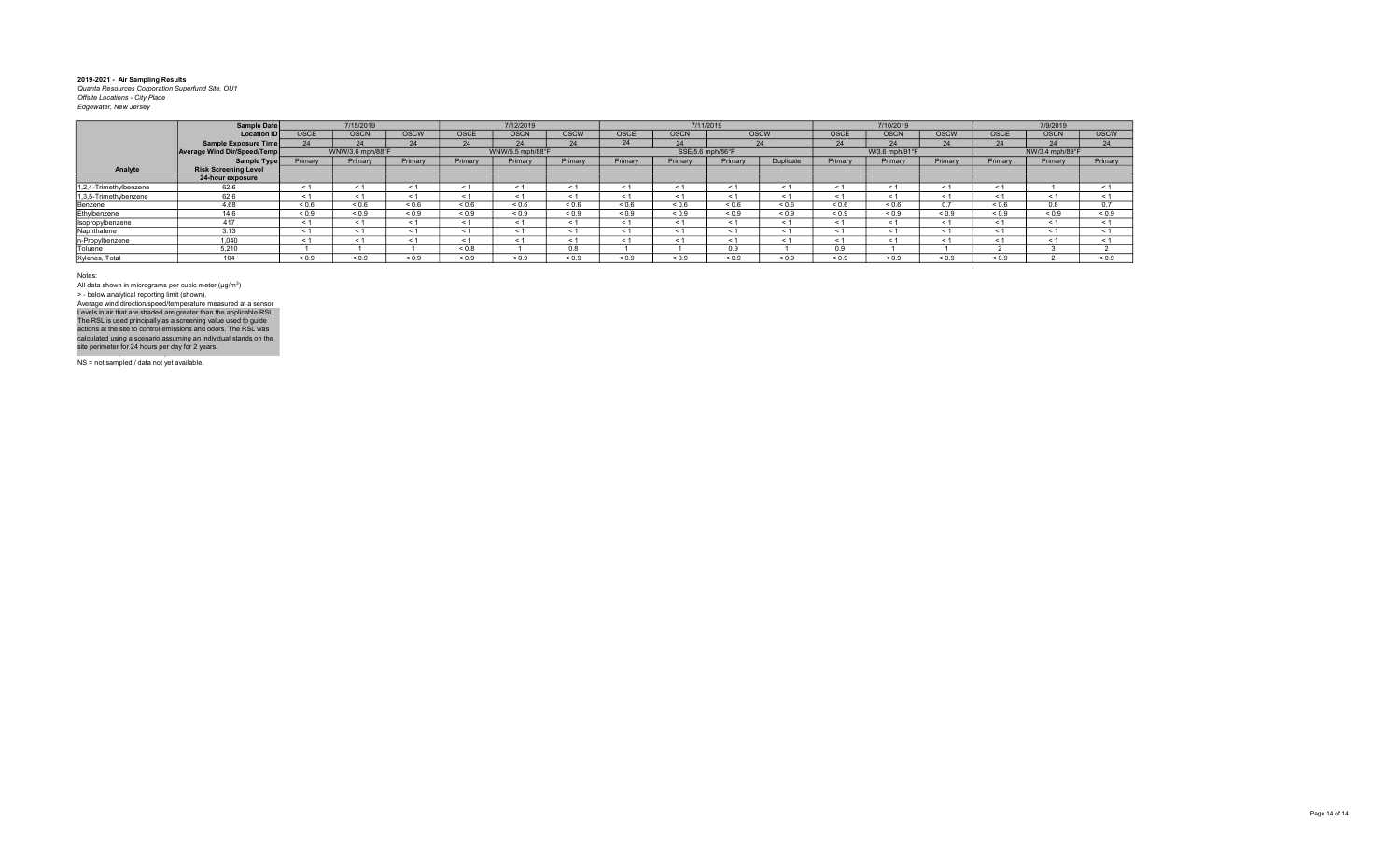|                        | Sample Date                 |             | 7/8/2019       |             |             | 7/3/2019                   |             |             | 7/2/2019       |             |            | 7/1/2019         |             |             | 6/28/2019        |            |             |
|------------------------|-----------------------------|-------------|----------------|-------------|-------------|----------------------------|-------------|-------------|----------------|-------------|------------|------------------|-------------|-------------|------------------|------------|-------------|
|                        | <b>Location ID</b>          | <b>OSCE</b> | <b>OSCN</b>    | <b>OSCW</b> | <b>OSCE</b> | <b>OSCN</b>                | <b>OSCW</b> | <b>OSCE</b> | <b>OSCN</b>    | <b>OSCW</b> | OSCE       | <b>OSCN</b>      | <b>OSCW</b> | <b>OSCE</b> | <b>OSCN</b>      |            | <b>OSCW</b> |
|                        | Sample Exposure Time        | 24          | 24             | 24          | 24          | 24                         | 24          | 24          | 24             | 24          | 24         | 24               | 24          | 24          | 24               |            | 24          |
|                        | Average Wind Dir/Speed/Temp |             | E/2.1 mph/80°F |             |             | $E/2.2$ mph/90 $\degree$ F |             |             | W/3.7 mph/89°F |             |            | NNE/3.7 mph/90°F |             |             | ESE/2.8 mph/95°F |            |             |
|                        | Sample Type                 | Primary     | Primary        | Primary     | Primary     | Primary                    | Primary     | Primary     | Primary        | Primary     | Primary    | Primary          | Primary     | Primary     | Primary          | Duplicate  | Primary     |
| Analyte                | <b>Risk Screening Level</b> |             |                |             |             |                            |             |             |                |             |            |                  |             |             |                  |            |             |
|                        | 24-hour exposure            |             |                |             |             |                            |             |             |                |             |            |                  |             |             |                  |            |             |
| 1.2.4-Trimethylbenzene | 62.6                        | < 1         |                | < 1         |             | $\leq$ 1                   |             |             | $<$ 1          |             | < 1        |                  | $\leq$ 1    | < 1         | < 1              | < 1        |             |
| 1,3,5-Trimethybenzene  | 62.6                        | < 1         |                | < 1         | - 1         | < 1                        | ⊂ 1         |             | < 1            | < 1         | < 1        |                  | - 1         | < 1         | < 1              | < 1        |             |
| Benzene                | 4.68                        | ${}_{0.6}$  | 0.7            | 0.7         | ${}_{0.6}$  | 0.7                        | 0.9         | ${}^{<}0.6$ | ${}_{0.6}$     | ${}_{0.6}$  | ${}_{0.6}$ | ${}_{0.6}$       | ${}_{0.6}$  | ${}_{0.6}$  | 0.6              | 0.6        | ${}_{0.6}$  |
| Ethylbenzene           | 14.6                        | ${}_{0.9}$  | ${}_{0.9}$     | ${}_{0.9}$  | ${}_{0.9}$  | ${}_{0.9}$                 | ${}_{0.9}$  | ${}_{0.9}$  | ${}_{0.9}$     | ${}_{0.9}$  | ${}_{0.9}$ | ${}_{0.9}$       | ${}_{0.9}$  | ${}_{0.9}$  | ${}_{0.9}$       | ${}_{0.9}$ | ${}_{0.9}$  |
| Isopropylbenzene       | 417                         | < 1         |                | < 1         |             | < 1                        | < 1         | $\leq$ 1    | < 1            | $\leq 1$    | < 1        |                  | < 1         | < 1         | < 1              | < 1        |             |
| Naphthalene            | 3.13                        | < 1         |                | < 1         |             | < 1                        | < 1         |             | < 1            | < 1         | < 1        |                  | $\leq$ 1    | < 1         | < 1              | < 1        |             |
| n-Propylbenzene        | 1.040                       | < 1         |                | < 1         |             | < 1                        | < 1         |             | < 1            | - 1         | < 1        |                  | - 1         | < 1         | < 1              | < 1        |             |
| Toluene                | 5.210                       |             |                |             |             |                            |             |             |                |             | 0.9        |                  |             | 0.9         |                  |            |             |
| Xylenes, Total         | 104                         | ${}_{0.9}$  | 0.9            | < 0.9       | ${}_{0.9}$  | ${}_{0.9}$                 | ${}_{0.9}$  | ${}_{0.9}$  | ${}_{0.9}$     | ${}_{0.9}$  | ${}_{0.9}$ | ${}_{0.9}$       | ${}_{0.9}$  | ${}_{0.9}$  | ${}_{0.9}$       | ${}_{0.9}$ | ${}_{0.9}$  |

Notes:

All data shown in micrograms per cubic meter (μg/m<sup>3</sup>)<br>> - below analytical reporting limit (shown). Levels in air that are shaded are greater than the applicable RSL.<br>The RSL is used principally as a screening value used to guide<br>actions at the site to control emissions and odors. The RSL was<br>calculated using a scenario Average wind direction/speed/temperature measured at a sensor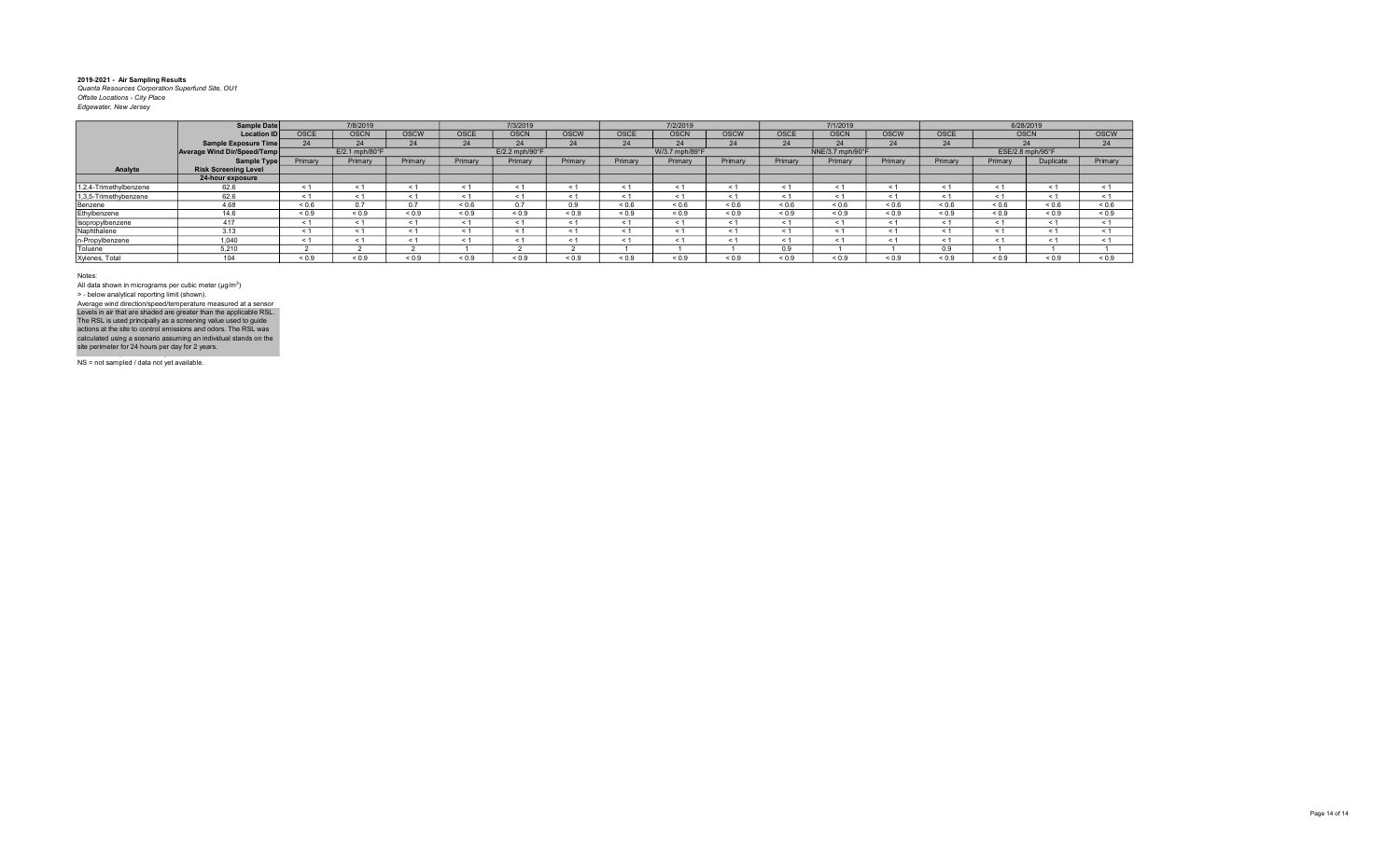|                        | Sample Date                 |            | 6/27/2019       |             |                          | 6/26/2019        |             |            | 6/25/2019      |             |            |             | 6/24/2019        |             |             | 6/21/2019        |             |
|------------------------|-----------------------------|------------|-----------------|-------------|--------------------------|------------------|-------------|------------|----------------|-------------|------------|-------------|------------------|-------------|-------------|------------------|-------------|
|                        | <b>Location ID</b>          | OSCE       | <b>OSCN</b>     | <b>OSCW</b> | OSCE                     | <b>OSCN</b>      | <b>OSCW</b> | OSCE       | <b>OSCN</b>    | <b>OSCW</b> | OSCE       | <b>OSCN</b> |                  | <b>OSCW</b> | <b>OSCE</b> | <b>OSCN</b>      | <b>OSCW</b> |
|                        | Sample Exposure Time        | 24         | 24              | 24          | 24                       | 24               | 24          | 24         | 24             | 24          | 24         |             | 24               | 24          | 24          | 24               | 24          |
|                        | Average Wind Dir/Speed/Temp |            | NW/4.4 mph/91°F |             |                          | WNW/3.2 mph/91°F |             |            | S/3.1 mph/86°F |             |            |             | SSW/3.3 mph/86°F |             |             | NNW/4.7 mph/80°F |             |
|                        | Sample Type                 | Primary    | Primary         | Primary     | Primary                  | Primary          | Primary     | Primary    | Primary        | Primary     | Primary    | Primary     | Duplicate        | Primary     | Primary     | Primary          | Primary     |
| Analyte                | <b>Risk Screening Level</b> |            |                 |             |                          |                  |             |            |                |             |            |             |                  |             |             |                  |             |
|                        | 24-hour exposure            |            |                 |             |                          |                  |             |            |                |             |            |             |                  |             |             |                  |             |
| 1.2.4-Trimethylbenzene | 62.6                        | < 1        |                 | < 1         | $\overline{\phantom{a}}$ | < 1              | $\leq$      |            | < 1            |             | < 1        |             |                  | $\leq 1$    | < 1         | < 1              |             |
| 1,3,5-Trimethybenzene  | 62.6                        | < 1        | ≺ 1             | < 1         | < 1                      | < 1              | ≺ 1         |            | < 1            | < 1         | < 1        | < 1         | < 1              | < 1         | < 1         | < 1              |             |
| Benzene                | 4.68                        | 0.6        | ${}_{0.6}$      | ${}_{0.6}$  | ${}_{0.6}$               | ${}_{0.6}$       | 0.6         | ${}_{0.6}$ | 0.9            | 0.8         | ${}_{0.6}$ | 0.6         | ${}^{<0.6}$      | ${}_{0.6}$  | 0.6         | ${}^{5}$ 0.6     | < 0.6       |
| Ethylbenzene           | 14.6                        | ${}_{0.9}$ | ${}_{0.9}$      | ${}_{0.9}$  | ${}_{0.9}$               | ${}_{0.9}$       | ${}_{0.9}$  | ${}_{0.9}$ | ${}_{0.9}$     | ${}_{0.9}$  | ${}_{0.9}$ | ${}_{0.9}$  | ${}_{0.9}$       | ${}_{0.9}$  | ${}_{0.9}$  | ${}_{0.9}$       | ${}_{0.9}$  |
| Isopropylbenzene       | 417                         | < 1        | < 1             | < 1         | < '                      | < 1              | < 1         |            | < 1            |             | < 1        | $\leq 1$    | < 1              | < 1         | $\leq 1$    | < 1              |             |
| Naphthalene            | 3.13                        | < 1        |                 | < 1         | < '                      | < 1              |             |            | < 1            |             | < 1        | < 1         |                  | < 1         | < 1         | < 1              |             |
| n-Propylbenzene        | 1.040                       | < 1        |                 | < 1         | < '                      | < 1              | < 1         |            | < 1            | < 1         | < 1        | < 1         | ← 1              | < 1         | < 1         | < 1              |             |
| Toluene                | 5.210                       |            |                 |             | 0.9                      |                  |             |            |                |             |            |             |                  |             | 0.8         |                  |             |
| Xylenes, Total         | 104                         | 0.9        | ${}_{0.9}$      | ${}_{0.9}$  | ${}_{0.9}$               | ${}_{0.9}$       | ${}_{0.9}$  | ${}_{0.9}$ | 0.9            | ${}_{0.9}$  | ${}_{0.9}$ | ${}_{0.9}$  | ${}_{0.9}$       | ${}_{0.9}$  | ${}_{0.9}$  | < 0.9            | < 0.9       |
|                        |                             |            |                 |             |                          |                  |             |            |                |             |            |             |                  |             |             |                  |             |

Notes:

All data shown in micrograms per cubic meter (μg/m<sup>3</sup>)<br>> - below analytical reporting limit (shown). Levels in air that are shaded are greater than the applicable RSL.<br>The RSL is used principally as a screening value used to guide<br>actions at the site to control emissions and odors. The RSL was<br>calculated using a scenario Average wind direction/speed/temperature measured at a sensor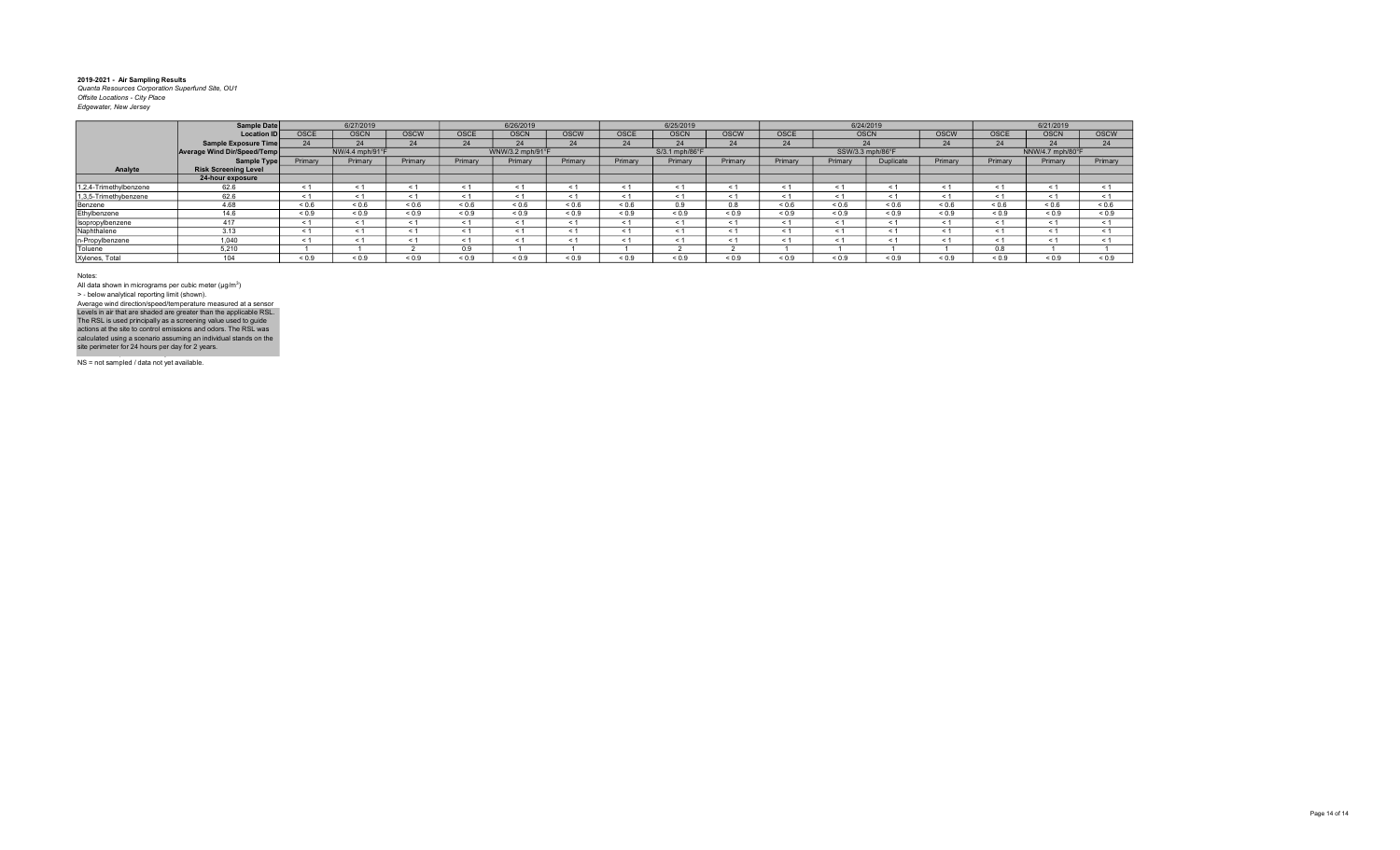|                        | Sample Date                 |             | 6/19/2019        |             |             | 6/18/2019        |             |             | 6/17/2019             |             |              | 6/14/2019        |             |             | 6/13/2019        |             |
|------------------------|-----------------------------|-------------|------------------|-------------|-------------|------------------|-------------|-------------|-----------------------|-------------|--------------|------------------|-------------|-------------|------------------|-------------|
|                        | <b>Location ID</b>          | <b>OSCE</b> | <b>OSCN</b>      | <b>OSCW</b> | <b>OSCE</b> | <b>OSCN</b>      | <b>OSCW</b> | <b>OSCE</b> | <b>OSCN</b>           | <b>OSCW</b> | <b>OSCE</b>  | <b>OSCN</b>      | <b>OSCW</b> | <b>OSCE</b> | <b>OSCN</b>      | <b>OSCW</b> |
|                        | Sample Exposure Time        | 24          | 24               | 24          | 24          | 24               | 24          | 24          | 24                    | 24          | 24           | 24               | 24          | 24          | 24               | 24          |
|                        | Average Wind Dir/Speed/Temp |             | ESE/2.8 mph/73°F |             |             | SSE/1.9 mph/75°F |             |             | ENE/1.9 mph/77°F      |             |              | WSW/5.6 mph/72°F |             |             | ENE/5.4 mph/67°F |             |
|                        | Sample Type                 | Primary     | Primary          | Primary     | Primary     | Primary          | Primary     | Primary     | Primary               | Primary     | Primary      | Primary          | Primary     | Primary     | Primary          | Primary     |
| Analyte                | <b>Risk Screening Level</b> |             |                  |             |             |                  |             |             |                       |             |              |                  |             |             |                  |             |
|                        | 24-hour exposure            |             |                  |             |             |                  |             |             |                       |             |              |                  |             |             |                  |             |
| 1,2,4-Trimethylbenzene | 62.6                        |             |                  | < 1         | $\leq 1$    |                  | ← 1         | < 1         | $\tilde{\phantom{0}}$ | $\leq$      | < 1          | - < 1            | $\leq$ 1    | - 1         | < 1              | < 1         |
| 1,3,5-Trimethybenzene  | 62.6                        |             |                  | < 1         | < 1         | < 1              | < 1         | < 1         | < 1                   | < 1         | < 1          | < 1              | < 1         | < 1         | < 1              | < 1         |
| Benzene                | 4.68                        | ${}_{0.6}$  | ${}^{<0.6}$      | ${}_{0.6}$  | 0.7         | 0.8              | 0.7         | 0.6         | 0.7                   | 0.7         | ${}^{5}$ 0.6 | ${}_{0.6}$       | ${}_{0.6}$  | ${}_{0.6}$  | ${}_{0.6}$       | ${}_{0.6}$  |
| Ethylbenzene           | 14.6                        | ${}_{0.9}$  | < 0.9            | < 0.9       | < 0.9       | ${}_{0.9}$       | < 0.9       | ${}_{0.9}$  | ${}_{0.9}$            | ${}_{0.9}$  | ${}_{0.9}$   | < 0.9            | ${}_{0.9}$  | ${}_{0.9}$  | ${}_{0.9}$       | ${}_{0.9}$  |
| Isopropylbenzene       | 417                         |             |                  | < 1         | < 1         | < 1              | < 1         | < 1         | < 1                   | < 1         | < 1          | < 1              | < 1         | < 1         | < 1              | < 1         |
| Naphthalene            | 3.13                        |             |                  | < 1         | < 1         |                  | < 1         | < 1         | $\leq$ 1              | $\leq 1$    | < 1          | < 1              | < 1         | < 1         | < 1              | < 1         |
| n-Propylbenzene        | 1.040                       |             |                  | < 1         | < 1         |                  | < 1         | < 1         | $\leq$ 1              | $\leq 1$    | < 1          | < 1              | < 1         | < 1         | < 1              | $\leq 1$    |
| Toluene                | 5.210                       |             |                  |             |             |                  |             |             |                       |             | 0.8          |                  |             | 0.9         |                  |             |
| Xylenes, Total         | 104                         | ${}_{0.9}$  | 0.9              | 0.9         | < 0.9       | 0.9              | < 0.9       | ${}_{0.9}$  | ${}_{0.9}$            | < 0.9       | ${}_{0.9}$   | < 0.9            | < 0.9       | < 0.9       | < 0.9            | ${}_{0.9}$  |

Notes:

All data shown in micrograms per cubic meter (μg/m<sup>3</sup>)<br>> - below analytical reporting limit (shown). Levels in air that are shaded are greater than the applicable RSL.<br>The RSL is used principally as a screening value used to guide<br>actions at the site to control emissions and odors. The RSL was<br>calculated using a scenario Average wind direction/speed/temperature measured at a sensor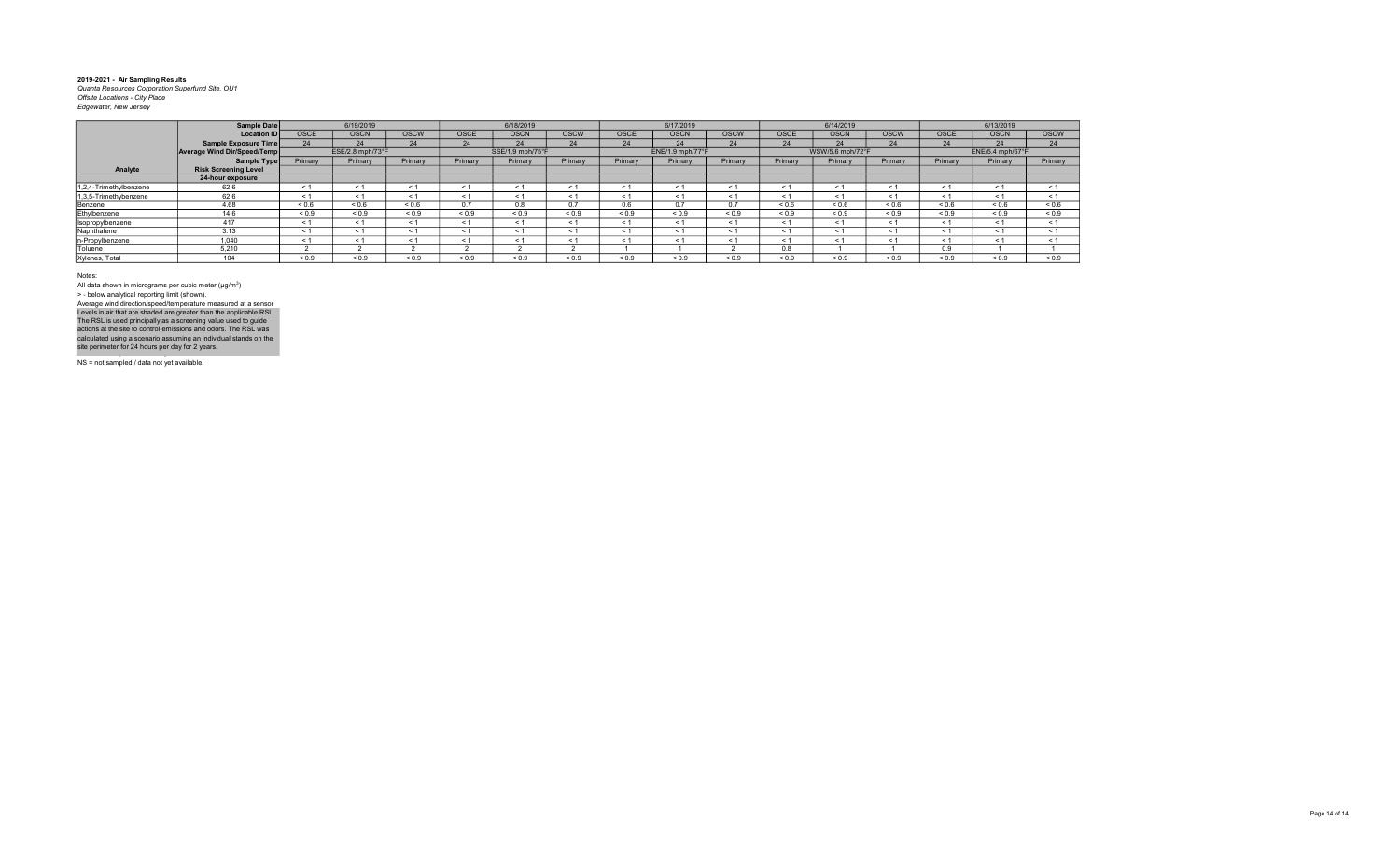|                        | <b>Sample Date</b>                 |                          | 6/12/2019        |              |             |                   | 6/10/2019        |             |             | 6/7/2019                   |             |            |            | 6/6/2019         |            |                   |
|------------------------|------------------------------------|--------------------------|------------------|--------------|-------------|-------------------|------------------|-------------|-------------|----------------------------|-------------|------------|------------|------------------|------------|-------------------|
|                        | <b>Location ID</b>                 | <b>OSCE</b>              | <b>OSCN</b>      |              | <b>OSCW</b> | <b>OSCE</b>       | <b>OSCN</b>      | <b>OSCW</b> | <b>OSCE</b> | <b>OSCN</b>                | <b>OSCW</b> | OSCE       |            | <b>OSCN</b>      |            | <b>OSCW</b>       |
|                        | <b>Sample Exposure Time</b>        |                          | 24               |              | 24          | 24                | 24               | 24          | 24          | 24                         | 24          | 24         |            | 24               |            | 24                |
|                        | <b>Average Wind Dir/Speed/Temp</b> |                          | ESE/3.5 mph/77°F |              |             |                   | $E/4.6$ mph/67°F |             |             | $E/2.4$ mph/84 $\degree$ F |             |            |            | NNW/4.3 mph/85°F |            |                   |
|                        | <b>Sample Type</b>                 | Primary                  | Primary          | Primary      | Duplicate   | Primary           | Primary          | Primary     | Primary     | Primary                    | Primary     | Primary    | Duplicate  | Primary          | Primary    | Duplicate         |
| Analyte                | <b>Risk Screening Level</b>        |                          |                  |              |             |                   |                  |             |             |                            |             |            |            |                  |            |                   |
|                        | 24-hour exposure                   |                          |                  |              |             |                   |                  |             |             |                            |             |            |            |                  |            |                   |
| 1,2,4-Trimethylbenzene | 62.6                               | $<$ 1                    |                  |              |             | < 1               | < 1              |             | < 1         | $\leq$ 1                   | $\leq$      | < 1        | < 1        | $\leq$           | < 1        | < 1               |
| 1,3,5-Trimethybenzene  | 62.6                               | < 1                      |                  | < 1          | < 1         | < 1               | $\leq 1$         | ← 1         | < 1         | < 1                        | $<$ 1       | < 1        | < 1        | $\leq$ 1         | < 1        | < 1               |
| Benzene                | 4.68                               | ${}_{0.6}$               | ${}^{5}$         | ${}_{0.6}$   | ${}_{0.6}$  | ${}^{5}$ ${}^{6}$ | ${}_{0.6}$       | 0.9         | ${}_{0.6}$  | 0.7                        | 0.8         | ${}_{0.6}$ | ${}_{0.6}$ | ${}_{0.6}$       | 0.7        | ${}^{5}$ ${}^{6}$ |
| Ethylbenzene           | 14.6                               | ${}_{0.9}$               | ${}_{0.9}$       | ${}_{0.9}$   | ${}_{0.9}$  | ${}_{0.9}$        | ${}_{0.9}$       | ${}_{0.9}$  | ${}_{0.9}$  | ${}_{0.9}$                 | ${}_{0.9}$  | ${}_{0.9}$ | ${}_{0.9}$ | ${}_{0.9}$       | ${}_{0.9}$ | ${}_{0.9}$        |
| Isopropylbenzene       | 417                                | < 1                      |                  | < 1          |             | < 1               | < 1              |             | < 1         | < 1                        | < 1         | < 1        | < 1        | < 1              | < 1        | < 1               |
| Naphthalene            | 3.13                               | $\overline{\phantom{a}}$ | e .              | < 1          |             | < 1               | < 1              |             | < 1         | < 1                        | < 1         | < 1        | < 1        | < 1              | < 1        | < 1               |
| n-Propylbenzene        | 1,040                              | < 1                      |                  | < 1          |             | < 1               | $\leq 1$         |             | < 1         | < 1                        | $\leq 1$    | < 1        | < 1        | $\leq$ 1         | < 1        | < 1               |
| Toluene                | 5.210                              | ${}_{0.8}$               | 0.8              | ${}_{0.8}$   | 0.9         | < 0.8             |                  |             |             |                            |             | 0.9        | 0.9        |                  |            |                   |
| Xylenes, Total         | 104                                | ${}_{0.9}$               | 0.9              | ${}^{5}$ 0.9 | ${}_{0.9}$  | 0.9               | ${}_{0.9}$       | 0.9         | ${}_{0.9}$  | ${}_{0.9}$                 | < 0.9       | 0.9        | 0.9        | ${}_{0.9}$       | < 0.9      | ${}_{0.9}$        |

Notes:

All data shown in micrograms per cubic meter (μg/m<sup>3</sup>)<br>> - below analytical reporting limit (shown). Levels in air that are shaded are greater than the applicable RSL.<br>The RSL is used principally as a screening value used to guide<br>actions at the site to control emissions and odors. The RSL was<br>calculated using a scenario Average wind direction/speed/temperature measured at a sensor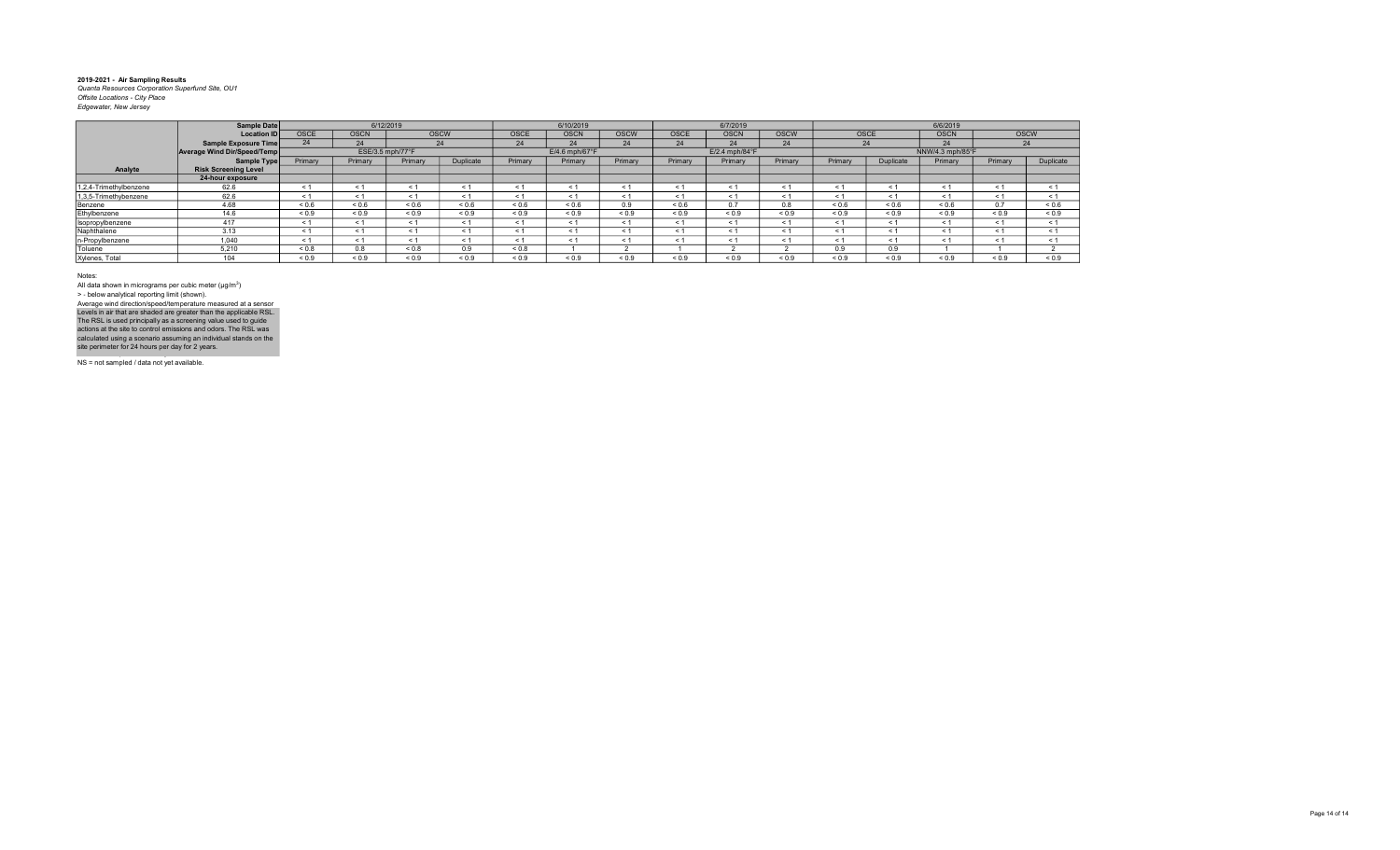|                        | <b>Sample Date</b>          |             | 6/5/2019       |             |            | 6/4/2019         |            |             | 6/3/2019         |             |             |             | 5/31/2019        |             |             | 5/30/2019        |             |
|------------------------|-----------------------------|-------------|----------------|-------------|------------|------------------|------------|-------------|------------------|-------------|-------------|-------------|------------------|-------------|-------------|------------------|-------------|
|                        | <b>Location ID</b>          | <b>OSCE</b> | <b>OSCN</b>    | <b>OSCW</b> | OSCE       |                  | OSCW       | <b>OSCE</b> | <b>OSCN</b>      | <b>OSCW</b> | <b>OSCE</b> | <b>OSCN</b> |                  | <b>OSCW</b> | <b>OSCE</b> | <b>OSCN</b>      | <b>OSCW</b> |
|                        | <b>Sample Exposure Time</b> | 24          | 24             | 24          |            | 24               | 24         | 24          | 24               | 24          | 24          |             |                  | 24          | 24          | 24               | 24          |
|                        | Average Wind Dir/Speed/Temp |             | S/4.0 mph/82°F |             |            | WSW/4.5 mph/72°F |            |             | WNW/5.9 mph/72°F |             |             |             | WNW/4.1 mph/81°F |             |             | SSE/3.4 mph/70°F |             |
|                        | Sample Type                 | Primary     | Primary        | Primary     | Primary    | Duplicate        | Primary    | Primary     | Primary          | Primary     | Primary     | Primary     | Duplicate        | Primary     | Duplicate   | Primary          | Primary     |
| Analyte                | <b>Risk Screening Level</b> |             |                |             |            |                  |            |             |                  |             |             |             |                  |             |             |                  |             |
|                        | 24-hour exposure            |             |                |             |            |                  |            |             |                  |             |             |             |                  |             |             |                  |             |
| 1,2,4-Trimethylbenzene | 62.6                        | < 1         |                | < 1         | $\leq 1$   | < 1              | < 1        |             | $\epsilon$       | < 1         | < 1         |             | $<$ 1            | < 1         | $\leq 1$    | < 1              | < 1         |
| 1,3,5-Trimethybenzene  | 62.6                        | < 1         |                | < 1         | - 1        | < 1              | $\leq 1$   | $\leq$ 1    | $\leq$ 1         | < 1         | $\leq 1$    | < 1         | $\leq$ 1         | < 1         | < 1         | $\leq 1$         | $\leq 1$    |
| Benzene                | 4.68                        | 0.6         | ${}_{0.6}$     | ${}_{0.6}$  | ${}_{0.6}$ | 0.6              | ${}_{0.6}$ | 0.6         | < 0.6            | ${}_{0.6}$  | ${}_{0.6}$  | 0.6         | ${}_{0.6}$       | < 0.6       | ${}_{0.6}$  | $\sim$ $\sim$    | 0.6         |
| Ethylbenzene           | 14.6                        | < 0.9       | ${}_{0.9}$     | ${}_{0.9}$  | ${}_{0.9}$ | ${}_{0.9}$       | < 0.9      | ${}_{0.9}$  | < 0.9            | ${}_{0.9}$  | ${}_{0.9}$  | ${}_{0.9}$  | ${}_{0.9}$       | < 0.9       | ${}_{0.9}$  | ${}_{0.9}$       | ${}_{0.9}$  |
| Isopropylbenzene       | 417                         | < 1         | < 1            | < 1         | $\leq 1$   | < 1              | < 1        | < 1         | $<$ 1            | < 1         | < 1         | < 1         | < 1              | < 1         | < 1         | < 1              |             |
| Naphthalene            | 3.13                        | < 1         |                | < 1         | < 1        | < 1              | < '        |             | $\leq$           | < 1         | < 1         |             | $\prec$          | < 1         | $\leq 1$    | < 1              | < 1         |
| n-Propylbenzene        | 1,040                       | < 1         |                | < 1         | < 1        | < 1              | < 1        |             | $\epsilon$       | < 1         | < 1         | < 1         | < 1              | < 1         | $<$ 1       |                  |             |
| Toluene                | 5,210                       | 0.9         |                |             | ${}_{0.8}$ | ${}_{0.8}$       | 0.8        | 0.8         | 0.9              | 0.9         |             |             |                  |             |             |                  |             |
| Xylenes, Total         | $\overline{A}$              | 0.9         | ${}_{0.9}$     | ${}_{0.9}$  | ${}_{0.9}$ | ${}_{0.9}$       | ${}_{0.9}$ | ${}_{0.9}$  | < 0.9            | ${}_{0.9}$  | ${}_{0.9}$  | ${}_{0.9}$  | ${}_{0.9}$       | ${}_{0.9}$  | ${}_{0.9}$  | 0.9              | < 0.9       |

Notes:

All data shown in micrograms per cubic meter (μg/m<sup>3</sup>)<br>> - below analytical reporting limit (shown). Levels in air that are shaded are greater than the applicable RSL.<br>The RSL is used principally as a screening value used to guide<br>actions at the site to control emissions and odors. The RSL was<br>calculated using a scenario Average wind direction/speed/temperature measured at a sensor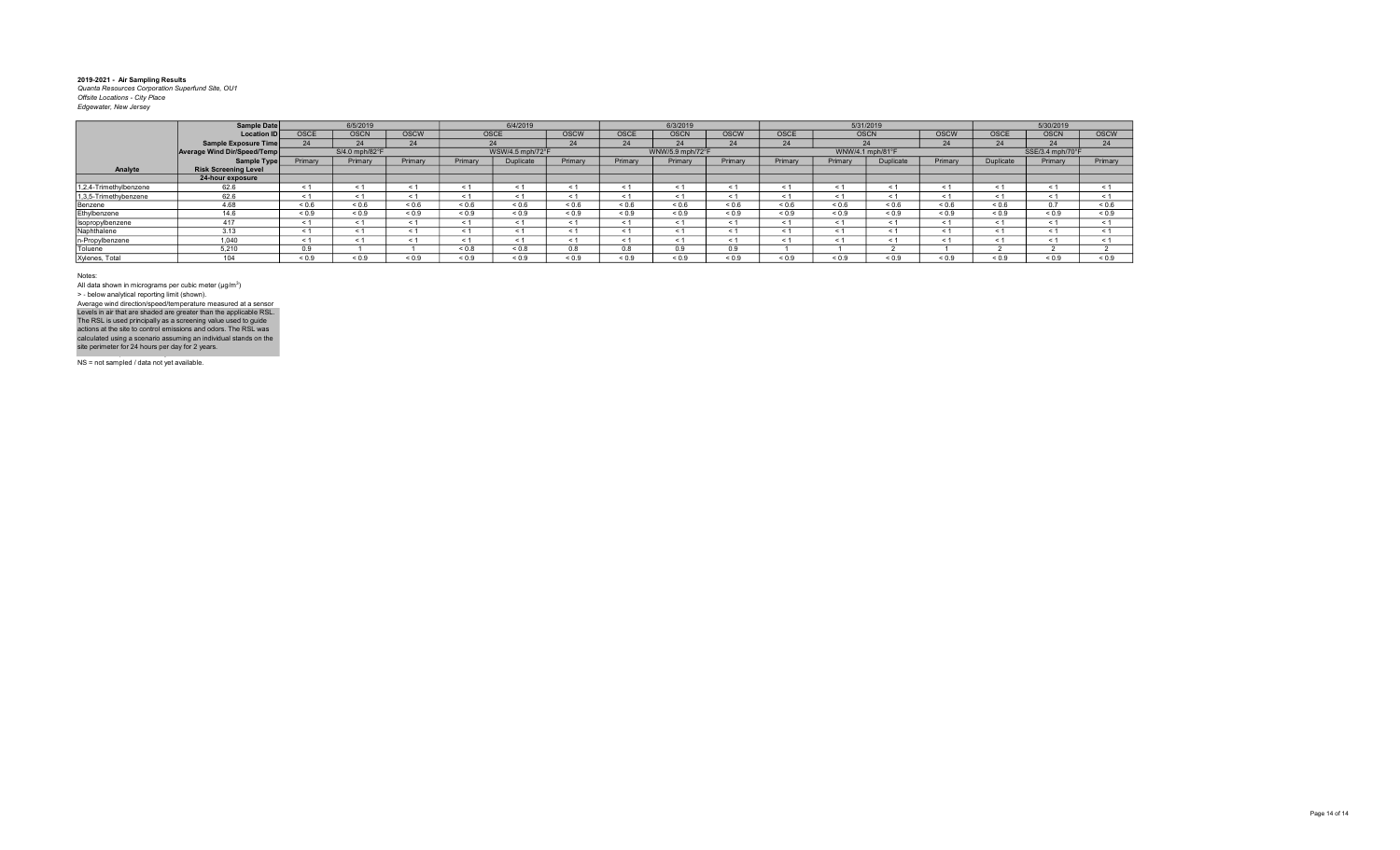|                        | Sample Date                 |             | 5/29/2019      |             |             | 5/28/2019        |             |             | 5/21/2019       |             |             | 5/20/2019       |             |             | 5/16/2019        |             |
|------------------------|-----------------------------|-------------|----------------|-------------|-------------|------------------|-------------|-------------|-----------------|-------------|-------------|-----------------|-------------|-------------|------------------|-------------|
|                        | <b>Location ID</b>          | <b>OSCE</b> | <b>OSCN</b>    | <b>OSCW</b> | <b>OSCE</b> | <b>OSCN</b>      | <b>OSCW</b> | <b>OSCE</b> | <b>OSCN</b>     | <b>OSCW</b> | <b>OSCE</b> | <b>OSCN</b>     | <b>OSCW</b> | <b>OSCE</b> | <b>OSCN</b>      | <b>OSCW</b> |
|                        | Sample Exposure Time        | 24          | 24             | 24          | 24          | 24               | 24          | 24          | 24              | 24          | 24          | 24              | 24          | 24          | 24               | 24          |
|                        | Average Wind Dir/Speed/Temp |             | E/3.5 mph/70°F |             |             | ESE/4.5 mph/68°F |             |             | NW/7.8 mph/72°F |             |             | SW/5.6 mph/88°F |             |             | WNW/4.0 mph/74°F |             |
|                        | Sample Type                 | Primary     | Primary        | Primary     | Primary     | Primary          | Primary     | Primary     | Primary         | Primary     | Primary     | Primary         | Primary     | Primary     | Primary          | Primary     |
| Analyte                | <b>Risk Screening Level</b> |             |                |             |             |                  |             |             |                 |             |             |                 |             |             |                  |             |
|                        | 24-hour exposure            |             |                |             |             |                  |             |             |                 |             |             |                 |             |             |                  |             |
| 1,2,4-Trimethylbenzene | 62.6                        | < 1         |                |             | < 1         | < 1              |             |             | < 1             | $\leq$      | < 1         | < 1             | < 1         | $\leq$      | < 1              | < 1         |
| 1,3,5-Trimethybenzene  | 62.6                        | < 1         | < 1            |             | < 1         | < 1              | ← 1         | < 1         | < 1             | $\leq$ 1    | < 1         | < 1             | < 1         | - 1         | < 1              | < 1         |
| Benzene                | 4.68                        | ${}_{0.6}$  | ${}_{0.6}$     | ${}_{0.6}$  | 0.6         | 0.6              | 0.6         | ${}_{0.6}$  | ${}_{0.6}$      | ${}_{0.6}$  | 0.6         | 0.6             | ${}_{0.6}$  | ${}_{0.6}$  | 0.7              | 0.7         |
| Ethylbenzene           | 14.6                        | ${}_{0.9}$  | ${}_{0.9}$     | ${}_{0.9}$  | ${}_{0.9}$  | ${}_{0.9}$       | ${}_{0.9}$  | ${}_{0.9}$  | ${}_{0.9}$      | ${}_{0.9}$  | ${}_{0.9}$  | ${}_{0.9}$      | ${}_{0.9}$  | ${}_{0.9}$  | ${}_{0.9}$       | ${}_{0.9}$  |
| Isopropylbenzene       | 417                         | < 1         | < 1            |             | < 1         | < 1              |             | < 1         | < 1             | $\leq$      | < 1         | < 1             | < 1         | < 1         | < 1              | < 1         |
| Naphthalene            | 3.13                        | < 1         |                |             | < 1         | < 1              | < 1         | < 1         | < 1             | $\leq$ 1    | < 1         | < 1             | < 1         | < 1         | < 1              | < 1         |
| n-Propylbenzene        | 1.040                       | < 1         | < 1            |             | < 1         |                  |             | < 1         | < 1             | $\leq$ 1    | < 1         | < 1             | < 1         | < 1         | < 1              | < 1         |
| Toluene                | 5,210                       | ${}_{0.8}$  | ${}_{0.8}$     |             |             |                  |             | < 0.8       | < 0.8           | &0.8        | &0.8        | &0.8            | ${}_{0.8}$  |             |                  |             |
| Xylenes, Total         | 104                         | 0.9         | ${}^{<}0.9$    | < 0.9       | < 0.9       | 0.9              | < 0.9       | 0.9         | ${}_{0.9}$      | < 0.9       | < 0.9       | < 0.9           | 0.9         | < 0.9       | < 0.9            | < 0.9       |

Notes:

All data shown in micrograms per cubic meter (μg/m<sup>3</sup>)<br>> - below analytical reporting limit (shown). Levels in air that are shaded are greater than the applicable RSL.<br>The RSL is used principally as a screening value used to guide<br>actions at the site to control emissions and odors. The RSL was<br>calculated using a scenario Average wind direction/speed/temperature measured at a sensor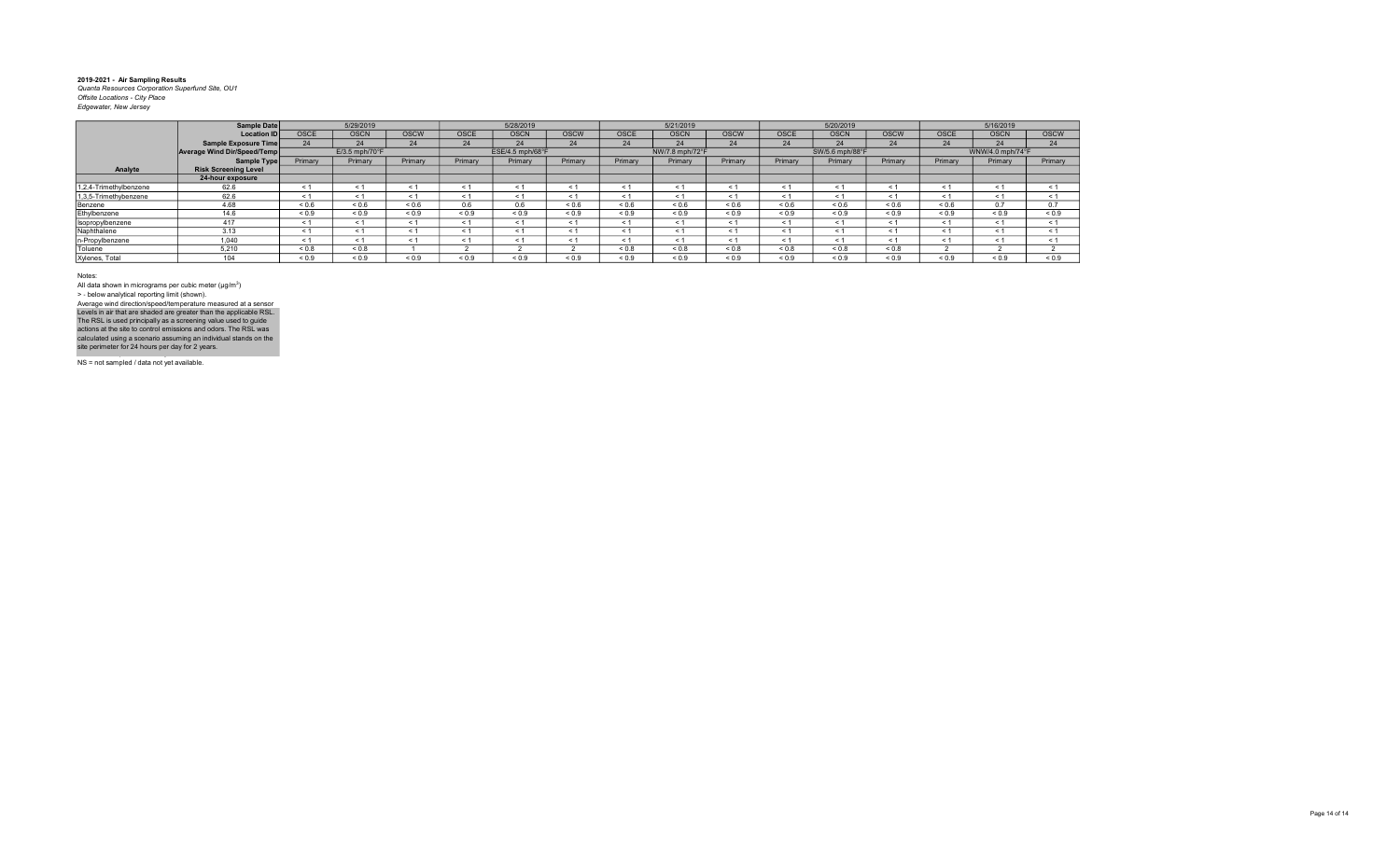|                        | Sample Date                 |             | 5/15/2019       |             |            | 5/14/2019                  |             |             | 5/13/2019      |             |              | 5/10/2019        |             | 5/9/2019         |             |
|------------------------|-----------------------------|-------------|-----------------|-------------|------------|----------------------------|-------------|-------------|----------------|-------------|--------------|------------------|-------------|------------------|-------------|
|                        | <b>Location ID</b>          | <b>OSCE</b> | <b>OSCN</b>     | <b>OSCW</b> | OSCE       | <b>OSCN</b>                | <b>OSCW</b> | <b>OSCE</b> | <b>OSCN</b>    | <b>OSCW</b> | <b>OSCE</b>  | <b>OSCW</b>      | <b>OSCE</b> | <b>OSCN</b>      | <b>OSCW</b> |
|                        | Sample Exposure Time        | 24          | 24              | 24          | 24         | 24                         | 24          | 24          | 24             | 24          | 24           | 24               | 24          | 24               | 24          |
|                        | Average Wind Dir/Speed/Temp |             | NW/5.2 mph/70°F |             |            | $E/1.7$ mph/51 $\degree$ F |             |             | E/5.2 mph/49°F |             |              | SSE/3.4 mph/72°F |             | ESE/5.2 mph/61°F |             |
|                        | Sample Type                 | Primary     | Primary         | Primary     | Primary    | Primary                    | Primary     | Primary     | Primary        | Primary     | Primary      | Primary          | Primary     | Primary          | Primary     |
| Analyte                | <b>Risk Screening Level</b> |             |                 |             |            |                            |             |             |                |             |              |                  |             |                  |             |
|                        | 24-hour exposure            |             |                 |             |            |                            |             |             |                |             |              |                  |             |                  |             |
| 1,2,4-Trimethylbenzene | 62.6                        | < 1         | < 1             | < 1         | < 1        | $\leq$ 1                   | $\leq$ 1    | < 1         | < 1            | < 1         | < 1          | < 1              | < 1         | < 1              | < 1         |
| 1,3,5-Trimethybenzene  | 62.6                        | < 1         | < 1             | < 1         | < 1        | < 1                        |             | < 1         | < 1            | < 1         | < 1          | < 1              | < 1         | < 1              | < 1         |
| Benzene                | 4.68                        | < 0.6       | ${}_{0.6}$      | ${}_{0.6}$  | ${}_{0.6}$ | 0.7                        | 0.8         | ${}_{0.6}$  | ${}_{0.6}$     | 0.7         | ${}^{5}$ 0.6 | ${}_{0.6}$       | ${}_{0.6}$  | ${}_{0.6}$       | ${}_{0.6}$  |
| Ethylbenzene           | 14.6                        | ${}_{0.9}$  | ${}_{0.9}$      | ${}_{0.9}$  | ${}_{0.9}$ | ${}_{0.9}$                 | ${}_{0.9}$  | ${}_{0.9}$  | ${}_{0.9}$     | ${}_{0.9}$  | ${}_{0.9}$   | ${}_{0.9}$       | ${}_{0.9}$  | ${}_{0.9}$       | ${}_{0.9}$  |
| Isopropylbenzene       | 417                         | < 1         | < 1             | < 1         | < 1        | < 1                        | < 1         | < 1         | < 1            | < 1         | < 1          | < 1              | < 1         | < 1              | < 1         |
| Naphthalene            | 3.13                        | < 1         | < 1             | < 1         | < 1        | < 1                        | $\leq$ 1    | < 1         | < 1            | < 1         | < 1          | < 1              | < 1         | < 1              | < 1         |
| n-Propylbenzene        | 1.040                       | < 1         | < 1             | < 1         | < 1        | < 1                        | < 1         | < 1         | < 1            | < 1         | < 1          | < 1              | < 1         | < 1              | < 1         |
| Toluene                | 5.210                       |             |                 |             |            |                            |             | ${}_{0.8}$  | ${}_{0.8}$     | ${}_{0.8}$  |              |                  | 0.9         | ${}_{0.8}$       | 0.9         |
| Xylenes, Total         | 104                         | ${}_{0.9}$  | ${}_{0.9}$      | < 0.9       | ${}_{0.9}$ | 0.9                        | 0.9         | < 0.9       | ${}_{0.9}$     | ${}_{0.9}$  | ${}_{0.9}$   | ${}_{0.9}$       | ${}_{0.9}$  | ${}_{0.9}$       | ${}_{0.9}$  |

Notes:

All data shown in micrograms per cubic meter (μg/m<sup>3</sup>)<br>> - below analytical reporting limit (shown). Levels in air that are shaded are greater than the applicable RSL.<br>The RSL is used principally as a screening value used to guide<br>actions at the site to control emissions and odors. The RSL was<br>calculated using a scenario Average wind direction/speed/temperature measured at a sensor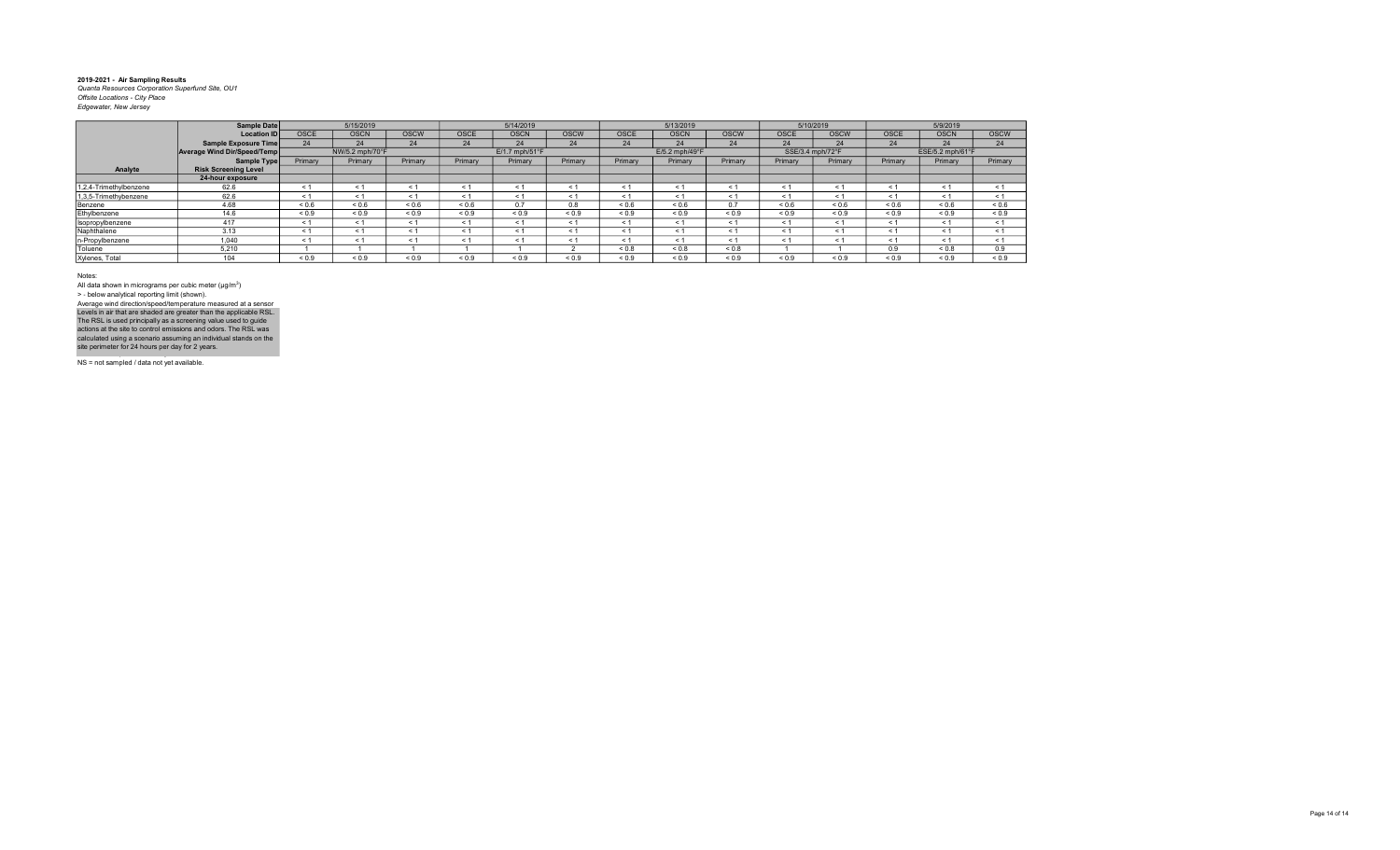|                        | Sample Date                 | 5/8/2019       |             |             | 5/7/2019         |             |             | 5/6/2019       |             |             | 5/2/2019        |             |             | 5/1/2019        |             |             |
|------------------------|-----------------------------|----------------|-------------|-------------|------------------|-------------|-------------|----------------|-------------|-------------|-----------------|-------------|-------------|-----------------|-------------|-------------|
|                        | <b>Location ID</b>          | <b>OSCE</b>    | <b>OSCN</b> | <b>OSCW</b> | <b>OSCE</b>      | <b>OSCN</b> | <b>OSCW</b> | <b>OSCE</b>    | <b>OSCN</b> | <b>OSCW</b> | <b>OSCE</b>     | <b>OSCN</b> | <b>OSCW</b> | <b>OSCE</b>     | <b>OSCN</b> | <b>OSCW</b> |
|                        | Sample Exposure Time        | 24             | 24          | 24          | 24               | 24          | 24          | 24             | 24          | 24          | 24              | 24          | 24          | 24              | 24          | 24          |
|                        | Average Wind Dir/Speed/Temp | E/2.8 mph/71°F |             |             | SSE/4.2 mph/69°F |             |             | E/3.1 mph/74°F |             |             | SE/2.9 mph/78°F |             |             | SE/4.9 mph/55°F |             |             |
|                        | Sample Type                 | Primary        | Primary     | Primary     | Primary          | Primary     | Primary     | Primary        | Primary     | Primary     | Primary         | Primary     | Primary     | Primary         | Primary     | Primary     |
| Analyte                | <b>Risk Screening Level</b> |                |             |             |                  |             |             |                |             |             |                 |             |             |                 |             |             |
|                        | 24-hour exposure            |                |             |             |                  |             |             |                |             |             |                 |             |             |                 |             |             |
| 1,2,4-Trimethylbenzene | 62.6                        | < 1            |             |             | < 1              | < 1         |             |                | < 1         | $\leq$      | < 1             | < 1         | < 1         | $\leq$          | < 1         | < 1         |
| 1,3,5-Trimethybenzene  | 62.6                        | < 1            | < 1         |             | < 1              | < 1         | ← 1         | < 1            | < 1         | $\leq$ 1    | < 1             | < 1         | < 1         | - 1             | < 1         | < 1         |
| Benzene                | 4.68                        | ${}_{0.6}$     | ${}_{0.6}$  | ${}_{0.6}$  | 0.6              | ${}_{0.6}$  | ${}_{0.6}$  | ${}_{0.6}$     | ${}_{0.6}$  | ${}_{0.6}$  | 0.6             | 0.6         | ${}_{0.6}$  | ${}_{0.6}$      | ${}_{0.6}$  | ${}_{0.6}$  |
| Ethylbenzene           | 14.6                        | ${}_{0.9}$     | ${}_{0.9}$  | ${}_{0.9}$  | ${}_{0.9}$       | ${}_{0.9}$  | ${}_{0.9}$  | ${}_{0.9}$     | ${}_{0.9}$  | ${}_{0.9}$  | ${}_{0.9}$      | ${}_{0.9}$  | ${}_{0.9}$  | ${}_{0.9}$      | ${}_{0.9}$  | ${}_{0.9}$  |
| Isopropylbenzene       | 417                         | < 1            | < 1         |             | < 1              | < 1         |             | < 1            | < 1         | $\leq$      | < 1             | < 1         | < 1         | < 1             | < 1         | < 1         |
| Naphthalene            | 3.13                        | < 1            |             |             | < 1              | < 1         |             | < 1            | < 1         | $\leq$      | < 1             | < 1         | < 1         | < 1             | < 1         | < 1         |
| n-Propylbenzene        | 1.040                       | < 1            | < 1         |             | < 1              | < 1         |             | ← 1            | < 1         | $\leq$ 1    | < 1             | < 1         | < 1         | < 1             | < 1         | < 1         |
| Toluene                | 5,210                       |                |             |             |                  |             |             |                |             |             |                 |             |             |                 |             |             |
| Xylenes, Total         | 104                         | 0.9            | ${}^{<}0.9$ | < 0.9       | 0.9              | 0.9         | < 0.9       | 0.9            | ${}_{0.9}$  | < 0.9       | < 0.9           | < 0.9       | < 0.9       | ${}_{0.9}$      | < 0.9       | < 0.9       |

Notes:

All data shown in micrograms per cubic meter (μg/m<sup>3</sup>)<br>> - below analytical reporting limit (shown). Levels in air that are shaded are greater than the applicable RSL.<br>The RSL is used principally as a screening value used to guide<br>actions at the site to control emissions and odors. The RSL was<br>calculated using a scenario Average wind direction/speed/temperature measured at a sensor